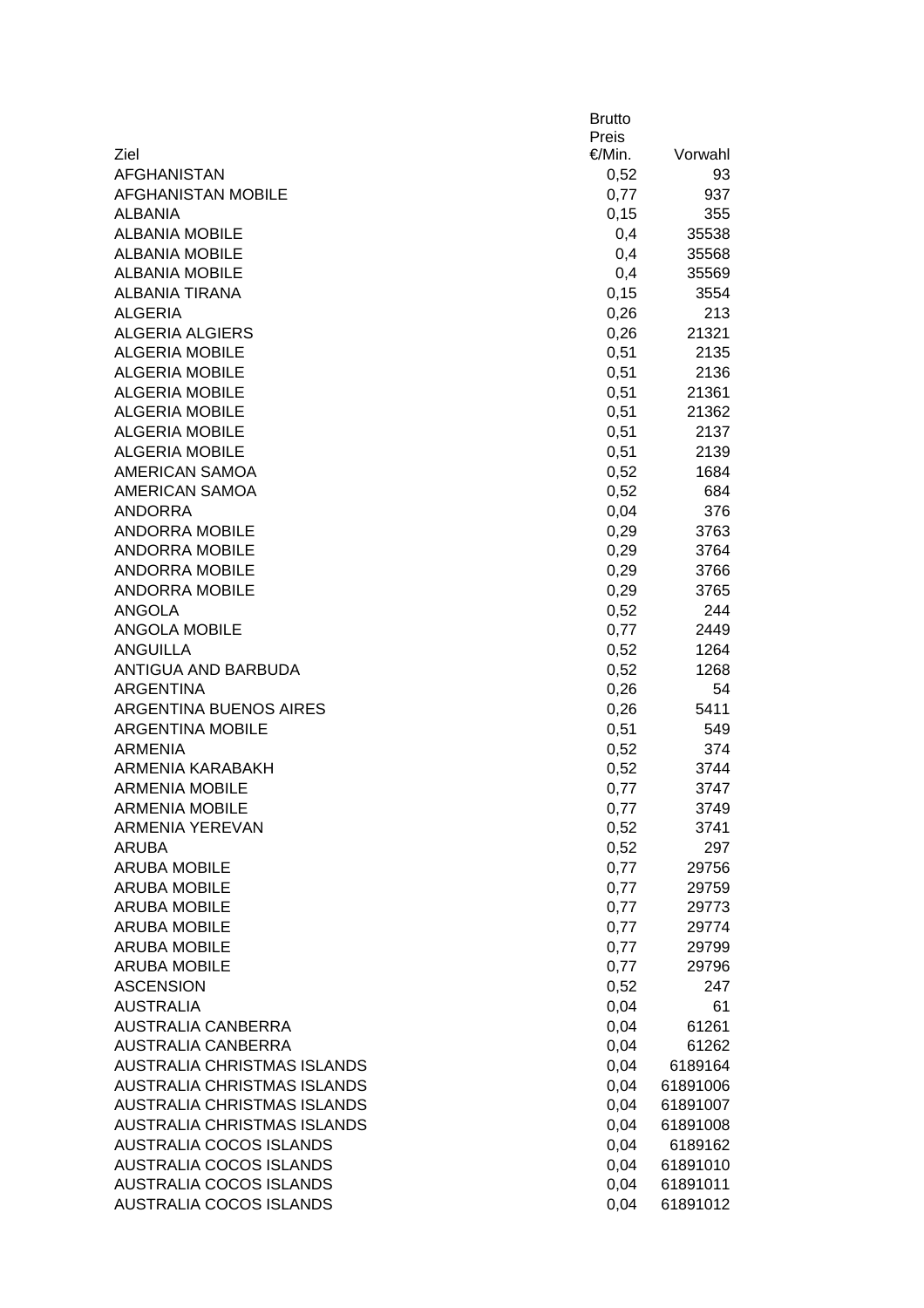| <b>AUSTRALIA MELBOURNE</b>      | 0,04 | 6138    |
|---------------------------------|------|---------|
| AUSTRALIA MELBOURNE             | 0,04 | 6139    |
| <b>AUSTRALIA MOBILE</b>         | 0,29 | 611     |
| <b>AUSTRALIA MOBILE</b>         | 0,29 | 614     |
| <b>AUSTRALIA MOBILE</b>         | 0,29 | 615     |
| <b>AUSTRALIA SYDNEY</b>         | 0,04 | 6128    |
| <b>AUSTRALIA SYDNEY</b>         | 0,04 | 6129    |
| <b>AUSTRIA</b>                  | 0,04 | 43      |
| <b>AUSTRIA MOBILE</b>           | 0,29 | 43651   |
| <b>AUSTRIA MOBILE</b>           | 0,29 | 43652   |
| <b>AUSTRIA MOBILE</b>           | 0,29 | 43653   |
| <b>AUSTRIA MOBILE</b>           | 0,29 | 43655   |
| <b>AUSTRIA MOBILE</b>           | 0,29 | 43657   |
| <b>AUSTRIA MOBILE</b>           | 0,29 | 43659   |
| <b>AUSTRIA MOBILE</b>           | 0,29 | 43661   |
| <b>AUSTRIA MOBILE</b>           | 0,29 | 43663   |
| <b>AUSTRIA MOBILE</b>           | 0,29 | 43665   |
| <b>AUSTRIA MOBILE</b>           | 0,29 | 43666   |
| <b>AUSTRIA MOBILE</b>           | 0,29 | 43667   |
| <b>AUSTRIA MOBILE</b>           | 0,29 | 43668   |
| <b>AUSTRIA MOBILE</b>           | 0,29 | 43669   |
| <b>AUSTRIA MOBILE</b>           | 0,29 | 4367    |
| <b>AUSTRIA MOBILE</b>           | 0,29 | 4368    |
| <b>AUSTRIA MOBILE</b>           | 0,29 | 4369    |
| <b>AUSTRIA MOBILE</b>           | 0,29 | 43780   |
| <b>AUSTRIA MOBILE Hutchison</b> | 0,29 | 43660   |
| <b>AUSTRIA MOBILE Mobilkom</b>  | 0,29 | 43664   |
| <b>AUSTRIA MOBILE Mobilkom</b>  | 0,29 | 43680   |
| <b>AUSTRIA MOBILE One</b>       | 0,29 | 43699   |
| <b>AUSTRIA MOBILE T-Mobile</b>  | 0,29 | 43676   |
| <b>AUSTRIA MOBILE T-Mobile</b>  | 0,29 | 43677   |
| <b>AUSTRIA MOBILE Tele2</b>     | 0,29 | 436888  |
| <b>AUSTRIA MOBILE Tele2</b>     | 0,29 | 4369988 |
| <b>AUSTRIA MOBILE Tele2</b>     | 0,29 | 4369989 |
| <b>AUSTRIA MOBILE T-Mobile</b>  | 0,29 | 43650   |
| <b>AUSTRIA MOBILE Yess</b>      | 0,29 | 4368110 |
| <b>AUSTRIA MOBILE Yess</b>      | 0,29 | 4368111 |
| <b>AUSTRIA MOBILE Yess</b>      | 0,29 | 4368181 |
| <b>AUSTRIA MOBILE Yess</b>      | 0,29 | 4368182 |
| <b>AUSTRIA MOBILE Yess</b>      | 0,29 | 4368184 |
| <b>AUSTRIA MOBILE Yess</b>      | 0,29 | 4369981 |
| <b>AUSTRIA MOBILE Yess</b>      | 0,29 | 4369982 |
| <b>AUSTRIA VIENNA</b>           | 0,04 | 431     |
| AZERBAIJAN                      | 0,52 | 994     |
| AZERBAIJAN BAKU                 | 0,52 | 99412   |
| <b>AZERBAIJAN MOBILE</b>        | 0,77 | 99450   |
| <b>AZERBAIJAN MOBILE</b>        | 0,77 | 99455   |
| <b>AZERBAIJAN MOBILE</b>        | 0,77 | 99440   |
| <b>AZERBAIJAN MOBILE</b>        | 0,77 | 99470   |
| <b>BAHAMAS</b>                  | 0,52 | 1242    |
| <b>BAHRAIN</b>                  | 0,52 | 973     |
| <b>BAHRAIN MOBILE</b>           | 0,77 | 9733    |
| <b>BAHRAIN MOBILE</b>           | 0,77 | 9739    |
| <b>BANGLADESH</b>               | 0,52 | 880     |
| <b>BANGLADESH CHITTAGONG</b>    | 0,52 | 88031   |
| <b>BANGLADESH DHAKA</b>         | 0,52 | 8802    |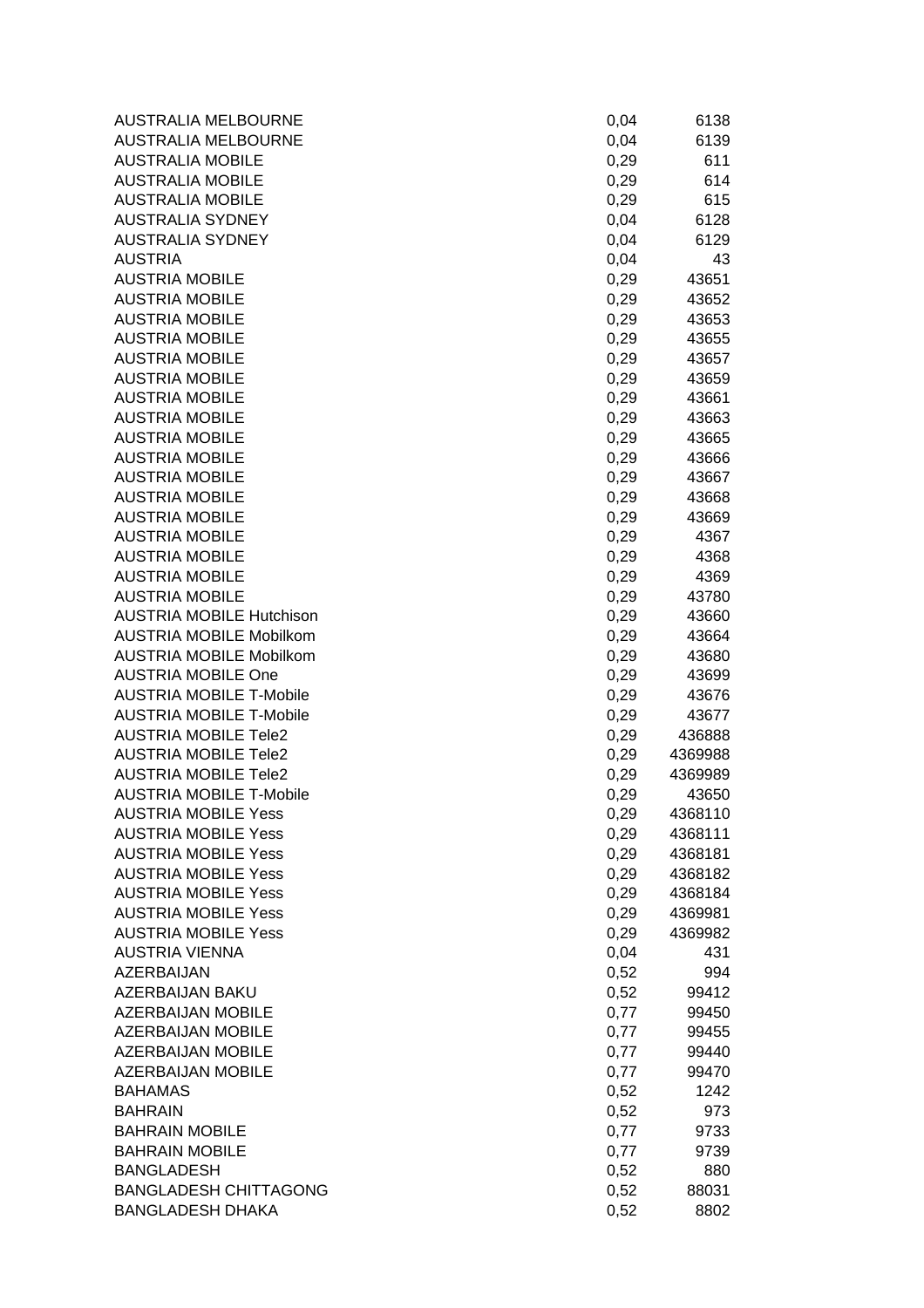| <b>BANGLADESH MOBILE</b>       | 0,77 | 8801    |
|--------------------------------|------|---------|
| <b>BANGLADESH SYLHET</b>       | 0,52 | 880821  |
| <b>BARBADOS</b>                | 0,52 | 1246    |
| <b>BARBADOS MOBILE</b>         | 0,77 | 124623  |
| <b>BARBADOS MOBILE</b>         | 0,77 | 124625  |
| <b>BARBADOS MOBILE</b>         | 0,77 | 124645  |
| <b>BARBADOS MOBILE</b>         | 0,77 | 124682  |
| <b>BARBADOS MOBILE</b>         | 0,77 | 124624  |
| <b>BARBADOS MOBILE</b>         | 0,77 | 124626  |
| <b>BARBADOS MOBILE</b>         | 0,77 | 1246446 |
| <b>BARBADOS MOBILE</b>         | 0,77 | 1246447 |
| <b>BARBADOS MOBILE</b>         | 0,77 | 1246448 |
| <b>BARBADOS MOBILE</b>         | 0,77 | 1246449 |
| <b>BARBADOS MOBILE</b>         | 0,77 | 124652  |
| <b>BELARUS</b>                 | 0,52 | 375     |
| <b>BELARUS MINSK</b>           | 0,52 | 375172  |
| <b>BELARUS MINSK</b>           | 0,52 | 375175  |
| <b>BELARUS MOBILE</b>          | 0,77 | 37544   |
| <b>BELARUS MOBILE</b>          | 0,77 | 37529   |
| <b>BELARUS MOBILE</b>          | 0,77 | 3753    |
| <b>BELARUS MOBILE</b>          | 0,77 | 3755    |
| <b>BELARUS MOBILE</b>          | 0,77 | 37525   |
| <b>BELARUS MOBILE MTS</b>      | 0,77 | 375295  |
| <b>BELARUS MOBILE MTS</b>      | 0,77 | 375297  |
| <b>BELARUS MOBILE MTS</b>      | 0,77 | 375292  |
| <b>BELARUS MOBILE MTS</b>      | 0,77 | 375298  |
| <b>BELARUS MOBILE Velcom</b>   | 0,77 | 375293  |
| <b>BELARUS MOBILE Velcom</b>   | 0,77 | 375296  |
| <b>BELGIUM</b>                 | 0,04 | 32      |
| <b>BELGIUM BRUSSELS</b>        | 0,04 | 322     |
| <b>BELGIUM MOBILE</b>          | 0,29 | 3244    |
| <b>BELGIUM MOBILE Base</b>     | 0,29 | 3248    |
| <b>BELGIUM MOBILE Mobistar</b> | 0,29 | 3249    |
| <b>BELGIUM MOBILE Proximus</b> | 0,29 | 3247    |
| <b>BELIZE</b>                  | 0,52 | 501     |
| <b>BELIZE CITY</b>             | 0,52 | 5012    |
| <b>BELIZE MOBILE</b>           | 0,77 | 5016    |
| <b>BENIN</b>                   | 0,52 | 229     |
| <b>BENIN MOBILE</b>            | 0,77 | 2290    |
| <b>BENIN MOBILE</b>            | 0,77 | 22920   |
| <b>BENIN MOBILE</b>            | 0,77 | 22923   |
| <b>BENIN MOBILE</b>            | 0,77 | 22928   |
| <b>BENIN MOBILE</b>            | 0,77 | 22940   |
| <b>BENIN MOBILE</b>            | 0,77 | 22942   |
| <b>BENIN MOBILE</b>            | 0,77 | 22944   |
| <b>BENIN MOBILE</b>            | 0,77 | 22945   |
| <b>BENIN MOBILE</b>            | 0,77 | 22946   |
| <b>BENIN MOBILE</b>            | 0,77 | 22947   |
| <b>BENIN MOBILE</b>            | 0,77 | 22948   |
| <b>BENIN MOBILE</b>            | 0,77 | 22960   |
| <b>BENIN MOBILE</b>            | 0,77 | 22964   |
| <b>BENIN MOBILE</b>            | 0,77 | 22968   |
| <b>BENIN MOBILE</b>            | 0,77 | 22969   |
| <b>BENIN MOBILE</b>            | 0,77 | 22985   |
| <b>BENIN MOBILE</b>            | 0,77 | 22986   |
| <b>BENIN MOBILE</b>            | 0,77 | 22987   |
|                                |      |         |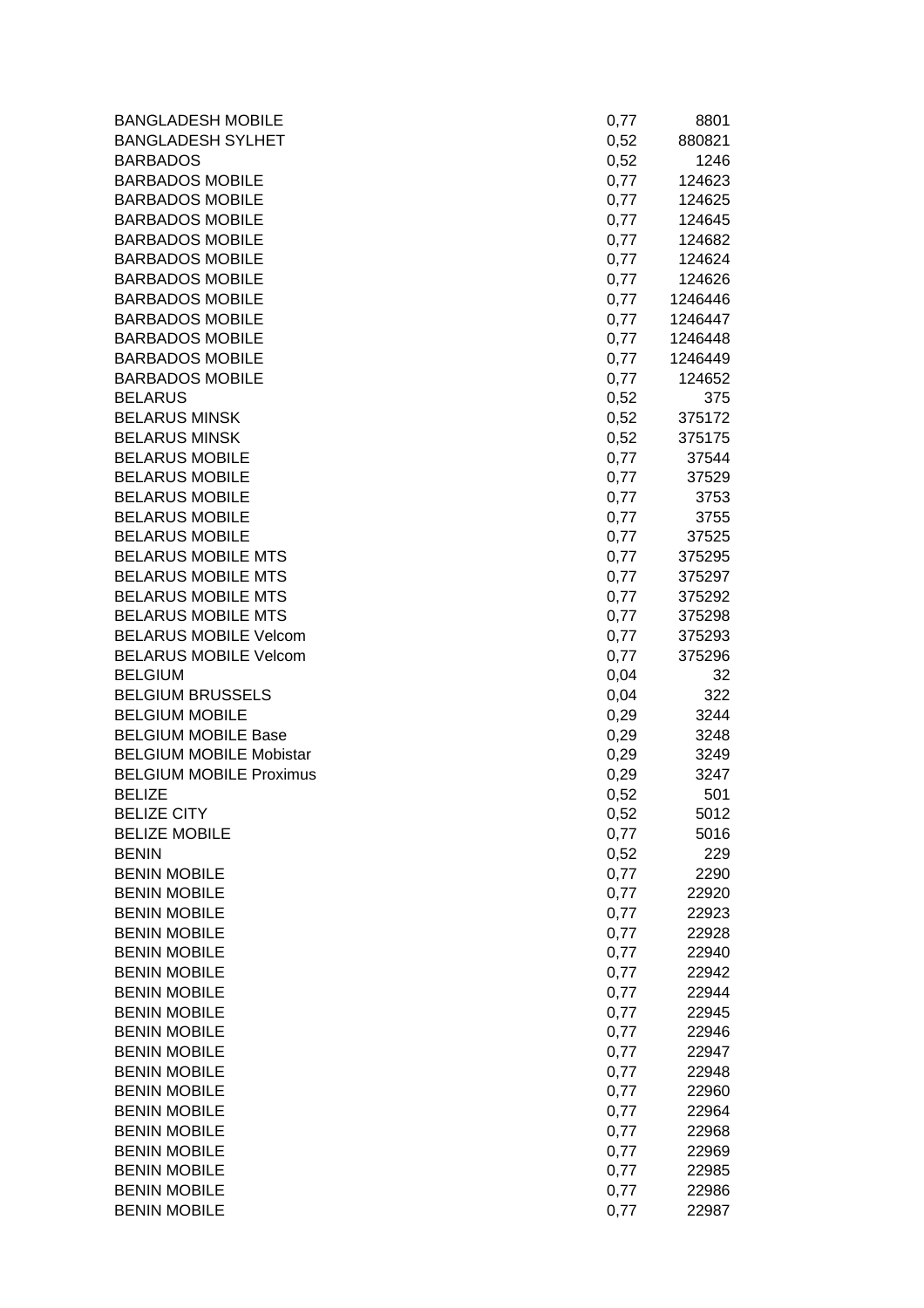| <b>BENIN MOBILE</b>                          | 0,77       | 22988          |
|----------------------------------------------|------------|----------------|
| <b>BENIN MOBILE</b>                          | 0,77       | 22989          |
| <b>BENIN MOBILE</b>                          | 0,77       | 2299           |
| <b>BERMUDA</b>                               | 0,52       | 1441           |
| <b>BHUTAN</b>                                | 0,52       | 975            |
| <b>BHUTAN THIMPHU</b>                        | 0,52       | 9752           |
| <b>BOLIVIA</b>                               | 0,52       | 591            |
| <b>BOLIVIA LA PAZ</b>                        | 0,52       | 59122          |
| <b>BOLIVIA MOBILE</b>                        | 0,77       | 5911           |
| <b>BOLIVIA MOBILE</b>                        | 0,77       | 5917           |
| BOSNIA AND HERZEGOVINA                       | 0, 15      | 387            |
| <b>BOSNIA AND HERZEGOVINA MOBILE</b>         | 0,4        | 3876           |
| BOSNIA AND HERZEGOVINA MOBILE BHT            | 0,4        | 38761          |
| BOSNIA AND HERZEGOVINA MOBILE BHT            | 0,4        | 38762          |
| BOSNIA AND HERZEGOVINA MOBILE Euronet        | 0,4        | 38763          |
| BOSNIA AND HERZEGOVINA MOBILE Srpske         | 0,4        | 38765          |
| BOSNIA AND HERZEGOVINA MOBILE Srpske         | 0,4        | 38764          |
| BOSNIA AND HERZEGOVINA SARAJEVO              | 0,4        | 38733          |
| BOSNIA AND HERZEGOVINA SRPSKA                | 0,4        | 387492         |
| BOSNIA AND HERZEGOVINA SRPSKA                | 0,4        | 387493         |
| BOSNIA AND HERZEGOVINA SRPSKA                | 0,4        | 387494         |
| BOSNIA AND HERZEGOVINA SRPSKA                | 0,4        | 3875           |
| <b>BOTSWANA</b>                              | 0,52       | 267            |
| <b>BOTSWANA GABORONE</b>                     | 0,52       | 26731          |
| BOTSWANA GABORONE                            | 0,52       | 26736          |
| BOTSWANA GABORONE                            | 0,52       | 26739          |
| <b>BOTSWANA MOBILE</b>                       | 0,77       | 2677           |
| <b>BRAZIL</b>                                | 0,15       | 55             |
| <b>BRAZIL BRASILIA</b>                       | 0,15       | 5561           |
| <b>BRAZIL MOBILE</b>                         | 0,4        | 55007          |
| <b>BRAZIL MOBILE</b>                         | 0,4        | 55008          |
| <b>BRAZIL MOBILE</b>                         | 0,4        | 55009          |
| <b>BRAZIL MOBILE</b>                         | 0,4        | 55017          |
| <b>BRAZIL MOBILE</b>                         | 0,4        | 55018          |
| <b>BRAZIL MOBILE</b>                         | 0,4        | 55019          |
| <b>BRAZIL MOBILE</b>                         | 0,4        | 55027          |
| <b>BRAZIL MOBILE</b>                         | 0,4        | 55028          |
| <b>BRAZIL MOBILE</b>                         | 0,4        | 55029          |
| <b>BRAZIL MOBILE</b>                         | 0,4        | 55037          |
| <b>BRAZIL MOBILE</b>                         | 0,4        | 55038          |
| <b>BRAZIL MOBILE</b>                         | 0,4        | 55039          |
| <b>BRAZIL MOBILE</b><br><b>BRAZIL MOBILE</b> | 0,4        | 55047          |
|                                              | 0,4        | 55048          |
| <b>BRAZIL MOBILE</b><br><b>BRAZIL MOBILE</b> | 0,4        | 55049<br>55057 |
| <b>BRAZIL MOBILE</b>                         | 0,4<br>0,4 | 55058          |
| <b>BRAZIL MOBILE</b>                         |            |                |
| <b>BRAZIL MOBILE</b>                         | 0,4<br>0,4 | 55059<br>55067 |
| <b>BRAZIL MOBILE</b>                         | 0,4        |                |
| <b>BRAZIL MOBILE</b>                         | 0,4        | 55068<br>55069 |
| <b>BRAZIL MOBILE</b>                         | 0,4        | 55077          |
| <b>BRAZIL MOBILE</b>                         | 0,4        | 55078          |
| <b>BRAZIL MOBILE</b>                         | 0,4        | 55079          |
| <b>BRAZIL MOBILE</b>                         | 0,4        | 55087          |
| <b>BRAZIL MOBILE</b>                         | 0,4        | 55088          |
| <b>BRAZIL MOBILE</b>                         | 0,4        | 55089          |
|                                              |            |                |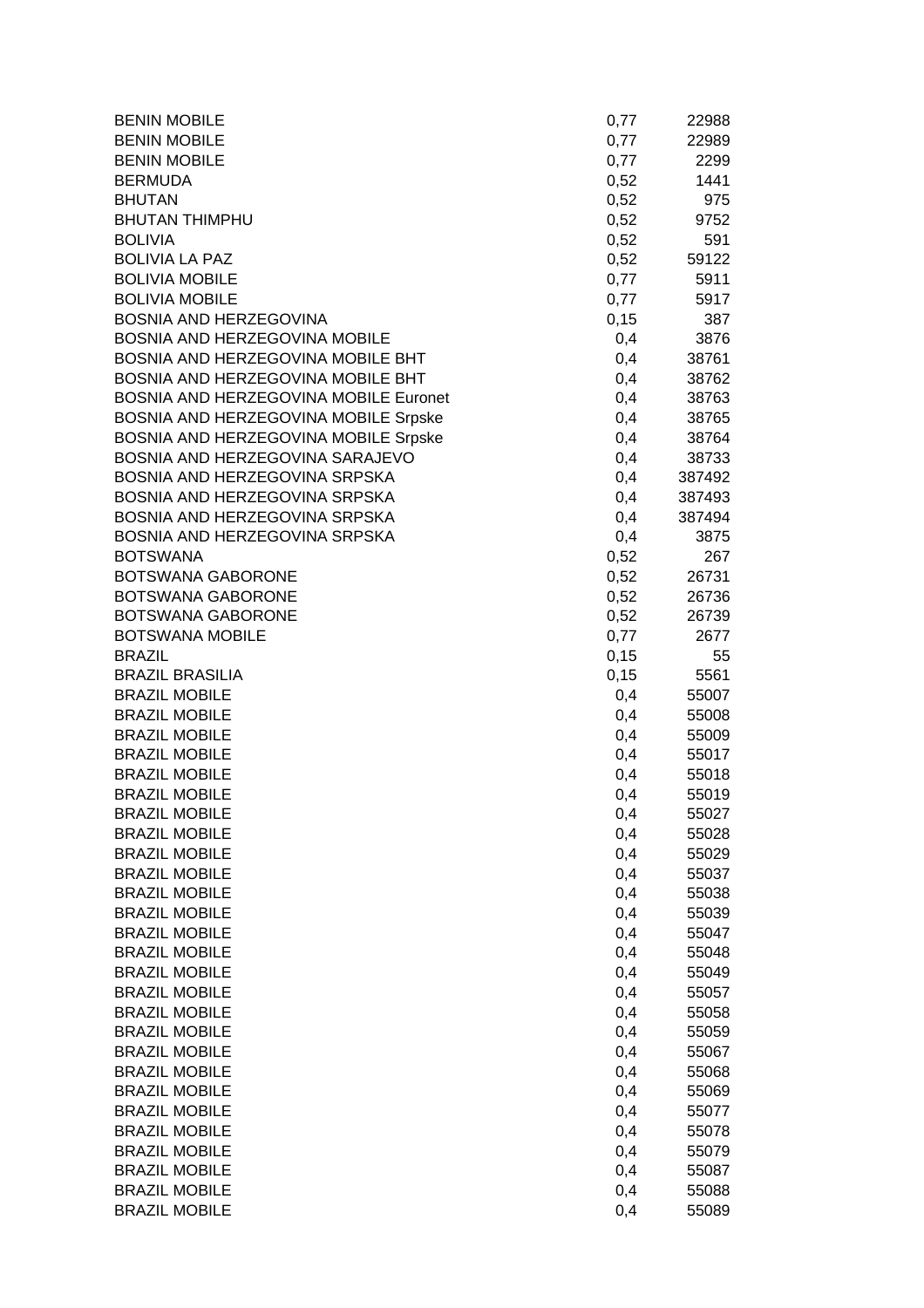| <b>BRAZIL MOBILE</b> | 0,4 | 55097 |
|----------------------|-----|-------|
| <b>BRAZIL MOBILE</b> | 0,4 | 55098 |
| <b>BRAZIL MOBILE</b> | 0,4 | 55099 |
| <b>BRAZIL MOBILE</b> | 0,4 | 55107 |
| <b>BRAZIL MOBILE</b> | 0,4 | 55108 |
| <b>BRAZIL MOBILE</b> | 0,4 | 55109 |
| <b>BRAZIL MOBILE</b> | 0,4 | 55117 |
| <b>BRAZIL MOBILE</b> | 0,4 | 55118 |
| <b>BRAZIL MOBILE</b> | 0,4 | 55119 |
| <b>BRAZIL MOBILE</b> | 0,4 | 55127 |
| <b>BRAZIL MOBILE</b> | 0,4 | 55128 |
| <b>BRAZIL MOBILE</b> | 0,4 | 55129 |
| <b>BRAZIL MOBILE</b> | 0,4 | 55137 |
| <b>BRAZIL MOBILE</b> | 0,4 | 55138 |
| <b>BRAZIL MOBILE</b> | 0,4 | 55139 |
| <b>BRAZIL MOBILE</b> | 0,4 | 55147 |
| <b>BRAZIL MOBILE</b> | 0,4 | 55148 |
| <b>BRAZIL MOBILE</b> | 0,4 | 55149 |
| <b>BRAZIL MOBILE</b> | 0,4 | 55157 |
| <b>BRAZIL MOBILE</b> | 0,4 | 55158 |
| <b>BRAZIL MOBILE</b> | 0,4 | 55159 |
| <b>BRAZIL MOBILE</b> | 0,4 | 55167 |
| <b>BRAZIL MOBILE</b> | 0,4 | 55168 |
| <b>BRAZIL MOBILE</b> | 0,4 | 55169 |
| <b>BRAZIL MOBILE</b> | 0,4 | 55177 |
| <b>BRAZIL MOBILE</b> | 0,4 | 55178 |
| <b>BRAZIL MOBILE</b> | 0,4 | 55179 |
| <b>BRAZIL MOBILE</b> | 0,4 | 55187 |
| <b>BRAZIL MOBILE</b> | 0,4 | 55188 |
| <b>BRAZIL MOBILE</b> | 0,4 | 55189 |
| <b>BRAZIL MOBILE</b> | 0,4 | 55197 |
| <b>BRAZIL MOBILE</b> | 0,4 | 55198 |
| <b>BRAZIL MOBILE</b> | 0,4 | 55199 |
| <b>BRAZIL MOBILE</b> | 0,4 | 55207 |
| <b>BRAZIL MOBILE</b> | 0,4 | 55208 |
| <b>BRAZIL MOBILE</b> | 0,4 | 55209 |
| <b>BRAZIL MOBILE</b> | 0,4 | 55217 |
| <b>BRAZIL MOBILE</b> | 0,4 | 55218 |
| <b>BRAZIL MOBILE</b> | 0,4 | 55219 |
| <b>BRAZIL MOBILE</b> | 0,4 | 55227 |
| <b>BRAZIL MOBILE</b> | 0,4 | 55228 |
| <b>BRAZIL MOBILE</b> | 0,4 | 55229 |
| <b>BRAZIL MOBILE</b> | 0,4 | 55237 |
| <b>BRAZIL MOBILE</b> | 0,4 | 55238 |
| <b>BRAZIL MOBILE</b> | 0,4 | 55239 |
| <b>BRAZIL MOBILE</b> | 0,4 | 55247 |
| <b>BRAZIL MOBILE</b> | 0,4 | 55248 |
| <b>BRAZIL MOBILE</b> | 0,4 | 55249 |
| <b>BRAZIL MOBILE</b> | 0,4 | 55257 |
| <b>BRAZIL MOBILE</b> | 0,4 | 55258 |
| <b>BRAZIL MOBILE</b> | 0,4 | 55259 |
| <b>BRAZIL MOBILE</b> | 0,4 | 55267 |
| <b>BRAZIL MOBILE</b> | 0,4 | 55268 |
| <b>BRAZIL MOBILE</b> | 0,4 | 55269 |
| <b>BRAZIL MOBILE</b> | 0,4 | 55277 |
| <b>BRAZIL MOBILE</b> | 0,4 | 55278 |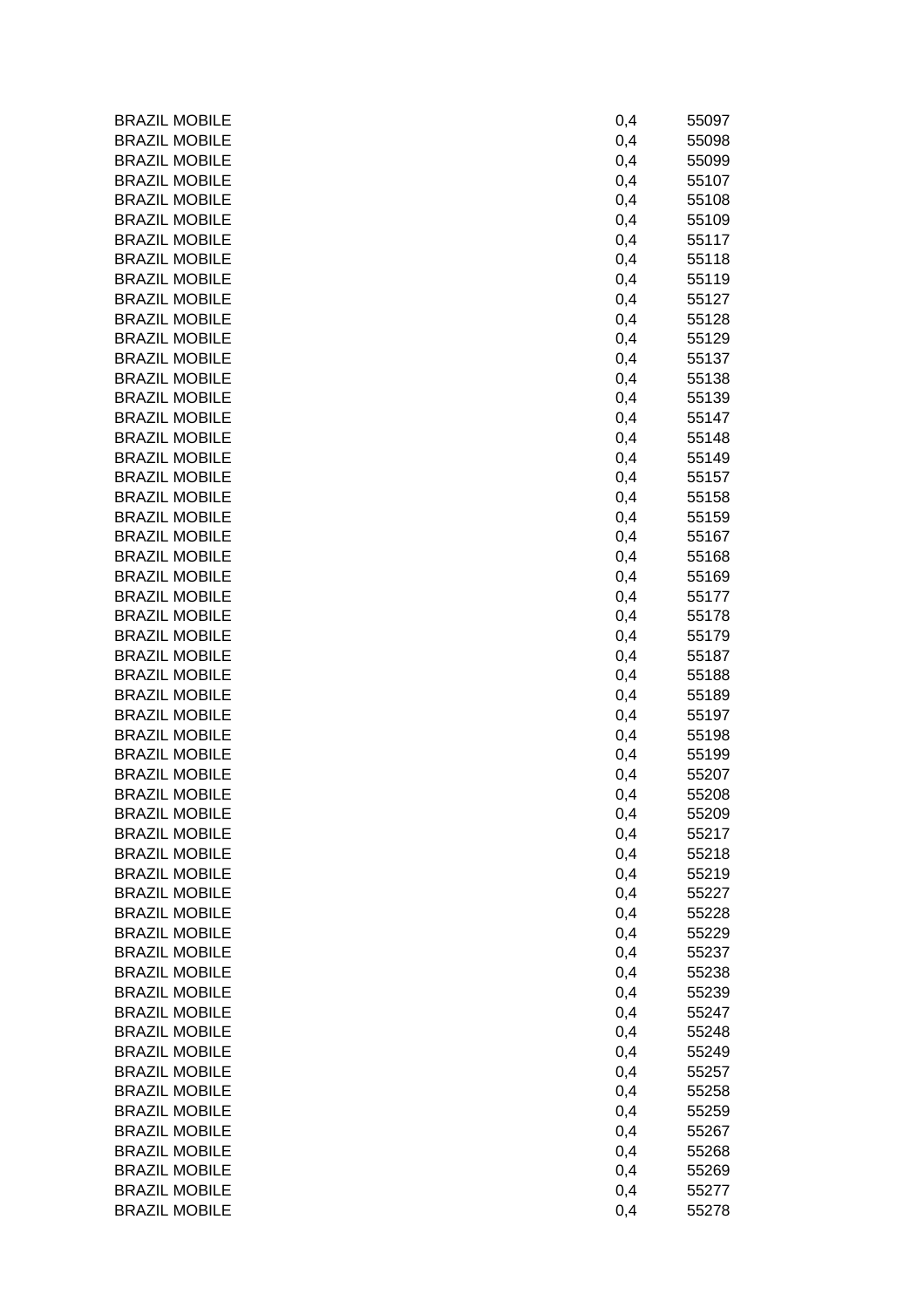| <b>BRAZIL MOBILE</b> | 0,4 | 55279 |
|----------------------|-----|-------|
| <b>BRAZIL MOBILE</b> | 0,4 | 55287 |
| <b>BRAZIL MOBILE</b> | 0,4 | 55288 |
| <b>BRAZIL MOBILE</b> | 0,4 | 55289 |
| <b>BRAZIL MOBILE</b> | 0,4 | 55297 |
| <b>BRAZIL MOBILE</b> | 0,4 | 55298 |
| <b>BRAZIL MOBILE</b> | 0,4 | 55299 |
| <b>BRAZIL MOBILE</b> | 0,4 | 55307 |
| <b>BRAZIL MOBILE</b> | 0,4 | 55308 |
| <b>BRAZIL MOBILE</b> | 0,4 | 55309 |
| <b>BRAZIL MOBILE</b> | 0,4 | 55317 |
| <b>BRAZIL MOBILE</b> | 0,4 | 55318 |
| <b>BRAZIL MOBILE</b> | 0,4 | 55319 |
| <b>BRAZIL MOBILE</b> | 0,4 | 55327 |
| <b>BRAZIL MOBILE</b> | 0,4 | 55328 |
| <b>BRAZIL MOBILE</b> | 0,4 | 55329 |
| <b>BRAZIL MOBILE</b> | 0,4 | 55337 |
| <b>BRAZIL MOBILE</b> | 0,4 | 55338 |
| <b>BRAZIL MOBILE</b> | 0,4 | 55339 |
| <b>BRAZIL MOBILE</b> | 0,4 | 55347 |
| <b>BRAZIL MOBILE</b> | 0,4 | 55348 |
| <b>BRAZIL MOBILE</b> | 0,4 | 55349 |
| <b>BRAZIL MOBILE</b> | 0,4 | 55357 |
| <b>BRAZIL MOBILE</b> | 0,4 | 55358 |
| <b>BRAZIL MOBILE</b> | 0,4 | 55359 |
| <b>BRAZIL MOBILE</b> | 0,4 | 55367 |
| <b>BRAZIL MOBILE</b> | 0,4 | 55368 |
| <b>BRAZIL MOBILE</b> | 0,4 | 55369 |
| <b>BRAZIL MOBILE</b> | 0,4 | 55377 |
| <b>BRAZIL MOBILE</b> | 0,4 | 55378 |
| <b>BRAZIL MOBILE</b> | 0,4 | 55379 |
| <b>BRAZIL MOBILE</b> | 0,4 | 55387 |
| <b>BRAZIL MOBILE</b> | 0,4 | 55388 |
| <b>BRAZIL MOBILE</b> | 0,4 | 55389 |
| <b>BRAZIL MOBILE</b> | 0,4 | 55397 |
| <b>BRAZIL MOBILE</b> | 0,4 | 55398 |
| <b>BRAZIL MOBILE</b> | 0,4 | 55399 |
| <b>BRAZIL MOBILE</b> | 0,4 | 55407 |
| <b>BRAZIL MOBILE</b> | 0,4 | 55408 |
| <b>BRAZIL MOBILE</b> | 0,4 | 55409 |
| <b>BRAZIL MOBILE</b> | 0,4 | 55417 |
| <b>BRAZIL MOBILE</b> | 0,4 | 55418 |
| <b>BRAZIL MOBILE</b> | 0,4 | 55419 |
| <b>BRAZIL MOBILE</b> | 0,4 | 55427 |
| <b>BRAZIL MOBILE</b> | 0,4 | 55428 |
| <b>BRAZIL MOBILE</b> | 0,4 | 55429 |
| <b>BRAZIL MOBILE</b> | 0,4 | 55437 |
| <b>BRAZIL MOBILE</b> | 0,4 | 55438 |
| <b>BRAZIL MOBILE</b> | 0,4 | 55439 |
| <b>BRAZIL MOBILE</b> | 0,4 | 55447 |
| <b>BRAZIL MOBILE</b> | 0,4 | 55448 |
| <b>BRAZIL MOBILE</b> | 0,4 | 55449 |
| <b>BRAZIL MOBILE</b> | 0,4 | 55457 |
| <b>BRAZIL MOBILE</b> | 0,4 | 55458 |
| <b>BRAZIL MOBILE</b> | 0,4 | 55459 |
| <b>BRAZIL MOBILE</b> | 0,4 | 55467 |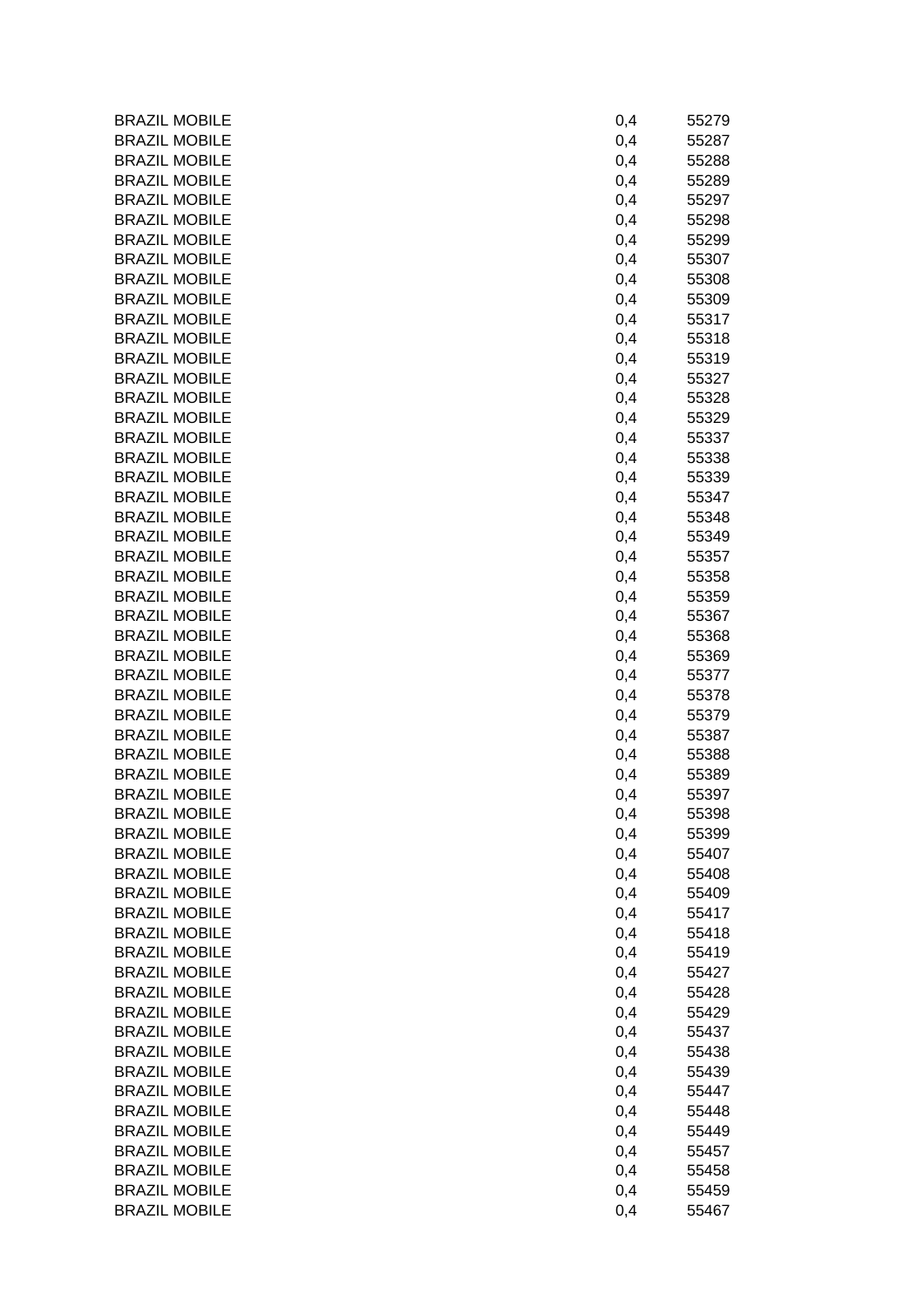| <b>BRAZIL MOBILE</b> | 0,4 | 55468 |
|----------------------|-----|-------|
| <b>BRAZIL MOBILE</b> | 0,4 | 55469 |
| <b>BRAZIL MOBILE</b> | 0,4 | 55477 |
| <b>BRAZIL MOBILE</b> | 0,4 | 55478 |
| <b>BRAZIL MOBILE</b> | 0,4 | 55479 |
| <b>BRAZIL MOBILE</b> | 0,4 | 55487 |
| <b>BRAZIL MOBILE</b> | 0,4 | 55488 |
| <b>BRAZIL MOBILE</b> | 0,4 | 55489 |
| <b>BRAZIL MOBILE</b> | 0,4 | 55497 |
| <b>BRAZIL MOBILE</b> | 0,4 | 55498 |
| <b>BRAZIL MOBILE</b> | 0,4 | 55499 |
| <b>BRAZIL MOBILE</b> | 0,4 | 55507 |
| <b>BRAZIL MOBILE</b> | 0,4 | 55508 |
| <b>BRAZIL MOBILE</b> | 0,4 | 55509 |
| <b>BRAZIL MOBILE</b> | 0,4 | 55517 |
| <b>BRAZIL MOBILE</b> | 0,4 | 55518 |
| <b>BRAZIL MOBILE</b> | 0,4 | 55519 |
| <b>BRAZIL MOBILE</b> | 0,4 | 55527 |
| <b>BRAZIL MOBILE</b> | 0,4 | 55528 |
| <b>BRAZIL MOBILE</b> | 0,4 | 55529 |
| <b>BRAZIL MOBILE</b> | 0,4 | 55537 |
| <b>BRAZIL MOBILE</b> | 0,4 | 55538 |
| <b>BRAZIL MOBILE</b> | 0,4 | 55539 |
| <b>BRAZIL MOBILE</b> | 0,4 | 55547 |
| <b>BRAZIL MOBILE</b> | 0,4 | 55548 |
| <b>BRAZIL MOBILE</b> | 0,4 | 55549 |
| <b>BRAZIL MOBILE</b> | 0,4 | 55557 |
| <b>BRAZIL MOBILE</b> | 0,4 | 55558 |
| <b>BRAZIL MOBILE</b> | 0,4 | 55559 |
| <b>BRAZIL MOBILE</b> | 0,4 | 55567 |
| <b>BRAZIL MOBILE</b> | 0,4 | 55568 |
| <b>BRAZIL MOBILE</b> | 0,4 | 55569 |
| <b>BRAZIL MOBILE</b> | 0,4 | 55577 |
| <b>BRAZIL MOBILE</b> | 0,4 | 55578 |
| <b>BRAZIL MOBILE</b> | 0,4 | 55579 |
| <b>BRAZIL MOBILE</b> | 0,4 | 55587 |
| <b>BRAZIL MOBILE</b> | 0,4 | 55588 |
| <b>BRAZIL MOBILE</b> | 0,4 | 55589 |
| <b>BRAZIL MOBILE</b> | 0,4 | 55597 |
| <b>BRAZIL MOBILE</b> | 0,4 | 55598 |
| <b>BRAZIL MOBILE</b> | 0,4 | 55599 |
| <b>BRAZIL MOBILE</b> | 0,4 | 55607 |
| <b>BRAZIL MOBILE</b> | 0,4 | 55608 |
| <b>BRAZIL MOBILE</b> | 0,4 | 55609 |
| <b>BRAZIL MOBILE</b> | 0,4 | 55617 |
| <b>BRAZIL MOBILE</b> | 0,4 | 55618 |
| <b>BRAZIL MOBILE</b> | 0,4 | 55619 |
| <b>BRAZIL MOBILE</b> | 0,4 | 55627 |
| <b>BRAZIL MOBILE</b> | 0,4 | 55628 |
| <b>BRAZIL MOBILE</b> | 0,4 | 55629 |
| <b>BRAZIL MOBILE</b> | 0,4 | 55637 |
| <b>BRAZIL MOBILE</b> | 0,4 | 55638 |
| <b>BRAZIL MOBILE</b> | 0,4 | 55639 |
| <b>BRAZIL MOBILE</b> | 0,4 | 55647 |
| <b>BRAZIL MOBILE</b> | 0,4 | 55648 |
| <b>BRAZIL MOBILE</b> | 0,4 | 55649 |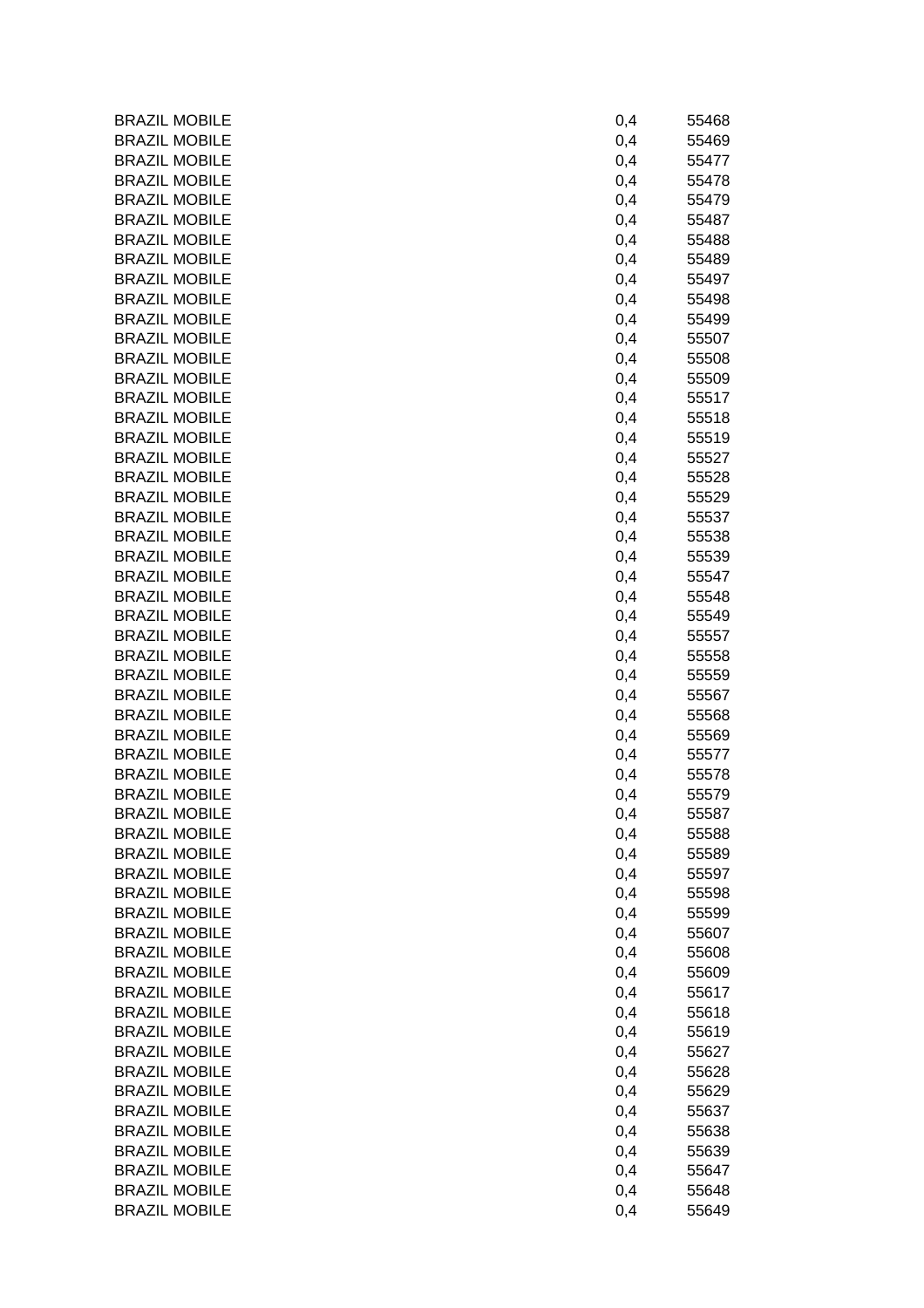| <b>BRAZIL MOBILE</b> | 0,4 | 55657 |
|----------------------|-----|-------|
| <b>BRAZIL MOBILE</b> | 0,4 | 55658 |
| <b>BRAZIL MOBILE</b> | 0,4 | 55659 |
| <b>BRAZIL MOBILE</b> | 0,4 | 55667 |
| <b>BRAZIL MOBILE</b> | 0,4 | 55668 |
| <b>BRAZIL MOBILE</b> | 0,4 | 55669 |
| <b>BRAZIL MOBILE</b> | 0,4 | 55677 |
| <b>BRAZIL MOBILE</b> | 0,4 | 55678 |
| <b>BRAZIL MOBILE</b> | 0,4 | 55679 |
| <b>BRAZIL MOBILE</b> | 0,4 | 55687 |
| <b>BRAZIL MOBILE</b> | 0,4 | 55688 |
| <b>BRAZIL MOBILE</b> | 0,4 | 55689 |
| <b>BRAZIL MOBILE</b> | 0,4 | 55697 |
| <b>BRAZIL MOBILE</b> | 0,4 | 55698 |
| <b>BRAZIL MOBILE</b> | 0,4 | 55699 |
| <b>BRAZIL MOBILE</b> | 0,4 | 55707 |
| <b>BRAZIL MOBILE</b> | 0,4 | 55708 |
| <b>BRAZIL MOBILE</b> | 0,4 | 55709 |
| <b>BRAZIL MOBILE</b> | 0,4 | 55717 |
| <b>BRAZIL MOBILE</b> | 0,4 | 55718 |
| <b>BRAZIL MOBILE</b> | 0,4 | 55719 |
| <b>BRAZIL MOBILE</b> | 0,4 | 55727 |
| <b>BRAZIL MOBILE</b> | 0,4 | 55728 |
| <b>BRAZIL MOBILE</b> | 0,4 | 55729 |
| <b>BRAZIL MOBILE</b> | 0,4 | 55737 |
| <b>BRAZIL MOBILE</b> | 0,4 | 55738 |
| <b>BRAZIL MOBILE</b> | 0,4 | 55739 |
| <b>BRAZIL MOBILE</b> | 0,4 | 55747 |
| <b>BRAZIL MOBILE</b> | 0,4 | 55748 |
| <b>BRAZIL MOBILE</b> | 0,4 | 55749 |
| <b>BRAZIL MOBILE</b> | 0,4 | 55757 |
| <b>BRAZIL MOBILE</b> | 0,4 | 55758 |
| <b>BRAZIL MOBILE</b> | 0,4 | 55759 |
| <b>BRAZIL MOBILE</b> |     | 55767 |
| <b>BRAZIL MOBILE</b> | 0,4 |       |
|                      | 0,4 | 55768 |
| <b>BRAZIL MOBILE</b> | 0,4 | 55769 |
| <b>BRAZIL MOBILE</b> | 0,4 | 55777 |
| <b>BRAZIL MOBILE</b> | 0,4 | 55778 |
| <b>BRAZIL MOBILE</b> | 0,4 | 55779 |
| <b>BRAZIL MOBILE</b> | 0,4 | 55787 |
| <b>BRAZIL MOBILE</b> | 0,4 | 55788 |
| <b>BRAZIL MOBILE</b> | 0,4 | 55789 |
| <b>BRAZIL MOBILE</b> | 0,4 | 55797 |
| <b>BRAZIL MOBILE</b> | 0,4 | 55798 |
| <b>BRAZIL MOBILE</b> | 0,4 | 55799 |
| <b>BRAZIL MOBILE</b> | 0,4 | 55807 |
| <b>BRAZIL MOBILE</b> | 0,4 | 55808 |
| <b>BRAZIL MOBILE</b> | 0,4 | 55809 |
| <b>BRAZIL MOBILE</b> | 0,4 | 55817 |
| <b>BRAZIL MOBILE</b> | 0,4 | 55818 |
| <b>BRAZIL MOBILE</b> | 0,4 | 55819 |
| <b>BRAZIL MOBILE</b> | 0,4 | 55827 |
| <b>BRAZIL MOBILE</b> | 0,4 | 55828 |
| <b>BRAZIL MOBILE</b> | 0,4 | 55829 |
| <b>BRAZIL MOBILE</b> | 0,4 | 55837 |
| <b>BRAZIL MOBILE</b> | 0,4 | 55838 |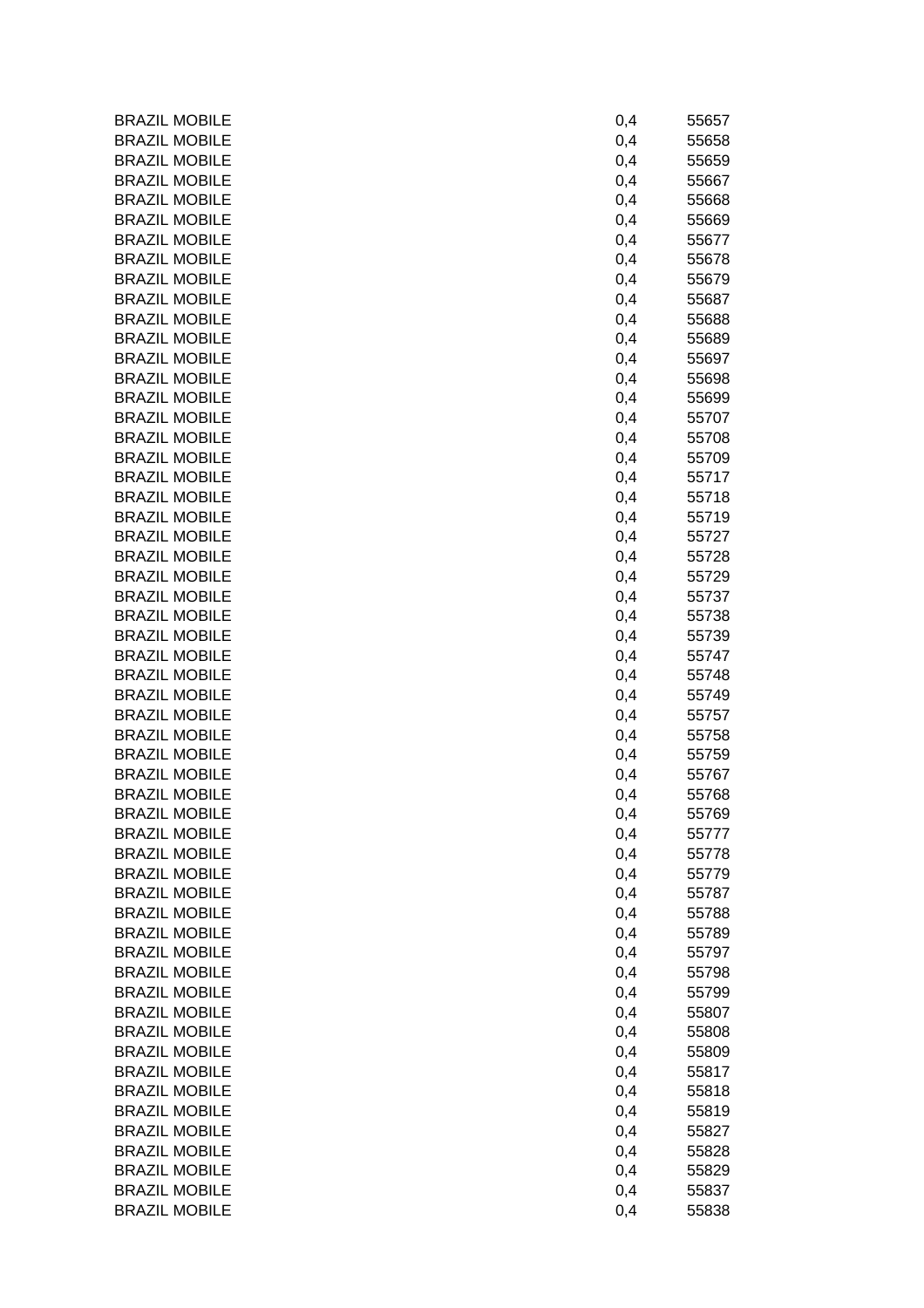| <b>BRAZIL MOBILE</b>                         | 0,4        | 55839          |
|----------------------------------------------|------------|----------------|
| <b>BRAZIL MOBILE</b>                         | 0,4        | 55847          |
| <b>BRAZIL MOBILE</b>                         | 0,4        | 55848          |
| <b>BRAZIL MOBILE</b>                         | 0,4        | 55849          |
| <b>BRAZIL MOBILE</b>                         | 0,4        | 55857          |
| <b>BRAZIL MOBILE</b>                         | 0,4        | 55858          |
| <b>BRAZIL MOBILE</b>                         | 0,4        | 55859          |
| <b>BRAZIL MOBILE</b>                         | 0,4        | 55867          |
| <b>BRAZIL MOBILE</b>                         | 0,4        | 55868          |
| <b>BRAZIL MOBILE</b>                         | 0,4        | 55869          |
| <b>BRAZIL MOBILE</b>                         | 0,4        | 55877          |
| <b>BRAZIL MOBILE</b>                         | 0,4        | 55878          |
| <b>BRAZIL MOBILE</b>                         | 0,4        | 55879          |
| <b>BRAZIL MOBILE</b>                         | 0,4        | 55887          |
| <b>BRAZIL MOBILE</b>                         | 0,4        | 55888          |
| <b>BRAZIL MOBILE</b>                         | 0,4        | 55889          |
| <b>BRAZIL MOBILE</b>                         | 0,4        | 55897          |
| <b>BRAZIL MOBILE</b>                         | 0,4        | 55898          |
| <b>BRAZIL MOBILE</b>                         | 0,4        | 55899          |
| <b>BRAZIL MOBILE</b>                         | 0,4        | 55907          |
| <b>BRAZIL MOBILE</b>                         | 0,4        | 55908          |
| <b>BRAZIL MOBILE</b>                         |            |                |
| <b>BRAZIL MOBILE</b>                         | 0,4        | 55909<br>55917 |
| <b>BRAZIL MOBILE</b>                         | 0,4        |                |
|                                              | 0,4        | 55918          |
| <b>BRAZIL MOBILE</b><br><b>BRAZIL MOBILE</b> | 0,4        | 55919          |
|                                              | 0,4        | 55927          |
| <b>BRAZIL MOBILE</b><br><b>BRAZIL MOBILE</b> | 0,4        | 55928          |
| <b>BRAZIL MOBILE</b>                         | 0,4        | 55929          |
| <b>BRAZIL MOBILE</b>                         | 0,4        | 55937          |
| <b>BRAZIL MOBILE</b>                         | 0,4        | 55938<br>55939 |
| <b>BRAZIL MOBILE</b>                         | 0,4        | 55947          |
| <b>BRAZIL MOBILE</b>                         | 0,4        | 55948          |
| <b>BRAZIL MOBILE</b>                         | 0,4<br>0,4 | 55949          |
| <b>BRAZIL MOBILE</b>                         |            |                |
| <b>BRAZIL MOBILE</b>                         | 0,4        | 55957          |
|                                              | 0,4        | 55958          |
| <b>BRAZIL MOBILE</b>                         | 0,4        | 55959          |
| <b>BRAZIL MOBILE</b>                         | 0,4        | 55967          |
| <b>BRAZIL MOBILE</b>                         | 0,4        | 55968          |
| <b>BRAZIL MOBILE</b>                         | 0,4        | 55969          |
| <b>BRAZIL MOBILE</b>                         | 0,4        | 55977          |
| <b>BRAZIL MOBILE</b>                         | 0,4        | 55978          |
| <b>BRAZIL MOBILE</b>                         | 0,4        | 55979          |
| <b>BRAZIL MOBILE</b>                         | 0,4        | 55987          |
| <b>BRAZIL MOBILE</b>                         | 0,4        | 55988          |
| <b>BRAZIL MOBILE</b>                         | 0,4        | 55989          |
| <b>BRAZIL MOBILE</b>                         | 0,4        | 55997          |
| <b>BRAZIL MOBILE</b>                         | 0,4        | 55998          |
| <b>BRAZIL MOBILE</b>                         | 0,4        | 55999          |
| <b>BRAZIL RIO DE JANEIRO</b>                 | 0,15       | 5521           |
| <b>BRAZIL SAO PAULO</b>                      | 0,15       | 5511           |
| <b>BRUNEI DARUSSALAM</b>                     | 0,52       | 673            |
| <b>BRUNEI DARUSSALAM MOBILE</b>              | 0,77       | 6738           |
| BRUNEI DARUSSALAM MOBILE                     | 0,77       | 673227         |
| BRUNEI DARUSSALAM MOBILE                     | 0,77       | 673228         |
| <b>BULGARIA</b>                              | 0,15       | 359            |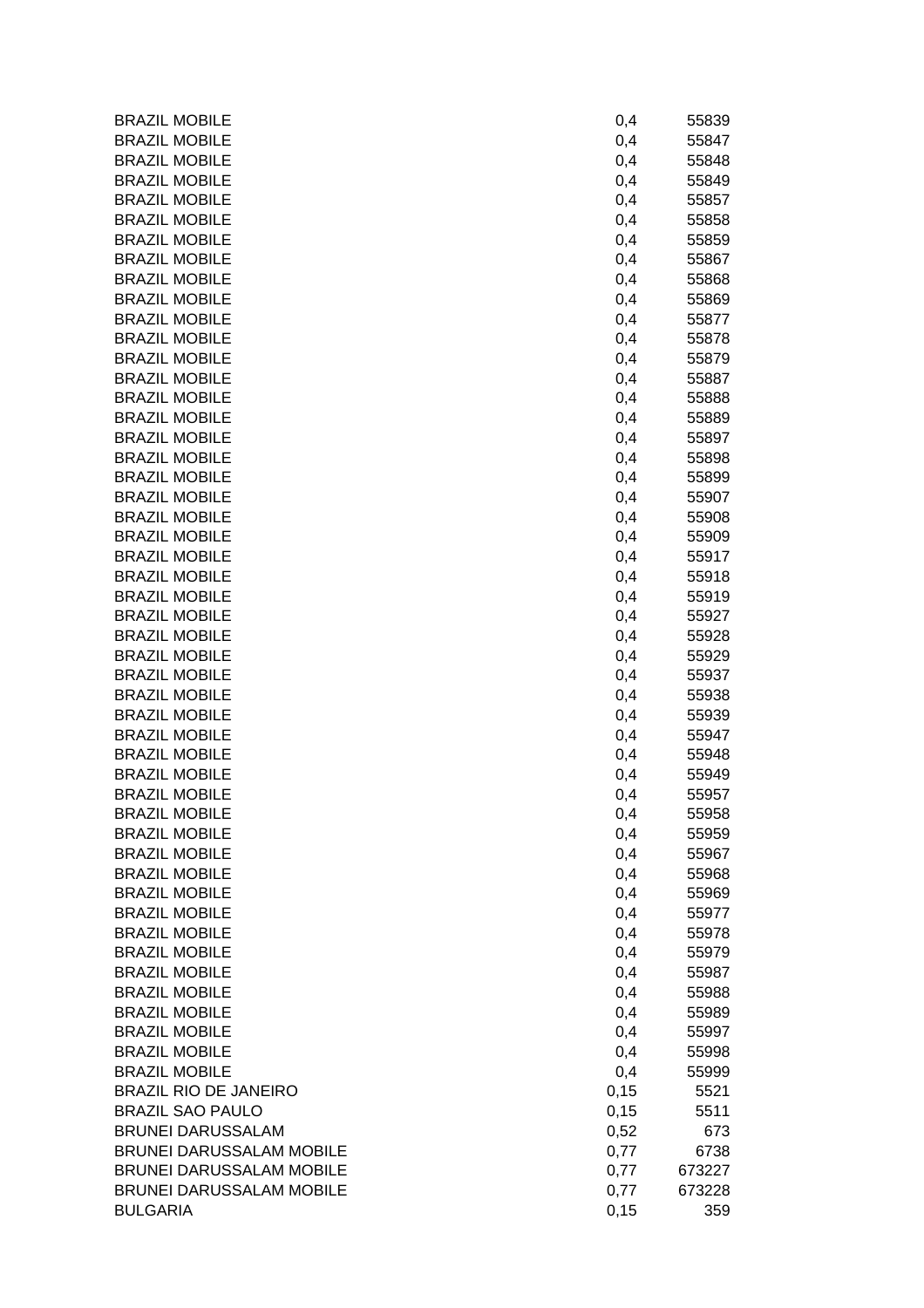| <b>BULGARIA MOBILE</b>         | 0,4  | 35987  |
|--------------------------------|------|--------|
| <b>BULGARIA MOBILE</b>         | 0,4  | 35998  |
| <b>BULGARIA MOBILE</b>         | 0,4  | 35999  |
| <b>BULGARIA MOBILE Globul</b>  | 0,4  | 35989  |
| <b>BULGARIA MOBILE Mobikom</b> | 0,4  | 35948  |
| <b>BULGARIA MOBILE Mobitel</b> | 0,4  | 35988  |
| <b>BULGARIA MOBILE Tetra</b>   | 0,4  | 359430 |
| <b>BULGARIA MOBILE Tetra</b>   | 0,4  | 359437 |
| <b>BULGARIA MOBILE Tetra</b>   | 0,4  | 359438 |
| <b>BULGARIA MOBILE Tetra</b>   | 0,4  | 359439 |
| <b>BULGARIA SOFIA</b>          | 0,4  | 3592   |
| <b>BURKINA FASO</b>            | 0,52 | 226    |
| <b>BURKINA FASO MOBILE</b>     | 0,77 | 22670  |
| <b>BURKINA FASO MOBILE</b>     | 0,77 | 22676  |
| <b>BURKINA FASO MOBILE</b>     | 0,77 | 22678  |
| <b>BURUNDI</b>                 | 0,52 | 257    |
| <b>BURUNDI MOBILE</b>          | 0,77 | 2578   |
| <b>BURUNDI MOBILE</b>          | 0,77 | 2579   |
| <b>BURUNDI MOBILE</b>          | 0,77 | 2576   |
| <b>BURUNDI MOBILE</b>          | 0,77 | 2577   |
| <b>BURUNDI MOBILE</b>          | 0,77 | 25729  |
| <b>CAMBODIA</b>                | 0,52 | 855    |
| <b>CAMBODIA MOBILE</b>         | 0,77 | 8551   |
| <b>CAMBODIA MOBILE</b>         | 0,77 | 8559   |
| <b>CAMEROON</b>                | 0,52 | 237    |
| <b>CAMEROON MOBILE</b>         | 0,77 | 2375   |
| <b>CAMEROON MOBILE</b>         | 0,77 | 2377   |
| <b>CAMEROON MOBILE</b>         | 0,77 | 23745  |
| <b>CAMEROON MOBILE</b>         | 0,77 | 23746  |
| <b>CAMEROON MOBILE</b>         | 0,77 | 23747  |
| <b>CAMEROON MOBILE</b>         | 0,77 | 23748  |
| CAMEROON MOBILE, Orange        | 0,77 | 2376   |
| CAMEROON MOBILE, Orange        | 0,77 | 2379   |
| CAMEROON MOBILE, Orange        | 0,77 | 23740  |
| <b>CAMEROON MOBILE, Orange</b> | 0,77 | 23741  |
| CAMEROON MOBILE, Orange        | 0,77 | 23742  |
| CAMEROON MOBILE, Orange        | 0,77 | 23743  |
| CAMEROON MOBILE, Orange        | 0,77 | 23744  |
| CAMEROON MOBILE, Orange        | 0,77 | 23749  |
| <b>CAMEROON YAOUNDE</b>        | 0,52 | 2372   |
| <b>CANADA</b>                  | 0,04 | 1289   |
| <b>CANADA</b>                  | 0,04 | 1306   |
| <b>CANADA</b>                  | 0,04 | 1613   |
| <b>CANADA</b>                  | 0,04 | 1705   |
| <b>CANADA</b>                  | 0,04 | 1709   |
| <b>CANADA</b>                  | 0,04 | 1807   |
| <b>CANADA</b>                  | 0,04 | 1902   |
| <b>CANADA</b>                  | 0,04 | 1905   |
| <b>CANADA</b>                  | 0,04 | 1867   |
| <b>CANADA</b>                  | 0,04 | 1819   |
| <b>CANADA</b>                  | 0,04 | 1780   |
| <b>CANADA</b>                  | 0,04 | 1778   |
| <b>CANADA</b>                  | 0,04 | 1647   |
| <b>CANADA</b>                  | 0,04 | 1604   |
| <b>CANADA</b>                  | 0,04 | 1519   |
| <b>CANADA</b>                  | 0,04 | 1514   |
|                                |      |        |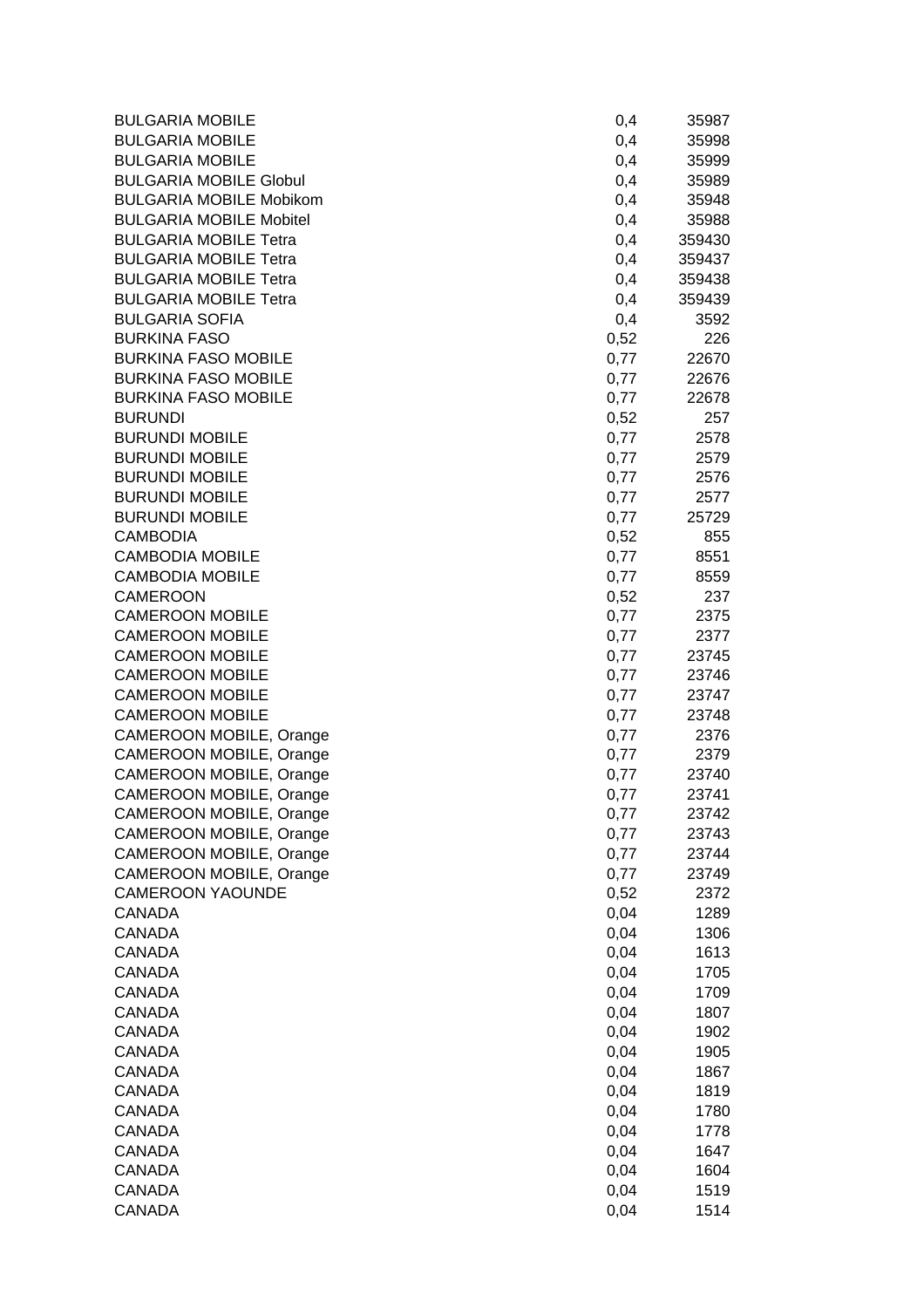| CANADA                      | 0,04  | 1506  |
|-----------------------------|-------|-------|
| <b>CANADA</b>               | 0,04  | 1450  |
| <b>CANADA</b>               | 0,04  | 1418  |
| <b>CANADA</b>               | 0,04  | 1416  |
| <b>CANADA</b>               | 0,04  | 1403  |
| <b>CANADA</b>               | 0,04  | 1250  |
| <b>CANADA</b>               | 0,04  | 1204  |
| <b>CAPE VERDE</b>           | 0,52  | 238   |
| <b>CAPE VERDE MOBILE</b>    | 0,77  | 2389  |
| <b>CAYMAN ISLANDS</b>       | 0,52  | 1345  |
| CENTRAL AFRICAN REPUBLIC    | 0,52  | 236   |
| <b>CHAD</b>                 | 0,52  | 235   |
| <b>CHAD MOBILE</b>          | 0,77  | 2358  |
| <b>CHAD MOBILE</b>          | 0,77  | 2352  |
| <b>CHAD MOBILE</b>          | 0,77  | 2353  |
| <b>CHAD MOBILE</b>          | 0,77  | 2354  |
| <b>CHAD MOBILE</b>          | 0,77  | 2357  |
| <b>CHAD MOBILE</b>          | 0,77  | 2356  |
| <b>CHAD MOBILE</b>          | 0,77  | 2359  |
| <b>CHILE</b>                | 0,26  | 56    |
| <b>CHILE DE SANTIAGO</b>    | 0,26  | 562   |
| <b>CHILE EASTER ISLAND</b>  | 0,26  | 5632  |
| <b>CHILE MOBILE</b>         | 0,51  | 568   |
| <b>CHILE MOBILE</b>         | 0,51  | 569   |
| <b>CHINA</b>                | 0, 15 | 86    |
| <b>CHINA BEIJING</b>        | 0,15  | 8610  |
| <b>CHINA MOBILE</b>         | 0,4   | 8613  |
| <b>CHINA MOBILE</b>         | 0,4   | 86158 |
| <b>CHINA MOBILE</b>         | 0,4   | 86159 |
| <b>CHINA MOBILE</b>         | 0,4   | 86886 |
| <b>CHINA MOBILE</b>         | 0,4   | 86153 |
| <b>CHINA SHANGHAI</b>       | 0,15  | 8621  |
| <b>COLOMBIA</b>             | 0,26  | 57    |
| COLOMBIA BARANQUILLA        | 0,26  | 57532 |
| <b>COLOMBIA BARANQUILLA</b> | 0,26  | 57533 |
| <b>COLOMBIA BARANQUILLA</b> | 0,26  | 57534 |
| COLOMBIA BARANQUILLA        | 0,26  | 57535 |
| <b>COLOMBIA BARANQUILLA</b> | 0,26  | 57536 |
| COLOMBIA BARANQUILLA        | 0,26  | 57537 |
| COLOMBIA BARANQUILLA        | 0,26  | 57538 |
| COLOMBIA BARANQUILLA        | 0,26  | 57539 |
| <b>COLOMBIA BOGOTA</b>      | 0,26  | 5712  |
| <b>COLOMBIA BOGOTA</b>      | 0,26  | 5713  |
| <b>COLOMBIA BOGOTA</b>      | 0,26  | 5714  |
| <b>COLOMBIA BOGOTA</b>      | 0,26  | 5715  |
| <b>COLOMBIA BOGOTA</b>      | 0,26  | 5716  |
| <b>COLOMBIA BOGOTA</b>      | 0,26  | 5717  |
| <b>COLOMBIA CALI</b>        | 0,26  | 5723  |
| <b>COLOMBIA CALI</b>        | 0,26  | 5724  |
| <b>COLOMBIA CALI</b>        | 0,26  | 5725  |
| <b>COLOMBIA CALI</b>        | 0,26  | 5726  |
| <b>COLOMBIA CALI</b>        | 0,26  | 57288 |
| <b>COLOMBIA CALI</b>        | 0,26  | 57289 |
| <b>COLOMBIA MEDELLIN</b>    | 0,26  | 5742  |
| <b>COLOMBIA MEDELLIN</b>    | 0,26  | 5743  |
| <b>COLOMBIA MEDELLIN</b>    | 0,26  | 5744  |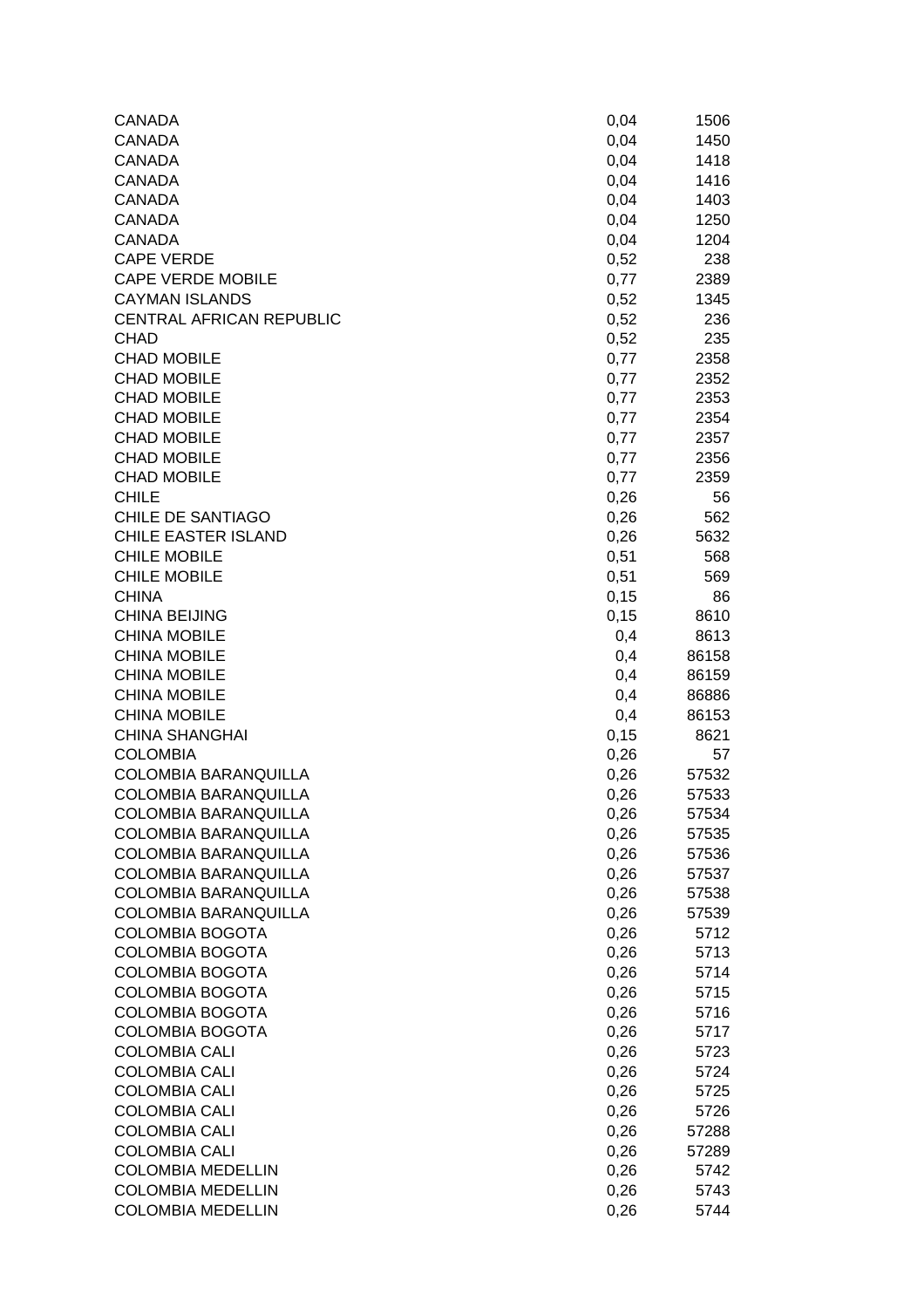| <b>COLOMBIA MOBILE</b><br>0,51<br>573<br><b>COMOROS AND MAYOTTE</b><br>269<br>0,52<br><b>COMOROS AND MAYOTTE MOBILE</b><br>2693<br>0,77<br><b>COMOROS AND MAYOTTE MOBILE</b><br>0,77<br>26965<br><b>COMOROS AND MAYOTTE MOBILE</b><br>0,77<br>26966<br><b>COMOROS AND MAYOTTE MOBILE</b><br>0,77<br>26967<br><b>COMOROS AND MAYOTTE MOBILE</b><br>0,77<br>26968<br><b>COMOROS AND MAYOTTE MOBILE</b><br>0,77<br>26969<br><b>COMOROS AND MAYOTTE MOBILE</b><br>0,77<br>26920<br><b>COMOROS AND MAYOTTE MOBILE</b><br>0,77<br>26921<br><b>COMOROS AND MAYOTTE MOBILE</b><br>0,77<br>26922<br><b>COMOROS AND MAYOTTE MOBILE</b><br>0,77<br>26923<br><b>COMOROS AND MAYOTTE MOBILE</b><br>0,77<br>26924<br><b>CONGO</b><br>0,52<br>242<br>2424<br><b>CONGO MOBILE</b><br>0,77<br><b>CONGO MOBILE</b><br>0,77<br>2425<br><b>CONGO MOBILE</b><br>0,77<br>2426<br><b>CONGO MOBILE</b><br>0,77<br>2427<br><b>CONGO MOBILE</b><br>0,77<br>24299<br>CONGO, DEMOCRATIC REPUBLIC OF<br>0,52<br>243<br>CONGO, DEMOCRATIC REPUBLIC OF KINSHASA<br>0,52<br>24312<br>CONGO, DEMOCRATIC REPUBLIC OF MOBILE<br>0,52<br>24381<br>CONGO, DEMOCRATIC REPUBLIC OF MOBILE<br>0,52<br>24388<br>CONGO, DEMOCRATIC REPUBLIC OF MOBILE<br>0,52<br>24389<br>CONGO, DEMOCRATIC REPUBLIC OF MOBILE<br>0,52<br>24397<br>CONGO, DEMOCRATIC REPUBLIC OF MOBILE<br>0,52<br>24398<br>CONGO, DEMOCRATIC REPUBLIC OF MOBILE<br>0,52<br>24399<br>CONGO, DEMOCRATIC REPUBLIC OF MOBILE<br>0,52<br>24378<br>CONGO, DEMOCRATIC REPUBLIC OF MOBILE<br>0,52<br>24384<br>CONGO, DEMOCRATIC REPUBLIC OF MOBILE<br>0,52<br>24385<br><b>COOK ISLANDS</b><br>0,52<br>682<br><b>COSTA RICA</b><br>0,52<br>506<br><b>COSTA RICA MOBILE</b><br>0,77<br>5063<br><b>COSTA RICA MOBILE</b><br>0,77<br>5068<br><b>COSTA RICA MOBILE</b><br>0,77<br>50681<br><b>COSTA RICA MOBILE</b><br>0,77<br>50682<br><b>COSTA RICA MOBILE</b><br>0,77<br>50683<br><b>COSTA RICA MOBILE</b><br>0,77<br>50684<br><b>COSTA RICA MOBILE</b><br>0,77<br>50685<br><b>COSTA RICA MOBILE</b><br>0,77<br>5061<br><b>COSTA RICA MOBILE</b><br>0,77<br>506283<br><b>COSTA RICA MOBILE</b><br>0,77<br>506284<br><b>COSTA RICA MOBILE</b><br>0,77<br>506712<br>0,15<br><b>CROATIA</b><br>385<br><b>CROATIA MOBILE</b><br>0,4<br>3859<br><b>CROATIA MOBILE</b><br>0,4<br>38577<br><b>CROATIA MOBILE</b><br>0,4<br>38576<br>0,4<br><b>CROATIA MOBILE</b><br>385098<br><b>CROATIA MOBILE</b><br>0,4<br>385099<br><b>CROATIA MOBILE (NMT 450)</b><br>0,4<br>38599<br><b>CROATIA MOBILE Cronet</b><br>0,4<br>38598<br><b>CROATIA MOBILE VIPnet</b><br>0,4<br>38591<br><b>CROATIA MOBILE VIPnet</b><br>0,4<br>38592<br><b>CROATIA ZAGREB</b><br>0,15<br>3851<br><b>CUBA</b><br>0,52<br>53 | <b>COLOMBIA MEDELLIN</b> | 0,26 | 5745 |
|-----------------------------------------------------------------------------------------------------------------------------------------------------------------------------------------------------------------------------------------------------------------------------------------------------------------------------------------------------------------------------------------------------------------------------------------------------------------------------------------------------------------------------------------------------------------------------------------------------------------------------------------------------------------------------------------------------------------------------------------------------------------------------------------------------------------------------------------------------------------------------------------------------------------------------------------------------------------------------------------------------------------------------------------------------------------------------------------------------------------------------------------------------------------------------------------------------------------------------------------------------------------------------------------------------------------------------------------------------------------------------------------------------------------------------------------------------------------------------------------------------------------------------------------------------------------------------------------------------------------------------------------------------------------------------------------------------------------------------------------------------------------------------------------------------------------------------------------------------------------------------------------------------------------------------------------------------------------------------------------------------------------------------------------------------------------------------------------------------------------------------------------------------------------------------------------------------------------------------------------------------------------------------------------------------------------------------------------------------------------------------------------------------------------------------------------------------------------------------------------------------------------------------------------------------------------------------------------------------------------------------------------------------------------------------------------------------|--------------------------|------|------|
|                                                                                                                                                                                                                                                                                                                                                                                                                                                                                                                                                                                                                                                                                                                                                                                                                                                                                                                                                                                                                                                                                                                                                                                                                                                                                                                                                                                                                                                                                                                                                                                                                                                                                                                                                                                                                                                                                                                                                                                                                                                                                                                                                                                                                                                                                                                                                                                                                                                                                                                                                                                                                                                                                                     |                          |      |      |
|                                                                                                                                                                                                                                                                                                                                                                                                                                                                                                                                                                                                                                                                                                                                                                                                                                                                                                                                                                                                                                                                                                                                                                                                                                                                                                                                                                                                                                                                                                                                                                                                                                                                                                                                                                                                                                                                                                                                                                                                                                                                                                                                                                                                                                                                                                                                                                                                                                                                                                                                                                                                                                                                                                     |                          |      |      |
|                                                                                                                                                                                                                                                                                                                                                                                                                                                                                                                                                                                                                                                                                                                                                                                                                                                                                                                                                                                                                                                                                                                                                                                                                                                                                                                                                                                                                                                                                                                                                                                                                                                                                                                                                                                                                                                                                                                                                                                                                                                                                                                                                                                                                                                                                                                                                                                                                                                                                                                                                                                                                                                                                                     |                          |      |      |
|                                                                                                                                                                                                                                                                                                                                                                                                                                                                                                                                                                                                                                                                                                                                                                                                                                                                                                                                                                                                                                                                                                                                                                                                                                                                                                                                                                                                                                                                                                                                                                                                                                                                                                                                                                                                                                                                                                                                                                                                                                                                                                                                                                                                                                                                                                                                                                                                                                                                                                                                                                                                                                                                                                     |                          |      |      |
|                                                                                                                                                                                                                                                                                                                                                                                                                                                                                                                                                                                                                                                                                                                                                                                                                                                                                                                                                                                                                                                                                                                                                                                                                                                                                                                                                                                                                                                                                                                                                                                                                                                                                                                                                                                                                                                                                                                                                                                                                                                                                                                                                                                                                                                                                                                                                                                                                                                                                                                                                                                                                                                                                                     |                          |      |      |
|                                                                                                                                                                                                                                                                                                                                                                                                                                                                                                                                                                                                                                                                                                                                                                                                                                                                                                                                                                                                                                                                                                                                                                                                                                                                                                                                                                                                                                                                                                                                                                                                                                                                                                                                                                                                                                                                                                                                                                                                                                                                                                                                                                                                                                                                                                                                                                                                                                                                                                                                                                                                                                                                                                     |                          |      |      |
|                                                                                                                                                                                                                                                                                                                                                                                                                                                                                                                                                                                                                                                                                                                                                                                                                                                                                                                                                                                                                                                                                                                                                                                                                                                                                                                                                                                                                                                                                                                                                                                                                                                                                                                                                                                                                                                                                                                                                                                                                                                                                                                                                                                                                                                                                                                                                                                                                                                                                                                                                                                                                                                                                                     |                          |      |      |
|                                                                                                                                                                                                                                                                                                                                                                                                                                                                                                                                                                                                                                                                                                                                                                                                                                                                                                                                                                                                                                                                                                                                                                                                                                                                                                                                                                                                                                                                                                                                                                                                                                                                                                                                                                                                                                                                                                                                                                                                                                                                                                                                                                                                                                                                                                                                                                                                                                                                                                                                                                                                                                                                                                     |                          |      |      |
|                                                                                                                                                                                                                                                                                                                                                                                                                                                                                                                                                                                                                                                                                                                                                                                                                                                                                                                                                                                                                                                                                                                                                                                                                                                                                                                                                                                                                                                                                                                                                                                                                                                                                                                                                                                                                                                                                                                                                                                                                                                                                                                                                                                                                                                                                                                                                                                                                                                                                                                                                                                                                                                                                                     |                          |      |      |
|                                                                                                                                                                                                                                                                                                                                                                                                                                                                                                                                                                                                                                                                                                                                                                                                                                                                                                                                                                                                                                                                                                                                                                                                                                                                                                                                                                                                                                                                                                                                                                                                                                                                                                                                                                                                                                                                                                                                                                                                                                                                                                                                                                                                                                                                                                                                                                                                                                                                                                                                                                                                                                                                                                     |                          |      |      |
|                                                                                                                                                                                                                                                                                                                                                                                                                                                                                                                                                                                                                                                                                                                                                                                                                                                                                                                                                                                                                                                                                                                                                                                                                                                                                                                                                                                                                                                                                                                                                                                                                                                                                                                                                                                                                                                                                                                                                                                                                                                                                                                                                                                                                                                                                                                                                                                                                                                                                                                                                                                                                                                                                                     |                          |      |      |
|                                                                                                                                                                                                                                                                                                                                                                                                                                                                                                                                                                                                                                                                                                                                                                                                                                                                                                                                                                                                                                                                                                                                                                                                                                                                                                                                                                                                                                                                                                                                                                                                                                                                                                                                                                                                                                                                                                                                                                                                                                                                                                                                                                                                                                                                                                                                                                                                                                                                                                                                                                                                                                                                                                     |                          |      |      |
|                                                                                                                                                                                                                                                                                                                                                                                                                                                                                                                                                                                                                                                                                                                                                                                                                                                                                                                                                                                                                                                                                                                                                                                                                                                                                                                                                                                                                                                                                                                                                                                                                                                                                                                                                                                                                                                                                                                                                                                                                                                                                                                                                                                                                                                                                                                                                                                                                                                                                                                                                                                                                                                                                                     |                          |      |      |
|                                                                                                                                                                                                                                                                                                                                                                                                                                                                                                                                                                                                                                                                                                                                                                                                                                                                                                                                                                                                                                                                                                                                                                                                                                                                                                                                                                                                                                                                                                                                                                                                                                                                                                                                                                                                                                                                                                                                                                                                                                                                                                                                                                                                                                                                                                                                                                                                                                                                                                                                                                                                                                                                                                     |                          |      |      |
|                                                                                                                                                                                                                                                                                                                                                                                                                                                                                                                                                                                                                                                                                                                                                                                                                                                                                                                                                                                                                                                                                                                                                                                                                                                                                                                                                                                                                                                                                                                                                                                                                                                                                                                                                                                                                                                                                                                                                                                                                                                                                                                                                                                                                                                                                                                                                                                                                                                                                                                                                                                                                                                                                                     |                          |      |      |
|                                                                                                                                                                                                                                                                                                                                                                                                                                                                                                                                                                                                                                                                                                                                                                                                                                                                                                                                                                                                                                                                                                                                                                                                                                                                                                                                                                                                                                                                                                                                                                                                                                                                                                                                                                                                                                                                                                                                                                                                                                                                                                                                                                                                                                                                                                                                                                                                                                                                                                                                                                                                                                                                                                     |                          |      |      |
|                                                                                                                                                                                                                                                                                                                                                                                                                                                                                                                                                                                                                                                                                                                                                                                                                                                                                                                                                                                                                                                                                                                                                                                                                                                                                                                                                                                                                                                                                                                                                                                                                                                                                                                                                                                                                                                                                                                                                                                                                                                                                                                                                                                                                                                                                                                                                                                                                                                                                                                                                                                                                                                                                                     |                          |      |      |
|                                                                                                                                                                                                                                                                                                                                                                                                                                                                                                                                                                                                                                                                                                                                                                                                                                                                                                                                                                                                                                                                                                                                                                                                                                                                                                                                                                                                                                                                                                                                                                                                                                                                                                                                                                                                                                                                                                                                                                                                                                                                                                                                                                                                                                                                                                                                                                                                                                                                                                                                                                                                                                                                                                     |                          |      |      |
|                                                                                                                                                                                                                                                                                                                                                                                                                                                                                                                                                                                                                                                                                                                                                                                                                                                                                                                                                                                                                                                                                                                                                                                                                                                                                                                                                                                                                                                                                                                                                                                                                                                                                                                                                                                                                                                                                                                                                                                                                                                                                                                                                                                                                                                                                                                                                                                                                                                                                                                                                                                                                                                                                                     |                          |      |      |
|                                                                                                                                                                                                                                                                                                                                                                                                                                                                                                                                                                                                                                                                                                                                                                                                                                                                                                                                                                                                                                                                                                                                                                                                                                                                                                                                                                                                                                                                                                                                                                                                                                                                                                                                                                                                                                                                                                                                                                                                                                                                                                                                                                                                                                                                                                                                                                                                                                                                                                                                                                                                                                                                                                     |                          |      |      |
|                                                                                                                                                                                                                                                                                                                                                                                                                                                                                                                                                                                                                                                                                                                                                                                                                                                                                                                                                                                                                                                                                                                                                                                                                                                                                                                                                                                                                                                                                                                                                                                                                                                                                                                                                                                                                                                                                                                                                                                                                                                                                                                                                                                                                                                                                                                                                                                                                                                                                                                                                                                                                                                                                                     |                          |      |      |
|                                                                                                                                                                                                                                                                                                                                                                                                                                                                                                                                                                                                                                                                                                                                                                                                                                                                                                                                                                                                                                                                                                                                                                                                                                                                                                                                                                                                                                                                                                                                                                                                                                                                                                                                                                                                                                                                                                                                                                                                                                                                                                                                                                                                                                                                                                                                                                                                                                                                                                                                                                                                                                                                                                     |                          |      |      |
|                                                                                                                                                                                                                                                                                                                                                                                                                                                                                                                                                                                                                                                                                                                                                                                                                                                                                                                                                                                                                                                                                                                                                                                                                                                                                                                                                                                                                                                                                                                                                                                                                                                                                                                                                                                                                                                                                                                                                                                                                                                                                                                                                                                                                                                                                                                                                                                                                                                                                                                                                                                                                                                                                                     |                          |      |      |
|                                                                                                                                                                                                                                                                                                                                                                                                                                                                                                                                                                                                                                                                                                                                                                                                                                                                                                                                                                                                                                                                                                                                                                                                                                                                                                                                                                                                                                                                                                                                                                                                                                                                                                                                                                                                                                                                                                                                                                                                                                                                                                                                                                                                                                                                                                                                                                                                                                                                                                                                                                                                                                                                                                     |                          |      |      |
|                                                                                                                                                                                                                                                                                                                                                                                                                                                                                                                                                                                                                                                                                                                                                                                                                                                                                                                                                                                                                                                                                                                                                                                                                                                                                                                                                                                                                                                                                                                                                                                                                                                                                                                                                                                                                                                                                                                                                                                                                                                                                                                                                                                                                                                                                                                                                                                                                                                                                                                                                                                                                                                                                                     |                          |      |      |
|                                                                                                                                                                                                                                                                                                                                                                                                                                                                                                                                                                                                                                                                                                                                                                                                                                                                                                                                                                                                                                                                                                                                                                                                                                                                                                                                                                                                                                                                                                                                                                                                                                                                                                                                                                                                                                                                                                                                                                                                                                                                                                                                                                                                                                                                                                                                                                                                                                                                                                                                                                                                                                                                                                     |                          |      |      |
|                                                                                                                                                                                                                                                                                                                                                                                                                                                                                                                                                                                                                                                                                                                                                                                                                                                                                                                                                                                                                                                                                                                                                                                                                                                                                                                                                                                                                                                                                                                                                                                                                                                                                                                                                                                                                                                                                                                                                                                                                                                                                                                                                                                                                                                                                                                                                                                                                                                                                                                                                                                                                                                                                                     |                          |      |      |
|                                                                                                                                                                                                                                                                                                                                                                                                                                                                                                                                                                                                                                                                                                                                                                                                                                                                                                                                                                                                                                                                                                                                                                                                                                                                                                                                                                                                                                                                                                                                                                                                                                                                                                                                                                                                                                                                                                                                                                                                                                                                                                                                                                                                                                                                                                                                                                                                                                                                                                                                                                                                                                                                                                     |                          |      |      |
|                                                                                                                                                                                                                                                                                                                                                                                                                                                                                                                                                                                                                                                                                                                                                                                                                                                                                                                                                                                                                                                                                                                                                                                                                                                                                                                                                                                                                                                                                                                                                                                                                                                                                                                                                                                                                                                                                                                                                                                                                                                                                                                                                                                                                                                                                                                                                                                                                                                                                                                                                                                                                                                                                                     |                          |      |      |
|                                                                                                                                                                                                                                                                                                                                                                                                                                                                                                                                                                                                                                                                                                                                                                                                                                                                                                                                                                                                                                                                                                                                                                                                                                                                                                                                                                                                                                                                                                                                                                                                                                                                                                                                                                                                                                                                                                                                                                                                                                                                                                                                                                                                                                                                                                                                                                                                                                                                                                                                                                                                                                                                                                     |                          |      |      |
|                                                                                                                                                                                                                                                                                                                                                                                                                                                                                                                                                                                                                                                                                                                                                                                                                                                                                                                                                                                                                                                                                                                                                                                                                                                                                                                                                                                                                                                                                                                                                                                                                                                                                                                                                                                                                                                                                                                                                                                                                                                                                                                                                                                                                                                                                                                                                                                                                                                                                                                                                                                                                                                                                                     |                          |      |      |
|                                                                                                                                                                                                                                                                                                                                                                                                                                                                                                                                                                                                                                                                                                                                                                                                                                                                                                                                                                                                                                                                                                                                                                                                                                                                                                                                                                                                                                                                                                                                                                                                                                                                                                                                                                                                                                                                                                                                                                                                                                                                                                                                                                                                                                                                                                                                                                                                                                                                                                                                                                                                                                                                                                     |                          |      |      |
|                                                                                                                                                                                                                                                                                                                                                                                                                                                                                                                                                                                                                                                                                                                                                                                                                                                                                                                                                                                                                                                                                                                                                                                                                                                                                                                                                                                                                                                                                                                                                                                                                                                                                                                                                                                                                                                                                                                                                                                                                                                                                                                                                                                                                                                                                                                                                                                                                                                                                                                                                                                                                                                                                                     |                          |      |      |
|                                                                                                                                                                                                                                                                                                                                                                                                                                                                                                                                                                                                                                                                                                                                                                                                                                                                                                                                                                                                                                                                                                                                                                                                                                                                                                                                                                                                                                                                                                                                                                                                                                                                                                                                                                                                                                                                                                                                                                                                                                                                                                                                                                                                                                                                                                                                                                                                                                                                                                                                                                                                                                                                                                     |                          |      |      |
|                                                                                                                                                                                                                                                                                                                                                                                                                                                                                                                                                                                                                                                                                                                                                                                                                                                                                                                                                                                                                                                                                                                                                                                                                                                                                                                                                                                                                                                                                                                                                                                                                                                                                                                                                                                                                                                                                                                                                                                                                                                                                                                                                                                                                                                                                                                                                                                                                                                                                                                                                                                                                                                                                                     |                          |      |      |
|                                                                                                                                                                                                                                                                                                                                                                                                                                                                                                                                                                                                                                                                                                                                                                                                                                                                                                                                                                                                                                                                                                                                                                                                                                                                                                                                                                                                                                                                                                                                                                                                                                                                                                                                                                                                                                                                                                                                                                                                                                                                                                                                                                                                                                                                                                                                                                                                                                                                                                                                                                                                                                                                                                     |                          |      |      |
|                                                                                                                                                                                                                                                                                                                                                                                                                                                                                                                                                                                                                                                                                                                                                                                                                                                                                                                                                                                                                                                                                                                                                                                                                                                                                                                                                                                                                                                                                                                                                                                                                                                                                                                                                                                                                                                                                                                                                                                                                                                                                                                                                                                                                                                                                                                                                                                                                                                                                                                                                                                                                                                                                                     |                          |      |      |
|                                                                                                                                                                                                                                                                                                                                                                                                                                                                                                                                                                                                                                                                                                                                                                                                                                                                                                                                                                                                                                                                                                                                                                                                                                                                                                                                                                                                                                                                                                                                                                                                                                                                                                                                                                                                                                                                                                                                                                                                                                                                                                                                                                                                                                                                                                                                                                                                                                                                                                                                                                                                                                                                                                     |                          |      |      |
|                                                                                                                                                                                                                                                                                                                                                                                                                                                                                                                                                                                                                                                                                                                                                                                                                                                                                                                                                                                                                                                                                                                                                                                                                                                                                                                                                                                                                                                                                                                                                                                                                                                                                                                                                                                                                                                                                                                                                                                                                                                                                                                                                                                                                                                                                                                                                                                                                                                                                                                                                                                                                                                                                                     |                          |      |      |
|                                                                                                                                                                                                                                                                                                                                                                                                                                                                                                                                                                                                                                                                                                                                                                                                                                                                                                                                                                                                                                                                                                                                                                                                                                                                                                                                                                                                                                                                                                                                                                                                                                                                                                                                                                                                                                                                                                                                                                                                                                                                                                                                                                                                                                                                                                                                                                                                                                                                                                                                                                                                                                                                                                     |                          |      |      |
|                                                                                                                                                                                                                                                                                                                                                                                                                                                                                                                                                                                                                                                                                                                                                                                                                                                                                                                                                                                                                                                                                                                                                                                                                                                                                                                                                                                                                                                                                                                                                                                                                                                                                                                                                                                                                                                                                                                                                                                                                                                                                                                                                                                                                                                                                                                                                                                                                                                                                                                                                                                                                                                                                                     |                          |      |      |
|                                                                                                                                                                                                                                                                                                                                                                                                                                                                                                                                                                                                                                                                                                                                                                                                                                                                                                                                                                                                                                                                                                                                                                                                                                                                                                                                                                                                                                                                                                                                                                                                                                                                                                                                                                                                                                                                                                                                                                                                                                                                                                                                                                                                                                                                                                                                                                                                                                                                                                                                                                                                                                                                                                     |                          |      |      |
|                                                                                                                                                                                                                                                                                                                                                                                                                                                                                                                                                                                                                                                                                                                                                                                                                                                                                                                                                                                                                                                                                                                                                                                                                                                                                                                                                                                                                                                                                                                                                                                                                                                                                                                                                                                                                                                                                                                                                                                                                                                                                                                                                                                                                                                                                                                                                                                                                                                                                                                                                                                                                                                                                                     |                          |      |      |
|                                                                                                                                                                                                                                                                                                                                                                                                                                                                                                                                                                                                                                                                                                                                                                                                                                                                                                                                                                                                                                                                                                                                                                                                                                                                                                                                                                                                                                                                                                                                                                                                                                                                                                                                                                                                                                                                                                                                                                                                                                                                                                                                                                                                                                                                                                                                                                                                                                                                                                                                                                                                                                                                                                     |                          |      |      |
|                                                                                                                                                                                                                                                                                                                                                                                                                                                                                                                                                                                                                                                                                                                                                                                                                                                                                                                                                                                                                                                                                                                                                                                                                                                                                                                                                                                                                                                                                                                                                                                                                                                                                                                                                                                                                                                                                                                                                                                                                                                                                                                                                                                                                                                                                                                                                                                                                                                                                                                                                                                                                                                                                                     |                          |      |      |
|                                                                                                                                                                                                                                                                                                                                                                                                                                                                                                                                                                                                                                                                                                                                                                                                                                                                                                                                                                                                                                                                                                                                                                                                                                                                                                                                                                                                                                                                                                                                                                                                                                                                                                                                                                                                                                                                                                                                                                                                                                                                                                                                                                                                                                                                                                                                                                                                                                                                                                                                                                                                                                                                                                     |                          |      |      |
|                                                                                                                                                                                                                                                                                                                                                                                                                                                                                                                                                                                                                                                                                                                                                                                                                                                                                                                                                                                                                                                                                                                                                                                                                                                                                                                                                                                                                                                                                                                                                                                                                                                                                                                                                                                                                                                                                                                                                                                                                                                                                                                                                                                                                                                                                                                                                                                                                                                                                                                                                                                                                                                                                                     |                          |      |      |
|                                                                                                                                                                                                                                                                                                                                                                                                                                                                                                                                                                                                                                                                                                                                                                                                                                                                                                                                                                                                                                                                                                                                                                                                                                                                                                                                                                                                                                                                                                                                                                                                                                                                                                                                                                                                                                                                                                                                                                                                                                                                                                                                                                                                                                                                                                                                                                                                                                                                                                                                                                                                                                                                                                     |                          |      |      |
|                                                                                                                                                                                                                                                                                                                                                                                                                                                                                                                                                                                                                                                                                                                                                                                                                                                                                                                                                                                                                                                                                                                                                                                                                                                                                                                                                                                                                                                                                                                                                                                                                                                                                                                                                                                                                                                                                                                                                                                                                                                                                                                                                                                                                                                                                                                                                                                                                                                                                                                                                                                                                                                                                                     |                          |      |      |
|                                                                                                                                                                                                                                                                                                                                                                                                                                                                                                                                                                                                                                                                                                                                                                                                                                                                                                                                                                                                                                                                                                                                                                                                                                                                                                                                                                                                                                                                                                                                                                                                                                                                                                                                                                                                                                                                                                                                                                                                                                                                                                                                                                                                                                                                                                                                                                                                                                                                                                                                                                                                                                                                                                     |                          |      |      |
|                                                                                                                                                                                                                                                                                                                                                                                                                                                                                                                                                                                                                                                                                                                                                                                                                                                                                                                                                                                                                                                                                                                                                                                                                                                                                                                                                                                                                                                                                                                                                                                                                                                                                                                                                                                                                                                                                                                                                                                                                                                                                                                                                                                                                                                                                                                                                                                                                                                                                                                                                                                                                                                                                                     |                          |      |      |
|                                                                                                                                                                                                                                                                                                                                                                                                                                                                                                                                                                                                                                                                                                                                                                                                                                                                                                                                                                                                                                                                                                                                                                                                                                                                                                                                                                                                                                                                                                                                                                                                                                                                                                                                                                                                                                                                                                                                                                                                                                                                                                                                                                                                                                                                                                                                                                                                                                                                                                                                                                                                                                                                                                     |                          |      |      |
|                                                                                                                                                                                                                                                                                                                                                                                                                                                                                                                                                                                                                                                                                                                                                                                                                                                                                                                                                                                                                                                                                                                                                                                                                                                                                                                                                                                                                                                                                                                                                                                                                                                                                                                                                                                                                                                                                                                                                                                                                                                                                                                                                                                                                                                                                                                                                                                                                                                                                                                                                                                                                                                                                                     |                          |      |      |
|                                                                                                                                                                                                                                                                                                                                                                                                                                                                                                                                                                                                                                                                                                                                                                                                                                                                                                                                                                                                                                                                                                                                                                                                                                                                                                                                                                                                                                                                                                                                                                                                                                                                                                                                                                                                                                                                                                                                                                                                                                                                                                                                                                                                                                                                                                                                                                                                                                                                                                                                                                                                                                                                                                     |                          |      |      |
|                                                                                                                                                                                                                                                                                                                                                                                                                                                                                                                                                                                                                                                                                                                                                                                                                                                                                                                                                                                                                                                                                                                                                                                                                                                                                                                                                                                                                                                                                                                                                                                                                                                                                                                                                                                                                                                                                                                                                                                                                                                                                                                                                                                                                                                                                                                                                                                                                                                                                                                                                                                                                                                                                                     |                          |      |      |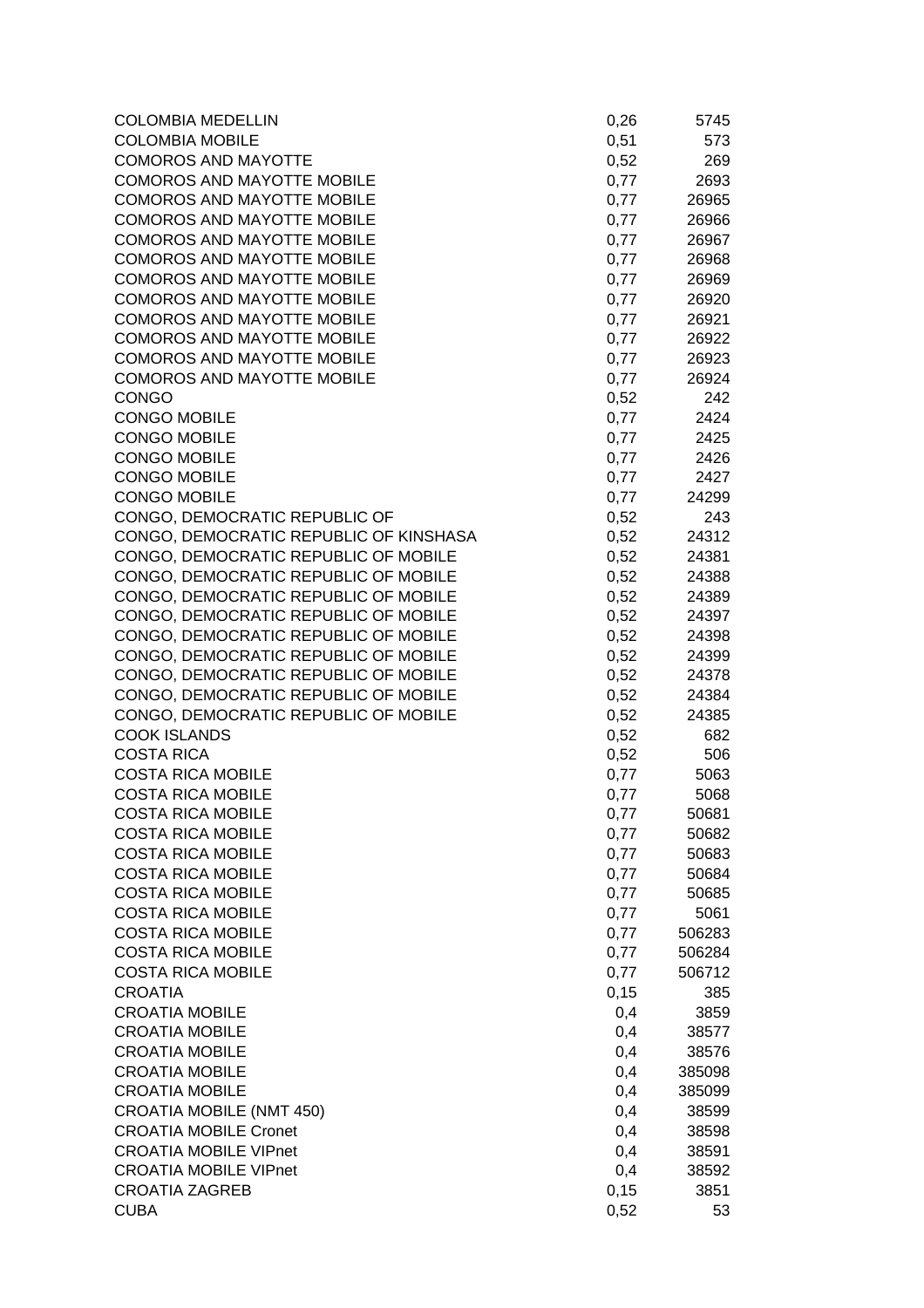| <b>CUBA GUANTANAMO BAY</b> | 0,52 | 5321      |
|----------------------------|------|-----------|
| <b>CUBA GUANTANAMO BAY</b> | 0,52 | 539       |
| <b>CUBA MOBILE</b>         | 0,77 | 53213556  |
| <b>CUBA MOBILE</b>         | 0,77 | 53213657  |
| <b>CUBA MOBILE</b>         | 0,77 | 53213690  |
| <b>CUBA MOBILE</b>         | 0,77 | 5322688   |
| <b>CUBA MOBILE</b>         | 0,77 | 53226891  |
| <b>CUBA MOBILE</b>         | 0,77 | 53226892  |
| <b>CUBA MOBILE</b>         | 0,77 | 53226893  |
| <b>CUBA MOBILE</b>         | 0,77 | 53226894  |
| <b>CUBA MOBILE</b>         | 0,77 | 53226895  |
| <b>CUBA MOBILE</b>         | 0,77 | 53234277  |
| <b>CUBA MOBILE</b>         | 0,77 | 53234278  |
| <b>CUBA MOBILE</b>         | 0,77 | 53234280  |
| <b>CUBA MOBILE</b>         | 0,77 | 53234281  |
| <b>CUBA MOBILE</b>         | 0,77 | 53234282  |
| <b>CUBA MOBILE</b>         | 0,77 | 5324417   |
| <b>CUBA MOBILE</b>         | 0,77 | 53244181  |
| <b>CUBA MOBILE</b>         | 0,77 | 53244182  |
| <b>CUBA MOBILE</b>         | 0,77 | 53244183  |
| <b>CUBA MOBILE</b>         | 0,77 | 53244184  |
| <b>CUBA MOBILE</b>         | 0,77 | 53244185  |
| <b>CUBA MOBILE</b>         | 0,77 | 5324419   |
| <b>CUBA MOBILE</b>         | 0,77 | 5324619   |
| <b>CUBA MOBILE</b>         | 0,77 | 5331466   |
| <b>CUBA MOBILE</b>         | 0,77 | 5332259   |
| <b>CUBA MOBILE</b>         | 0,77 | 53332668  |
| <b>CUBA MOBILE</b>         | 0,77 | 53332669  |
| <b>CUBA MOBILE</b>         | 0,77 | 53332671  |
| <b>CUBA MOBILE</b>         | 0,77 | 53332672  |
| <b>CUBA MOBILE</b>         | 0,77 | 53332673  |
| <b>CUBA MOBILE</b>         | 0,77 | 53332674  |
| <b>CUBA MOBILE</b>         | 0,77 | 53332675  |
| <b>CUBA MOBILE</b>         | 0,77 | 53332676  |
| <b>CUBA MOBILE</b>         | 0,77 | 53332677  |
| <b>CUBA MOBILE</b>         | 0,77 | 53332678  |
| <b>CUBA MOBILE</b>         | 0,77 | 53332679  |
| <b>CUBA MOBILE</b>         | 0,77 | 53333088  |
| <b>CUBA MOBILE</b>         | 0,77 | 53333089  |
| <b>CUBA MOBILE</b>         | 0,77 | 5341286   |
| <b>CUBA MOBILE</b>         | 0,77 | 5341287   |
| <b>CUBA MOBILE</b>         | 0,77 | 534138    |
| <b>CUBA MOBILE</b>         | 0,77 | 5342210   |
| <b>CUBA MOBILE</b>         | 0,77 | 53432558  |
| <b>CUBA MOBILE</b>         | 0,77 | 534325591 |
| <b>CUBA MOBILE</b>         | 0,77 | 534325592 |
| <b>CUBA MOBILE</b>         | 0,77 | 534325593 |
| <b>CUBA MOBILE</b>         | 0,77 | 534325594 |
| <b>CUBA MOBILE</b>         | 0,77 | 534325595 |
| <b>CUBA MOBILE</b>         | 0,77 | 5345249   |
| <b>CUBA MOBILE</b>         | 0,77 | 5345279   |
| <b>CUBA MOBILE</b>         | 0,77 | 5345616   |
| <b>CUBA MOBILE</b>         | 0,77 | 5345679   |
| <b>CUBA MOBILE</b>         | 0,77 | 537263    |
| <b>CUBA MOBILE</b>         | 0,77 | 537264    |
| <b>CUBA MOBILE</b>         | 0,77 | 537268    |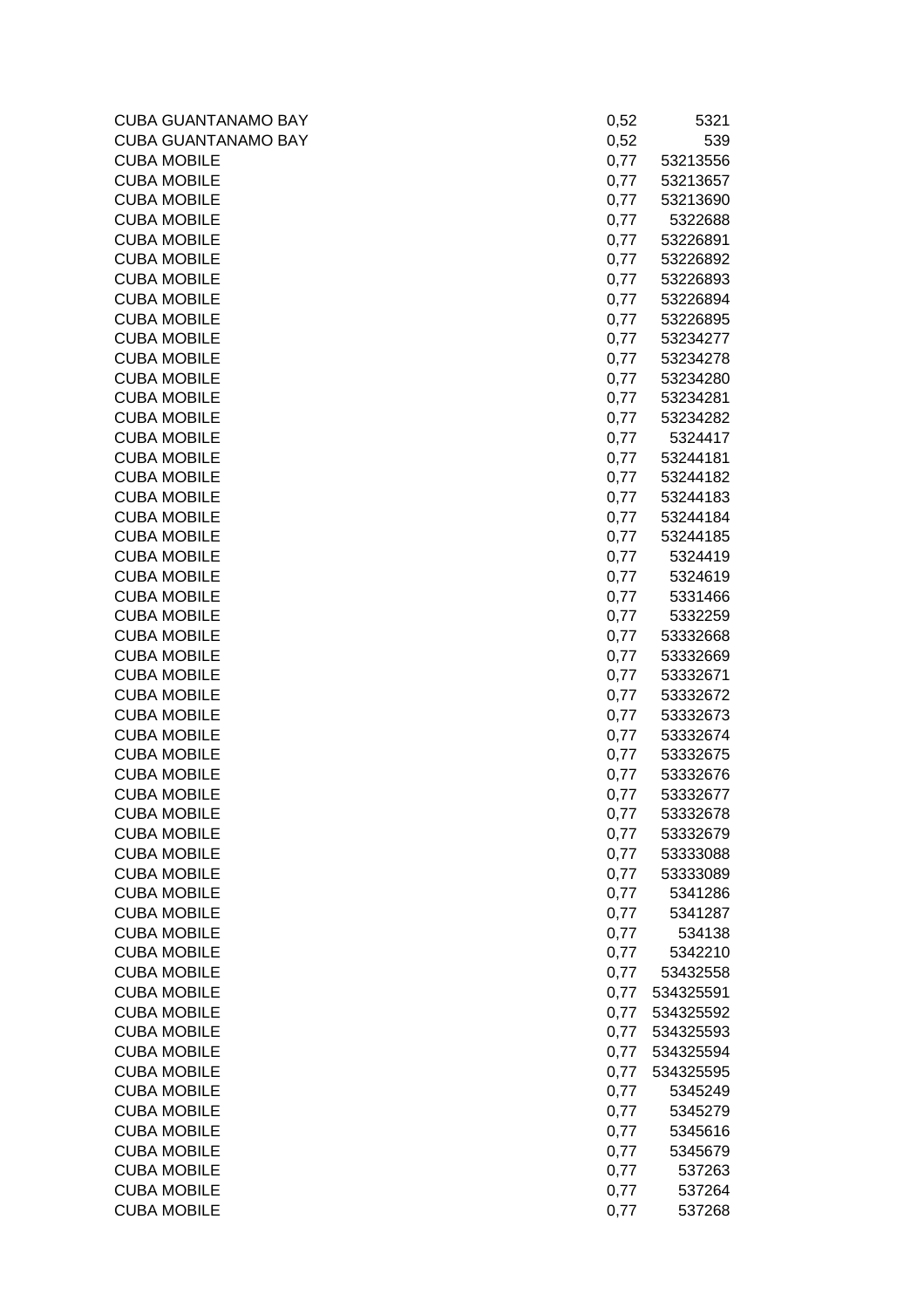| <b>CUBA MOBILE</b>                       | 0,77 | 537269  |
|------------------------------------------|------|---------|
| <b>CUBA MOBILE</b>                       | 0,77 | 537270  |
| <b>CUBA MOBILE</b>                       | 0,77 | 53750   |
| <b>CUBA MOBILE</b>                       | 0,77 | 53751   |
| <b>CUBA MOBILE</b>                       | 0,77 | 53756   |
| <b>CUBA MOBILE</b>                       | 0,77 | 537752  |
| <b>CUBA MOBILE</b>                       | 0,77 | 537753  |
| <b>CUBA MOBILE</b>                       | 0,77 | 537880  |
| <b>CUBA MOBILE</b>                       | 0,77 | 537885  |
| <b>CUBA MOBILE</b>                       | 0,77 | 537886  |
| <b>CUBA MOBILE</b>                       | 0,77 | 537887  |
| <b>CUBA MOBILE</b>                       | 0,77 | 537889  |
| <b>CUBA MOBILE</b>                       | 0,77 | 537890  |
| <b>CUBA MOBILE</b>                       | 0,77 | 537891  |
| <b>CUBA MOBILE</b>                       | 0,77 | 537892  |
| <b>CUBA MOBILE</b>                       | 0,77 | 5382749 |
| <b>CUBA MOBILE</b>                       | 0,77 | 532461  |
| <b>CUBA MOBILE</b>                       | 0,77 | 534128  |
| <b>CUBA MOBILE</b>                       | 0,77 | 5346319 |
| <b>CUBA MOBILE</b>                       | 0,77 | 535     |
| <b>CUBA MOBILE</b>                       | 0,77 | 53728   |
| <b>CYPRUS</b>                            | 0,04 | 357     |
| <b>CYPRUS MOBILE</b>                     | 0,29 | 3579    |
| <b>CYPRUS NICOSIA</b>                    | 0,04 | 35722   |
| <b>CZECH REPUBLIC</b>                    | 0,04 | 420     |
| <b>CZECH REPUBLIC MOBILE</b>             | 0,29 | 4206    |
| <b>CZECH REPUBLIC MOBILE</b>             | 0,29 | 4207    |
| <b>CZECH REPUBLIC MOBILE Cesky Mobil</b> | 0,29 | 420608  |
| <b>CZECH REPUBLIC MOBILE Cesky Mobil</b> | 0,29 | 42077   |
| <b>CZECH REPUBLIC MOBILE Eurotel</b>     | 0,29 | 420606  |
| <b>CZECH REPUBLIC MOBILE Eurotel</b>     | 0,29 | 420607  |
| <b>CZECH REPUBLIC MOBILE Eurotel</b>     | 0,29 | 42072   |
| <b>CZECH REPUBLIC MOBILE Eurotel</b>     | 0,29 | 420601  |
| <b>CZECH REPUBLIC MOBILE Eurotel</b>     | 0,29 | 420602  |
| <b>CZECH REPUBLIC MOBILE T-Mobile</b>    | 0,29 | 420603  |
| <b>CZECH REPUBLIC MOBILE T-Mobile</b>    | 0,29 | 420604  |
| <b>CZECH REPUBLIC MOBILE T-Mobile</b>    | 0,29 | 420605  |
| <b>CZECH REPUBLIC MOBILE T-Mobile</b>    | 0,29 | 42073   |
| <b>CZECH REPUBLIC PRAGUE</b>             | 0,04 | 4202    |
| <b>DENMARK</b>                           | 0,04 | 45      |
| <b>DENMARK COPENHAGEN</b>                | 0,04 | 453     |
| <b>DENMARK MOBILE</b>                    | 0,29 | 452     |
| <b>DENMARK MOBILE</b>                    | 0,29 | 4531    |
| <b>DENMARK MOBILE</b>                    | 0,29 | 4540    |
| <b>DENMARK MOBILE</b>                    | 0,29 | 4541    |
| <b>DENMARK MOBILE</b>                    | 0,29 | 4550    |
| <b>DENMARK MOBILE</b>                    | 0,29 | 4551    |
| <b>DENMARK MOBILE</b>                    | 0,29 | 4560    |
| <b>DENMARK MOBILE</b>                    | 0,29 | 4561    |
| <b>DENMARK MOBILE</b>                    | 0,29 | 4530    |
| <b>DENMARK MOBILE</b>                    | 0,29 | 4552    |
| <b>DENMARK MOBILE</b>                    | 0,29 | 4570    |
| <b>DENMARK MOBILE Sonofon</b>            | 0,29 | 45206   |
| <b>DENMARK MOBILE Sonofon</b>            | 0,29 | 45207   |
| <b>DENMARK MOBILE Sonofon</b>            | 0,29 | 45208   |
| <b>DENMARK MOBILE Sonofon</b>            | 0,29 | 45209   |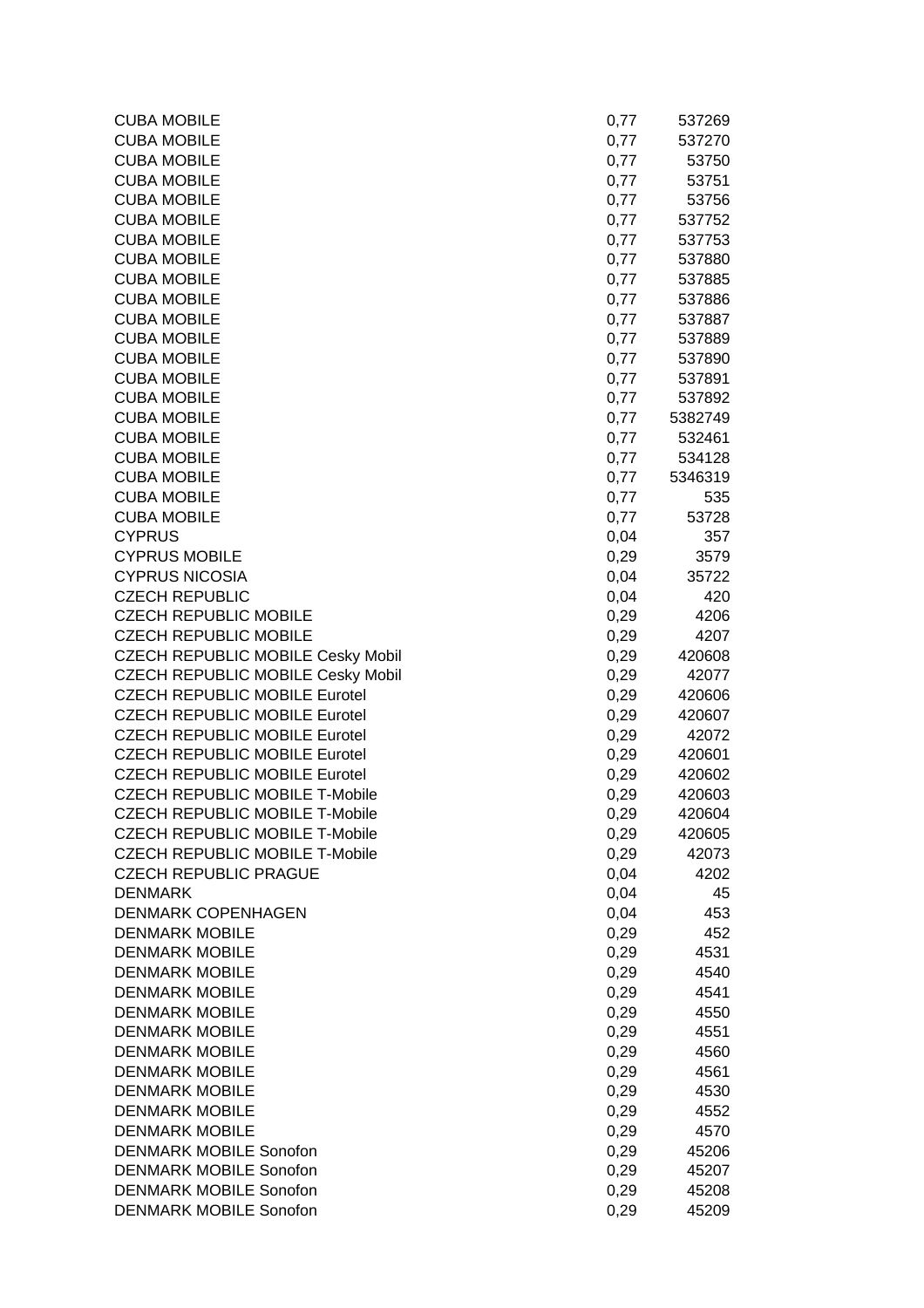DENMARK MOBILE Sonofon DENMARK MOBILE Sonofon DENMARK MOBILE Sonofon DENMARK MOBILE Sonofon DENMARK MOBILE Sonofon DENMARK MOBILE Sonofon DENMARK MOBILE Sonofon DENMARK MOBILE Sonofon DENMARK MOBILE Sonofon DENMARK MOBILE Sonofon DENMARK MOBILE Sonofon DENMARK MOBILE Sonofon DENMARK MOBILE Sonofon DENMARK MOBILE Sonofon DENMARK MOBILE Sonofon DENMARK MOBILE Sonofon DENMARK MOBILE Sonofon DENMARK MOBILE Sonofon DENMARK MOBILE Sonofon DENMARK MOBILE Sonofon DENMARK MOBILE Sonofon DENMARK MOBILE Sonofon DENMARK MOBILE Sonofon DENMARK MOBILE Sonofon DENMARK MOBILE Sonofon DENMARK MOBILE TDC DENMARK MOBILE TDC DENMARK MOBILE TDC DENMARK MOBILE TDC DENMARK MOBILE TDC DENMARK MOBILE TDC DENMARK MOBILE TDC DENMARK MOBILE TDC DENMARK MOBILE TDC DENMARK MOBILE TDC DENMARK MOBILE TDC DENMARK MOBILE TDC DENMARK MOBILE TDC DENMARK MOBILE TDC DENMARK MOBILE TDC DENMARK MOBILE TDC DENMARK MOBILE TDC DENMARK MOBILE TDC DENMARK MOBILE TDC DENMARK MOBILE TDC DENMARK MOBILE TDC DENMARK MOBILE TDC DENMARK MOBILE TDC DENMARK MOBILE TDC DENMARK MOBILE TDC DENMARK MOBILE TDC DENMARK MOBILE TDC DENMARK MOBILE TDC DENMARK MOBILE TDC DENMARK MOBILE TDC DENMARK MOBILE TDC

| 0,29 | 4522   |
|------|--------|
| 0,29 | 45251  |
| 0,29 | 45252  |
| 0,29 | 45253  |
| 0,29 | 45254  |
| 0,29 | 45255  |
| 0,29 | 45256  |
| 0,29 | 45405  |
| 0,29 | 45406  |
| 0,29 | 45407  |
| 0,29 | 45408  |
| 0,29 | 45409  |
| 0,29 | 45411  |
| 0,29 | 45412  |
| 0,29 | 45413  |
| 0,29 | 45416  |
| 0,29 | 45507  |
| 0,29 | 45508  |
| 0,29 | 45509  |
| 0,29 | 45608  |
| 0,29 | 456091 |
| 0,29 | 456092 |
| 0,29 | 456093 |
| 0,29 | 456094 |
| 0,29 | 456095 |
| 0,29 | 45201  |
| 0,29 | 45202  |
| 0,29 | 45203  |
| 0,29 | 45204  |
| 0,29 | 45205  |
| 0,29 | 45231  |
| 0,29 | 45232  |
| 0,29 | 45233  |
| 0,29 | 45234  |
| 0,29 | 45235  |
| 0,29 | 45236  |
| 0,29 | 45237  |
| 0,29 | 45238  |
| 0,29 | 452390 |
| 0,29 | 452391 |
| 0,29 | 452392 |
| 0,29 | 452393 |
| 0,29 | 452394 |
| 0,29 | 452396 |
| 0,29 | 452397 |
| 0,29 | 452398 |
| 0,29 | 452399 |
| 0,29 | 45401  |
| 0,29 | 45402  |
| 0,29 | 45403  |
| 0,29 | 45404  |
| 0,29 | 45511  |
| 0,29 | 45512  |
| 0,29 | 45513  |
| 0,29 | 45514  |
| 0,29 | 45515  |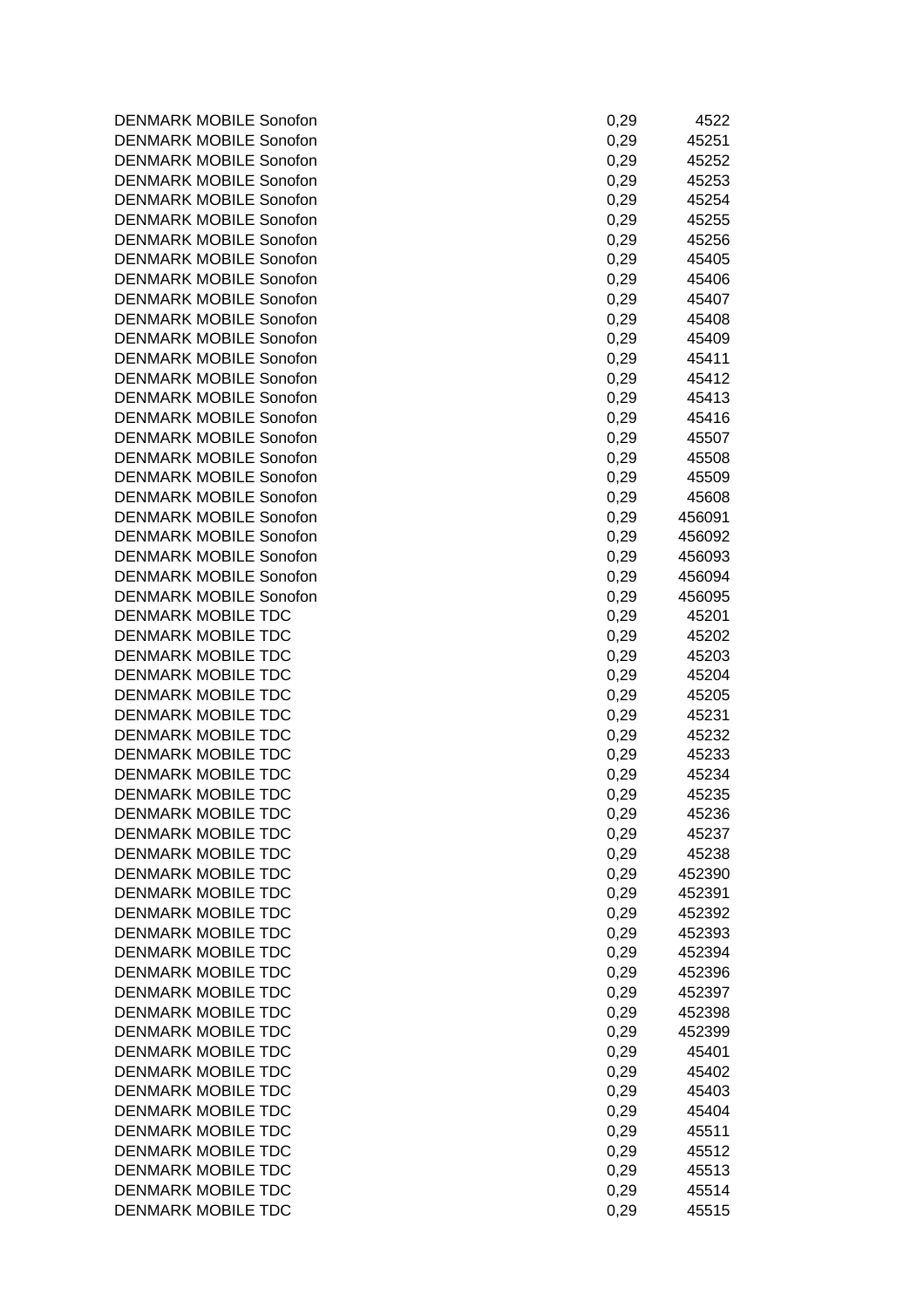| <b>DENMARK MOBILE TDC</b>   | 0,29 | 45516   |
|-----------------------------|------|---------|
| <b>DENMARK MOBILE TDC</b>   | 0,29 | 45517   |
| <b>DENMARK MOBILE TDC</b>   | 0,29 | 455180  |
| <b>DENMARK MOBILE TDC</b>   | 0,29 | 455181  |
| <b>DENMARK MOBILE TDC</b>   | 0,29 | 455182  |
| <b>DENMARK MOBILE TDC</b>   | 0,29 | 455183  |
| <b>DENMARK MOBILE TDC</b>   | 0,29 | 455184  |
| <b>DENMARK MOBILE TDC</b>   | 0,29 | 455185  |
| <b>DENMARK MOBILE TDC</b>   | 0,29 | 455186  |
| <b>DENMARK MOBILE TDC</b>   | 0,29 | 455187  |
| <b>DENMARK MOBILE TDC</b>   | 0,29 | 45519   |
| <b>DENMARK MOBILE TDC</b>   | 0,29 | 45611   |
| <b>DENMARK MOBILE TDC</b>   | 0,29 | 45612   |
| <b>DENMARK MOBILE TDC</b>   | 0,29 | 45613   |
| <b>DENMARK MOBILE TDC</b>   | 0,29 | 456140  |
| <b>DENMARK MOBILE TDC</b>   | 0,29 | 456141  |
| <b>DENMARK MOBILE TDC</b>   | 0,29 | 456142  |
| <b>DENMARK MOBILE TDC</b>   | 0,29 | 456143  |
| <b>DENMARK MOBILE TDC</b>   | 0,29 | 456144  |
| <b>DENMARK MOBILE TDC</b>   | 0,29 | 456145  |
| <b>DENMARK MOBILE TDC</b>   | 0,29 | 456147  |
| <b>DENMARK MOBILE TDC</b>   | 0,29 | 456148  |
| <b>DENMARK MOBILE TDC</b>   | 0,29 | 456149  |
| DENMARK MOBILE TDC          | 0,29 | 45615   |
| <b>DENMARK MOBILE TDC</b>   | 0,29 | 45616   |
| <b>DENMARK MOBILE TDC</b>   | 0,29 | 45617   |
| <b>DENMARK MOBILE Tele2</b> | 0,29 | 45257   |
| <b>DENMARK MOBILE Tele2</b> | 0,29 | 45258   |
| <b>DENMARK MOBILE Tele2</b> | 0,29 | 45414   |
| <b>DENMARK MOBILE Telia</b> | 0,29 | 452395  |
| <b>DENMARK MOBILE Telia</b> | 0,29 | 4528    |
| <b>DENMARK MOBILE Telia</b> | 0,29 | 455188  |
| <b>DENMARK MOBILE Telia</b> | 0,29 | 455189  |
| <b>DENMARK MOBILE Telia</b> | 0,29 | 45601   |
| <b>DENMARK MOBILE Telia</b> | 0,29 | 45602   |
| <b>DENMARK MOBILE Telia</b> | 0,29 | 45603   |
| <b>DENMARK MOBILE Telia</b> | 0,29 | 456146  |
| <b>DIEGO GARCIA</b>         | 0,52 | 246     |
| <b>DJIBOUTI</b>             | 0,52 | 253     |
| <b>DJIBOUTI MOBILE</b>      | 0,77 | 25380   |
| <b>DJIBOUTI MOBILE</b>      |      |         |
| <b>DJIBOUTI MOBILE</b>      | 0,77 | 25381   |
|                             | 0,77 | 25382   |
| <b>DJIBOUTI MOBILE</b>      | 0,77 | 25383   |
| <b>DJIBOUTI VILLE</b>       | 0,52 | 25325   |
| <b>DJIBOUTI VILLE</b>       | 0,52 | 25330   |
| <b>DJIBOUTI VILLE</b>       | 0,52 | 25331   |
| <b>DJIBOUTI VILLE</b>       | 0,52 | 25334   |
| <b>DJIBOUTI VILLE</b>       | 0,52 | 25335   |
| <b>DOMINICA</b>             | 0,52 | 1767    |
| <b>DOMINICA MOBILE</b>      | 0,77 | 1767225 |
| <b>DOMINICA MOBILE</b>      | 0,77 | 1767235 |
| <b>DOMINICA MOBILE</b>      | 0,77 | 1767245 |
| <b>DOMINICA MOBILE</b>      | 0,77 | 1767265 |
| <b>DOMINICA MOBILE</b>      | 0,77 | 1767275 |
| <b>DOMINICA MOBILE</b>      | 0,77 | 1767276 |
| <b>DOMINICA MOBILE</b>      | 0,77 | 1767277 |

| 0,29 | 45516   |
|------|---------|
| 0,29 | 45517   |
|      |         |
| 0,29 | 455180  |
| 0,29 | 455181  |
| 0,29 | 455182  |
|      | 455183  |
| 0,29 |         |
| 0,29 | 455184  |
| 0,29 | 455185  |
| 0,29 | 455186  |
|      |         |
| 0,29 | 455187  |
| 0,29 | 45519   |
| 0,29 | 45611   |
| 0,29 | 45612   |
| 0,29 | 45613   |
|      |         |
| 0,29 | 456140  |
| 0,29 | 456141  |
| 0,29 | 456142  |
| 0,29 | 456143  |
| 0,29 | 456144  |
|      |         |
| 0,29 | 456145  |
| 0,29 | 456147  |
| 0,29 | 456148  |
| 0,29 | 456149  |
|      |         |
| 0,29 | 45615   |
| 0,29 | 45616   |
| 0,29 | 45617   |
| 0,29 | 45257   |
| 0,29 | 45258   |
|      |         |
| 0,29 | 45414   |
| 0,29 | 452395  |
| 0,29 | 4528    |
| 0,29 | 455188  |
| 0,29 | 455189  |
| 0,29 | 45601   |
|      |         |
| 0,29 | 45602   |
| 0,29 | 45603   |
| 0,29 | 456146  |
| 0,52 | 246     |
| 0,52 | 253     |
|      |         |
| 0,77 | 25380   |
| 0,77 | 25381   |
| 0,77 | 25382   |
| 0,77 | 25383   |
| 0,52 | 25325   |
|      |         |
| 0,52 | 25330   |
| 0,52 | 25331   |
| 0,52 | 25334   |
| 0,52 | 25335   |
| 0,52 | 1767    |
| 0,77 | 1767225 |
|      |         |
| 0,77 | 1767235 |
| 0,77 | 1767245 |
| 0,77 | 1767265 |
| 0,77 | 1767275 |
| 0,77 |         |
|      | 1767276 |
| 0,77 | 1767277 |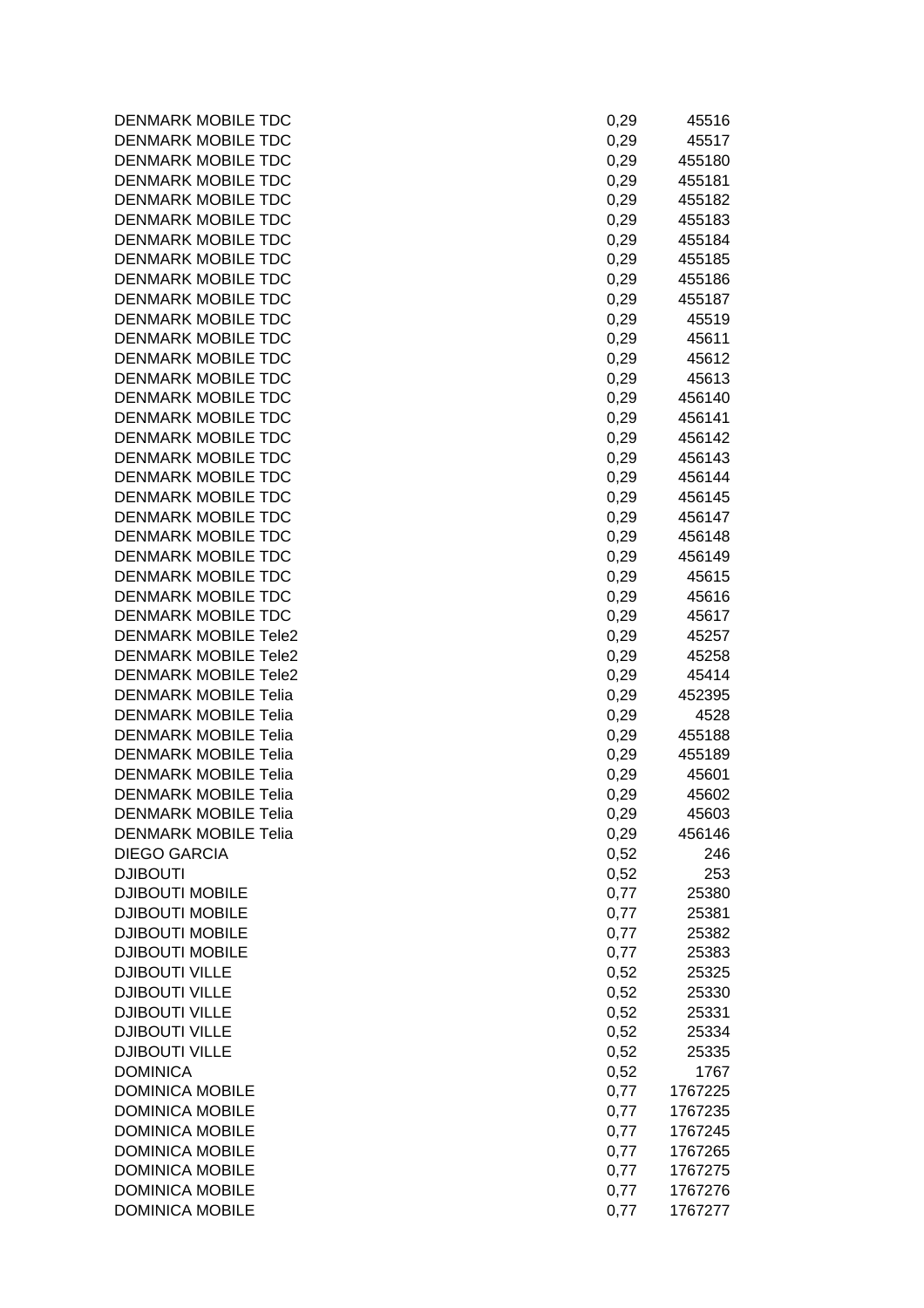| <b>DOMINICA MOBILE</b>                                 | 0,77         | 1767314            |
|--------------------------------------------------------|--------------|--------------------|
| <b>DOMINICA MOBILE</b>                                 | 0,77         | 1767315            |
| <b>DOMINICA MOBILE</b>                                 | 0,77         | 1767316            |
| <b>DOMINICA MOBILE</b>                                 | 0,77         | 1767317            |
| <b>DOMINICA MOBILE</b>                                 | 0,77         | 1767614            |
| <b>DOMINICA MOBILE</b>                                 | 0,77         | 1767615            |
| <b>DOMINICA MOBILE</b>                                 | 0,77         | 1767616            |
| <b>DOMINICA MOBILE</b>                                 | 0,77         | 1767611            |
| <b>DOMINICA MOBILE</b>                                 | 0,77         | 1767612            |
| <b>DOMINICA MOBILE</b>                                 | 0,77         | 1767613            |
| <b>DOMINICAN REPUBLIC</b>                              | 0,26         | 1809               |
| <b>DOMINICAN REPUBLIC</b>                              | 0,26         | 1829               |
| DOMINICAN REPUBLIC MOBILE                              | 0,51         | 1809204            |
| DOMINICAN REPUBLIC MOBILE                              | 0,51         | 1809222            |
| DOMINICAN REPUBLIC MOBILE                              | 0,51         | 1809223            |
| DOMINICAN REPUBLIC MOBILE                              | 0,51         | 1809224            |
| DOMINICAN REPUBLIC MOBILE                              | 0,51         | 1809249            |
| DOMINICAN REPUBLIC MOBILE                              | 0,51         | 1809250            |
| DOMINICAN REPUBLIC MOBILE                              | 0,51         | 1809251            |
| DOMINICAN REPUBLIC MOBILE                              | 0,51         | 1809252            |
| DOMINICAN REPUBLIC MOBILE                              | 0,51         | 1809253            |
| DOMINICAN REPUBLIC MOBILE                              | 0,51         | 1809254            |
| DOMINICAN REPUBLIC MOBILE                              | 0,51         | 1809256            |
| DOMINICAN REPUBLIC MOBILE                              | 0,51         | 1809257            |
| DOMINICAN REPUBLIC MOBILE                              | 0,51         | 1809258            |
| DOMINICAN REPUBLIC MOBILE                              | 0,51         | 1809280            |
| DOMINICAN REPUBLIC MOBILE                              | 0,51         | 1809281            |
| DOMINICAN REPUBLIC MOBILE                              | 0,51         | 1809282            |
| DOMINICAN REPUBLIC MOBILE                              | 0,51         | 1809292            |
| DOMINICAN REPUBLIC MOBILE                              | 0,51         | 1809293            |
| DOMINICAN REPUBLIC MOBILE                              | 0,51         | 1809299            |
| DOMINICAN REPUBLIC MOBILE                              | 0,51         | 1809301            |
| DOMINICAN REPUBLIC MOBILE                              | 0,51         | 1809302            |
| DOMINICAN REPUBLIC MOBILE                              | 0,51         | 1809303            |
| <b>DOMINICAN REPUBLIC MOBILE</b>                       | 0,51         | 1809304            |
| DOMINICAN REPUBLIC MOBILE                              | 0,51         | 1809305            |
| DOMINICAN REPUBLIC MOBILE                              | 0,51         | 1809306            |
| DOMINICAN REPUBLIC MOBILE                              | 0,51         | 1809307            |
| DOMINICAN REPUBLIC MOBILE                              | 0,51         | 1809308            |
| DOMINICAN REPUBLIC MOBILE                              | 0,51         | 1809309            |
| DOMINICAN REPUBLIC MOBILE                              | 0,51         | 1809310            |
| DOMINICAN REPUBLIC MOBILE<br>DOMINICAN REPUBLIC MOBILE | 0,51         | 1809321            |
|                                                        | 0,51         | 1809322            |
| DOMINICAN REPUBLIC MOBILE                              | 0,51         | 1809323            |
| DOMINICAN REPUBLIC MOBILE<br>DOMINICAN REPUBLIC MOBILE | 0,51         | 1809324            |
| DOMINICAN REPUBLIC MOBILE                              | 0,51         | 1809325            |
| DOMINICAN REPUBLIC MOBILE                              | 0,51<br>0,51 | 1809326            |
| DOMINICAN REPUBLIC MOBILE                              |              | 1809327            |
| DOMINICAN REPUBLIC MOBILE                              | 0,51<br>0,51 | 1809330<br>1809340 |
| DOMINICAN REPUBLIC MOBILE                              | 0,51         | 1809341            |
| DOMINICAN REPUBLIC MOBILE                              | 0,51         | 1809342            |
| DOMINICAN REPUBLIC MOBILE                              | 0,51         | 1809343            |
| DOMINICAN REPUBLIC MOBILE                              | 0,51         | 1809344            |
| DOMINICAN REPUBLIC MOBILE                              | 0,51         | 1809345            |
| DOMINICAN REPUBLIC MOBILE                              | 0,51         | 1809348            |
|                                                        |              |                    |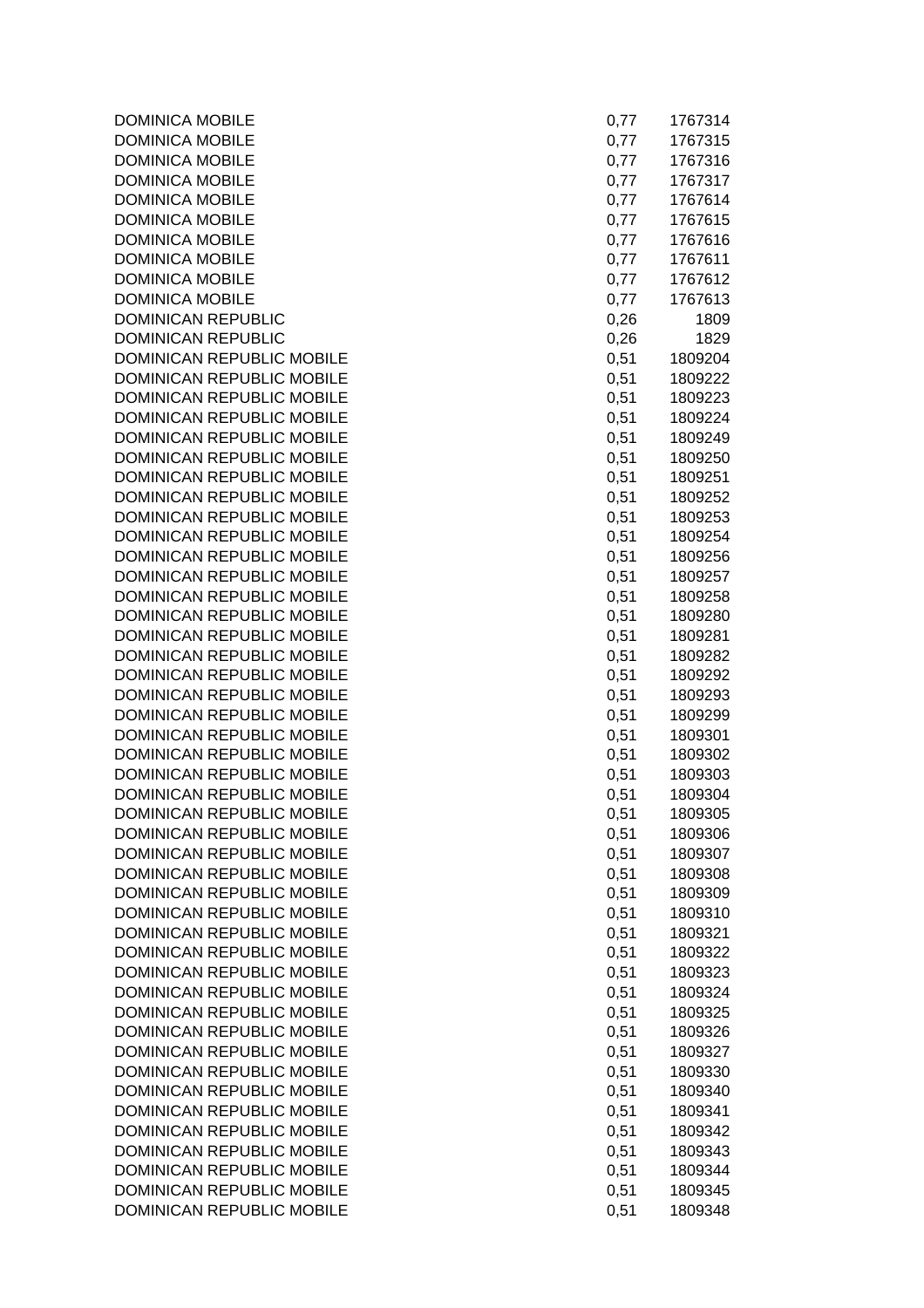| 0,51 | 1809350 |
|------|---------|
| 0,51 | 1809351 |
| 0,51 | 1809352 |
| 0,51 | 1809353 |
| 0,51 | 1809354 |
| 0,51 | 1809355 |
| 0,51 | 1809356 |
| 0,51 | 1809357 |
| 0,51 | 1809358 |
| 0,51 | 1809360 |
| 0,51 | 1809370 |
| 0,51 | 1809383 |
| 0,51 | 1809395 |
| 0,51 | 1809396 |
| 0,51 | 1809399 |
| 0,51 | 180942  |
| 0,51 |         |
|      | 1809445 |
| 0,51 | 1809446 |
| 0,51 | 1809447 |
| 0,51 | 1809448 |
| 0,51 | 1809449 |
| 0,51 | 1809450 |
| 0,51 | 1809451 |
| 0,51 | 1809452 |
| 0,51 | 1809453 |
| 0,51 | 1809454 |
| 0,51 | 1809456 |
| 0,51 | 1809457 |
| 0,51 | 1809458 |
| 0,51 | 1809459 |
| 0,51 | 1809460 |
| 0,51 | 1809461 |
| 0,51 | 1809462 |
| 0,51 | 1809463 |
| 0,51 | 1809464 |
| 0,51 | 1809465 |
| 0,51 | 1809470 |
| 0,51 | 1809481 |
| 0,51 | 180949  |
| 0,51 | 1809519 |
| 0,51 | 1809543 |
| 0,51 | 1809545 |
| 0,51 | 1809628 |
| 0,51 | 1809629 |
| 0,51 | 1809630 |
| 0,51 | 1809631 |
| 0,51 | 1809632 |
| 0,51 | 1809633 |
| 0,51 | 1809634 |
| 0,51 | 1809635 |
| 0,51 | 1809638 |
| 0,51 | 1809639 |
| 0,51 | 180964  |
| 0,51 | 180965  |
| 0,51 | 1809660 |
| 0,51 | 1809696 |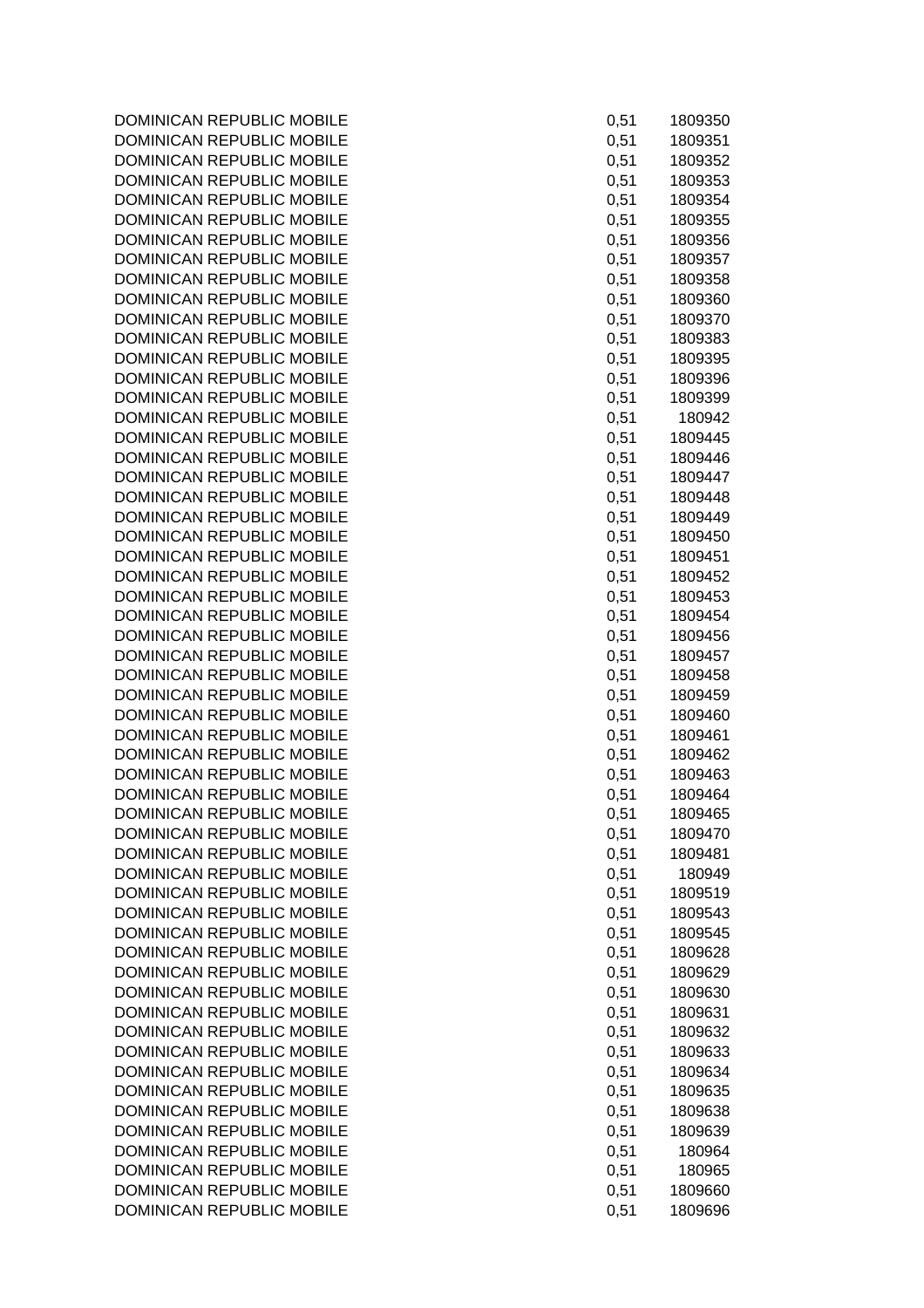| 0,51 | 1809697 |
|------|---------|
| 0,51 | 1809707 |
| 0,51 | 1809710 |
| 0,51 | 1809727 |
| 0,51 | 1809729 |
| 0,51 | 1809750 |
|      |         |
| 0,51 | 1809751 |
| 0,51 | 1809752 |
| 0,51 | 1809753 |
| 0,51 | 1809756 |
| 0,51 | 1809757 |
| 0,51 | 1809758 |
| 0,51 | 1809759 |
| 0,51 | 1809760 |
| 0,51 | 1809761 |
| 0,51 |         |
|      | 1809762 |
| 0,51 | 1809763 |
| 0,51 | 1809764 |
| 0,51 | 1809765 |
| 0,51 | 1809801 |
| 0,51 | 1809802 |
| 0,51 | 1809803 |
| 0,51 | 1809804 |
| 0,51 | 1809805 |
| 0,51 | 1809815 |
|      | 1809816 |
| 0,51 |         |
| 0,51 | 1809817 |
| 0,51 | 1809834 |
| 0,51 | 1809835 |
| 0,51 | 1809836 |
| 0,51 | 1809837 |
| 0,51 | 1809838 |
| 0,51 | 1809839 |
| 0,51 | 1809840 |
| 0,51 | 1809841 |
| 0,51 | 1809844 |
|      |         |
| 0,51 | 1809845 |
| 0,51 | 1809846 |
| 0,51 | 1809847 |
| 0,51 | 1809848 |
| 0,51 | 1809849 |
| 0,51 | 1809851 |
| 0,51 | 1809852 |
| 0,51 | 1809853 |
| 0,51 | 1809854 |
| 0,51 | 1809855 |
|      | 1809856 |
| 0,51 |         |
| 0,51 | 1809857 |
| 0,51 | 1809858 |
| 0,51 | 1809859 |
| 0,51 | 180986  |
| 0,51 | 1809873 |
| 0,51 | 1809875 |
| 0,51 | 1809876 |
| 0,51 | 1809877 |
| 0,51 | 1809878 |
|      |         |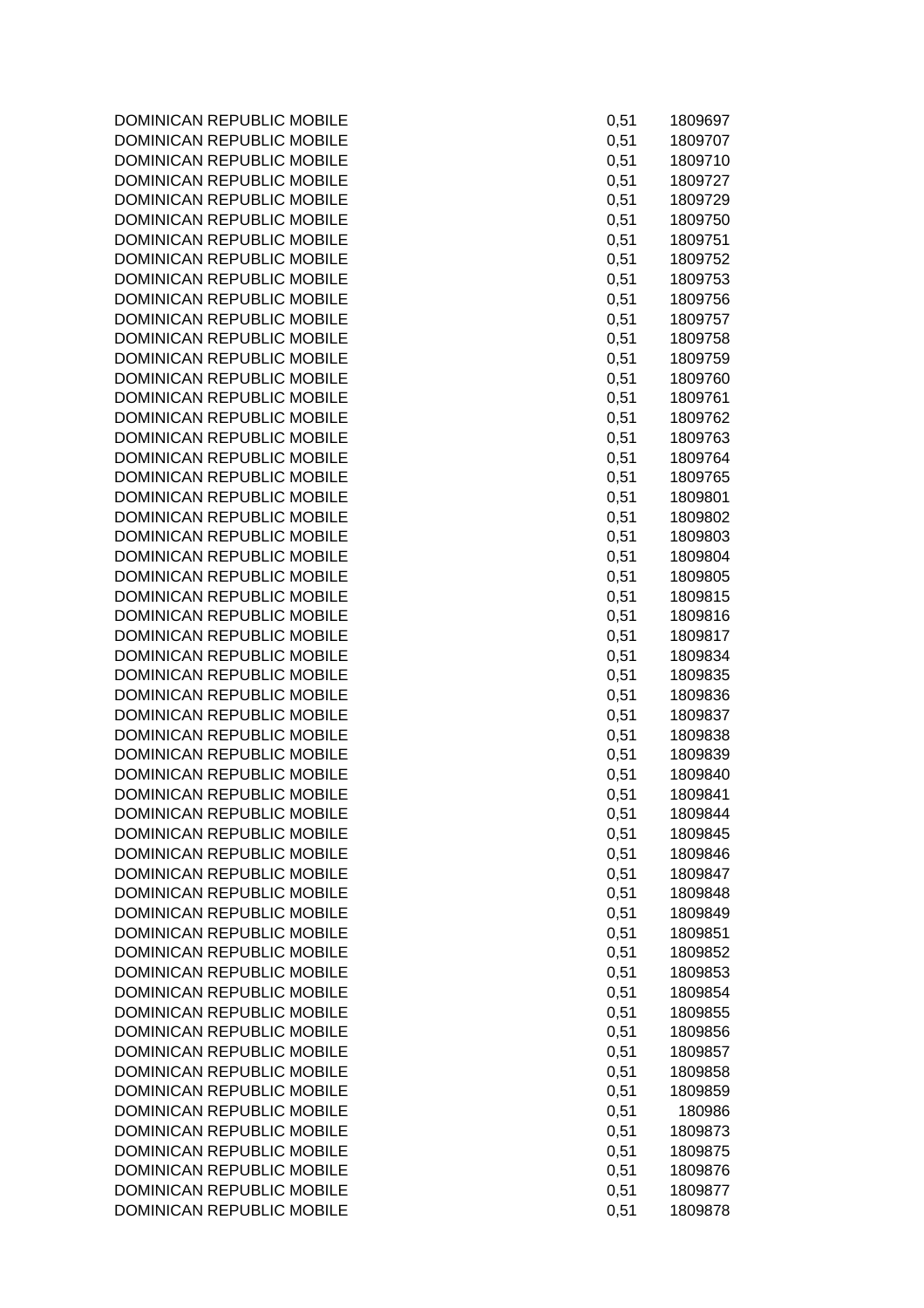| 0,51 | 1809879 |
|------|---------|
| 0,51 | 180988  |
| 0,51 | 1809890 |
| 0,51 | 1809899 |
| 0,51 | 1809901 |
| 0,51 | 1809902 |
| 0,51 | 1809903 |
| 0,51 | 1809904 |
| 0,51 | 1809905 |
| 0,51 | 1809906 |
| 0,51 | 1809907 |
| 0,51 | 1809909 |
| 0,51 | 1809910 |
| 0,51 | 1809912 |
| 0,51 | 1809913 |
| 0,51 | 1809914 |
| 0,51 | 1809915 |
| 0,51 | 1809916 |
| 0,51 | 1809917 |
| 0,51 | 1809918 |
| 0,51 | 1809919 |
| 0,51 | 1809923 |
| 0,51 | 1809924 |
| 0,51 | 1809938 |
| 0,51 | 1809939 |
| 0,51 | 1809940 |
| 0,51 | 1809941 |
| 0,51 | 1809942 |
| 0,51 | 1809943 |
| 0,51 | 1809944 |
| 0,51 | 1809949 |
| 0,51 | 1809961 |
| 0,51 | 1809962 |
| 0,51 | 1809963 |
| 0,51 | 1809964 |
| 0,51 | 1809965 |
| 0,51 | 1809966 |
| 0,51 | 1809967 |
| 0,51 | 1809968 |
| 0,51 | 1809969 |
| 0,51 | 1809972 |
| 0,51 | 1809973 |
| 0,51 | 1809975 |
| 0,51 | 1809976 |
| 0,51 | 1809977 |
| 0,51 | 1809978 |
| 0,51 | 1809979 |
| 0,51 | 1809980 |
| 0,51 | 1809981 |
| 0,51 | 1809982 |
| 0,51 | 1809983 |
| 0,51 | 1809984 |
| 0,51 | 180999  |
| 0,51 | 180925  |
| 0,51 | 180926  |
| 0,51 | 180930  |
|      |         |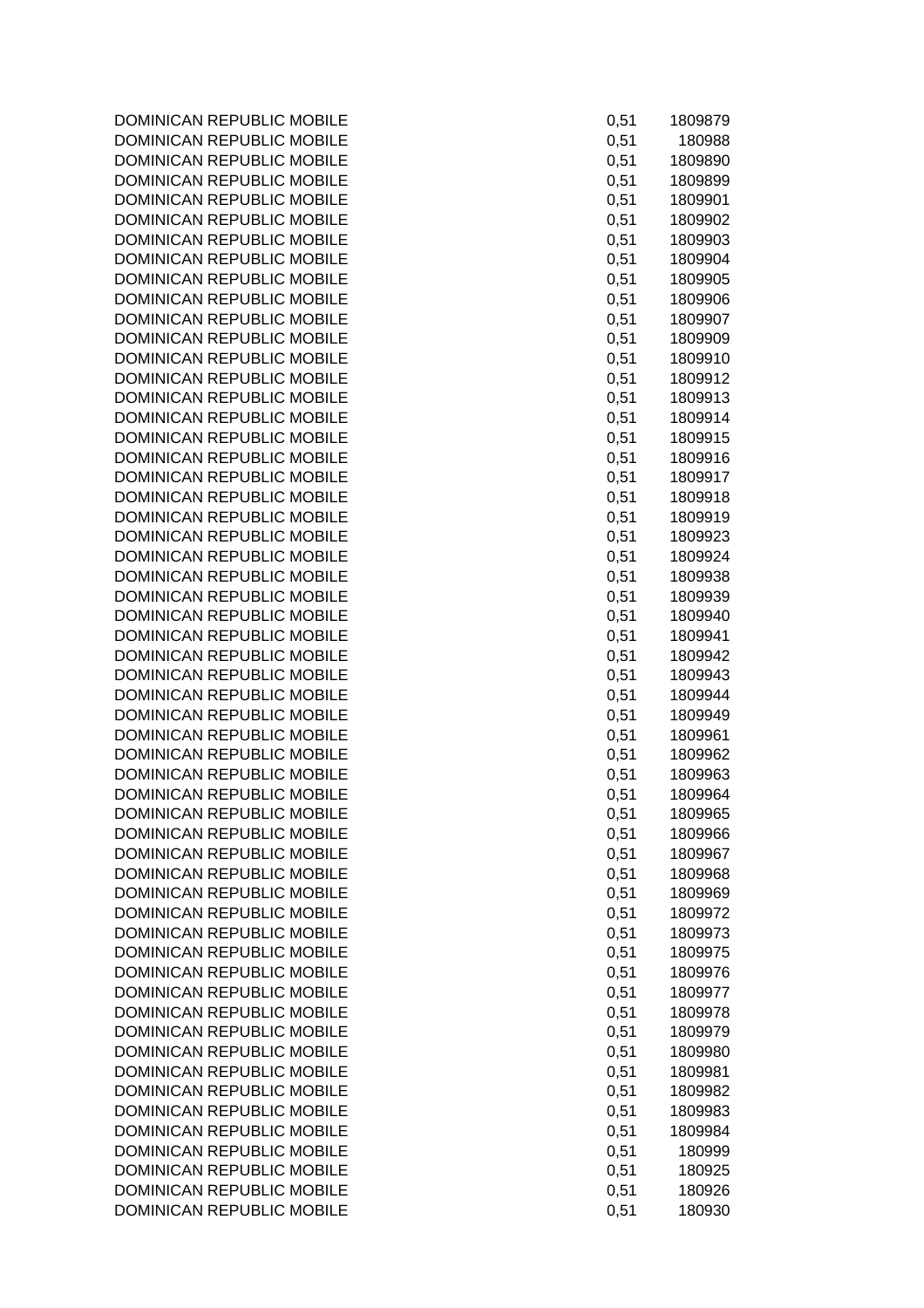| 0,51 | 180935  |
|------|---------|
| 0,51 | 180936  |
| 0,51 | 180939  |
| 0,51 | 180940  |
| 0,51 | 180941  |
|      |         |
| 0,51 | 180943  |
| 0,51 | 180944  |
| 0,51 | 180945  |
|      | 180963  |
| 0,51 |         |
| 0,51 | 180966  |
| 0,51 | 180971  |
| 0,51 | 180975  |
| 0,51 | 180976  |
|      |         |
| 0,51 | 180984  |
| 0,51 | 180985  |
| 0,51 | 180991  |
| 0,51 | 180996  |
| 0,51 |         |
|      | 180997  |
| 0,51 | 180998  |
| 0,51 | 1809201 |
| 0,51 | 1809203 |
| 0,51 | 1809205 |
|      |         |
| 0,51 | 1809206 |
| 0,51 | 1809207 |
| 0,51 | 1809208 |
| 0,51 | 1809209 |
| 0,51 | 1809210 |
| 0,51 | 1809212 |
|      |         |
| 0,51 | 1809214 |
| 0,51 | 1809215 |
| 0,51 | 1809216 |
| 0,51 | 1809217 |
| 0,51 | 1809218 |
| 0,51 | 1809219 |
|      |         |
| 0,51 | 1809225 |
| 0,51 | 1809228 |
| 0,51 | 1809229 |
| 0,51 | 1809230 |
| 0,51 | 1809231 |
| 0,51 | 1809232 |
|      |         |
| 0,51 | 1809235 |
| 0,51 | 1809248 |
| 0,51 | 1809270 |
| 0,51 | 1809271 |
| 0,51 | 1809272 |
|      |         |
| 0,51 | 1809283 |
| 0,51 | 1809284 |
| 0,51 | 1809297 |
| 0,51 | 1809298 |
| 0,51 | 1809313 |
|      |         |
| 0,51 | 1809315 |
| 0,51 | 1809316 |
| 0,51 | 1809317 |
| 0,51 | 1809318 |
| 0,51 | 1809319 |
| 0,51 | 1809371 |
|      |         |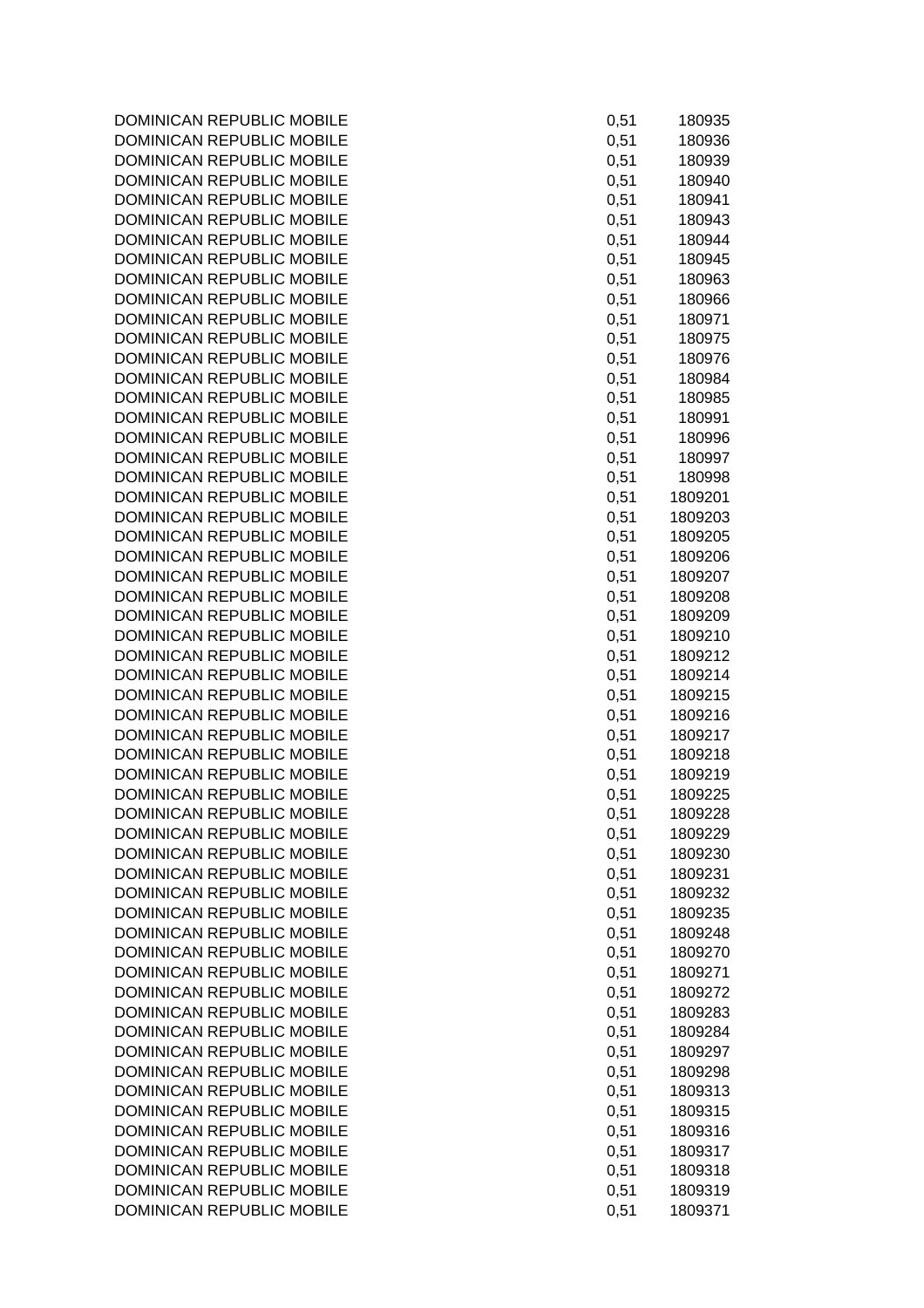| 0,51 | 1809373            |
|------|--------------------|
| 0,51 | 1809374            |
| 0,51 | 1809376            |
| 0,51 | 1809377            |
| 0,51 | 1809386            |
| 0,51 | 1809387            |
| 0,51 | 1809389            |
| 0,51 | 1809474            |
| 0,51 | 1809475            |
| 0,51 | 1809477            |
| 0,51 | 1809478            |
| 0,51 | 1809479            |
| 0,51 | 1809484            |
| 0,51 | 1809485            |
| 0,51 | 1809486            |
| 0,51 | 1809488            |
| 0,51 | 1809501            |
| 0,51 | 1809502            |
| 0,51 | 1809503            |
| 0,51 |                    |
| 0,51 | 1809504<br>1809505 |
| 0,51 | 1809506            |
| 0,51 | 1809507            |
| 0,51 | 1809508            |
| 0,51 | 1809509            |
| 0,51 | 1809510            |
| 0,51 | 1809512            |
| 0,51 | 1809513            |
| 0,51 | 1809514            |
| 0,51 | 1809515            |
| 0,51 | 1809516            |
| 0,51 | 1809517            |
| 0,51 | 1809520            |
| 0,51 | 1809542            |
| 0,51 | 1809546            |
| 0,51 | 1809601            |
| 0,51 | 1809602            |
| 0,51 | 1809603            |
| 0,51 | 1809604            |
| 0,51 | 1809605            |
| 0,51 | 1809606            |
| 0,51 | 1809607            |
| 0,51 | 1809608            |
| 0,51 | 1809609            |
| 0,51 | 1809610            |
| 0,51 | 1809613            |
| 0,51 | 1809614            |
| 0,51 | 1809615            |
| 0,51 | 1809617            |
| 0,51 | 1809618            |
| 0,51 | 1809619            |
| 0,51 | 1809624            |
| 0,51 | 1809627            |
| 0,51 | 1809670            |
| 0,51 | 1809671            |
| 0,51 | 1809672            |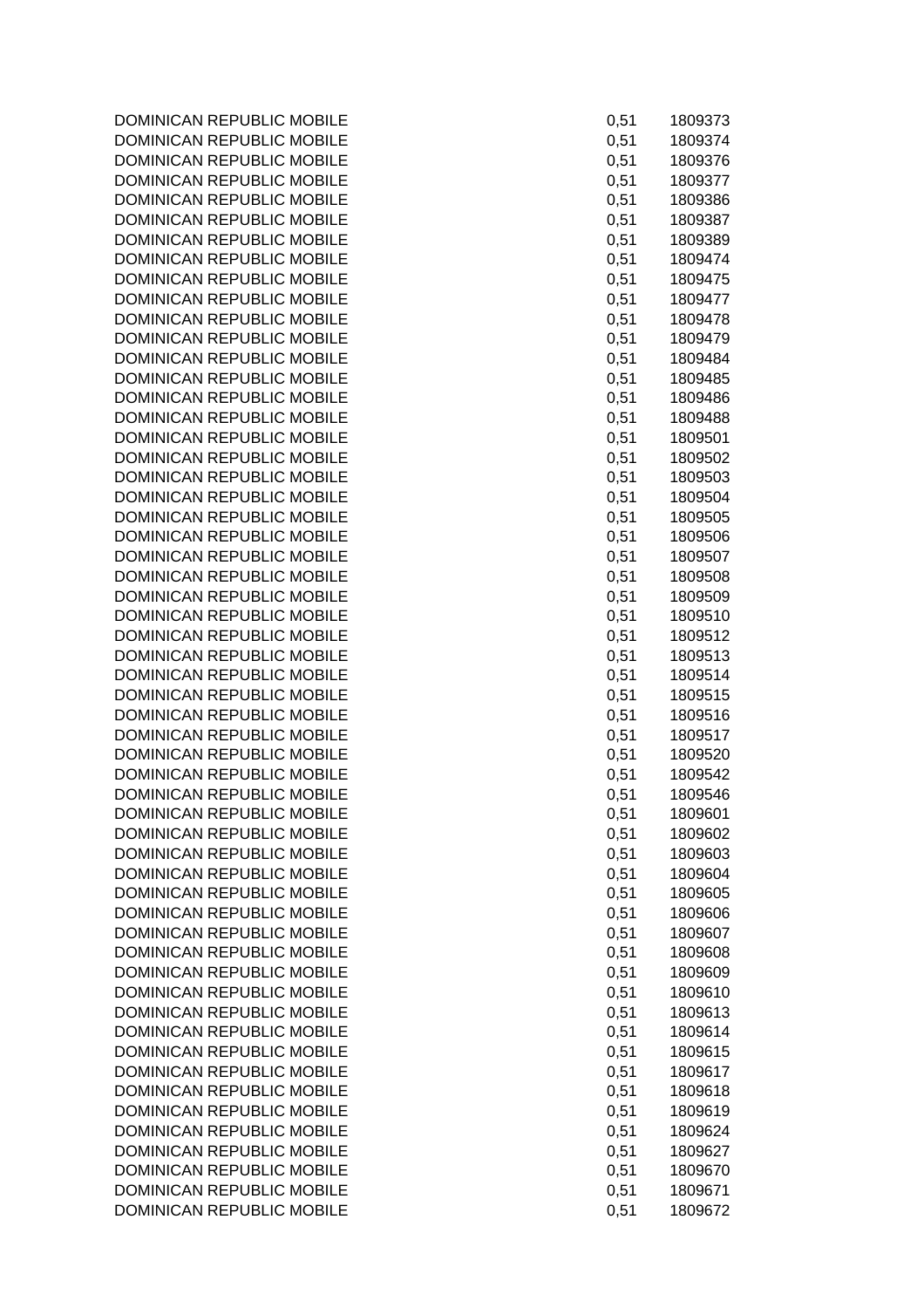| 0,51 | 1809673 |
|------|---------|
| 0,51 | 1809674 |
| 0,51 | 1809675 |
| 0,51 | 1809676 |
| 0,51 | 1809677 |
| 0,51 | 1809678 |
| 0,51 | 1809693 |
|      | 1809694 |
| 0,51 |         |
| 0,51 | 1809695 |
| 0,51 | 1809698 |
| 0,51 | 1809702 |
| 0,51 | 1809703 |
| 0,51 | 1809704 |
| 0,51 | 1809705 |
| 0,51 | 1809706 |
| 0,51 | 1809708 |
| 0,51 | 1809709 |
| 0,51 | 1809720 |
| 0,51 | 1809721 |
| 0,51 | 1809722 |
| 0,51 | 1809723 |
|      |         |
| 0,51 | 1809742 |
| 0,51 | 1809743 |
| 0,51 | 1809744 |
| 0,51 | 1809747 |
| 0,51 | 1809749 |
| 0,51 | 1809771 |
| 0,51 | 1809772 |
| 0,51 | 1809773 |
| 0,51 | 1809774 |
| 0,51 | 1809775 |
| 0,51 | 1809776 |
| 0,51 | 1809777 |
| 0,51 | 1809778 |
| 0,51 | 1809779 |
|      |         |
| 0,51 | 1809780 |
| 0,51 | 1809781 |
| 0,51 | 1809782 |
| 0,51 | 1809783 |
| 0,51 | 1809785 |
| 0,51 | 1809786 |
| 0,51 | 1809787 |
| 0,51 | 1809789 |
| 0,51 | 1809790 |
| 0,51 | 1809791 |
| 0,51 | 1809796 |
| 0,51 | 1809798 |
| 0,51 | 1809799 |
| 0,51 | 1809806 |
|      |         |
| 0,51 | 1809807 |
| 0,51 | 1809808 |
| 0,51 | 1809809 |
| 0,51 | 1809810 |
| 0,51 | 1809812 |
| 0,51 | 1809818 |
| 0,51 | 1809819 |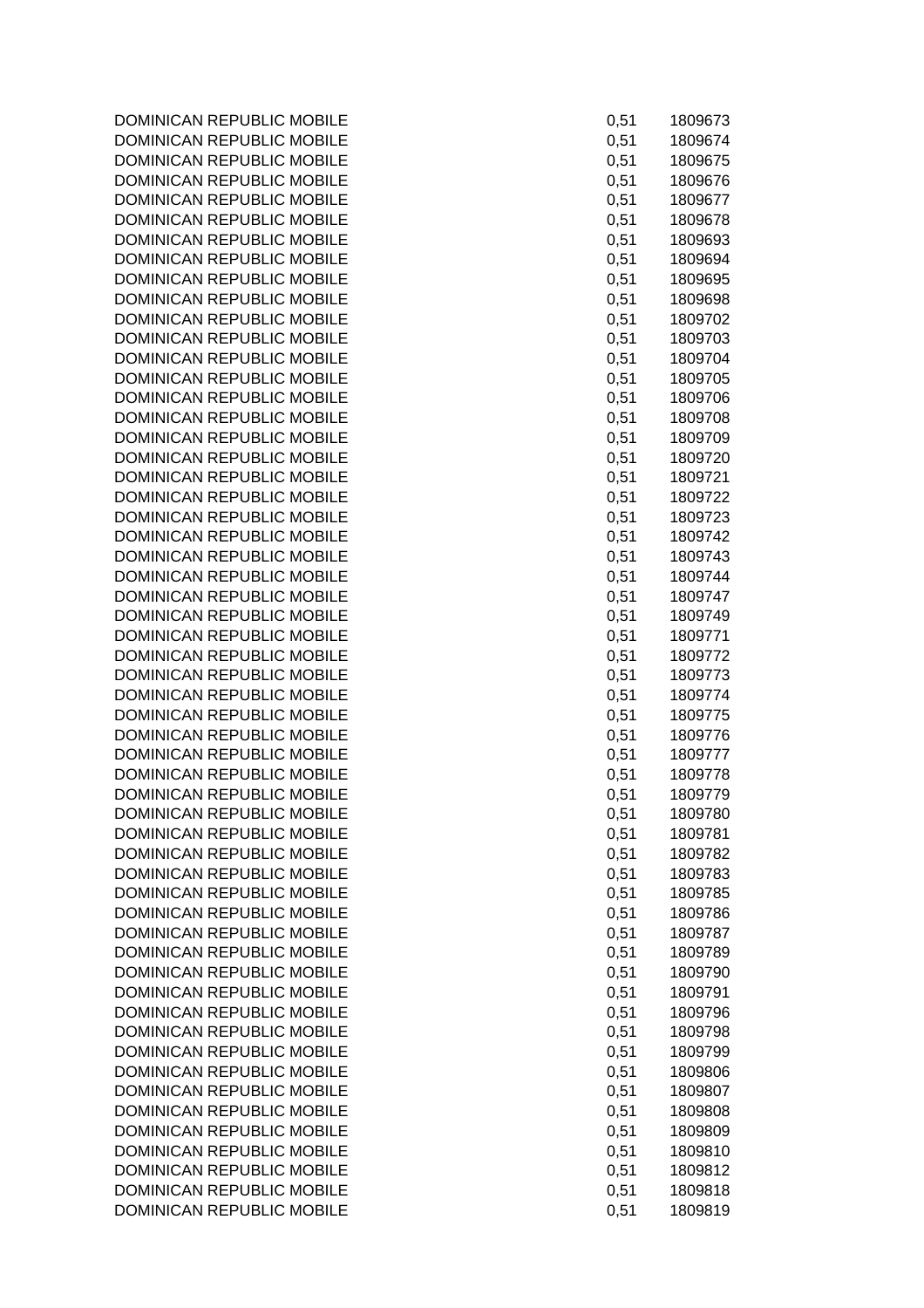| 0,51 | 1809820 |
|------|---------|
| 0,51 | 1809821 |
| 0,51 | 1809827 |
| 0,51 | 1809828 |
| 0,51 | 1809829 |
| 0,51 | 1809830 |
| 0,51 | 1809831 |
| 0,51 | 1809832 |
| 0,51 | 1809871 |
|      |         |
| 0,51 | 1809874 |
| 0,51 | 1809891 |
| 0,51 | 1809908 |
| 0,51 | 1809928 |
| 0,51 | 1809929 |
| 0,51 | 1809931 |
| 0,51 | 1809932 |
| 0,51 | 1809935 |
| 0,51 | 1809936 |
| 0,51 | 1809945 |
| 0,51 | 1809946 |
| 0,51 | 1809952 |
| 0,51 | 1809953 |
| 0,51 | 1809956 |
| 0,51 | 1809958 |
| 0,51 | 1829201 |
| 0,51 | 1829203 |
| 0,51 | 1829205 |
| 0,51 | 1829206 |
| 0,51 | 1829207 |
| 0,51 | 1829208 |
| 0,51 | 1829209 |
| 0,51 | 1829210 |
| 0,51 | 1829212 |
|      |         |
| 0,51 | 1829214 |
| 0,51 | 1829222 |
| 0,51 | 1829248 |
| 0,51 | 1829254 |
| 0,51 | 1829257 |
| 0,51 | 1829259 |
| 0,51 | 1829260 |
| 0,51 | 1829264 |
| 0,51 | 1829265 |
| 0,51 | 1829266 |
| 0,51 | 1829267 |
| 0,51 | 1829268 |
| 0,51 | 1829269 |
| 0,51 | 1829270 |
| 0,51 | 1829271 |
| 0,51 | 1829272 |
| 0,51 | 1829283 |
| 0,51 | 1829297 |
| 0,51 | 1829298 |
| 0,51 | 1829299 |
| 0,51 | 1829303 |
| 0,51 | 1829304 |
| 0,51 | 1829313 |
|      |         |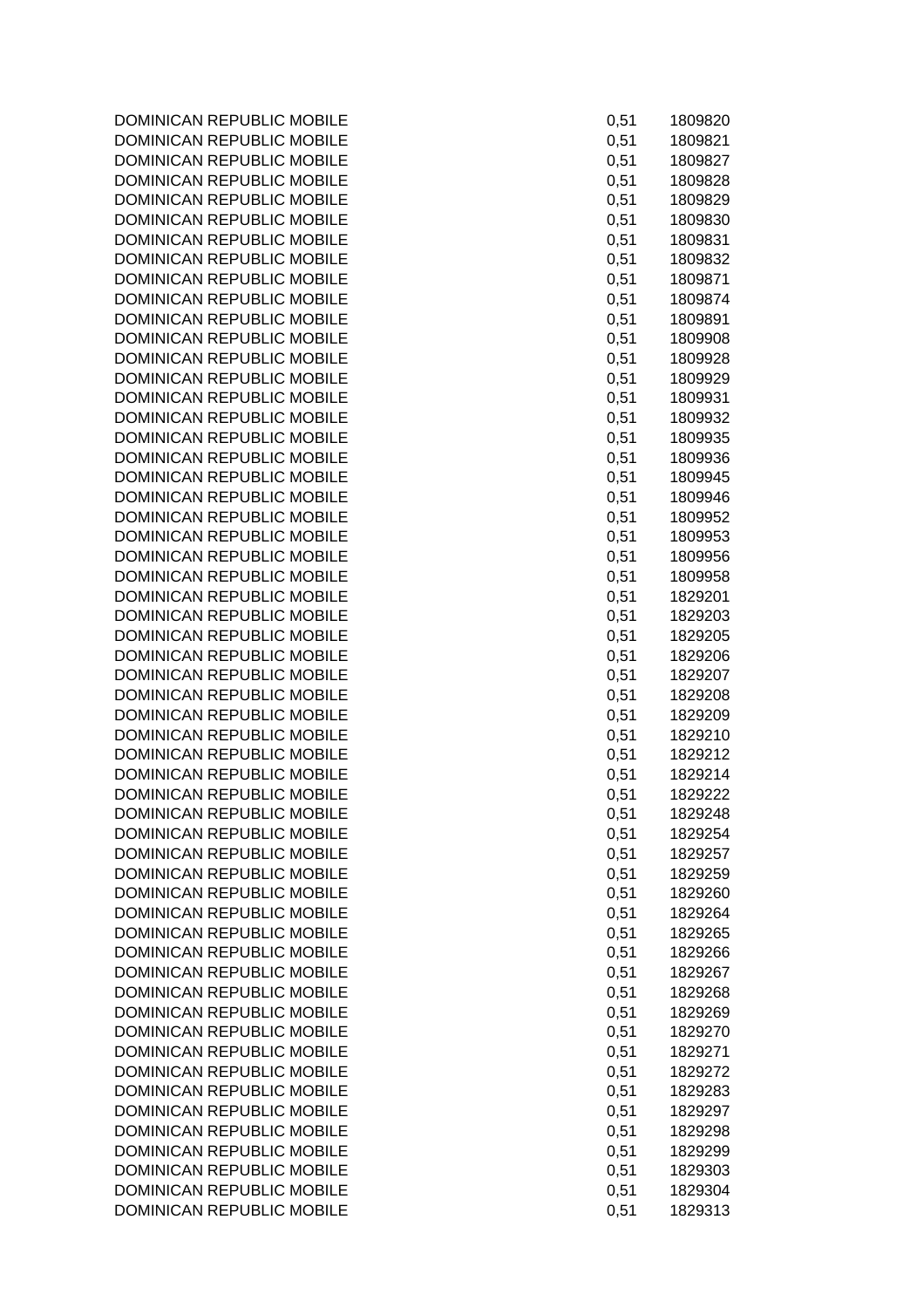| 0,51 | 1829333 |
|------|---------|
| 0,51 | 1829351 |
| 0,51 | 1829352 |
| 0,51 | 1829353 |
| 0,51 | 1829354 |
| 0,51 | 1829356 |
| 0,51 | 1829357 |
| 0,51 | 1829358 |
| 0,51 | 1829359 |
| 0,51 | 1829360 |
| 0,51 | 1829361 |
| 0,51 | 1829370 |
| 0,51 | 1829371 |
| 0,51 | 1829376 |
|      |         |
| 0,51 | 1829377 |
| 0,51 | 1829386 |
| 0,51 | 1829387 |
| 0,51 | 1829389 |
| 0,51 | 1829392 |
| 0,51 | 1829393 |
| 0,51 | 1829394 |
| 0,51 | 1829395 |
| 0,51 | 1829396 |
| 0,51 | 1829397 |
| 0,51 | 1829398 |
| 0,51 | 1829399 |
| 0,51 | 1829406 |
| 0,51 | 1829415 |
| 0,51 | 1829422 |
| 0,51 | 1829424 |
| 0,51 | 1829425 |
| 0,51 | 1829426 |
| 0,51 | 1829427 |
| 0,51 | 1829428 |
| 0,51 | 1829429 |
| 0,51 | 1829430 |
| 0,51 | 1829440 |
| 0,51 | 1829441 |
|      |         |
| 0,51 | 1829442 |
| 0,51 | 1829443 |
| 0,51 | 1829444 |
| 0,51 | 1829445 |
| 0,51 | 1829446 |
| 0,51 | 1829449 |
| 0,51 | 1829450 |
| 0,51 | 1829451 |
| 0,51 | 1829452 |
| 0,51 | 1829453 |
| 0,51 | 1829454 |
| 0,51 | 1829543 |
| 0,51 | 1829545 |
| 0,51 | 1829696 |
| 0,51 | 1829697 |
| 0,51 | 1829707 |
| 0,51 | 1829710 |
| 0,51 | 1829754 |
|      |         |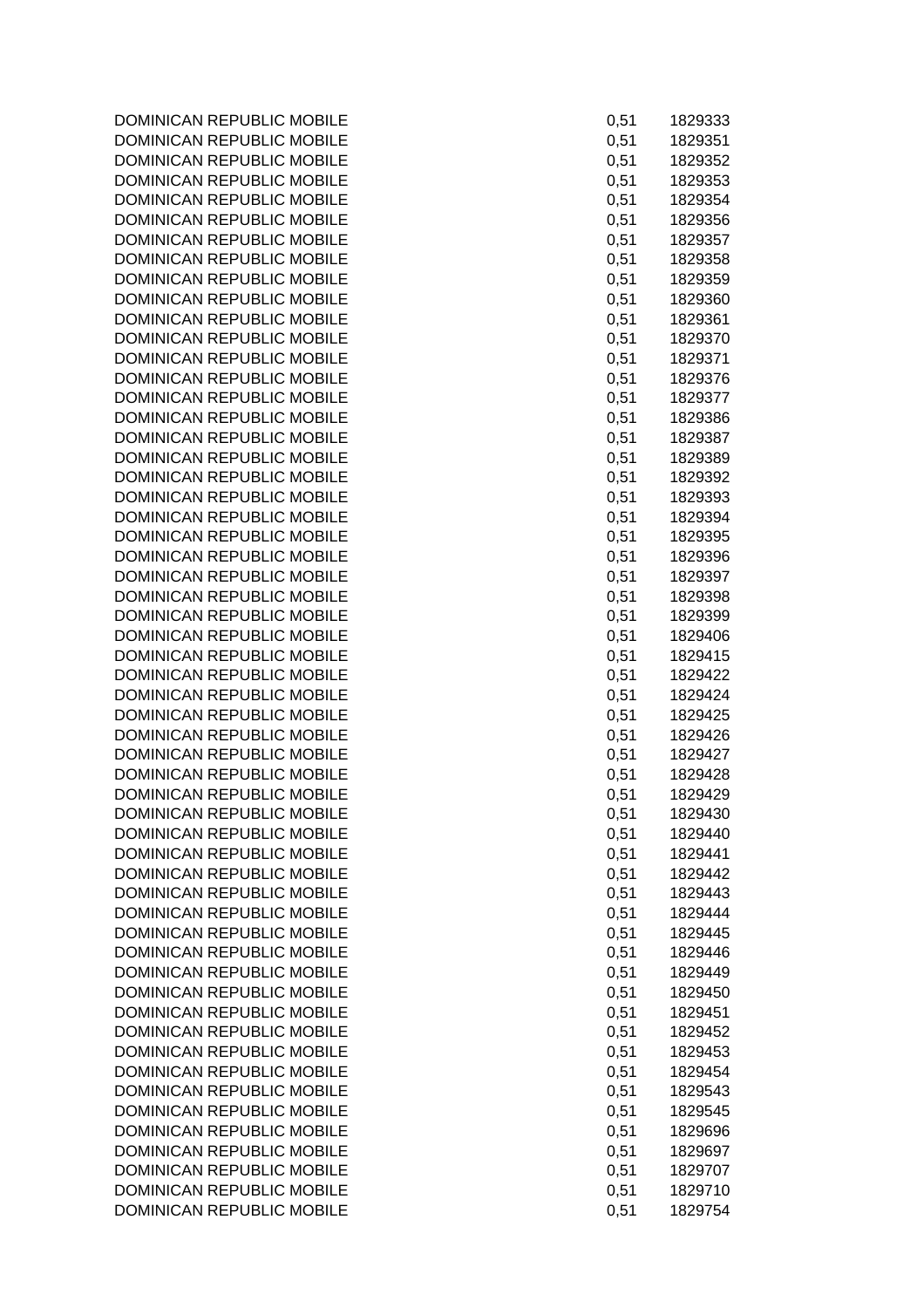| 0,51         | 1829770            |
|--------------|--------------------|
| 0,51         | 1829777            |
| 0,51         | 1829797            |
| 0,51         | 1829818            |
| 0,51         | 1829820            |
| 0,51         | 1829845            |
| 0,51         | 1829847            |
| 0,51         | 1829848            |
| 0,51         | 1829850            |
| 0,51         | 1829851            |
| 0,51         | 1829855            |
| 0,51<br>0,51 | 1829858<br>1829859 |
| 0,51         | 1829860            |
| 0,51         | 1829861            |
| 0,51         | 1829863            |
| 0,51         | 1829865            |
| 0,51         | 1829866            |
| 0,51         | 1829868            |
| 0,51         | 1829875            |
| 0,51         | 1829876            |
| 0,51         | 1829877            |
| 0,51         | 1829878            |
| 0,51         | 1829880            |
| 0,51         | 1829881            |
| 0,51         | 1829882            |
| 0,51         | 1829883            |
| 0,51         | 1829885            |
| 0,51         | 1829886            |
| 0,51         | 1829889            |
| 0,51         | 1829890            |
| 0,51         | 1829891            |
| 0,51         | 1829901            |
| 0,51         | 1829902            |
| 0,51         | 1829905            |
| 0,51<br>0,51 | 1829909<br>1829910 |
| 0,51         | 1829912            |
| 0,51         | 1829913            |
| 0,51         | 1829914            |
| 0,51         | 1829915            |
| 0,51         | 1829916            |
| 0,51         | 1829917            |
| 0,51         | 1829918            |
| 0,51         | 1829919            |
| 0,51         | 1829920            |
| 0,51         | 1829921            |
| 0,51         | 1829922            |
| 0,51         | 1829923            |
| 0,51         | 1829979            |
| 0,51         | 182991             |
| 0,51         | 1829757            |
| 0,51         | 180920             |
| 0,51         | 180932             |
| 0,51         | 180934             |
| 0,51         | 180950             |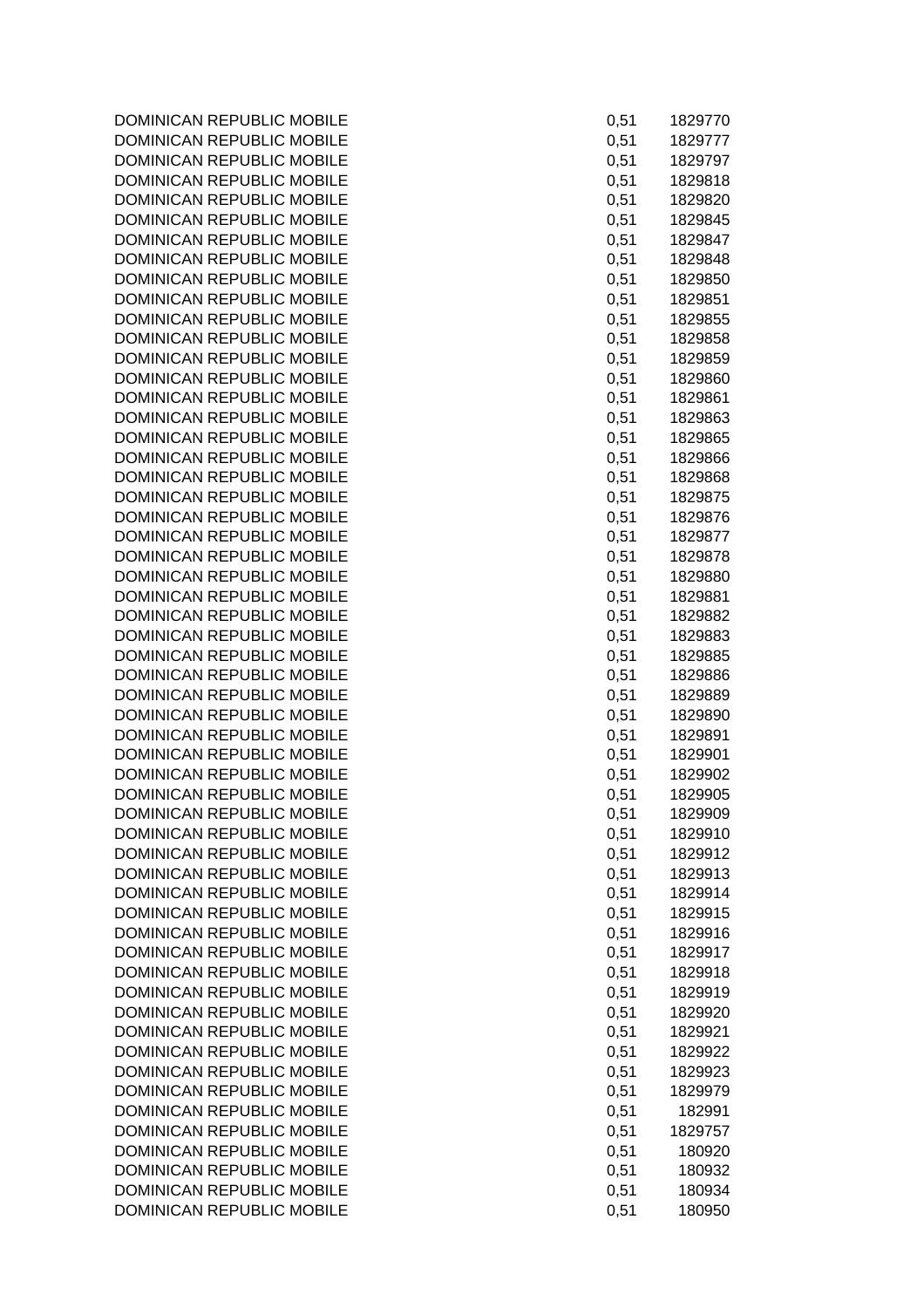| 0,51         | 180960             |
|--------------|--------------------|
| 0,51         | 180961             |
| 0,51         | 180977             |
| 0,51         | 180987             |
| 0,51         | 180994             |
| 0,51         | 1829202            |
| 0,51         | 1829230            |
| 0,51         | 1829232<br>1829233 |
| 0,51<br>0,51 | 1829250            |
| 0,51         | 1829252            |
| 0,51         | 1829255            |
| 0,51         | 1829258            |
| 0,51         | 1829277            |
| 0,51         | 1829280            |
| 0,51         | 1829282            |
| 0,51         | 1829288            |
| 0,51         | 1829290            |
| 0,51         | 1829296            |
| 0,51         | 1829314            |
| 0,51         | 1829315            |
| 0,51         | 1829316            |
| 0,51         | 1829317            |
| 0,51         | 1829318            |
| 0,51         | 1829319            |
| 0,51         | 1829320            |
| 0,51         | 1829322            |
| 0,51         | 1829323            |
| 0,51         | 1829328            |
| 0,51<br>0,51 | 1829329<br>182933  |
| 0,51         | 182934             |
| 0,51         | 182935             |
| 0,51         | 182936             |
| 0,51         | 1829372            |
| 0,51         | 1829373            |
| 0,51         | 1829380            |
| 0,51         | 1829383            |
| 0,51         | 1829388            |
| 0,51         | 1829390            |
| 0,51         | 1829204            |
| 0,51         | 1829221            |
| 0,51         | 1829305            |
| 0,51         | 1829308            |
| 0,51         | 1829375            |
| 0,51         | 1829379            |
| 0,51         | 1829401            |
| 0,51         | 1829404            |
| 0,51<br>0,51 | 1829410<br>182944  |
| 0,51         | 1829601            |
| 0,51         | 1829602            |
| 0,51         | 1829603            |
| 0,51         | 1829610            |
| 0,51         | 1829633            |
| 0,51         | 1829644            |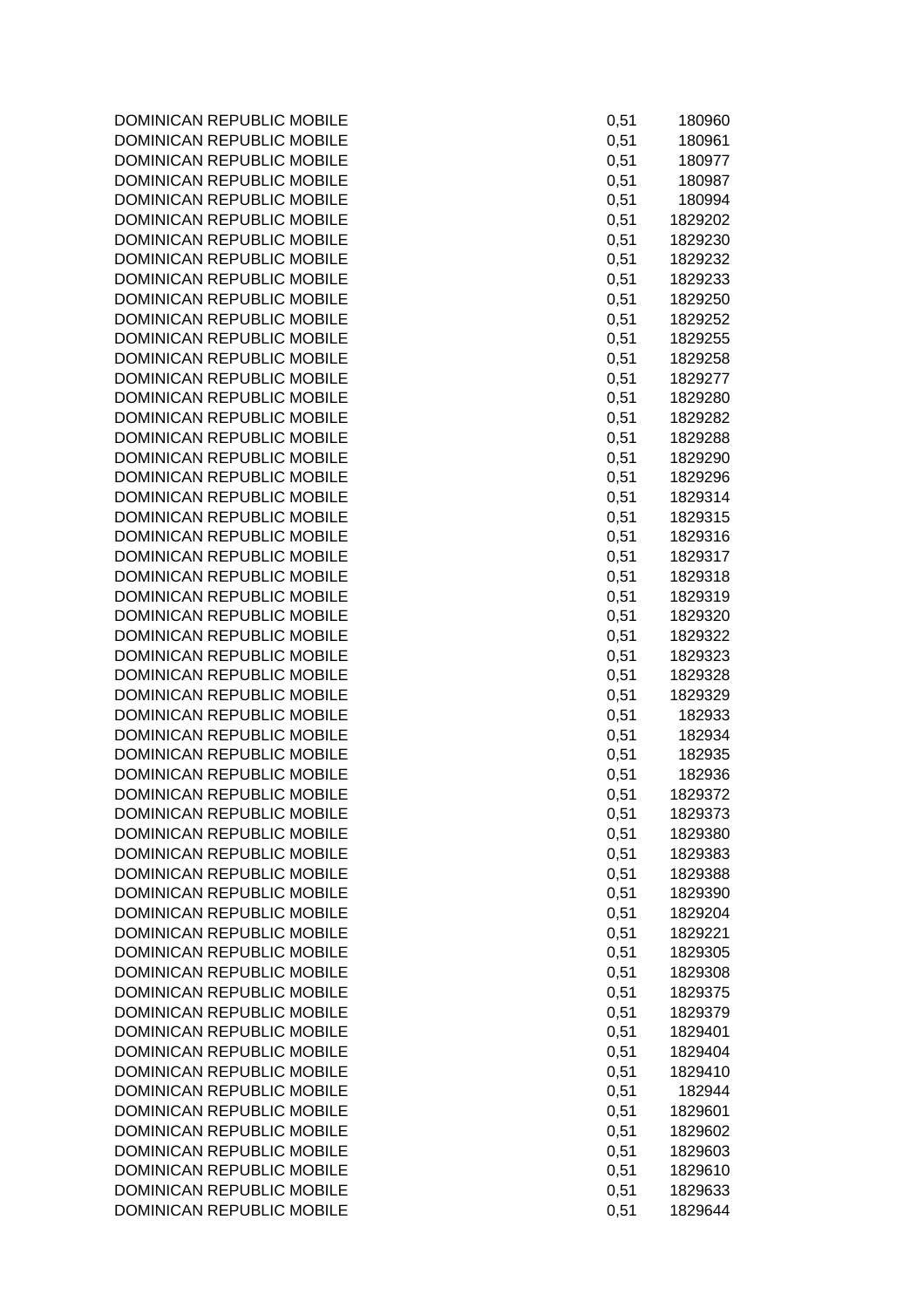| DOMINICAN REPUBLIC MOBILE                              | 0,51 | 1829660 |
|--------------------------------------------------------|------|---------|
| <b>DOMINICAN REPUBLIC MOBILE</b>                       | 0,51 | 1829686 |
| DOMINICAN REPUBLIC MOBILE                              | 0,51 | 1829717 |
| DOMINICAN REPUBLIC MOBILE                              | 0,51 | 1829727 |
| DOMINICAN REPUBLIC MOBILE                              | 0,51 | 1829779 |
| DOMINICAN REPUBLIC MOBILE                              | 0,51 | 1829787 |
| DOMINICAN REPUBLIC MOBILE                              | 0,51 | 1829801 |
| DOMINICAN REPUBLIC MOBILE                              | 0,51 | 1829804 |
| DOMINICAN REPUBLIC MOBILE                              | 0,51 | 1829808 |
| <b>DOMINICAN REPUBLIC MOBILE</b>                       | 0,51 | 1829846 |
| DOMINICAN REPUBLIC MOBILE                              | 0,51 | 1829864 |
| DOMINICAN REPUBLIC MOBILE                              | 0,51 | 1829884 |
| DOMINICAN REPUBLIC MOBILE                              | 0,51 | 1829898 |
| DOMINICAN REPUBLIC MOBILE                              | 0,51 | 1829903 |
| DOMINICAN REPUBLIC MOBILE                              | 0,51 | 1829904 |
| DOMINICAN REPUBLIC MOBILE                              | 0,51 | 1829906 |
| DOMINICAN REPUBLIC MOBILE                              | 0,51 | 1829907 |
| DOMINICAN REPUBLIC MOBILE                              | 0,51 | 1829908 |
| DOMINICAN REPUBLIC MOBILE                              | 0,51 | 1829924 |
| DOMINICAN REPUBLIC MOBILE                              | 0,51 | 1829929 |
| DOMINICAN REPUBLIC MOBILE                              | 0,51 | 1829939 |
| DOMINICAN REPUBLIC MOBILE                              | 0,51 | 1829970 |
| DOMINICAN REPUBLIC MOBILE                              | 0,51 | 1809467 |
| <b>EAST TIMOR</b>                                      | 0,52 | 670     |
| <b>ECUADOR</b>                                         | 0,52 | 593     |
| <b>ECUADOR CUENCA</b>                                  | 0,52 | 5937    |
| <b>ECUADOR GUAYAGUIL</b>                               | 0,52 | 5934    |
| <b>ECUADOR MOBILE</b>                                  | 0,77 | 5939    |
| <b>ECUADOR MOBILE</b>                                  | 0,77 | 5938    |
| <b>ECUADOR QUITO</b>                                   | 0,52 | 5932    |
| <b>EGYPT</b>                                           | 0,26 | 20      |
| <b>EGYPT CAIRO</b>                                     | 0,26 | 202     |
| <b>EGYPT MOBILE</b>                                    | 0,51 | 2010    |
| <b>EGYPT MOBILE</b>                                    | 0,51 | 2011    |
| <b>EGYPT MOBILE</b>                                    | 0,51 | 2012    |
| <b>EGYPT MOBILE</b>                                    | 0,51 | 2016    |
| <b>EGYPT MOBILE</b>                                    | 0,51 | 2018    |
| <b>EL SALVADOR</b>                                     | 0,52 | 503     |
| EL SALVADOR MOBILE                                     | 0,77 | 5037    |
| EL SALVADOR MOBILE                                     | 0,77 | 5038    |
| EL SALVADOR MOBILE                                     | 0,77 | 5039    |
| <b>EQUATORIAL GUINEA</b>                               | 0,52 | 240     |
| <b>ERITREA</b>                                         | 0,52 | 291     |
| <b>ERITREA MOBILE</b>                                  | 0,77 | 291171  |
| <b>ERITREA MOBILE</b>                                  | 0,77 | 291172  |
| <b>ERITREA MOBILE</b>                                  | 0,77 | 291173  |
| <b>ESTONIA</b>                                         | 0,15 | 372     |
| <b>ESTONIA MOBILE</b>                                  | 0,4  | 3725    |
| <b>ESTONIA MOBILE EMT</b>                              |      |         |
| <b>ESTONIA MOBILE EMT</b>                              | 0,4  | 37250   |
|                                                        | 0,4  | 37251   |
| <b>ESTONIA MOBILE EMT</b><br><b>ESTONIA MOBILE EMT</b> | 0,4  | 37252   |
|                                                        | 0,4  | 37259   |
| ESTONIA MOBILE Radiolinja                              | 0,4  | 37256   |
| <b>ESTONIA MOBILE Tele2</b>                            | 0,4  | 37255   |
| <b>ESTONIA MOBILE Tele2</b>                            | 0,4  | 37258   |
| <b>ESTONIA TALLINN</b>                                 | 0,4  | 3726    |

| 0,51  | 1829660 |
|-------|---------|
| 0,51  | 1829686 |
| 0,51  | 1829717 |
|       |         |
| 0,51  | 1829727 |
| 0,51  | 1829779 |
| 0,51  | 1829787 |
| 0,51  | 1829801 |
| 0,51  | 1829804 |
| 0,51  | 1829808 |
|       |         |
| 0,51  | 1829846 |
| 0,51  | 1829864 |
| 0,51  | 1829884 |
| 0,51  | 1829898 |
| 0,51  | 1829903 |
| 0,51  | 1829904 |
| 0,51  | 1829906 |
|       |         |
| 0,51  | 1829907 |
| 0,51  | 1829908 |
| 0,51  | 1829924 |
| 0,51  | 1829929 |
| 0,51  | 1829939 |
| 0,51  | 1829970 |
| 0,51  | 1809467 |
|       |         |
| 0,52  | 670     |
| 0,52  | 593     |
| 0,52  | 5937    |
| 0,52  | 5934    |
| 0,77  | 5939    |
| 0,77  | 5938    |
| 0,52  | 5932    |
| 0,26  | 20      |
|       |         |
| 0,26  | 202     |
| 0,51  | 2010    |
| 0,51  | 2011    |
| 0,51  | 2012    |
| 0,51  | 2016    |
| 0,51  | 2018    |
| 0,52  | 503     |
|       |         |
| 0,77  | 5037    |
| 0,77  | 5038    |
| 0,77  | 5039    |
| 0,52  | 240     |
| 0,52  | 291     |
| 0,77  | 291171  |
| 0,77  | 291172  |
|       |         |
| 0,77  | 291173  |
| 0, 15 | 372     |
| 0,4   | 3725    |
| 0,4   | 37250   |
| 0,4   | 37251   |
| 0,4   | 37252   |
| 0,4   | 37259   |
| 0,4   | 37256   |
|       |         |
| 0,4   | 37255   |
| 0,4   | 37258   |
| 0,4   | 3726    |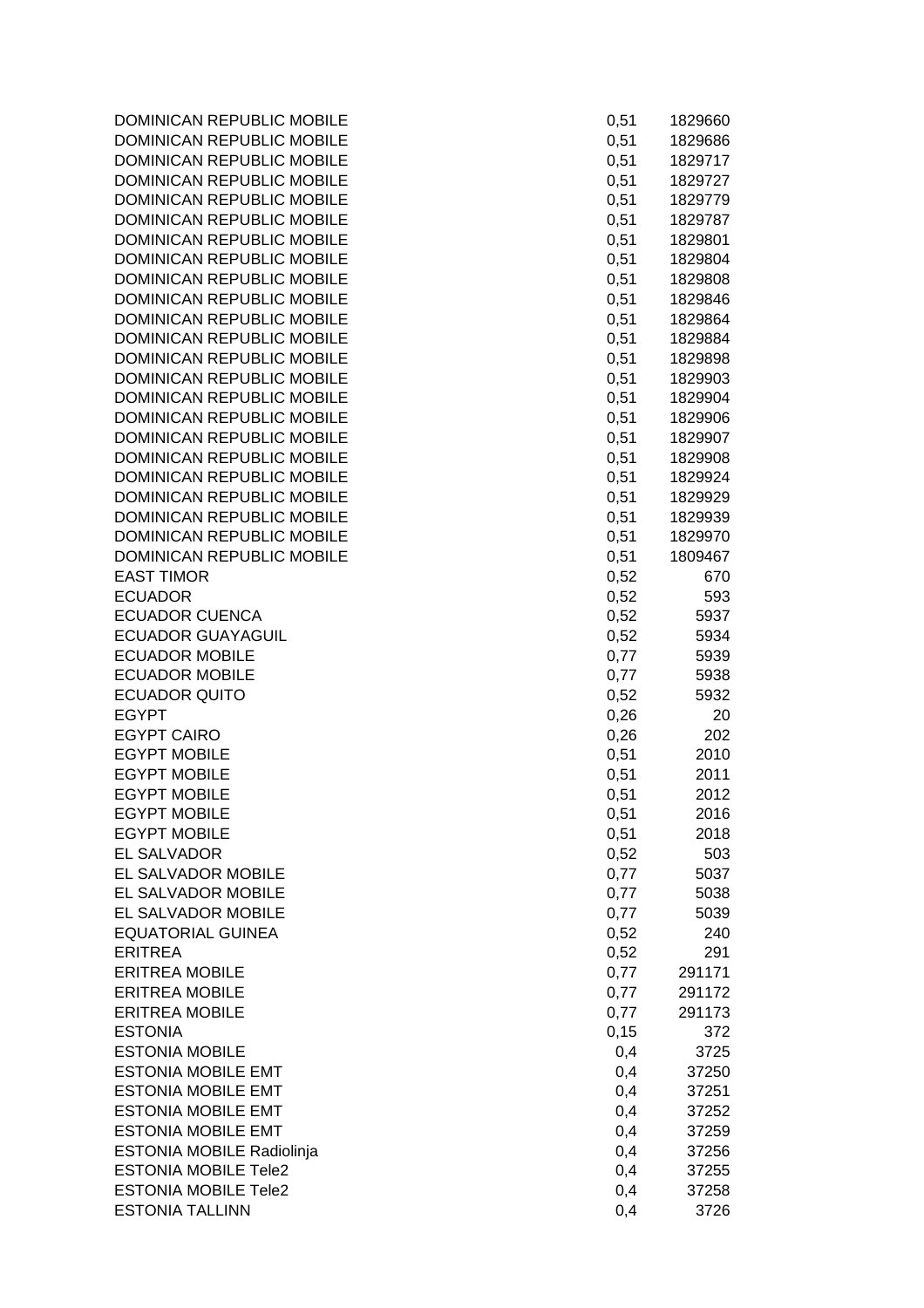| ETHIOPIA ADDIS ABABA<br>0,52<br>2511<br>0,77<br><b>ETHIOPIA MOBILE</b><br>2519<br>FALKLAND ISLANDS (MALVINAS)<br>0,52<br>500<br>0,15<br><b>FAROE ISLANDS</b><br>298<br><b>FAROE ISLANDS MOBILE</b><br>0,4<br>2982<br><b>FAROE ISLANDS MOBILE</b><br>0,4<br>2985<br><b>FAROE ISLANDS MOBILE</b><br>0,4<br>2987<br><b>FAROE ISLANDS MOBILE</b><br>0,4<br>2989<br>0,52<br>679<br>FIJI<br>0,04<br><b>FINLAND</b><br>358<br>0,04<br><b>FINLAND HELSINKI</b><br>3589<br>0,29<br><b>FINLAND MOBILE</b><br>3584<br><b>FINLAND MOBILE</b><br>0,29<br>35871<br>FINLAND MOBILE, DANN<br>0,29<br>35841<br>FINLAND MOBILE, DANN<br>0,29<br>35844<br>FINLAND MOBILE, ELISA<br>0,29<br>35846<br>FINLAND MOBILE, ELISA<br>0,29<br>35850<br>0,29<br>FINLAND MOBILE, SAUNALAHTI<br>358451<br>FINLAND MOBILE, SAUNALAHTI<br>0,29<br>358456<br>FINLAND MOBILE, SONERA<br>0,29<br>35840<br>FINLAND MOBILE, SONERA<br>0,29<br>35842<br>FINLAND MOBILE, SONERA<br>0,29<br>358450<br><b>FRANCE</b><br>0,04<br>33<br><b>FRANCE MOBILE</b><br>0,29<br>336<br><b>FRANCE MOBILE BOUYGES</b><br>0,29<br>33660<br><b>FRANCE MOBILE BOUYGES</b><br>0,29<br>33661<br><b>FRANCE MOBILE BOUYGES</b><br>0,29<br>33662<br><b>FRANCE MOBILE BOUYGES</b><br>0,29<br>33663<br><b>FRANCE MOBILE BOUYGES</b><br>0,29<br>33664<br><b>FRANCE MOBILE BOUYGES</b><br>0,29<br>33665<br><b>FRANCE MOBILE BOUYGES</b><br>0,29<br>33666<br><b>FRANCE MOBILE BOUYGES</b><br>0,29<br>33667<br><b>FRANCE MOBILE BOUYGES</b><br>0,29<br>33668<br><b>FRANCE MOBILE BOUYGES</b><br>0,29<br>33698<br><b>FRANCE MOBILE BOUYGES</b><br>0,29<br>33699<br>FRANCE MOBILE BOUYGES (Roaming)<br>0,29<br>33653<br><b>FRANCE MOBILE ORANGE</b><br>0,29<br>33607<br><b>FRANCE MOBILE ORANGE</b><br>0,29<br>33608<br><b>FRANCE MOBILE ORANGE</b><br>0,29<br>33630<br><b>FRANCE MOBILE ORANGE</b><br>0,29<br>33631<br><b>FRANCE MOBILE ORANGE</b><br>0,29<br>33632<br><b>FRANCE MOBILE ORANGE</b><br>0,29<br>33633<br><b>FRANCE MOBILE ORANGE</b><br>0,29<br>3367<br><b>FRANCE MOBILE ORANGE</b><br>0,29<br>3368<br>FRANCE MOBILE ORANGE (Roaming)<br>0,29<br>33654<br><b>FRANCE MOBILE SFR</b><br>0,29<br>33603<br><b>FRANCE MOBILE SFR</b><br>0,29<br>33609<br><b>FRANCE MOBILE SFR</b><br>0,29<br>3361<br><b>FRANCE MOBILE SFR</b><br>0,29<br>3362<br>FRANCE MOBILE SFR (Roaming)<br>0,29<br>33655<br><b>FRANCE PARIS</b><br>0,04<br>331<br><b>FRENCH GUIANA</b><br>0,52<br>594<br><b>FRENCH GUIANA CAYENNE</b><br>0,52<br>5945942<br><b>FRENCH GUIANA CAYENNE</b><br>0,52<br>5945943<br>0,77<br><b>FRENCH GUIANA MOBILE</b><br>594694 | <b>ETHIOPIA</b> | 0,52 | 251 |
|-----------------------------------------------------------------------------------------------------------------------------------------------------------------------------------------------------------------------------------------------------------------------------------------------------------------------------------------------------------------------------------------------------------------------------------------------------------------------------------------------------------------------------------------------------------------------------------------------------------------------------------------------------------------------------------------------------------------------------------------------------------------------------------------------------------------------------------------------------------------------------------------------------------------------------------------------------------------------------------------------------------------------------------------------------------------------------------------------------------------------------------------------------------------------------------------------------------------------------------------------------------------------------------------------------------------------------------------------------------------------------------------------------------------------------------------------------------------------------------------------------------------------------------------------------------------------------------------------------------------------------------------------------------------------------------------------------------------------------------------------------------------------------------------------------------------------------------------------------------------------------------------------------------------------------------------------------------------------------------------------------------------------------------------------------------------------------------------------------------------------------------------------------------------------------------------------------------------------------------------------------------------------------------------------------------------------------------------------------------------------------------------------------------------------------------------------------------------------------------------------------------------------------------------------------------------------|-----------------|------|-----|
|                                                                                                                                                                                                                                                                                                                                                                                                                                                                                                                                                                                                                                                                                                                                                                                                                                                                                                                                                                                                                                                                                                                                                                                                                                                                                                                                                                                                                                                                                                                                                                                                                                                                                                                                                                                                                                                                                                                                                                                                                                                                                                                                                                                                                                                                                                                                                                                                                                                                                                                                                                       |                 |      |     |
|                                                                                                                                                                                                                                                                                                                                                                                                                                                                                                                                                                                                                                                                                                                                                                                                                                                                                                                                                                                                                                                                                                                                                                                                                                                                                                                                                                                                                                                                                                                                                                                                                                                                                                                                                                                                                                                                                                                                                                                                                                                                                                                                                                                                                                                                                                                                                                                                                                                                                                                                                                       |                 |      |     |
|                                                                                                                                                                                                                                                                                                                                                                                                                                                                                                                                                                                                                                                                                                                                                                                                                                                                                                                                                                                                                                                                                                                                                                                                                                                                                                                                                                                                                                                                                                                                                                                                                                                                                                                                                                                                                                                                                                                                                                                                                                                                                                                                                                                                                                                                                                                                                                                                                                                                                                                                                                       |                 |      |     |
|                                                                                                                                                                                                                                                                                                                                                                                                                                                                                                                                                                                                                                                                                                                                                                                                                                                                                                                                                                                                                                                                                                                                                                                                                                                                                                                                                                                                                                                                                                                                                                                                                                                                                                                                                                                                                                                                                                                                                                                                                                                                                                                                                                                                                                                                                                                                                                                                                                                                                                                                                                       |                 |      |     |
|                                                                                                                                                                                                                                                                                                                                                                                                                                                                                                                                                                                                                                                                                                                                                                                                                                                                                                                                                                                                                                                                                                                                                                                                                                                                                                                                                                                                                                                                                                                                                                                                                                                                                                                                                                                                                                                                                                                                                                                                                                                                                                                                                                                                                                                                                                                                                                                                                                                                                                                                                                       |                 |      |     |
|                                                                                                                                                                                                                                                                                                                                                                                                                                                                                                                                                                                                                                                                                                                                                                                                                                                                                                                                                                                                                                                                                                                                                                                                                                                                                                                                                                                                                                                                                                                                                                                                                                                                                                                                                                                                                                                                                                                                                                                                                                                                                                                                                                                                                                                                                                                                                                                                                                                                                                                                                                       |                 |      |     |
|                                                                                                                                                                                                                                                                                                                                                                                                                                                                                                                                                                                                                                                                                                                                                                                                                                                                                                                                                                                                                                                                                                                                                                                                                                                                                                                                                                                                                                                                                                                                                                                                                                                                                                                                                                                                                                                                                                                                                                                                                                                                                                                                                                                                                                                                                                                                                                                                                                                                                                                                                                       |                 |      |     |
|                                                                                                                                                                                                                                                                                                                                                                                                                                                                                                                                                                                                                                                                                                                                                                                                                                                                                                                                                                                                                                                                                                                                                                                                                                                                                                                                                                                                                                                                                                                                                                                                                                                                                                                                                                                                                                                                                                                                                                                                                                                                                                                                                                                                                                                                                                                                                                                                                                                                                                                                                                       |                 |      |     |
|                                                                                                                                                                                                                                                                                                                                                                                                                                                                                                                                                                                                                                                                                                                                                                                                                                                                                                                                                                                                                                                                                                                                                                                                                                                                                                                                                                                                                                                                                                                                                                                                                                                                                                                                                                                                                                                                                                                                                                                                                                                                                                                                                                                                                                                                                                                                                                                                                                                                                                                                                                       |                 |      |     |
|                                                                                                                                                                                                                                                                                                                                                                                                                                                                                                                                                                                                                                                                                                                                                                                                                                                                                                                                                                                                                                                                                                                                                                                                                                                                                                                                                                                                                                                                                                                                                                                                                                                                                                                                                                                                                                                                                                                                                                                                                                                                                                                                                                                                                                                                                                                                                                                                                                                                                                                                                                       |                 |      |     |
|                                                                                                                                                                                                                                                                                                                                                                                                                                                                                                                                                                                                                                                                                                                                                                                                                                                                                                                                                                                                                                                                                                                                                                                                                                                                                                                                                                                                                                                                                                                                                                                                                                                                                                                                                                                                                                                                                                                                                                                                                                                                                                                                                                                                                                                                                                                                                                                                                                                                                                                                                                       |                 |      |     |
|                                                                                                                                                                                                                                                                                                                                                                                                                                                                                                                                                                                                                                                                                                                                                                                                                                                                                                                                                                                                                                                                                                                                                                                                                                                                                                                                                                                                                                                                                                                                                                                                                                                                                                                                                                                                                                                                                                                                                                                                                                                                                                                                                                                                                                                                                                                                                                                                                                                                                                                                                                       |                 |      |     |
|                                                                                                                                                                                                                                                                                                                                                                                                                                                                                                                                                                                                                                                                                                                                                                                                                                                                                                                                                                                                                                                                                                                                                                                                                                                                                                                                                                                                                                                                                                                                                                                                                                                                                                                                                                                                                                                                                                                                                                                                                                                                                                                                                                                                                                                                                                                                                                                                                                                                                                                                                                       |                 |      |     |
|                                                                                                                                                                                                                                                                                                                                                                                                                                                                                                                                                                                                                                                                                                                                                                                                                                                                                                                                                                                                                                                                                                                                                                                                                                                                                                                                                                                                                                                                                                                                                                                                                                                                                                                                                                                                                                                                                                                                                                                                                                                                                                                                                                                                                                                                                                                                                                                                                                                                                                                                                                       |                 |      |     |
|                                                                                                                                                                                                                                                                                                                                                                                                                                                                                                                                                                                                                                                                                                                                                                                                                                                                                                                                                                                                                                                                                                                                                                                                                                                                                                                                                                                                                                                                                                                                                                                                                                                                                                                                                                                                                                                                                                                                                                                                                                                                                                                                                                                                                                                                                                                                                                                                                                                                                                                                                                       |                 |      |     |
|                                                                                                                                                                                                                                                                                                                                                                                                                                                                                                                                                                                                                                                                                                                                                                                                                                                                                                                                                                                                                                                                                                                                                                                                                                                                                                                                                                                                                                                                                                                                                                                                                                                                                                                                                                                                                                                                                                                                                                                                                                                                                                                                                                                                                                                                                                                                                                                                                                                                                                                                                                       |                 |      |     |
|                                                                                                                                                                                                                                                                                                                                                                                                                                                                                                                                                                                                                                                                                                                                                                                                                                                                                                                                                                                                                                                                                                                                                                                                                                                                                                                                                                                                                                                                                                                                                                                                                                                                                                                                                                                                                                                                                                                                                                                                                                                                                                                                                                                                                                                                                                                                                                                                                                                                                                                                                                       |                 |      |     |
|                                                                                                                                                                                                                                                                                                                                                                                                                                                                                                                                                                                                                                                                                                                                                                                                                                                                                                                                                                                                                                                                                                                                                                                                                                                                                                                                                                                                                                                                                                                                                                                                                                                                                                                                                                                                                                                                                                                                                                                                                                                                                                                                                                                                                                                                                                                                                                                                                                                                                                                                                                       |                 |      |     |
|                                                                                                                                                                                                                                                                                                                                                                                                                                                                                                                                                                                                                                                                                                                                                                                                                                                                                                                                                                                                                                                                                                                                                                                                                                                                                                                                                                                                                                                                                                                                                                                                                                                                                                                                                                                                                                                                                                                                                                                                                                                                                                                                                                                                                                                                                                                                                                                                                                                                                                                                                                       |                 |      |     |
|                                                                                                                                                                                                                                                                                                                                                                                                                                                                                                                                                                                                                                                                                                                                                                                                                                                                                                                                                                                                                                                                                                                                                                                                                                                                                                                                                                                                                                                                                                                                                                                                                                                                                                                                                                                                                                                                                                                                                                                                                                                                                                                                                                                                                                                                                                                                                                                                                                                                                                                                                                       |                 |      |     |
|                                                                                                                                                                                                                                                                                                                                                                                                                                                                                                                                                                                                                                                                                                                                                                                                                                                                                                                                                                                                                                                                                                                                                                                                                                                                                                                                                                                                                                                                                                                                                                                                                                                                                                                                                                                                                                                                                                                                                                                                                                                                                                                                                                                                                                                                                                                                                                                                                                                                                                                                                                       |                 |      |     |
|                                                                                                                                                                                                                                                                                                                                                                                                                                                                                                                                                                                                                                                                                                                                                                                                                                                                                                                                                                                                                                                                                                                                                                                                                                                                                                                                                                                                                                                                                                                                                                                                                                                                                                                                                                                                                                                                                                                                                                                                                                                                                                                                                                                                                                                                                                                                                                                                                                                                                                                                                                       |                 |      |     |
|                                                                                                                                                                                                                                                                                                                                                                                                                                                                                                                                                                                                                                                                                                                                                                                                                                                                                                                                                                                                                                                                                                                                                                                                                                                                                                                                                                                                                                                                                                                                                                                                                                                                                                                                                                                                                                                                                                                                                                                                                                                                                                                                                                                                                                                                                                                                                                                                                                                                                                                                                                       |                 |      |     |
|                                                                                                                                                                                                                                                                                                                                                                                                                                                                                                                                                                                                                                                                                                                                                                                                                                                                                                                                                                                                                                                                                                                                                                                                                                                                                                                                                                                                                                                                                                                                                                                                                                                                                                                                                                                                                                                                                                                                                                                                                                                                                                                                                                                                                                                                                                                                                                                                                                                                                                                                                                       |                 |      |     |
|                                                                                                                                                                                                                                                                                                                                                                                                                                                                                                                                                                                                                                                                                                                                                                                                                                                                                                                                                                                                                                                                                                                                                                                                                                                                                                                                                                                                                                                                                                                                                                                                                                                                                                                                                                                                                                                                                                                                                                                                                                                                                                                                                                                                                                                                                                                                                                                                                                                                                                                                                                       |                 |      |     |
|                                                                                                                                                                                                                                                                                                                                                                                                                                                                                                                                                                                                                                                                                                                                                                                                                                                                                                                                                                                                                                                                                                                                                                                                                                                                                                                                                                                                                                                                                                                                                                                                                                                                                                                                                                                                                                                                                                                                                                                                                                                                                                                                                                                                                                                                                                                                                                                                                                                                                                                                                                       |                 |      |     |
|                                                                                                                                                                                                                                                                                                                                                                                                                                                                                                                                                                                                                                                                                                                                                                                                                                                                                                                                                                                                                                                                                                                                                                                                                                                                                                                                                                                                                                                                                                                                                                                                                                                                                                                                                                                                                                                                                                                                                                                                                                                                                                                                                                                                                                                                                                                                                                                                                                                                                                                                                                       |                 |      |     |
|                                                                                                                                                                                                                                                                                                                                                                                                                                                                                                                                                                                                                                                                                                                                                                                                                                                                                                                                                                                                                                                                                                                                                                                                                                                                                                                                                                                                                                                                                                                                                                                                                                                                                                                                                                                                                                                                                                                                                                                                                                                                                                                                                                                                                                                                                                                                                                                                                                                                                                                                                                       |                 |      |     |
|                                                                                                                                                                                                                                                                                                                                                                                                                                                                                                                                                                                                                                                                                                                                                                                                                                                                                                                                                                                                                                                                                                                                                                                                                                                                                                                                                                                                                                                                                                                                                                                                                                                                                                                                                                                                                                                                                                                                                                                                                                                                                                                                                                                                                                                                                                                                                                                                                                                                                                                                                                       |                 |      |     |
|                                                                                                                                                                                                                                                                                                                                                                                                                                                                                                                                                                                                                                                                                                                                                                                                                                                                                                                                                                                                                                                                                                                                                                                                                                                                                                                                                                                                                                                                                                                                                                                                                                                                                                                                                                                                                                                                                                                                                                                                                                                                                                                                                                                                                                                                                                                                                                                                                                                                                                                                                                       |                 |      |     |
|                                                                                                                                                                                                                                                                                                                                                                                                                                                                                                                                                                                                                                                                                                                                                                                                                                                                                                                                                                                                                                                                                                                                                                                                                                                                                                                                                                                                                                                                                                                                                                                                                                                                                                                                                                                                                                                                                                                                                                                                                                                                                                                                                                                                                                                                                                                                                                                                                                                                                                                                                                       |                 |      |     |
|                                                                                                                                                                                                                                                                                                                                                                                                                                                                                                                                                                                                                                                                                                                                                                                                                                                                                                                                                                                                                                                                                                                                                                                                                                                                                                                                                                                                                                                                                                                                                                                                                                                                                                                                                                                                                                                                                                                                                                                                                                                                                                                                                                                                                                                                                                                                                                                                                                                                                                                                                                       |                 |      |     |
|                                                                                                                                                                                                                                                                                                                                                                                                                                                                                                                                                                                                                                                                                                                                                                                                                                                                                                                                                                                                                                                                                                                                                                                                                                                                                                                                                                                                                                                                                                                                                                                                                                                                                                                                                                                                                                                                                                                                                                                                                                                                                                                                                                                                                                                                                                                                                                                                                                                                                                                                                                       |                 |      |     |
|                                                                                                                                                                                                                                                                                                                                                                                                                                                                                                                                                                                                                                                                                                                                                                                                                                                                                                                                                                                                                                                                                                                                                                                                                                                                                                                                                                                                                                                                                                                                                                                                                                                                                                                                                                                                                                                                                                                                                                                                                                                                                                                                                                                                                                                                                                                                                                                                                                                                                                                                                                       |                 |      |     |
|                                                                                                                                                                                                                                                                                                                                                                                                                                                                                                                                                                                                                                                                                                                                                                                                                                                                                                                                                                                                                                                                                                                                                                                                                                                                                                                                                                                                                                                                                                                                                                                                                                                                                                                                                                                                                                                                                                                                                                                                                                                                                                                                                                                                                                                                                                                                                                                                                                                                                                                                                                       |                 |      |     |
|                                                                                                                                                                                                                                                                                                                                                                                                                                                                                                                                                                                                                                                                                                                                                                                                                                                                                                                                                                                                                                                                                                                                                                                                                                                                                                                                                                                                                                                                                                                                                                                                                                                                                                                                                                                                                                                                                                                                                                                                                                                                                                                                                                                                                                                                                                                                                                                                                                                                                                                                                                       |                 |      |     |
|                                                                                                                                                                                                                                                                                                                                                                                                                                                                                                                                                                                                                                                                                                                                                                                                                                                                                                                                                                                                                                                                                                                                                                                                                                                                                                                                                                                                                                                                                                                                                                                                                                                                                                                                                                                                                                                                                                                                                                                                                                                                                                                                                                                                                                                                                                                                                                                                                                                                                                                                                                       |                 |      |     |
|                                                                                                                                                                                                                                                                                                                                                                                                                                                                                                                                                                                                                                                                                                                                                                                                                                                                                                                                                                                                                                                                                                                                                                                                                                                                                                                                                                                                                                                                                                                                                                                                                                                                                                                                                                                                                                                                                                                                                                                                                                                                                                                                                                                                                                                                                                                                                                                                                                                                                                                                                                       |                 |      |     |
|                                                                                                                                                                                                                                                                                                                                                                                                                                                                                                                                                                                                                                                                                                                                                                                                                                                                                                                                                                                                                                                                                                                                                                                                                                                                                                                                                                                                                                                                                                                                                                                                                                                                                                                                                                                                                                                                                                                                                                                                                                                                                                                                                                                                                                                                                                                                                                                                                                                                                                                                                                       |                 |      |     |
|                                                                                                                                                                                                                                                                                                                                                                                                                                                                                                                                                                                                                                                                                                                                                                                                                                                                                                                                                                                                                                                                                                                                                                                                                                                                                                                                                                                                                                                                                                                                                                                                                                                                                                                                                                                                                                                                                                                                                                                                                                                                                                                                                                                                                                                                                                                                                                                                                                                                                                                                                                       |                 |      |     |
|                                                                                                                                                                                                                                                                                                                                                                                                                                                                                                                                                                                                                                                                                                                                                                                                                                                                                                                                                                                                                                                                                                                                                                                                                                                                                                                                                                                                                                                                                                                                                                                                                                                                                                                                                                                                                                                                                                                                                                                                                                                                                                                                                                                                                                                                                                                                                                                                                                                                                                                                                                       |                 |      |     |
|                                                                                                                                                                                                                                                                                                                                                                                                                                                                                                                                                                                                                                                                                                                                                                                                                                                                                                                                                                                                                                                                                                                                                                                                                                                                                                                                                                                                                                                                                                                                                                                                                                                                                                                                                                                                                                                                                                                                                                                                                                                                                                                                                                                                                                                                                                                                                                                                                                                                                                                                                                       |                 |      |     |
|                                                                                                                                                                                                                                                                                                                                                                                                                                                                                                                                                                                                                                                                                                                                                                                                                                                                                                                                                                                                                                                                                                                                                                                                                                                                                                                                                                                                                                                                                                                                                                                                                                                                                                                                                                                                                                                                                                                                                                                                                                                                                                                                                                                                                                                                                                                                                                                                                                                                                                                                                                       |                 |      |     |
|                                                                                                                                                                                                                                                                                                                                                                                                                                                                                                                                                                                                                                                                                                                                                                                                                                                                                                                                                                                                                                                                                                                                                                                                                                                                                                                                                                                                                                                                                                                                                                                                                                                                                                                                                                                                                                                                                                                                                                                                                                                                                                                                                                                                                                                                                                                                                                                                                                                                                                                                                                       |                 |      |     |
|                                                                                                                                                                                                                                                                                                                                                                                                                                                                                                                                                                                                                                                                                                                                                                                                                                                                                                                                                                                                                                                                                                                                                                                                                                                                                                                                                                                                                                                                                                                                                                                                                                                                                                                                                                                                                                                                                                                                                                                                                                                                                                                                                                                                                                                                                                                                                                                                                                                                                                                                                                       |                 |      |     |
|                                                                                                                                                                                                                                                                                                                                                                                                                                                                                                                                                                                                                                                                                                                                                                                                                                                                                                                                                                                                                                                                                                                                                                                                                                                                                                                                                                                                                                                                                                                                                                                                                                                                                                                                                                                                                                                                                                                                                                                                                                                                                                                                                                                                                                                                                                                                                                                                                                                                                                                                                                       |                 |      |     |
|                                                                                                                                                                                                                                                                                                                                                                                                                                                                                                                                                                                                                                                                                                                                                                                                                                                                                                                                                                                                                                                                                                                                                                                                                                                                                                                                                                                                                                                                                                                                                                                                                                                                                                                                                                                                                                                                                                                                                                                                                                                                                                                                                                                                                                                                                                                                                                                                                                                                                                                                                                       |                 |      |     |
|                                                                                                                                                                                                                                                                                                                                                                                                                                                                                                                                                                                                                                                                                                                                                                                                                                                                                                                                                                                                                                                                                                                                                                                                                                                                                                                                                                                                                                                                                                                                                                                                                                                                                                                                                                                                                                                                                                                                                                                                                                                                                                                                                                                                                                                                                                                                                                                                                                                                                                                                                                       |                 |      |     |
|                                                                                                                                                                                                                                                                                                                                                                                                                                                                                                                                                                                                                                                                                                                                                                                                                                                                                                                                                                                                                                                                                                                                                                                                                                                                                                                                                                                                                                                                                                                                                                                                                                                                                                                                                                                                                                                                                                                                                                                                                                                                                                                                                                                                                                                                                                                                                                                                                                                                                                                                                                       |                 |      |     |
|                                                                                                                                                                                                                                                                                                                                                                                                                                                                                                                                                                                                                                                                                                                                                                                                                                                                                                                                                                                                                                                                                                                                                                                                                                                                                                                                                                                                                                                                                                                                                                                                                                                                                                                                                                                                                                                                                                                                                                                                                                                                                                                                                                                                                                                                                                                                                                                                                                                                                                                                                                       |                 |      |     |
|                                                                                                                                                                                                                                                                                                                                                                                                                                                                                                                                                                                                                                                                                                                                                                                                                                                                                                                                                                                                                                                                                                                                                                                                                                                                                                                                                                                                                                                                                                                                                                                                                                                                                                                                                                                                                                                                                                                                                                                                                                                                                                                                                                                                                                                                                                                                                                                                                                                                                                                                                                       |                 |      |     |
|                                                                                                                                                                                                                                                                                                                                                                                                                                                                                                                                                                                                                                                                                                                                                                                                                                                                                                                                                                                                                                                                                                                                                                                                                                                                                                                                                                                                                                                                                                                                                                                                                                                                                                                                                                                                                                                                                                                                                                                                                                                                                                                                                                                                                                                                                                                                                                                                                                                                                                                                                                       |                 |      |     |
|                                                                                                                                                                                                                                                                                                                                                                                                                                                                                                                                                                                                                                                                                                                                                                                                                                                                                                                                                                                                                                                                                                                                                                                                                                                                                                                                                                                                                                                                                                                                                                                                                                                                                                                                                                                                                                                                                                                                                                                                                                                                                                                                                                                                                                                                                                                                                                                                                                                                                                                                                                       |                 |      |     |
|                                                                                                                                                                                                                                                                                                                                                                                                                                                                                                                                                                                                                                                                                                                                                                                                                                                                                                                                                                                                                                                                                                                                                                                                                                                                                                                                                                                                                                                                                                                                                                                                                                                                                                                                                                                                                                                                                                                                                                                                                                                                                                                                                                                                                                                                                                                                                                                                                                                                                                                                                                       |                 |      |     |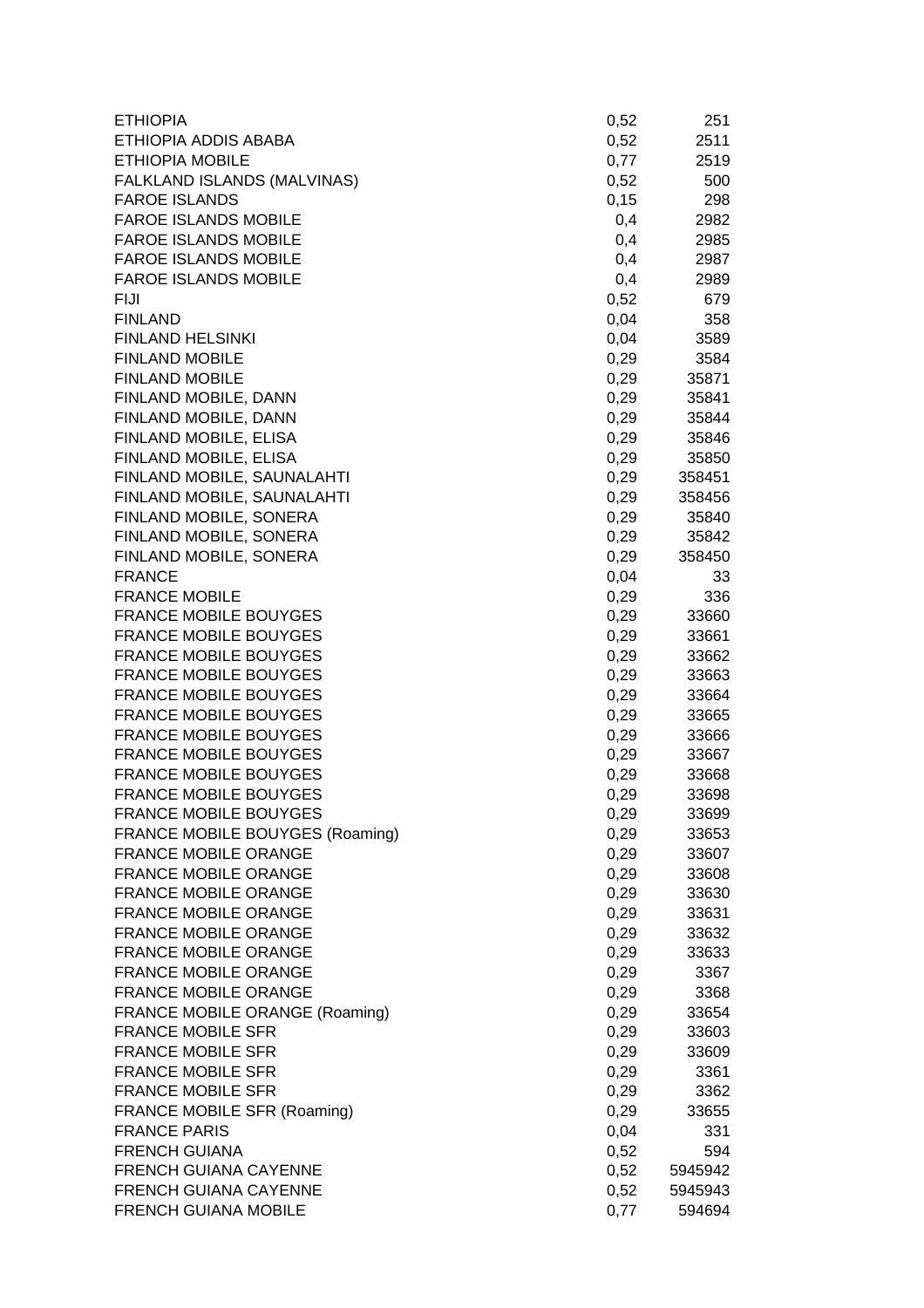| <b>FRENCH POLYNESIA</b>        | 0,52 | 689     |
|--------------------------------|------|---------|
| <b>GABON</b>                   | 0,52 | 241     |
| <b>GABON LIBREVILLE</b>        | 0,52 | 24114   |
| <b>GABON LIBREVILLE</b>        | 0,52 | 24117   |
| <b>GAMBIA</b>                  | 0,52 | 220     |
| <b>GAMBIA MOBILE</b>           | 0,77 | 2206    |
| <b>GAMBIA MOBILE</b>           | 0,77 | 2207    |
| <b>GAMBIA MOBILE</b>           | 0,77 | 2209    |
| <b>GEORGIA</b>                 | 0,26 | 995     |
| <b>GEORGIA MOBILE</b>          | 0,51 | 99577   |
| <b>GEORGIA MOBILE</b>          | 0,51 | 99593   |
| <b>GEORGIA MOBILE</b>          | 0,51 | 99597   |
| <b>GEORGIA MOBILE</b>          | 0,51 | 99599   |
| <b>GEORGIA MOBILE</b>          | 0,51 | 99595   |
| <b>GEORGIA MOBILE</b>          | 0,51 | 99598   |
| <b>GEORGIA MOBILE</b>          | 0,51 | 99590   |
| <b>GEORGIA MOBILE</b>          | 0,51 | 9953297 |
| <b>GEORGIA MOBILE</b>          | 0,51 | 9953226 |
| <b>GEORGIA MOBILE</b>          | 0,51 | 99555   |
| <b>GEORGIA TBILISI</b>         | 0,26 | 99532   |
| <b>GHANA</b>                   | 0,52 | 233     |
| <b>GHANA ACCRA</b>             | 0,52 | 23321   |
| <b>GHANA MOBILE</b>            | 0,77 | 23320   |
| <b>GHANA MOBILE</b>            | 0,77 | 23324   |
| <b>GHANA MOBILE</b>            | 0,77 | 23327   |
| <b>GHANA MOBILE</b>            | 0,77 | 23328   |
| <b>GIBRALTAR</b>               | 0,04 | 350     |
| <b>GIBRALTAR MOBILE</b>        | 0,29 | 35054   |
| <b>GIBRALTAR MOBILE</b>        | 0,29 | 35056   |
| <b>GIBRALTAR MOBILE</b>        | 0,29 | 35057   |
| <b>GIBRALTAR MOBILE</b>        | 0,29 | 35058   |
| <b>GREECE</b>                  | 0,04 | 30      |
| <b>GREECE ATHENS</b>           | 0,04 | 3021    |
| <b>GREECE MOBILE</b>           | 0,29 | 306     |
| <b>GREECE MOBILE Cosmote</b>   | 0,29 | 30697   |
| <b>GREECE MOBILE Q Telecom</b> | 0,29 | 30699   |
| <b>GREECE MOBILE Telestet</b>  | 0,29 | 30693   |
| <b>GREECE MOBILE Vodafone</b>  | 0,29 | 30694   |
| <b>GREENLAND</b>               | 0,52 | 299     |
| <b>GREENLAND MOBILE</b>        | 0,77 | 2994    |
| <b>GREENLAND MOBILE</b>        | 0,77 | 2995    |
| <b>GREENLAND MOBILE</b>        | 0,77 | 2992    |
| <b>GREENLAND NUUK</b>          | 0,52 | 2993    |
| <b>GRENADA</b>                 | 0,52 | 1473    |
| <b>GUADELOUPE</b>              | 0,52 | 590     |
| <b>GUADELOUPE BASSE TERRE</b>  | 0,52 | 590590  |
| <b>GUADELOUPE MOBILE</b>       | 0,77 | 590690  |
| <b>GUAM</b>                    | 0,52 | 1671    |
| <b>GUATEMALA</b>               | 0,52 | 502     |
| <b>GUATEMALA MOBILE</b>        | 0,77 | 5023    |
| <b>GUATEMALA MOBILE</b>        | 0,77 | 5024    |
| <b>GUATEMALA MOBILE</b>        | 0,77 | 5025    |
| <b>GUATEMALA MOBILE</b>        | 0,77 | 5028    |
| <b>GUATEMALA MOBILE</b>        | 0,77 | 5029    |
| <b>GUINEA BISSAU</b>           | 0,52 | 245     |
| <b>GUINEA REP OF</b>           | 0,52 | 224     |
|                                |      |         |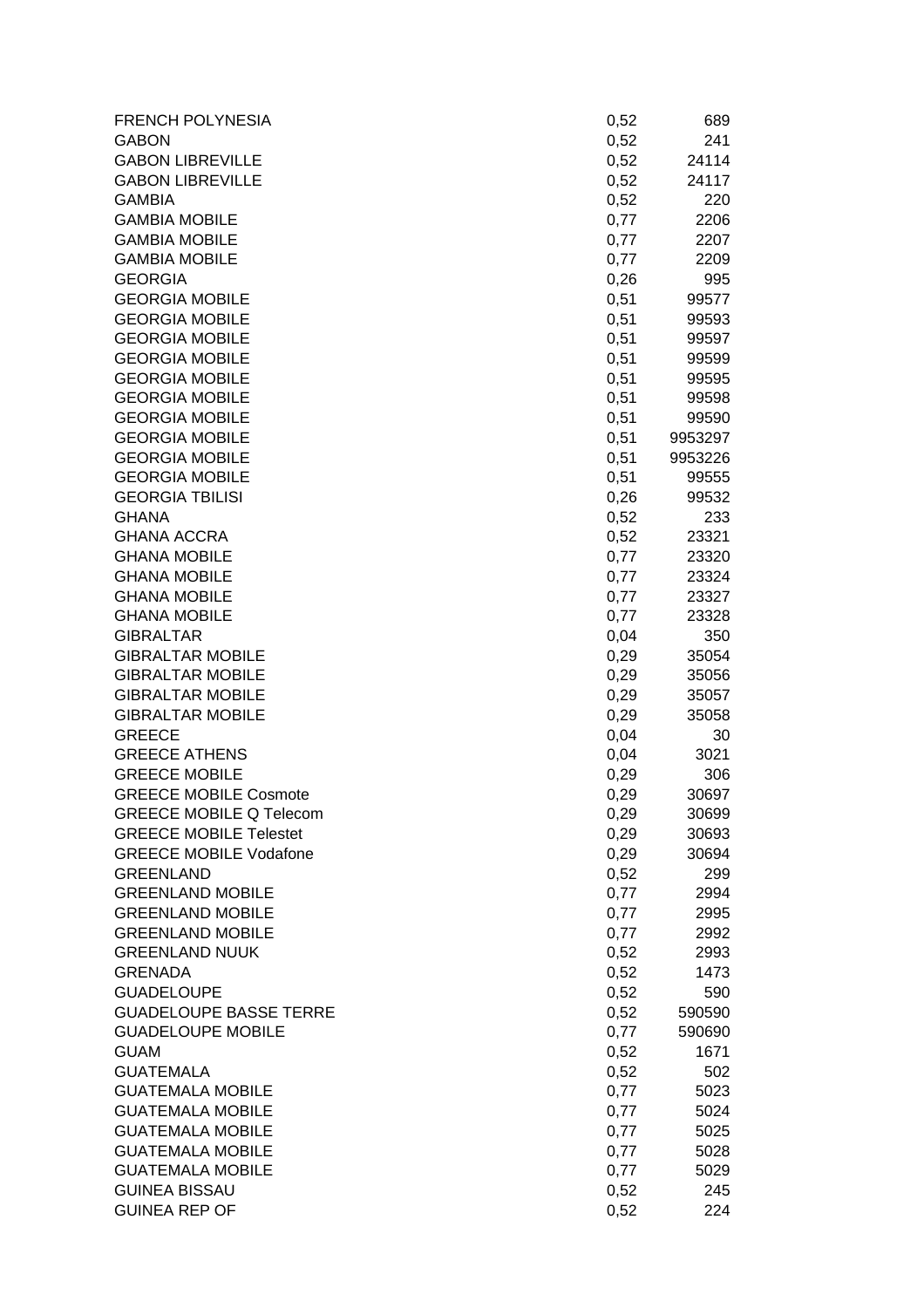| <b>GUINEA REP OF MOBILE</b>  | 0,77 | 22411  |
|------------------------------|------|--------|
| <b>GUINEA REP OF MOBILE</b>  | 0,77 | 22412  |
| <b>GUINEA REP OF MOBILE</b>  | 0,77 | 22413  |
| <b>GUINEA REP OF MOBILE</b>  | 0,77 | 22414  |
| <b>GUINEA REP OF MOBILE</b>  | 0,77 | 22460  |
| <b>GUINEA REP OF MOBILE</b>  | 0,77 | 22462  |
| <b>GUINEA REP OF MOBILE</b>  | 0,77 | 22463  |
| <b>GUINEA REP OF MOBILE</b>  | 0,77 | 22464  |
| <b>GUINEA REP OF MOBILE</b>  | 0,77 | 22465  |
| <b>GUYANA</b>                | 0,52 | 592    |
| <b>HAITI</b>                 | 0,52 | 509    |
| <b>HAITI MOBILE</b>          | 0,77 | 5093   |
| <b>HAITI MOBILE</b>          | 0,77 | 5094   |
| <b>HAITI MOBILE</b>          | 0,77 | 5095   |
| <b>HAITI MOBILE</b>          | 0,77 | 5098   |
| <b>HAITI MOBILE</b>          | 0,77 | 509251 |
| <b>HAITI MOBILE</b>          | 0,77 | 50921  |
| <b>HAITI MOBILE</b>          | 0,77 | 5097   |
| <b>HAITI MOBILE</b>          | 0,77 | 509206 |
| <b>HAITI MOBILE</b>          | 0,77 | 509207 |
| <b>HAITI MOBILE</b>          | 0,77 | 50991  |
| <b>HAITI MOBILE</b>          | 0,77 | 50993  |
| <b>HAITI MOBILE</b>          | 0,77 | 50994  |
| <b>HAITI MOBILE</b>          | 0,77 | 5096   |
| <b>HONDURAS</b>              | 0,52 | 504    |
| <b>HONDURAS MOBILE</b>       | 0,77 | 5043   |
| <b>HONDURAS MOBILE</b>       | 0,77 | 5049   |
| <b>HONDURAS MOBILE</b>       | 0,77 | 5048   |
| <b>HONG KONG</b>             | 0,15 | 852    |
| <b>HONG KONG MOBILE</b>      | 0,4  | 8526   |
| <b>HONG KONG MOBILE</b>      | 0,4  | 8529   |
| <b>HONG KONG MOBILE</b>      | 0,4  | 85248  |
| <b>HONG KONG MOBILE</b>      | 0,4  | 85249  |
| <b>HONG KONG MOBILE</b>      | 0,4  | 85217  |
| <b>HONG KONG MOBILE</b>      | 0,4  | 85271  |
| <b>HONG KONG MOBILE</b>      | 0,4  | 85272  |
| <b>HONG KONG MOBILE</b>      | 0,4  | 85273  |
| <b>HONG KONG MOBILE</b>      | 0,4  | 85274  |
| <b>HUNGARY</b>               | 0,04 | 36     |
| <b>HUNGARY BUDAPEST</b>      | 0,04 | 361    |
| <b>HUNGARY MOBILE</b>        | 0,29 | 3670   |
| <b>HUNGARY MOBILE</b>        | 0,29 | 3660   |
| HUNGARY MOBILE Pannon        | 0,29 | 3620   |
| <b>HUNGARY MOBILE Westel</b> | 0,29 | 3630   |
| <b>ICELAND</b>               | 0,15 | 354    |
| <b>ICELAND MOBILE</b>        | 0,4  | 35438  |
| <b>ICELAND MOBILE</b>        | 0,4  | 35439  |
| <b>ICELAND MOBILE</b>        | 0,4  | 3546   |
| <b>ICELAND MOBILE</b>        | 0,4  | 3548   |
| <b>ICELAND MOBILE</b>        | 0,4  | 354412 |
| <b>ICELAND MOBILE</b>        | 0,4  | 354490 |
| <b>ICELAND MOBILE</b>        | 0,4  | 354495 |
| <b>ICELAND MOBILE</b>        | 0,4  | 354373 |
| <b>ICELAND MOBILE</b>        | 0,4  | 354374 |
| <b>ICELAND MOBILE IMC</b>    | 0,4  | 354389 |
| <b>ICELAND MOBILE IMC</b>    | 0,4  | 354650 |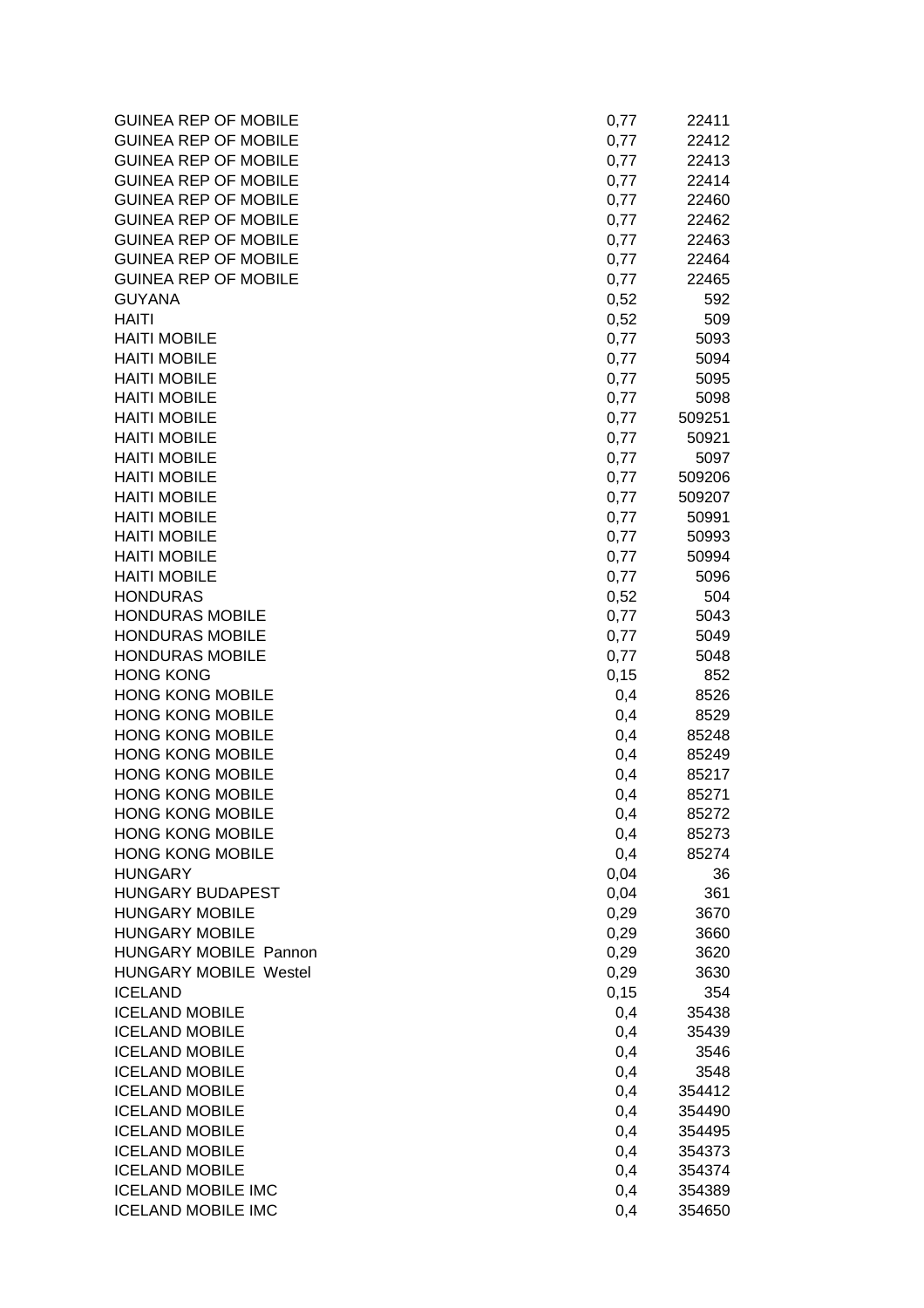| <b>ICELAND MOBILE IMC</b>              | 0,4  | 354338 |
|----------------------------------------|------|--------|
| <b>ICELAND MOBILE IMC</b>              | 0,4  | 354339 |
| <b>ICELAND MOBILE Iceland Telecom</b>  | 0,4  | 35484  |
| <b>ICELAND MOBILE Iceland Telecom</b>  | 0,4  | 35486  |
| <b>ICELAND MOBILE Iceland Telecom</b>  | 0,4  | 35489  |
| ICELAND MOBILE Islandssimi/Og vodafone | 0,4  | 35461  |
| ICELAND MOBILE Islandssimi/Og vodafone | 0,4  | 354659 |
| ICELAND MOBILE Islandssimi/Og vodafone | 0,4  | 35482  |
| <b>ICELAND MOBILE NMT Mobile</b>       | 0,4  | 35485  |
| ICELAND MOBILE TAL/Og vodafone         | 0,4  | 35466  |
| ICELAND MOBILE TAL/Og vodafone         | 0,4  | 35469  |
| <b>ICELAND REYKJAVIK</b>               | 0,4  | 3545   |
| <b>INDIA</b>                           | 0,52 | 91     |
| <b>INDIA BANGALORE</b>                 | 0,52 | 9180   |
| <b>INDIA BOMBAY</b>                    | 0,52 | 9122   |
| <b>INDIA CALCUTTA</b>                  | 0,52 | 9133   |
| <b>INDIA HYDERABAD</b>                 | 0,52 | 9140   |
| <b>INDIA MADRAS</b>                    | 0,52 | 9144   |
| <b>INDIA MOBILE</b>                    | 0,77 | 919    |
| <b>INDIA NEW DEHLI</b>                 | 0,52 | 9111   |
| <b>INDONESIA</b>                       | 0,52 | 62     |
| <b>INDONESIA JAKARTA</b>               | 0,52 | 6221   |
| <b>INDONESIA MOBILE</b>                | 0,77 | 628    |
| <b>INDONESIA SURABAYA</b>              | 0,52 | 6231   |
| IRAN, ISLAMIC REPUBLIC OF              | 0,26 | 98     |
| IRAN, ISLAMIC REPUBLIC OF TEHERAN      | 0,26 | 9821   |
| IRAN, ISLAMIC REPUBLIC OF, MOBILE      | 0,51 | 989    |
| <b>IRAQ</b>                            | 0,52 | 964    |
| <b>IRAQ BAGDAD</b>                     | 0,52 | 9641   |
| <b>IRAQ MOBILE</b>                     | 0,77 | 9647   |
| <b>IRELAND</b>                         | 0,04 | 353    |
| <b>IRELAND DUBLIN</b>                  | 0,04 | 3531   |
| <b>IRELAND MOBILE</b>                  | 0,29 | 3538   |
| <b>IRELAND MOBILE Hutchinson</b>       | 0,29 | 35383  |
| <b>IRELAND MOBILE Meteor</b>           | 0,29 | 35385  |
| <b>IRELAND MOBILE O2</b>               | 0,29 | 35386  |
| <b>IRELAND MOBILE Vodafone</b>         | 0,29 | 35387  |
| <b>ISRAEL</b>                          | 0,04 | 972    |
| <b>ISRAEL JERUSALEM</b>                | 0,04 | 9722   |
| <b>ISRAEL MOBILE</b>                   | 0,29 | 9725   |
| <b>ISRAEL MOBILE</b>                   | 0,29 | 9726   |
| <b>ISRAEL MOBILE Cellcom</b>           | 0,29 | 97252  |
| <b>ISRAEL MOBILE Jawall</b>            | 0,29 | 97259  |
| <b>ISRAEL MOBILE Mirs</b>              | 0,29 | 97257  |
| <b>ISRAEL MOBILE Partner-Orange</b>    | 0,29 | 97254  |
| <b>ISRAEL MOBILE Pelephone</b>         | 0,29 | 97250  |
| <b>ISRAEL TEL AVIV</b>                 | 0,04 | 9723   |
| <b>ITALY</b>                           | 0,04 | 39     |
| <b>ITALY MILAN</b>                     | 0,04 | 3902   |
| <b>ITALY MOBILE</b>                    | 0,29 | 393    |
| <b>ITALY MOBILE H3G</b>                | 0,29 | 39390  |
| <b>ITALY MOBILE H3G</b>                | 0,29 | 39391  |
| <b>ITALY MOBILE H3G</b>                | 0,29 | 39392  |
| <b>ITALY MOBILE H3G</b>                | 0,29 | 39393  |
| <b>ITALY MOBILE OMNITEL/VODAFONE</b>   | 0,29 | 39340  |
| ITALY MOBILE OMNITEL/VODAFONE          | 0,29 | 39346  |
|                                        |      |        |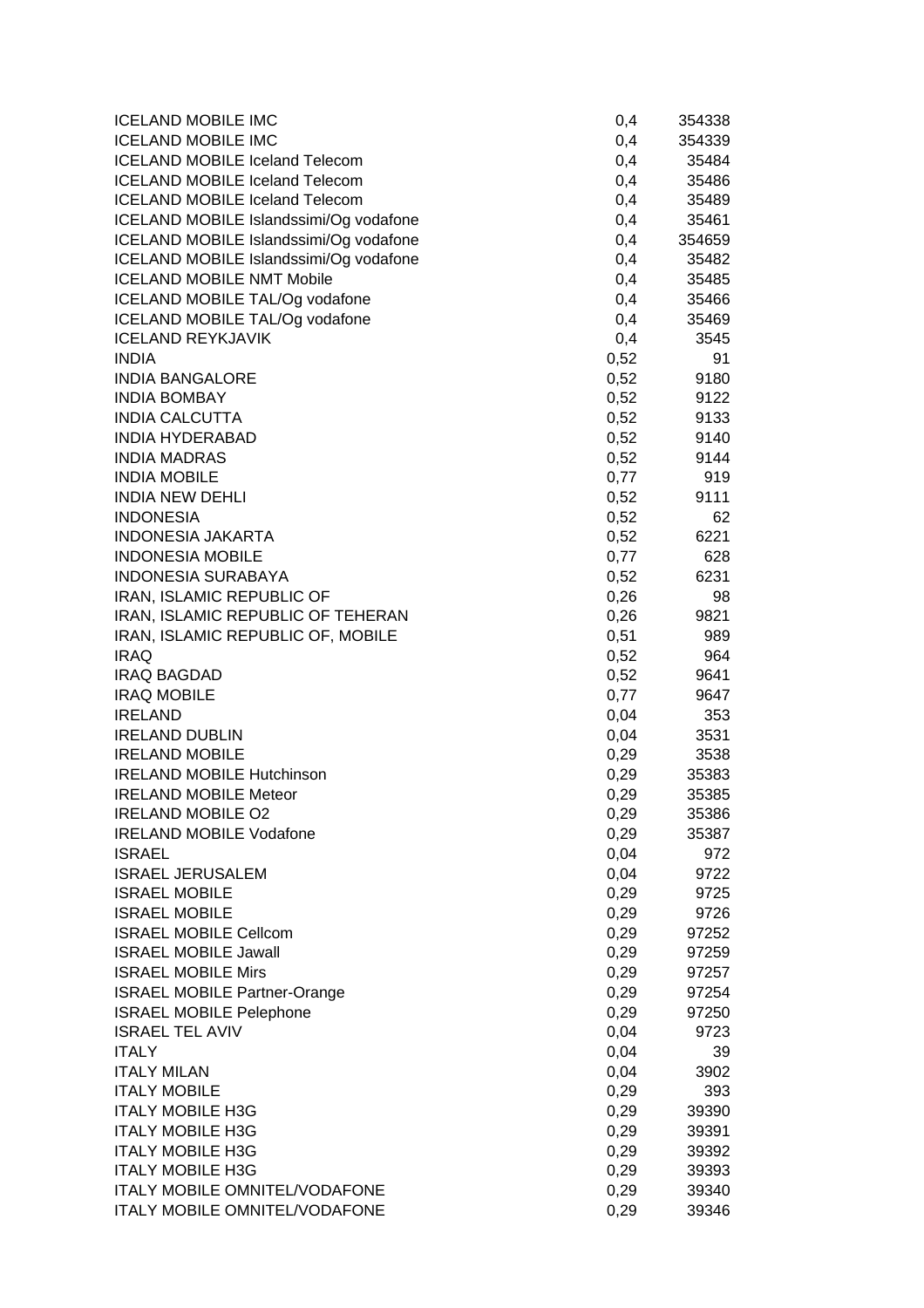| ITALY MOBILE OMNITEL/VODAFONE        | 0,29 | 39347   |
|--------------------------------------|------|---------|
| <b>ITALY MOBILE OMNITEL/VODAFONE</b> | 0,29 | 39348   |
| <b>ITALY MOBILE OMNITEL/VODAFONE</b> | 0,29 | 39349   |
| ITALY MOBILE OMNITEL/VODAFONE        | 0,29 | 39341   |
| <b>ITALY MOBILE OMNITEL/VODAFONE</b> | 0,29 | 39343   |
| <b>ITALY MOBILE TIM</b>              | 0,29 | 39330   |
| <b>ITALY MOBILE TIM</b>              | 0,29 | 39333   |
| <b>ITALY MOBILE TIM</b>              | 0,29 | 39334   |
| <b>ITALY MOBILE TIM</b>              | 0,29 | 39335   |
| <b>ITALY MOBILE TIM</b>              | 0,29 | 39336   |
| <b>ITALY MOBILE TIM</b>              | 0,29 | 39337   |
| <b>ITALY MOBILE TIM</b>              | 0,29 | 39338   |
| <b>ITALY MOBILE TIM</b>              |      | 39339   |
|                                      | 0,29 |         |
| <b>ITALY MOBILE TIM</b>              | 0,29 | 39360   |
| <b>ITALY MOBILE TIM</b>              | 0,29 | 39368   |
| <b>ITALY MOBILE TIM</b>              | 0,29 | 39331   |
| <b>ITALY MOBILE TIM</b>              | 0,29 | 39361   |
| <b>ITALY MOBILE TIM</b>              | 0,29 | 39362   |
| <b>ITALY MOBILE TIM</b>              | 0,29 | 39363   |
| <b>ITALY MOBILE TIM</b>              | 0,29 | 39366   |
| <b>ITALY MOBILE WIND</b>             | 0,29 | 39320   |
| <b>ITALY MOBILE WIND</b>             | 0,29 | 39328   |
| <b>ITALY MOBILE WIND</b>             | 0,29 | 39329   |
| <b>ITALY MOBILE WIND</b>             | 0,29 | 3932    |
| <b>ITALY MOBILE WIND</b>             | 0,29 | 39322   |
| <b>ITALY MOBILE WIND</b>             | 0,29 | 39323   |
| <b>ITALY ROME</b>                    | 0,04 | 3906    |
| <b>IVORY COAST</b>                   | 0,52 | 225     |
| <b>IVORY COAST ABIDJAN</b>           | 0,52 | 2252    |
| <b>IVORY COAST MOBILE</b>            | 0,77 | 22530   |
| <b>IVORY COAST MOBILE</b>            | 0,77 | 2255    |
| <b>IVORY COAST MOBILE</b>            | 0,77 | 2257    |
| <b>IVORY COAST MOBILE</b>            | 0,77 | 2258    |
| <b>IVORY COAST MOBILE</b>            | 0,77 | 2259    |
| <b>IVORY COAST MOBILE</b>            | 0,77 | 22510   |
| <b>IVORY COAST MOBILE</b>            |      | 2256    |
|                                      | 0,77 |         |
| <b>IVORY COAST MOBILE</b>            | 0,77 | 2250    |
| <b>JAMAICA</b>                       | 0,52 | 1876    |
| <b>JAMAICA MOBILE</b>                | 0,77 | 1876210 |
| <b>JAMAICA MOBILE</b>                | 0,77 | 18763   |
| <b>JAMAICA MOBILE</b>                | 0,77 | 18764   |
| <b>JAMAICA MOBILE</b>                | 0,77 | 1876700 |
| <b>JAMAICA MOBILE</b>                | 0,77 | 1876707 |
| <b>JAMAICA MOBILE</b>                | 0,77 | 187677  |
| <b>JAMAICA MOBILE</b>                | 0,77 | 187678  |
| <b>JAMAICA MOBILE</b>                | 0,77 | 187679  |
| <b>JAMAICA MOBILE</b>                | 0,77 | 18768   |
| <b>JAMAICA MOBILE</b>                | 0,77 | 1876909 |
| <b>JAMAICA MOBILE</b>                | 0,77 | 1876919 |
| <b>JAMAICA MOBILE</b>                | 0,77 | 1876990 |
| <b>JAMAICA MOBILE</b>                | 0,77 | 1876995 |
| <b>JAMAICA MOBILE</b>                | 0,77 | 1876997 |
| <b>JAMAICA MOBILE</b>                | 0,77 | 1876999 |
| <b>JAMAICA MOBILE</b>                | 0,77 | 187653  |
| <b>JAMAICA MOBILE</b>                | 0,77 | 187654  |
| <b>JAMAICA MOBILE</b>                | 0,77 | 1876621 |
|                                      |      |         |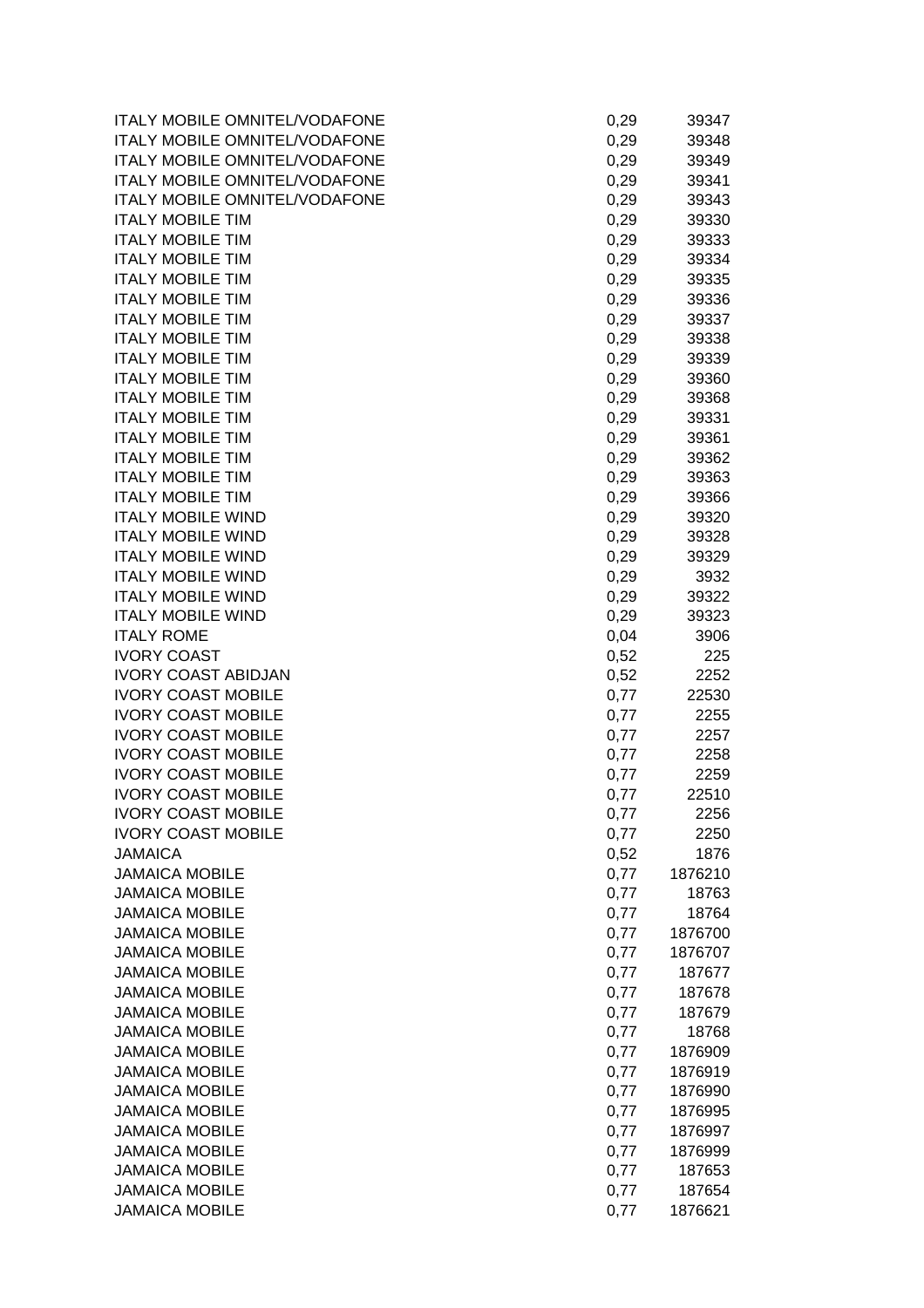| <b>JAMAICA MOBILE</b>                              | 0,77       | 187657         |
|----------------------------------------------------|------------|----------------|
| <b>JAMAICA MOBILE</b>                              | 0,77       | 1876567        |
| <b>JAMAICA MOBILE</b>                              | 0,77       | 187658         |
| <b>JAMAICA MOBILE</b>                              | 0,77       | 18762          |
| <b>JAMAICA MOBILE</b>                              | 0,77       | 1876565        |
| <b>JAMAICA MOBILE</b>                              | 0,77       | 1876566        |
| <b>JAMAICA MOBILE</b>                              | 0,77       | 1876568        |
| <b>JAMAICA MOBILE</b>                              | 0,77       | 1876569        |
| <b>JAMAICA MOBILE</b>                              | 0,77       | 1876648        |
| <b>JAMAICA MOBILE</b>                              | 0,77       | 1876649        |
| <b>JAMAICA MOBILE</b>                              | 0,77       | 1876695        |
| <b>JAMAICA MOBILE</b>                              | 0,77       | 1876696        |
| <b>JAMAICA MOBILE</b>                              | 0,77       | 1876697        |
| <b>JAMAICA MOBILE</b>                              | 0,77       | 1876698        |
| <b>JAMAICA MOBILE</b>                              | 0,77       | 1876699        |
| <b>JAMAICA MOBILE</b>                              | 0,77       | 1876701        |
| <b>JAMAICA MOBILE</b>                              | 0,77       | 1876550        |
| <b>JAMAICA MOBILE</b>                              | 0,77       | 1876551        |
| <b>JAMAICA MOBILE</b>                              | 0,77       | 1876552        |
| <b>JAMAICA MOBILE</b>                              | 0,77       | 1876553        |
| <b>JAMAICA MOBILE</b>                              | 0,77       | 1876554        |
| <b>JAPAN</b>                                       | 0,15       | 81             |
| <b>JAPAN MOBILE</b>                                | 0,4        | 8110           |
| <b>JAPAN MOBILE</b>                                | 0,4        | 8130           |
| <b>JAPAN MOBILE</b>                                | 0,4        | 8140           |
| <b>JAPAN MOBILE</b>                                | 0,4        | 8150           |
| <b>JAPAN MOBILE</b>                                | 0,4        | 8160           |
| <b>JAPAN MOBILE</b>                                | 0,4        | 8170           |
| <b>JAPAN MOBILE</b>                                | 0,4        | 8180           |
| <b>JAPAN MOBILE</b>                                | 0,4        | 8190           |
| <b>JAPAN OSAKA</b>                                 | 0,15       | 816            |
| <b>JAPAN TOKYO</b>                                 | 0,15       | 813            |
| <b>JORDAN</b>                                      | 0,26       | 962            |
| <b>JORDAN AMMAN</b>                                | 0,26       | 9626           |
| <b>JORDAN MOBILE</b>                               | 0,51       | 9627           |
| KAZAKSTAN                                          | 0,15       | 730            |
| <b>KAZAKSTAN</b>                                   | 0,15       | 731            |
| <b>KAZAKSTAN</b>                                   | 0,15       | 732            |
| <b>KAZAKSTAN</b>                                   | 0,15       | 733            |
| <b>KAZAKSTAN</b>                                   | 0,15       | 757            |
| KAZAKSTAN ASTANA                                   | 0,15       | 73172          |
| <b>KAZAKSTAN Almaty</b>                            | 0,15       | 73272          |
| KAZAKSTAN KARAGANDA                                | 0,15       | 73212          |
| KAZAKSTAN MOBILE                                   | 0,4        | 7705           |
| <b>KAZAKSTAN MOBILE</b>                            | 0,4        | 73129          |
| <b>KAZAKSTAN MOBILE</b>                            | 0,4        | 73139          |
| <b>KAZAKSTAN MOBILE</b>                            | 0,4        |                |
| <b>KAZAKSTAN MOBILE</b>                            | 0,4        | 73149<br>73159 |
|                                                    |            |                |
| <b>KAZAKSTAN MOBILE</b><br><b>KAZAKSTAN MOBILE</b> | 0,4<br>0,4 | 73179<br>73189 |
| <b>KAZAKSTAN MOBILE</b>                            |            |                |
| <b>KAZAKSTAN MOBILE</b>                            | 0,4        | 73219          |
|                                                    | 0,4        | 73229          |
| <b>KAZAKSTAN MOBILE</b>                            | 0,4        | 73239          |
| <b>KAZAKSTAN MOBILE</b>                            | 0,4        | 73249          |
| <b>KAZAKSTAN MOBILE</b><br><b>KAZAKSTAN MOBILE</b> | 0,4        | 73259          |
|                                                    | 0,4        | 73269          |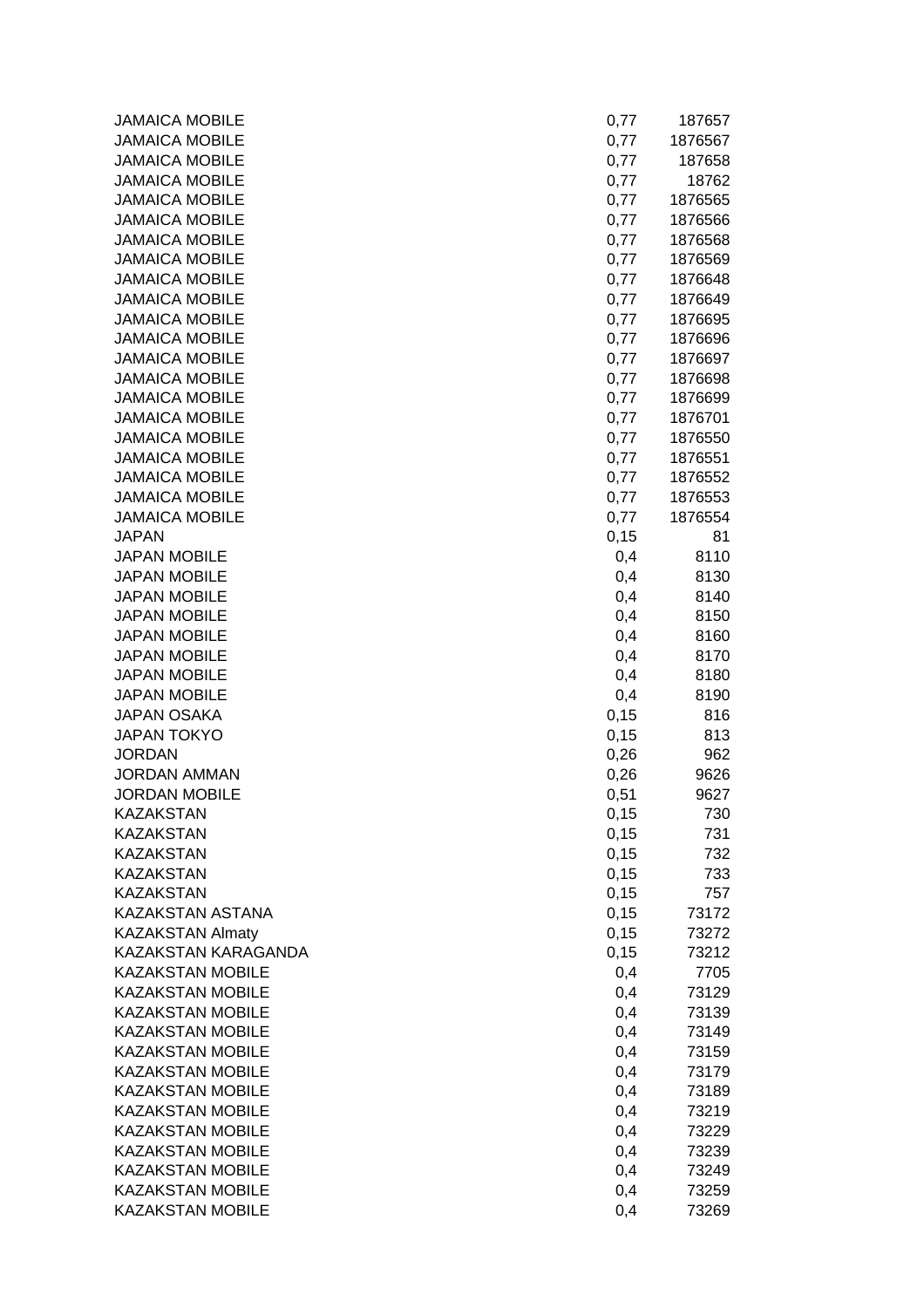| <b>KAZAKSTAN MOBILE</b><br>0,4<br>732758<br><b>KAZAKSTAN MOBILE</b><br>0,4<br>73289<br><b>KAZAKSTAN MOBILE</b><br>0,4<br>73299<br><b>KAZAKSTAN MOBILE</b><br>0,4<br>7676<br><b>KAZAKSTAN MOBILE</b><br>0,4<br>73169<br><b>KAZAKSTAN MOBILE</b><br>0,4<br>7573<br><b>KAZAKSTAN MOBILE</b><br>0,4<br>7574<br><b>KAZAKSTAN MOBILE</b><br>7570<br>0,4<br><b>KAZAKSTAN MOBILE</b><br>7571<br>0,4<br><b>KAZAKSTAN MOBILE</b><br>732799<br>0,4<br><b>KAZAKSTAN MOBILE</b><br>7301<br>0,4<br><b>KAZAKSTAN MOBILE</b><br>7572<br>0,4<br><b>KAZAKSTAN MOBILE</b><br>7707<br>0,4<br><b>KAZAKSTAN MOBILE</b><br>0,4<br>7777<br><b>KAZAKSTAN MOBILE</b><br>0,4<br>7302<br><b>KAZAKSTAN MOBILE Altel</b><br>731290<br>0,4<br><b>KAZAKSTAN MOBILE Altel</b><br>0,4<br>731291<br><b>KAZAKSTAN MOBILE Altel</b><br>0,4<br>731390<br><b>KAZAKSTAN MOBILE Altel</b><br>0,4<br>731391<br><b>KAZAKSTAN MOBILE Altel</b><br>0,4<br>731490<br><b>KAZAKSTAN MOBILE Altel</b><br>0,4<br>731491<br><b>KAZAKSTAN MOBILE Altel</b><br>0,4<br>731590<br><b>KAZAKSTAN MOBILE Altel</b><br>0,4<br>731591<br><b>KAZAKSTAN MOBILE Altel</b><br>0,4<br>731790<br><b>KAZAKSTAN MOBILE Altel</b><br>0,4<br>731791<br><b>KAZAKSTAN MOBILE Altel</b><br>731890<br>0,4<br><b>KAZAKSTAN MOBILE Altel</b><br>731891<br>0,4<br><b>KAZAKSTAN MOBILE Altel</b><br>732190<br>0,4<br><b>KAZAKSTAN MOBILE Altel</b><br>732191<br>0,4<br><b>KAZAKSTAN MOBILE Altel</b><br>0,4<br>732390<br><b>KAZAKSTAN MOBILE Altel</b><br>732391<br>0,4<br><b>KAZAKSTAN MOBILE Altel</b><br>732490<br>0,4<br><b>KAZAKSTAN MOBILE Altel</b><br>0,4<br>732590<br><b>KAZAKSTAN MOBILE Altel</b><br>732591<br>0,4<br><b>KAZAKSTAN MOBILE Altel</b><br>0,4<br>732690<br><b>KAZAKSTAN MOBILE Altel</b><br>732691<br>0,4<br><b>KAZAKSTAN MOBILE Altel</b><br>0,4<br>732790<br><b>KAZAKSTAN MOBILE Altel</b><br>0,4<br>732791<br>KAZAKSTAN MOBILE Altel - CDMA (Dalacom)<br>0,4<br>7700<br><b>KAZAKSTAN MOBILE GSM Kartel</b><br>0,4<br>7333<br>KAZAKSTAN MOBILE GSM - Kcell<br>0,4<br>7701<br>KAZAKSTAN MOBILE GSM - Kcell<br>0,4<br>7702<br>0,52<br><b>KENYA</b><br>254<br>0,77<br><b>KENYA MOBILE</b><br>2547<br><b>KENYA MOMBASA</b><br>0,52<br>25411<br><b>KENYA MOMBASA</b><br>0,52<br>25441<br><b>KENYA NAIROBI</b><br>0,52<br>25420<br><b>KIRIBATI</b><br>0,52<br>686<br>0, 15<br><b>KOREA SOUTH</b><br>82<br><b>KOREA SOUTH MOBILE</b><br>0,4<br>821<br>KOREA SOUTH SEOUL<br>0,15<br>822<br>KOREA, DEMOCRATIC PEOPLES REPUBLIC OF<br>0,52<br>850<br><b>KUWAIT</b><br>0,52<br>965<br><b>KUWAIT MOBILE</b><br>0,77<br>9656<br><b>KUWAIT MOBILE</b><br>0,77<br>96570 | <b>KAZAKSTAN MOBILE</b> | 0,4 | 73279 |
|------------------------------------------------------------------------------------------------------------------------------------------------------------------------------------------------------------------------------------------------------------------------------------------------------------------------------------------------------------------------------------------------------------------------------------------------------------------------------------------------------------------------------------------------------------------------------------------------------------------------------------------------------------------------------------------------------------------------------------------------------------------------------------------------------------------------------------------------------------------------------------------------------------------------------------------------------------------------------------------------------------------------------------------------------------------------------------------------------------------------------------------------------------------------------------------------------------------------------------------------------------------------------------------------------------------------------------------------------------------------------------------------------------------------------------------------------------------------------------------------------------------------------------------------------------------------------------------------------------------------------------------------------------------------------------------------------------------------------------------------------------------------------------------------------------------------------------------------------------------------------------------------------------------------------------------------------------------------------------------------------------------------------------------------------------------------------------------------------------------------------------------------------------------------------------------------------------------------------------------------------------------------------------------------------------------------------------------------------------------------------------------------------------------------------------------------------------------------------------------------------------------------------------------------------------------------------------------------------|-------------------------|-----|-------|
|                                                                                                                                                                                                                                                                                                                                                                                                                                                                                                                                                                                                                                                                                                                                                                                                                                                                                                                                                                                                                                                                                                                                                                                                                                                                                                                                                                                                                                                                                                                                                                                                                                                                                                                                                                                                                                                                                                                                                                                                                                                                                                                                                                                                                                                                                                                                                                                                                                                                                                                                                                                                      |                         |     |       |
|                                                                                                                                                                                                                                                                                                                                                                                                                                                                                                                                                                                                                                                                                                                                                                                                                                                                                                                                                                                                                                                                                                                                                                                                                                                                                                                                                                                                                                                                                                                                                                                                                                                                                                                                                                                                                                                                                                                                                                                                                                                                                                                                                                                                                                                                                                                                                                                                                                                                                                                                                                                                      |                         |     |       |
|                                                                                                                                                                                                                                                                                                                                                                                                                                                                                                                                                                                                                                                                                                                                                                                                                                                                                                                                                                                                                                                                                                                                                                                                                                                                                                                                                                                                                                                                                                                                                                                                                                                                                                                                                                                                                                                                                                                                                                                                                                                                                                                                                                                                                                                                                                                                                                                                                                                                                                                                                                                                      |                         |     |       |
|                                                                                                                                                                                                                                                                                                                                                                                                                                                                                                                                                                                                                                                                                                                                                                                                                                                                                                                                                                                                                                                                                                                                                                                                                                                                                                                                                                                                                                                                                                                                                                                                                                                                                                                                                                                                                                                                                                                                                                                                                                                                                                                                                                                                                                                                                                                                                                                                                                                                                                                                                                                                      |                         |     |       |
|                                                                                                                                                                                                                                                                                                                                                                                                                                                                                                                                                                                                                                                                                                                                                                                                                                                                                                                                                                                                                                                                                                                                                                                                                                                                                                                                                                                                                                                                                                                                                                                                                                                                                                                                                                                                                                                                                                                                                                                                                                                                                                                                                                                                                                                                                                                                                                                                                                                                                                                                                                                                      |                         |     |       |
|                                                                                                                                                                                                                                                                                                                                                                                                                                                                                                                                                                                                                                                                                                                                                                                                                                                                                                                                                                                                                                                                                                                                                                                                                                                                                                                                                                                                                                                                                                                                                                                                                                                                                                                                                                                                                                                                                                                                                                                                                                                                                                                                                                                                                                                                                                                                                                                                                                                                                                                                                                                                      |                         |     |       |
|                                                                                                                                                                                                                                                                                                                                                                                                                                                                                                                                                                                                                                                                                                                                                                                                                                                                                                                                                                                                                                                                                                                                                                                                                                                                                                                                                                                                                                                                                                                                                                                                                                                                                                                                                                                                                                                                                                                                                                                                                                                                                                                                                                                                                                                                                                                                                                                                                                                                                                                                                                                                      |                         |     |       |
|                                                                                                                                                                                                                                                                                                                                                                                                                                                                                                                                                                                                                                                                                                                                                                                                                                                                                                                                                                                                                                                                                                                                                                                                                                                                                                                                                                                                                                                                                                                                                                                                                                                                                                                                                                                                                                                                                                                                                                                                                                                                                                                                                                                                                                                                                                                                                                                                                                                                                                                                                                                                      |                         |     |       |
|                                                                                                                                                                                                                                                                                                                                                                                                                                                                                                                                                                                                                                                                                                                                                                                                                                                                                                                                                                                                                                                                                                                                                                                                                                                                                                                                                                                                                                                                                                                                                                                                                                                                                                                                                                                                                                                                                                                                                                                                                                                                                                                                                                                                                                                                                                                                                                                                                                                                                                                                                                                                      |                         |     |       |
|                                                                                                                                                                                                                                                                                                                                                                                                                                                                                                                                                                                                                                                                                                                                                                                                                                                                                                                                                                                                                                                                                                                                                                                                                                                                                                                                                                                                                                                                                                                                                                                                                                                                                                                                                                                                                                                                                                                                                                                                                                                                                                                                                                                                                                                                                                                                                                                                                                                                                                                                                                                                      |                         |     |       |
|                                                                                                                                                                                                                                                                                                                                                                                                                                                                                                                                                                                                                                                                                                                                                                                                                                                                                                                                                                                                                                                                                                                                                                                                                                                                                                                                                                                                                                                                                                                                                                                                                                                                                                                                                                                                                                                                                                                                                                                                                                                                                                                                                                                                                                                                                                                                                                                                                                                                                                                                                                                                      |                         |     |       |
|                                                                                                                                                                                                                                                                                                                                                                                                                                                                                                                                                                                                                                                                                                                                                                                                                                                                                                                                                                                                                                                                                                                                                                                                                                                                                                                                                                                                                                                                                                                                                                                                                                                                                                                                                                                                                                                                                                                                                                                                                                                                                                                                                                                                                                                                                                                                                                                                                                                                                                                                                                                                      |                         |     |       |
|                                                                                                                                                                                                                                                                                                                                                                                                                                                                                                                                                                                                                                                                                                                                                                                                                                                                                                                                                                                                                                                                                                                                                                                                                                                                                                                                                                                                                                                                                                                                                                                                                                                                                                                                                                                                                                                                                                                                                                                                                                                                                                                                                                                                                                                                                                                                                                                                                                                                                                                                                                                                      |                         |     |       |
|                                                                                                                                                                                                                                                                                                                                                                                                                                                                                                                                                                                                                                                                                                                                                                                                                                                                                                                                                                                                                                                                                                                                                                                                                                                                                                                                                                                                                                                                                                                                                                                                                                                                                                                                                                                                                                                                                                                                                                                                                                                                                                                                                                                                                                                                                                                                                                                                                                                                                                                                                                                                      |                         |     |       |
|                                                                                                                                                                                                                                                                                                                                                                                                                                                                                                                                                                                                                                                                                                                                                                                                                                                                                                                                                                                                                                                                                                                                                                                                                                                                                                                                                                                                                                                                                                                                                                                                                                                                                                                                                                                                                                                                                                                                                                                                                                                                                                                                                                                                                                                                                                                                                                                                                                                                                                                                                                                                      |                         |     |       |
|                                                                                                                                                                                                                                                                                                                                                                                                                                                                                                                                                                                                                                                                                                                                                                                                                                                                                                                                                                                                                                                                                                                                                                                                                                                                                                                                                                                                                                                                                                                                                                                                                                                                                                                                                                                                                                                                                                                                                                                                                                                                                                                                                                                                                                                                                                                                                                                                                                                                                                                                                                                                      |                         |     |       |
|                                                                                                                                                                                                                                                                                                                                                                                                                                                                                                                                                                                                                                                                                                                                                                                                                                                                                                                                                                                                                                                                                                                                                                                                                                                                                                                                                                                                                                                                                                                                                                                                                                                                                                                                                                                                                                                                                                                                                                                                                                                                                                                                                                                                                                                                                                                                                                                                                                                                                                                                                                                                      |                         |     |       |
|                                                                                                                                                                                                                                                                                                                                                                                                                                                                                                                                                                                                                                                                                                                                                                                                                                                                                                                                                                                                                                                                                                                                                                                                                                                                                                                                                                                                                                                                                                                                                                                                                                                                                                                                                                                                                                                                                                                                                                                                                                                                                                                                                                                                                                                                                                                                                                                                                                                                                                                                                                                                      |                         |     |       |
|                                                                                                                                                                                                                                                                                                                                                                                                                                                                                                                                                                                                                                                                                                                                                                                                                                                                                                                                                                                                                                                                                                                                                                                                                                                                                                                                                                                                                                                                                                                                                                                                                                                                                                                                                                                                                                                                                                                                                                                                                                                                                                                                                                                                                                                                                                                                                                                                                                                                                                                                                                                                      |                         |     |       |
|                                                                                                                                                                                                                                                                                                                                                                                                                                                                                                                                                                                                                                                                                                                                                                                                                                                                                                                                                                                                                                                                                                                                                                                                                                                                                                                                                                                                                                                                                                                                                                                                                                                                                                                                                                                                                                                                                                                                                                                                                                                                                                                                                                                                                                                                                                                                                                                                                                                                                                                                                                                                      |                         |     |       |
|                                                                                                                                                                                                                                                                                                                                                                                                                                                                                                                                                                                                                                                                                                                                                                                                                                                                                                                                                                                                                                                                                                                                                                                                                                                                                                                                                                                                                                                                                                                                                                                                                                                                                                                                                                                                                                                                                                                                                                                                                                                                                                                                                                                                                                                                                                                                                                                                                                                                                                                                                                                                      |                         |     |       |
|                                                                                                                                                                                                                                                                                                                                                                                                                                                                                                                                                                                                                                                                                                                                                                                                                                                                                                                                                                                                                                                                                                                                                                                                                                                                                                                                                                                                                                                                                                                                                                                                                                                                                                                                                                                                                                                                                                                                                                                                                                                                                                                                                                                                                                                                                                                                                                                                                                                                                                                                                                                                      |                         |     |       |
|                                                                                                                                                                                                                                                                                                                                                                                                                                                                                                                                                                                                                                                                                                                                                                                                                                                                                                                                                                                                                                                                                                                                                                                                                                                                                                                                                                                                                                                                                                                                                                                                                                                                                                                                                                                                                                                                                                                                                                                                                                                                                                                                                                                                                                                                                                                                                                                                                                                                                                                                                                                                      |                         |     |       |
|                                                                                                                                                                                                                                                                                                                                                                                                                                                                                                                                                                                                                                                                                                                                                                                                                                                                                                                                                                                                                                                                                                                                                                                                                                                                                                                                                                                                                                                                                                                                                                                                                                                                                                                                                                                                                                                                                                                                                                                                                                                                                                                                                                                                                                                                                                                                                                                                                                                                                                                                                                                                      |                         |     |       |
|                                                                                                                                                                                                                                                                                                                                                                                                                                                                                                                                                                                                                                                                                                                                                                                                                                                                                                                                                                                                                                                                                                                                                                                                                                                                                                                                                                                                                                                                                                                                                                                                                                                                                                                                                                                                                                                                                                                                                                                                                                                                                                                                                                                                                                                                                                                                                                                                                                                                                                                                                                                                      |                         |     |       |
|                                                                                                                                                                                                                                                                                                                                                                                                                                                                                                                                                                                                                                                                                                                                                                                                                                                                                                                                                                                                                                                                                                                                                                                                                                                                                                                                                                                                                                                                                                                                                                                                                                                                                                                                                                                                                                                                                                                                                                                                                                                                                                                                                                                                                                                                                                                                                                                                                                                                                                                                                                                                      |                         |     |       |
|                                                                                                                                                                                                                                                                                                                                                                                                                                                                                                                                                                                                                                                                                                                                                                                                                                                                                                                                                                                                                                                                                                                                                                                                                                                                                                                                                                                                                                                                                                                                                                                                                                                                                                                                                                                                                                                                                                                                                                                                                                                                                                                                                                                                                                                                                                                                                                                                                                                                                                                                                                                                      |                         |     |       |
|                                                                                                                                                                                                                                                                                                                                                                                                                                                                                                                                                                                                                                                                                                                                                                                                                                                                                                                                                                                                                                                                                                                                                                                                                                                                                                                                                                                                                                                                                                                                                                                                                                                                                                                                                                                                                                                                                                                                                                                                                                                                                                                                                                                                                                                                                                                                                                                                                                                                                                                                                                                                      |                         |     |       |
|                                                                                                                                                                                                                                                                                                                                                                                                                                                                                                                                                                                                                                                                                                                                                                                                                                                                                                                                                                                                                                                                                                                                                                                                                                                                                                                                                                                                                                                                                                                                                                                                                                                                                                                                                                                                                                                                                                                                                                                                                                                                                                                                                                                                                                                                                                                                                                                                                                                                                                                                                                                                      |                         |     |       |
|                                                                                                                                                                                                                                                                                                                                                                                                                                                                                                                                                                                                                                                                                                                                                                                                                                                                                                                                                                                                                                                                                                                                                                                                                                                                                                                                                                                                                                                                                                                                                                                                                                                                                                                                                                                                                                                                                                                                                                                                                                                                                                                                                                                                                                                                                                                                                                                                                                                                                                                                                                                                      |                         |     |       |
|                                                                                                                                                                                                                                                                                                                                                                                                                                                                                                                                                                                                                                                                                                                                                                                                                                                                                                                                                                                                                                                                                                                                                                                                                                                                                                                                                                                                                                                                                                                                                                                                                                                                                                                                                                                                                                                                                                                                                                                                                                                                                                                                                                                                                                                                                                                                                                                                                                                                                                                                                                                                      |                         |     |       |
|                                                                                                                                                                                                                                                                                                                                                                                                                                                                                                                                                                                                                                                                                                                                                                                                                                                                                                                                                                                                                                                                                                                                                                                                                                                                                                                                                                                                                                                                                                                                                                                                                                                                                                                                                                                                                                                                                                                                                                                                                                                                                                                                                                                                                                                                                                                                                                                                                                                                                                                                                                                                      |                         |     |       |
|                                                                                                                                                                                                                                                                                                                                                                                                                                                                                                                                                                                                                                                                                                                                                                                                                                                                                                                                                                                                                                                                                                                                                                                                                                                                                                                                                                                                                                                                                                                                                                                                                                                                                                                                                                                                                                                                                                                                                                                                                                                                                                                                                                                                                                                                                                                                                                                                                                                                                                                                                                                                      |                         |     |       |
|                                                                                                                                                                                                                                                                                                                                                                                                                                                                                                                                                                                                                                                                                                                                                                                                                                                                                                                                                                                                                                                                                                                                                                                                                                                                                                                                                                                                                                                                                                                                                                                                                                                                                                                                                                                                                                                                                                                                                                                                                                                                                                                                                                                                                                                                                                                                                                                                                                                                                                                                                                                                      |                         |     |       |
|                                                                                                                                                                                                                                                                                                                                                                                                                                                                                                                                                                                                                                                                                                                                                                                                                                                                                                                                                                                                                                                                                                                                                                                                                                                                                                                                                                                                                                                                                                                                                                                                                                                                                                                                                                                                                                                                                                                                                                                                                                                                                                                                                                                                                                                                                                                                                                                                                                                                                                                                                                                                      |                         |     |       |
|                                                                                                                                                                                                                                                                                                                                                                                                                                                                                                                                                                                                                                                                                                                                                                                                                                                                                                                                                                                                                                                                                                                                                                                                                                                                                                                                                                                                                                                                                                                                                                                                                                                                                                                                                                                                                                                                                                                                                                                                                                                                                                                                                                                                                                                                                                                                                                                                                                                                                                                                                                                                      |                         |     |       |
|                                                                                                                                                                                                                                                                                                                                                                                                                                                                                                                                                                                                                                                                                                                                                                                                                                                                                                                                                                                                                                                                                                                                                                                                                                                                                                                                                                                                                                                                                                                                                                                                                                                                                                                                                                                                                                                                                                                                                                                                                                                                                                                                                                                                                                                                                                                                                                                                                                                                                                                                                                                                      |                         |     |       |
|                                                                                                                                                                                                                                                                                                                                                                                                                                                                                                                                                                                                                                                                                                                                                                                                                                                                                                                                                                                                                                                                                                                                                                                                                                                                                                                                                                                                                                                                                                                                                                                                                                                                                                                                                                                                                                                                                                                                                                                                                                                                                                                                                                                                                                                                                                                                                                                                                                                                                                                                                                                                      |                         |     |       |
|                                                                                                                                                                                                                                                                                                                                                                                                                                                                                                                                                                                                                                                                                                                                                                                                                                                                                                                                                                                                                                                                                                                                                                                                                                                                                                                                                                                                                                                                                                                                                                                                                                                                                                                                                                                                                                                                                                                                                                                                                                                                                                                                                                                                                                                                                                                                                                                                                                                                                                                                                                                                      |                         |     |       |
|                                                                                                                                                                                                                                                                                                                                                                                                                                                                                                                                                                                                                                                                                                                                                                                                                                                                                                                                                                                                                                                                                                                                                                                                                                                                                                                                                                                                                                                                                                                                                                                                                                                                                                                                                                                                                                                                                                                                                                                                                                                                                                                                                                                                                                                                                                                                                                                                                                                                                                                                                                                                      |                         |     |       |
|                                                                                                                                                                                                                                                                                                                                                                                                                                                                                                                                                                                                                                                                                                                                                                                                                                                                                                                                                                                                                                                                                                                                                                                                                                                                                                                                                                                                                                                                                                                                                                                                                                                                                                                                                                                                                                                                                                                                                                                                                                                                                                                                                                                                                                                                                                                                                                                                                                                                                                                                                                                                      |                         |     |       |
|                                                                                                                                                                                                                                                                                                                                                                                                                                                                                                                                                                                                                                                                                                                                                                                                                                                                                                                                                                                                                                                                                                                                                                                                                                                                                                                                                                                                                                                                                                                                                                                                                                                                                                                                                                                                                                                                                                                                                                                                                                                                                                                                                                                                                                                                                                                                                                                                                                                                                                                                                                                                      |                         |     |       |
|                                                                                                                                                                                                                                                                                                                                                                                                                                                                                                                                                                                                                                                                                                                                                                                                                                                                                                                                                                                                                                                                                                                                                                                                                                                                                                                                                                                                                                                                                                                                                                                                                                                                                                                                                                                                                                                                                                                                                                                                                                                                                                                                                                                                                                                                                                                                                                                                                                                                                                                                                                                                      |                         |     |       |
|                                                                                                                                                                                                                                                                                                                                                                                                                                                                                                                                                                                                                                                                                                                                                                                                                                                                                                                                                                                                                                                                                                                                                                                                                                                                                                                                                                                                                                                                                                                                                                                                                                                                                                                                                                                                                                                                                                                                                                                                                                                                                                                                                                                                                                                                                                                                                                                                                                                                                                                                                                                                      |                         |     |       |
|                                                                                                                                                                                                                                                                                                                                                                                                                                                                                                                                                                                                                                                                                                                                                                                                                                                                                                                                                                                                                                                                                                                                                                                                                                                                                                                                                                                                                                                                                                                                                                                                                                                                                                                                                                                                                                                                                                                                                                                                                                                                                                                                                                                                                                                                                                                                                                                                                                                                                                                                                                                                      |                         |     |       |
|                                                                                                                                                                                                                                                                                                                                                                                                                                                                                                                                                                                                                                                                                                                                                                                                                                                                                                                                                                                                                                                                                                                                                                                                                                                                                                                                                                                                                                                                                                                                                                                                                                                                                                                                                                                                                                                                                                                                                                                                                                                                                                                                                                                                                                                                                                                                                                                                                                                                                                                                                                                                      |                         |     |       |
|                                                                                                                                                                                                                                                                                                                                                                                                                                                                                                                                                                                                                                                                                                                                                                                                                                                                                                                                                                                                                                                                                                                                                                                                                                                                                                                                                                                                                                                                                                                                                                                                                                                                                                                                                                                                                                                                                                                                                                                                                                                                                                                                                                                                                                                                                                                                                                                                                                                                                                                                                                                                      |                         |     |       |
|                                                                                                                                                                                                                                                                                                                                                                                                                                                                                                                                                                                                                                                                                                                                                                                                                                                                                                                                                                                                                                                                                                                                                                                                                                                                                                                                                                                                                                                                                                                                                                                                                                                                                                                                                                                                                                                                                                                                                                                                                                                                                                                                                                                                                                                                                                                                                                                                                                                                                                                                                                                                      |                         |     |       |
|                                                                                                                                                                                                                                                                                                                                                                                                                                                                                                                                                                                                                                                                                                                                                                                                                                                                                                                                                                                                                                                                                                                                                                                                                                                                                                                                                                                                                                                                                                                                                                                                                                                                                                                                                                                                                                                                                                                                                                                                                                                                                                                                                                                                                                                                                                                                                                                                                                                                                                                                                                                                      |                         |     |       |
|                                                                                                                                                                                                                                                                                                                                                                                                                                                                                                                                                                                                                                                                                                                                                                                                                                                                                                                                                                                                                                                                                                                                                                                                                                                                                                                                                                                                                                                                                                                                                                                                                                                                                                                                                                                                                                                                                                                                                                                                                                                                                                                                                                                                                                                                                                                                                                                                                                                                                                                                                                                                      |                         |     |       |
|                                                                                                                                                                                                                                                                                                                                                                                                                                                                                                                                                                                                                                                                                                                                                                                                                                                                                                                                                                                                                                                                                                                                                                                                                                                                                                                                                                                                                                                                                                                                                                                                                                                                                                                                                                                                                                                                                                                                                                                                                                                                                                                                                                                                                                                                                                                                                                                                                                                                                                                                                                                                      |                         |     |       |
|                                                                                                                                                                                                                                                                                                                                                                                                                                                                                                                                                                                                                                                                                                                                                                                                                                                                                                                                                                                                                                                                                                                                                                                                                                                                                                                                                                                                                                                                                                                                                                                                                                                                                                                                                                                                                                                                                                                                                                                                                                                                                                                                                                                                                                                                                                                                                                                                                                                                                                                                                                                                      |                         |     |       |
|                                                                                                                                                                                                                                                                                                                                                                                                                                                                                                                                                                                                                                                                                                                                                                                                                                                                                                                                                                                                                                                                                                                                                                                                                                                                                                                                                                                                                                                                                                                                                                                                                                                                                                                                                                                                                                                                                                                                                                                                                                                                                                                                                                                                                                                                                                                                                                                                                                                                                                                                                                                                      |                         |     |       |
|                                                                                                                                                                                                                                                                                                                                                                                                                                                                                                                                                                                                                                                                                                                                                                                                                                                                                                                                                                                                                                                                                                                                                                                                                                                                                                                                                                                                                                                                                                                                                                                                                                                                                                                                                                                                                                                                                                                                                                                                                                                                                                                                                                                                                                                                                                                                                                                                                                                                                                                                                                                                      |                         |     |       |
|                                                                                                                                                                                                                                                                                                                                                                                                                                                                                                                                                                                                                                                                                                                                                                                                                                                                                                                                                                                                                                                                                                                                                                                                                                                                                                                                                                                                                                                                                                                                                                                                                                                                                                                                                                                                                                                                                                                                                                                                                                                                                                                                                                                                                                                                                                                                                                                                                                                                                                                                                                                                      |                         |     |       |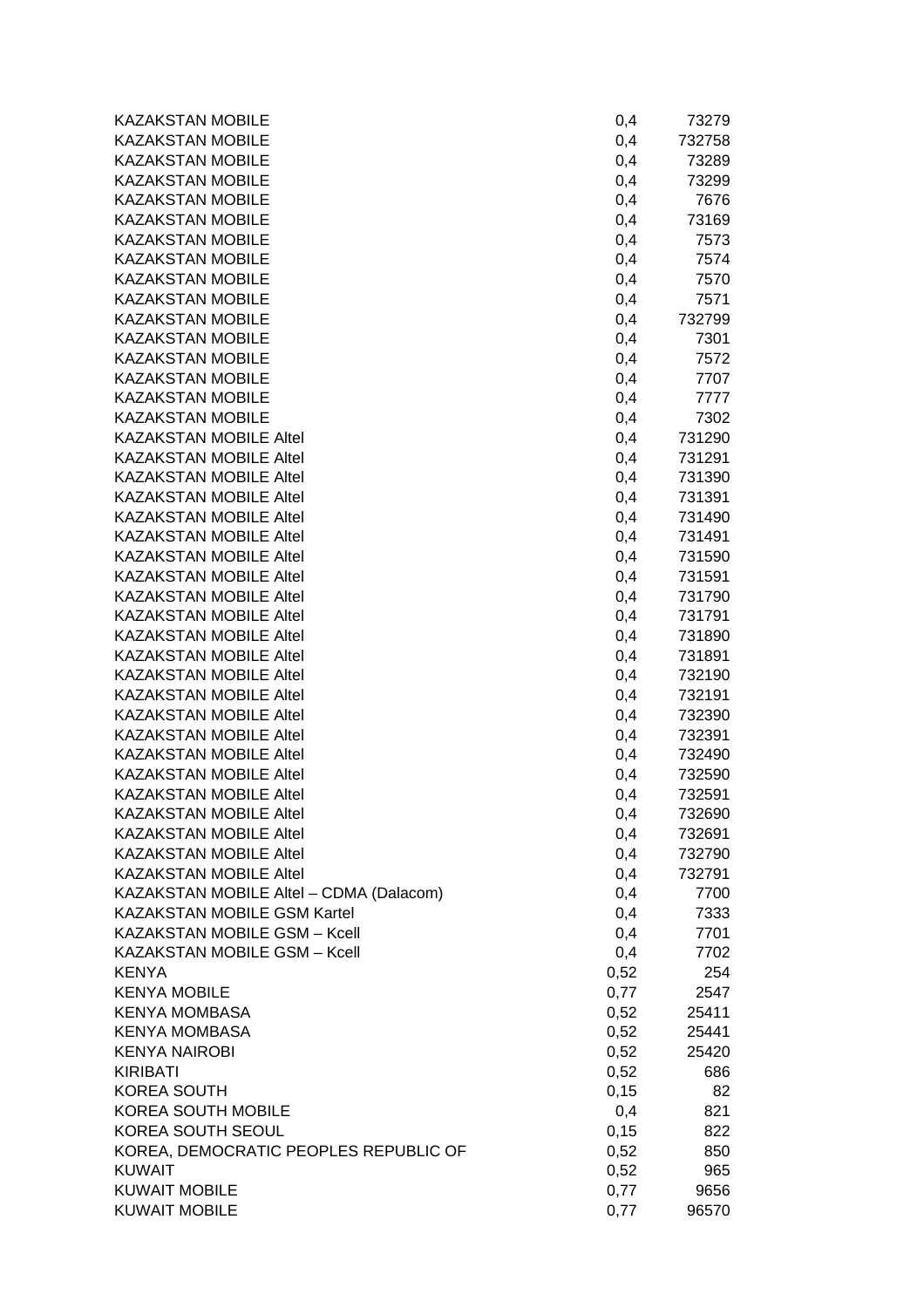| <b>KUWAIT MOBILE</b>                      | 0,77 | 96571   |
|-------------------------------------------|------|---------|
| <b>KUWAIT MOBILE</b>                      | 0,77 | 96572   |
| <b>KUWAIT MOBILE</b>                      | 0,77 | 96573   |
| <b>KUWAIT MOBILE</b>                      | 0,77 | 96574   |
| <b>KUWAIT MOBILE</b>                      | 0,77 | 96575   |
| <b>KUWAIT MOBILE</b>                      | 0,77 | 96576   |
| <b>KUWAIT MOBILE</b>                      | 0,77 | 96577   |
| <b>KUWAIT MOBILE</b>                      | 0,77 | 96578   |
| <b>KUWAIT MOBILE</b>                      | 0,77 | 96579   |
| <b>KUWAIT MOBILE</b>                      | 0,77 | 9659    |
| <b>KUWAIT MOBILE</b>                      | 0,77 | 96544   |
| <b>KYRGYZSTAN</b>                         | 0,26 | 996     |
| <b>KYRGYZSTAN BISHKEK</b>                 | 0,26 | 996312  |
| <b>KYRGYZSTAN MOBILE</b>                  | 0,51 | 996502  |
| <b>KYRGYZSTAN MOBILE</b>                  | 0,51 | 996517  |
| <b>KYRGYZSTAN MOBILE</b>                  | 0,51 | 9965    |
| LAOS PEOPLES DEMOCRATIC REPUBLIC          | 0,52 | 856     |
| <b>LATVIA</b>                             | 0,15 | 371     |
| <b>LATVIA MOBILE</b>                      | 0,4  | 3718    |
| <b>LATVIA MOBILE</b>                      | 0,4  | 3716    |
| <b>LATVIA MOBILE</b>                      | 0,4  | 3719    |
| <b>LATVIA MOBILE</b>                      | 0,4  | 37158   |
| <b>LATVIA MOBILE</b>                      | 0,4  | 37155   |
| <b>LATVIA MOBILE</b>                      | 0,4  | 3712    |
| <b>LATVIA MOBILE</b>                      | 0,4  | 371501  |
| <b>LATVIA MOBILE</b>                      | 0,4  | 371502  |
| <b>LATVIA MOBILE LMT Mobile Network</b>   | 0,4  | 3712200 |
| <b>LATVIA MOBILE LMT Mobile Network</b>   | 0,4  | 3712201 |
| <b>LATVIA MOBILE LMT Mobile Network</b>   | 0,4  | 3712202 |
| <b>LATVIA MOBILE LMT Mobile Network</b>   | 0,4  | 3712203 |
| <b>LATVIA MOBILE LMT Mobile Network</b>   | 0,4  | 3712204 |
| <b>LATVIA MOBILE LMT Mobile Network</b>   | 0,4  | 371224  |
| <b>LATVIA MOBILE LMT Mobile Network</b>   | 0,4  | 3712556 |
| <b>LATVIA MOBILE LMT Mobile Network</b>   | 0,4  | 3712557 |
| <b>LATVIA MOBILE LMT Mobile Network</b>   | 0,4  | 3712558 |
| <b>LATVIA MOBILE LMT Mobile Network</b>   | 0,4  | 3712559 |
| <b>LATVIA MOBILE LMT Mobile Network</b>   | 0,4  | 371261  |
| <b>LATVIA MOBILE LMT Mobile Network</b>   | 0,4  | 371262  |
| <b>LATVIA MOBILE LMT Mobile Network</b>   | 0,4  | 371263  |
| <b>LATVIA MOBILE LMT Mobile Network</b>   | 0,4  | 371264  |
| <b>LATVIA MOBILE LMT Mobile Network</b>   | 0,4  | 371265  |
| <b>LATVIA MOBILE LMT Mobile Network</b>   | 0,4  | 371266  |
| LATVIA MOBILE LMT Mobile Network          | 0,4  | 371278  |
| <b>LATVIA MOBILE LMT Mobile Network</b>   | 0,4  | 371283  |
| <b>LATVIA MOBILE LMT Mobile Network</b>   | 0,4  | 3712849 |
| <b>LATVIA MOBILE LMT Mobile Network</b>   | 0,4  | 371286  |
| <b>LATVIA MOBILE LMT Mobile Network</b>   | 0,4  | 371287  |
| LATVIA MOBILE LMT Mobile Network          | 0,4  | 371291  |
| <b>LATVIA MOBILE LMT Mobile Network</b>   | 0,4  | 371292  |
| LATVIA MOBILE LMT Mobile Network          | 0,4  | 371293  |
| <b>LATVIA MOBILE LMT Mobile Network</b>   | 0,4  | 371294  |
| <b>LATVIA MOBILE Tele2 Mobile Network</b> | 0,4  | 3712230 |
| <b>LATVIA MOBILE Tele2 Mobile Network</b> | 0,4  | 3712231 |
| LATVIA MOBILE Tele2 Mobile Network        | 0,4  | 3712232 |
| LATVIA MOBILE Tele2 Mobile Network        | 0,4  | 3712233 |
| LATVIA MOBILE Tele2 Mobile Network        | 0,4  | 3712234 |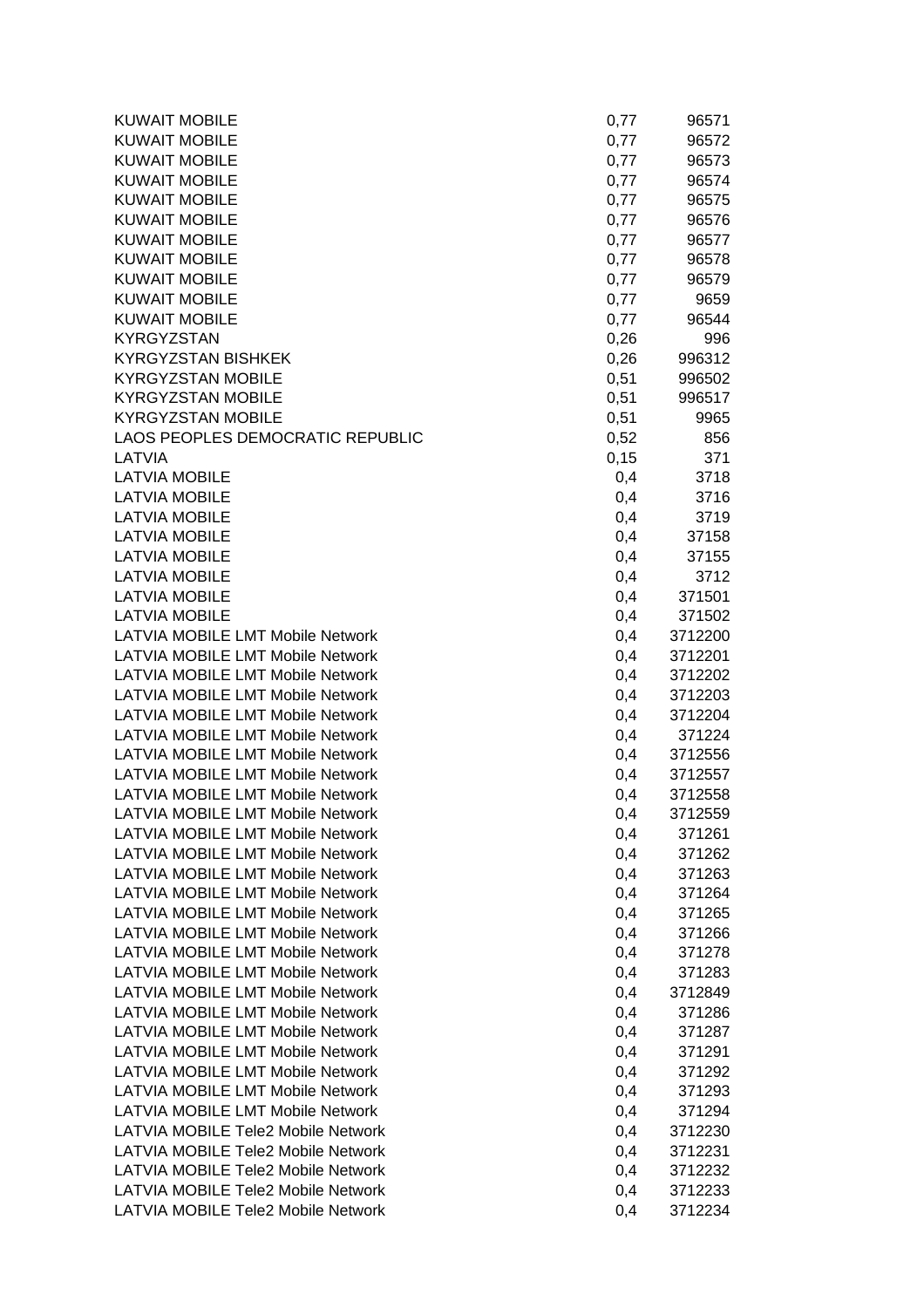| LATVIA MOBILE Tele2 Mobile Network        | 0,4  | 3712235 |
|-------------------------------------------|------|---------|
| <b>LATVIA MOBILE Tele2 Mobile Network</b> | 0,4  | 3712236 |
| <b>LATVIA MOBILE Tele2 Mobile Network</b> | 0,4  | 3712237 |
| LATVIA MOBILE Tele2 Mobile Network        | 0,4  | 3712238 |
| <b>LATVIA MOBILE Tele2 Mobile Network</b> | 0,4  | 371259  |
| <b>LATVIA MOBILE Tele2 Mobile Network</b> | 0,4  | 371260  |
| LATVIA MOBILE Tele2 Mobile Network        | 0,4  | 371267  |
| <b>LATVIA MOBILE Tele2 Mobile Network</b> | 0,4  | 371268  |
| <b>LATVIA MOBILE Tele2 Mobile Network</b> | 0,4  | 371269  |
| <b>LATVIA MOBILE Tele2 Mobile Network</b> | 0,4  | 371270  |
| <b>LATVIA MOBILE Tele2 Mobile Network</b> | 0,4  | 371271  |
| <b>LATVIA MOBILE Tele2 Mobile Network</b> | 0,4  | 371282  |
| <b>LATVIA MOBILE Tele2 Mobile Network</b> | 0,4  | 3712844 |
| <b>LATVIA MOBILE Tele2 Mobile Network</b> | 0,4  | 3712845 |
| LATVIA MOBILE Tele2 Mobile Network        | 0,4  | 3712846 |
| <b>LATVIA MOBILE Tele2 Mobile Network</b> | 0,4  | 3712847 |
| <b>LATVIA MOBILE Tele2 Mobile Network</b> | 0,4  | 3712848 |
| <b>LATVIA MOBILE Tele2 Mobile Network</b> | 0,4  | 371288  |
| <b>LATVIA MOBILE Tele2 Mobile Network</b> | 0,4  | 371295  |
| <b>LATVIA MOBILE Tele2 Mobile Network</b> | 0,4  | 371296  |
| <b>LATVIA MOBILE Tele2 Mobile Network</b> | 0,4  | 371297  |
| <b>LATVIA MOBILE Tele2 Mobile Network</b> | 0,4  | 371298  |
| <b>LATVIA MOBILE Tele2 Mobile Network</b> | 0,4  | 371299  |
| <b>LATVIA RYGA</b>                        | 0,15 | 3717    |
| <b>LEBANON</b>                            | 0,26 | 961     |
| <b>LEBANON BEIRUT</b>                     | 0,26 | 9611    |
| <b>LEBANON MOBILE</b>                     | 0,51 | 9613    |
| <b>LEBANON MOBILE</b>                     | 0,51 | 96170   |
| <b>LEBANON MOBILE</b>                     | 0,51 | 96171   |
| <b>LESOTHO</b>                            | 0,26 | 266     |
| <b>LESOTHO MOBILE</b>                     | 0,51 | 2665    |
| <b>LESOTHO MOBILE</b>                     | 0,51 | 2666    |
| <b>LIBERIA</b>                            | 0,52 | 231     |
| <b>LIBERIA MOBILE</b>                     | 0,77 | 2315    |
| <b>LIBERIA MOBILE</b>                     | 0,77 | 2314    |
| <b>LIBERIA MOBILE</b>                     | 0,77 | 2316    |
| <b>LIBERIA MOBILE</b>                     | 0,77 | 2317    |
| <b>LIBYA</b>                              | 0,52 | 218     |
| <b>LIBYA MOBILE</b>                       | 0,77 | 21891   |
| <b>LIBYA MOBILE</b>                       | 0,77 | 21892   |
| <b>LIECHTENSTEIN</b>                      | 0,04 | 423     |
| <b>LIECHTENSTEIN MOBILE</b>               | 0,29 | 4236    |
| <b>LIECHTENSTEIN MOBILE</b>               | 0,29 | 4237    |
| <b>LITHUANIA</b>                          | 0,15 | 370     |
| <b>LITHUANIA MOBILE</b>                   | 0,4  | 3706    |
| LITHUANIA MOBILE Bite`GSM                 | 0,4  | 370681  |
| LITHUANIA MOBILE Bite`GSM                 | 0,4  | 370685  |
| LITHUANIA MOBILE Bite`GSM                 | 0,4  | 370689  |
| LITHUANIA MOBILE Bite`GSM                 | 0,4  | 370699  |
| LITHUANIA MOBILE Bite`GSM                 | 0,4  | 37063   |
| LITHUANIA MOBILE Bite`GSM                 | 0,4  | 37065   |
| LITHUANIA MOBILE Netle`                   | 0,4  | 370679  |
| <b>LITHUANIA MOBILE Omnitel</b>           | 0,4  | 370680  |
| <b>LITHUANIA MOBILE Omnitel</b>           | 0,4  | 370682  |
| LITHUANIA MOBILE Omnitel                  | 0,4  | 370686  |
| LITHUANIA MOBILE Omnitel                  | 0,4  | 370687  |
|                                           |      |         |

| 0,4      | 3712235 |
|----------|---------|
| 0,4      | 3712236 |
| $_{0,4}$ | 3712237 |
|          |         |
| 0,4      | 3712238 |
| 0,4      | 371259  |
| 0,4      | 371260  |
| $_{0,4}$ | 371267  |
| $_{0,4}$ | 371268  |
|          | 371269  |
| 0,4      |         |
| 0,4      | 371270  |
| $_{0,4}$ | 371271  |
| $_{0,4}$ | 371282  |
| 0,4      | 3712844 |
| 0,4      | 3712845 |
|          |         |
| 0,4      | 3712846 |
| 0,4      | 3712847 |
| 0,4      | 3712848 |
| 0,4      | 371288  |
| $_{0,4}$ | 371295  |
|          |         |
| 0,4      | 371296  |
| 0,4      | 371297  |
| 0,4      | 371298  |
| 0,4      | 371299  |
| 0,15     | 3717    |
|          |         |
| 0,26     | 961     |
| 0,26     | 9611    |
| 0,51     | 9613    |
| 0,51     | 96170   |
| 0,51     | 96171   |
| 0,26     |         |
|          | 266     |
| 0,51     | 2665    |
| 0,51     | 2666    |
| 0,52     | 231     |
| 0,77     | 2315    |
| 0,77     | 2314    |
|          |         |
| 0,77     | 2316    |
| 0,77     | 2317    |
| 0,52     | 218     |
| 0,77     | 21891   |
| 0,77     | 21892   |
| 0,04     | 423     |
|          |         |
| 0,29     | 4236    |
| 0,29     | 4237    |
| 0, 15    | 370     |
| 0,4      | 3706    |
| 0,4      | 370681  |
|          |         |
| 0,4      | 370685  |
| 0,4      | 370689  |
| 0,4      | 370699  |
| 0,4      | 37063   |
| 0,4      | 37065   |
|          |         |
| 0,4      | 370679  |
| 0,4      | 370680  |
| 0,4      | 370682  |
| 0,4      | 370686  |
| 0,4      | 370687  |
|          |         |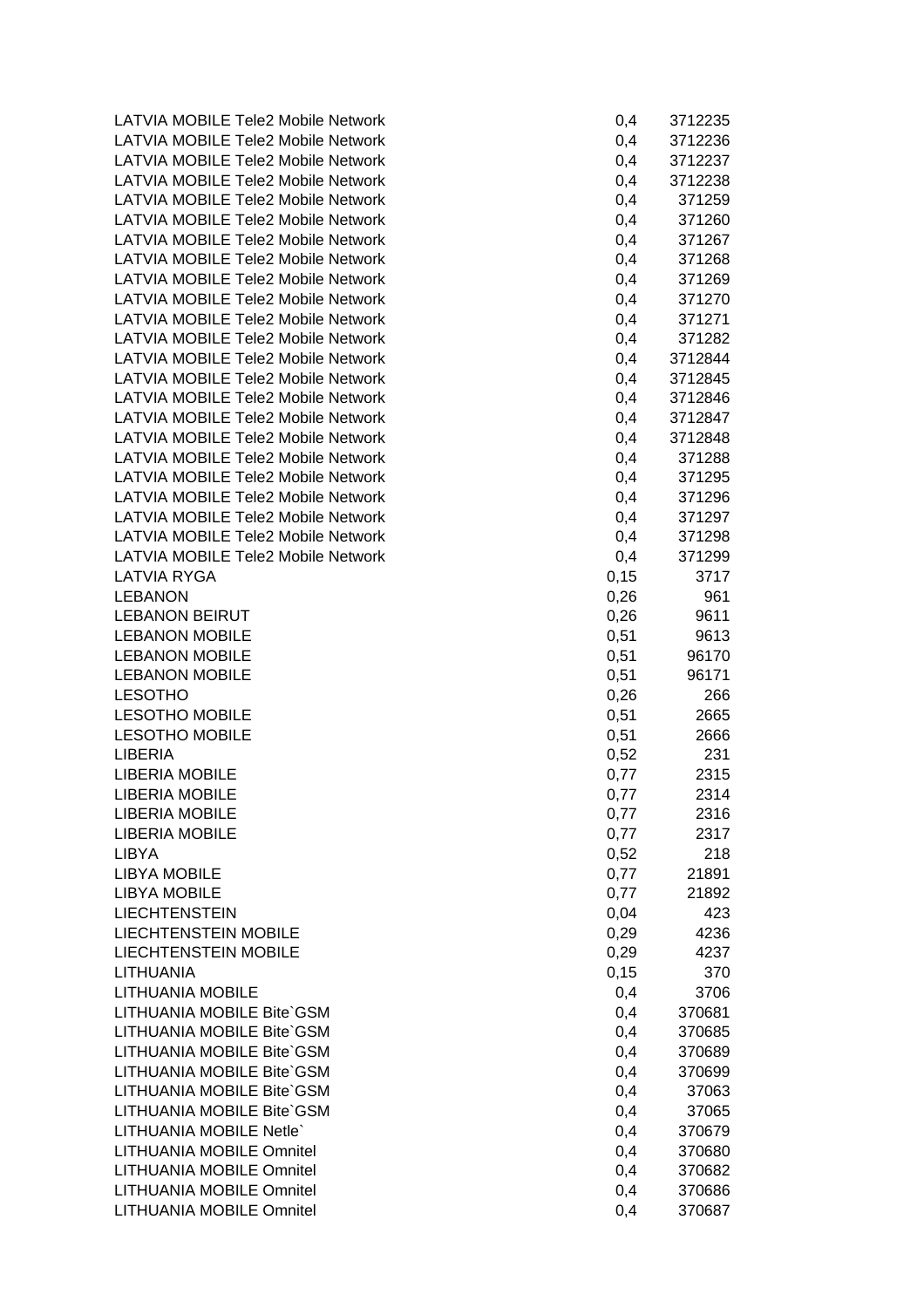| LITHUANIA MOBILE Omnitel                                                                 | 0,4          | 370688         |
|------------------------------------------------------------------------------------------|--------------|----------------|
| <b>LITHUANIA MOBILE Omnitel</b>                                                          | 0,4          | 370698         |
| <b>LITHUANIA MOBILE Omnitel</b>                                                          | 0,4          | 37061          |
| <b>LITHUANIA MOBILE Omnitel</b>                                                          | 0,4          | 37062          |
| <b>LITHUANIA MOBILE Tele2</b>                                                            | 0,4          | 370683         |
| LITHUANIA MOBILE Tele2                                                                   | 0,4          | 370684         |
| <b>LUXEMBOURG</b>                                                                        | 0,04         | 352            |
| <b>LUXEMBOURG MOBILE</b>                                                                 | 0,29         | 352021         |
| <b>LUXEMBOURG MOBILE</b>                                                                 | 0,29         | 352028         |
| <b>LUXEMBOURG MOBILE</b>                                                                 | 0,29         | 352029         |
| <b>LUXEMBOURG MOBILE</b>                                                                 | 0,29         | 352061         |
| <b>LUXEMBOURG MOBILE</b>                                                                 | 0,29         | 352068         |
| <b>LUXEMBOURG MOBILE</b>                                                                 | 0,29         | 35221          |
| <b>LUXEMBOURG MOBILE</b>                                                                 | 0,29         | 35228          |
| <b>LUXEMBOURG MOBILE</b>                                                                 | 0,29         | 35229          |
| <b>LUXEMBOURG MOBILE</b>                                                                 | 0,29         | 35261          |
| <b>LUXEMBOURG MOBILE</b>                                                                 | 0,29         | 35268          |
| <b>LUXEMBOURG MOBILE</b>                                                                 | 0,29         | 352621         |
| <b>LUXEMBOURG MOBILE</b>                                                                 | 0,29         | 352628         |
| <b>LUXEMBOURG MOBILE</b>                                                                 | 0,29         | 352661         |
| <b>LUXEMBOURG MOBILE</b>                                                                 | 0,29         | 352668         |
| LUXEMBOURG MOBILE Tango                                                                  | 0,29         | 352091         |
| <b>LUXEMBOURG MOBILE Tango</b>                                                           | 0,29         | 352098         |
| LUXEMBOURG MOBILE Tango                                                                  | 0,29         | 35291          |
| LUXEMBOURG MOBILE Tango                                                                  | 0,29         | 35298          |
| LUXEMBOURG MOBILE Tango                                                                  | 0,29         | 352691         |
| LUXEMBOURG MOBILE Tango                                                                  | 0,29         | 352698         |
| <b>MACAU</b>                                                                             | 0,52         | 853            |
| MACEDONIA, THE FORMER YUGOSLAV REPUBLIC OF<br>MACEDONIA, THE FORMER YUGOSLAV REPUBLIC OF | 0,52         | 389            |
| <b>MOBILE</b>                                                                            | 0,77         | 3897           |
| MACEDONIA, THE FORMER YUGOSLAV REPUBLIC OF,<br><b>SKOPJE</b>                             | 0,52         | 3892           |
| <b>MADAGASCAR</b>                                                                        | 0,52         | 261            |
| <b>MADAGASCAR MOBILE</b>                                                                 | 0,77         | 2613           |
| <b>MALAWI</b>                                                                            | 0,52         | 265            |
| <b>MALAWI MOBILE</b>                                                                     | 0,77         | 2658           |
| <b>MALAWI MOBILE</b>                                                                     | 0,77         | 2659           |
| <b>MALAYSIA</b>                                                                          | 0,26         | 60             |
| MALAYSIA KUALA LUMPUR                                                                    | 0,26         | 603            |
| <b>MALAYSIA MOBILE</b>                                                                   | 0,51         | 601            |
| <b>MALDIVES</b>                                                                          | 0,52         | 960            |
| <b>MALDIVES MOBILE</b>                                                                   | 0,77         | 9607           |
| <b>MALDIVES MOBILE</b>                                                                   | 0,77         | 9609           |
| <b>MALDIVES MOBILE</b>                                                                   | 0,77         | 9608           |
| <b>MALI</b>                                                                              | 0,52         | 223            |
| <b>MALI BAMAKO</b>                                                                       | 0,52         | 22322          |
| <b>MALI MOBILE</b>                                                                       | 0,77         | 22365          |
| <b>MALI MOBILE</b>                                                                       | 0,77         | 22366          |
| <b>MALI MOBILE</b>                                                                       | 0,77         | 22367          |
| <b>MALI MOBILE</b>                                                                       | 0,77         | 22368          |
| <b>MALI MOBILE</b>                                                                       | 0,77         | 22369          |
| <b>MALI MOBILE</b>                                                                       | 0,77         | 22395          |
| <b>MALI MOBILE</b>                                                                       |              |                |
|                                                                                          |              |                |
|                                                                                          | 0,77         | 22396          |
| <b>MALI MOBILE</b><br><b>MALI MOBILE</b>                                                 | 0,77<br>0,77 | 22397<br>22398 |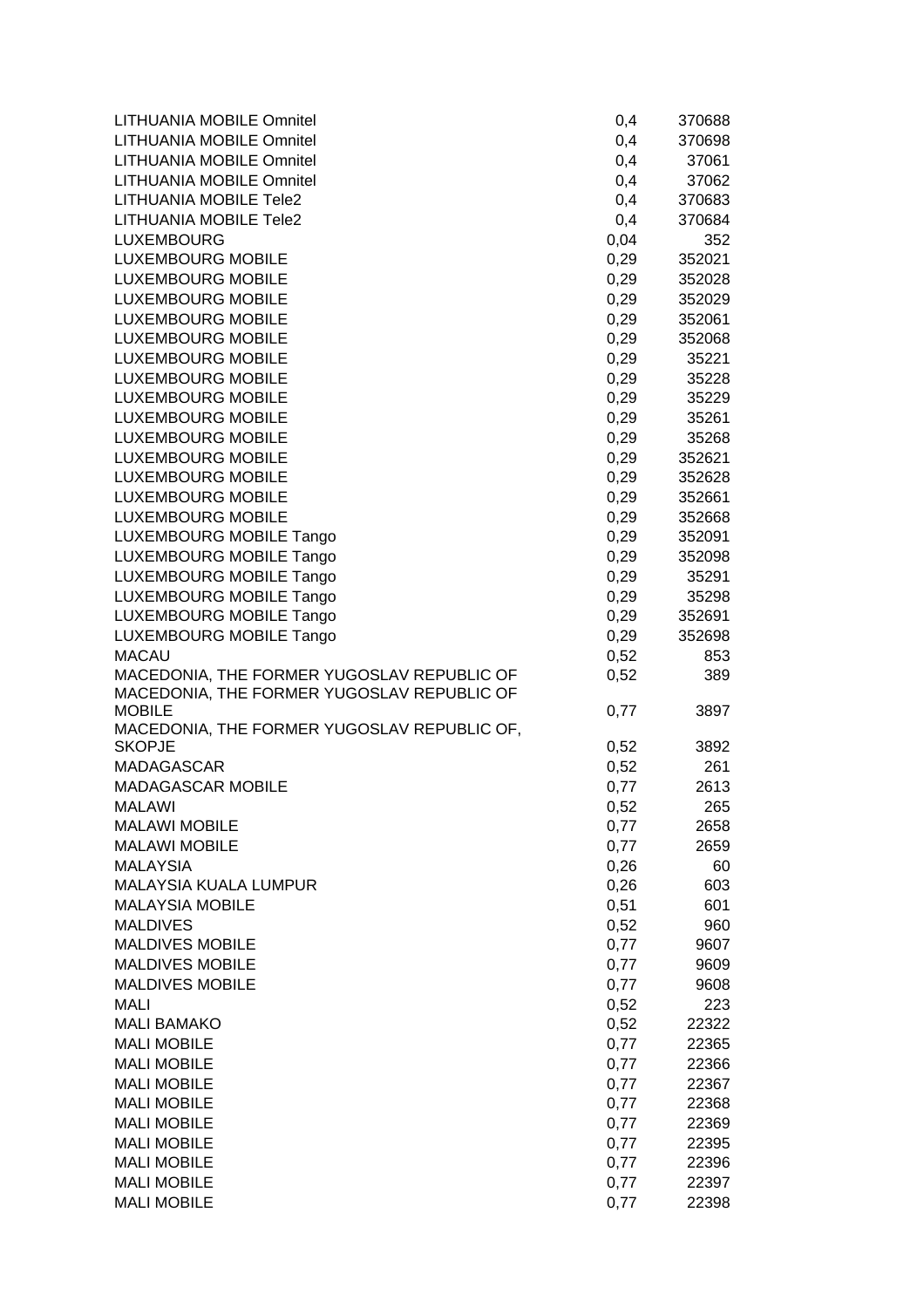| <b>MALI MOBILE</b>        | 0,77 | 22399  |
|---------------------------|------|--------|
| <b>MALI MOBILE</b>        | 0,77 | 2235   |
| <b>MALI MOBILE Ikatel</b> | 0,77 | 22360  |
| <b>MALI MOBILE Ikatel</b> | 0,77 | 22361  |
| MALI MOBILE Ikatel        | 0,77 | 22362  |
| MALI MOBILE Ikatel        | 0,77 | 22363  |
| <b>MALI MOBILE Ikatel</b> | 0,77 | 22364  |
| <b>MALI MOBILE Ikatel</b> | 0,77 | 22390  |
| <b>MALI MOBILE Ikatel</b> | 0,77 | 22391  |
| <b>MALI MOBILE Ikatel</b> | 0,77 | 22392  |
| <b>MALI MOBILE Ikatel</b> | 0,77 | 22393  |
| <b>MALI MOBILE Ikatel</b> | 0,77 | 22394  |
| <b>MALI MOBILE Ikatel</b> | 0,77 | 22350  |
| <b>MALI MOBILE Ikatel</b> | 0,77 | 22351  |
| <b>MALI MOBILE Ikatel</b> | 0,77 | 22352  |
| <b>MALI MOBILE Ikatel</b> | 0,77 | 22353  |
| <b>MALI MOBILE Ikatel</b> | 0,77 | 22354  |
| <b>MALI MOBILE Ikatel</b> | 0,77 | 22330  |
| <b>MALI MOBILE Ikatel</b> | 0,77 | 22331  |
| <b>MALI MOBILE Ikatel</b> | 0,77 | 22332  |
| MALI MOBILE Ikatel        | 0,77 | 22333  |
| <b>MALI MOBILE Ikatel</b> | 0,77 | 22334  |
| <b>MALTA</b>              | 0,15 | 356    |
| <b>MALTA MOBILE</b>       | 0,4  | 3567   |
| <b>MALTA MOBILE</b>       | 0,4  | 3569   |
| <b>MARSHALL ISLANDS</b>   | 0,52 | 692    |
| <b>MARTINIQUE</b>         | 0,52 | 596    |
| <b>MARTINIQUE MOBILE</b>  | 0,77 | 596696 |
| <b>MAURITANIA</b>         | 0,52 | 222    |
| <b>MAURITIUS</b>          | 0,52 | 230    |
| <b>MEXICO CITIES 1</b>    | 0,26 | 52325  |
| <b>MEXICO CITIES 1</b>    | 0,26 | 52449  |
| <b>MEXICO CITIES 1</b>    | 0,26 | 52791  |
| <b>MEXICO CITIES 1</b>    | 0,26 | 52461  |
| <b>MEXICO CITIES 1</b>    | 0,26 | 52777  |
| <b>MEXICO CITIES 1</b>    | 0,26 | 52462  |
| <b>MEXICO CITIES 1</b>    | 0,26 | 52477  |
| <b>MEXICO CITIES 1</b>    | 0,26 | 52728  |
| <b>MEXICO CITIES 1</b>    | 0,26 | 5281   |
| <b>MEXICO CITIES 1</b>    | 0,26 | 52842  |
| <b>MEXICO CITIES 1</b>    | 0,26 | 52222  |
| <b>MEXICO CITIES 1</b>    | 0,26 | 52442  |
| <b>MEXICO CITIES 1</b>    | 0,26 | 52844  |
| <b>MEXICO CITIES 1</b>    | 0,26 | 52444  |
| <b>MEXICO CITIES 1</b>    | 0,26 | 52384  |
| <b>MEXICO CITIES 1</b>    | 0,26 | 52664  |
| <b>MEXICO CITIES 1</b>    | 0,26 | 52722  |
| <b>MEXICO CITIES 1</b>    | 0,26 | 52783  |
| <b>MEXICO CITIES 1</b>    | 0,26 | 52591  |
| <b>MEXICO CITIES 2</b>    | 0,26 | 52228  |
| <b>MEXICO CITIES 2</b>    | 0,26 | 52229  |
| <b>MEXICO CITIES 2</b>    | 0,26 | 52231  |
| <b>MEXICO CITIES 2</b>    | 0,26 | 52232  |
| <b>MEXICO CITIES 2</b>    | 0,26 |        |
| <b>MEXICO CITIES 2</b>    |      | 52238  |
|                           | 0,26 | 52241  |
| <b>MEXICO CITIES 2</b>    | 0,26 | 52243  |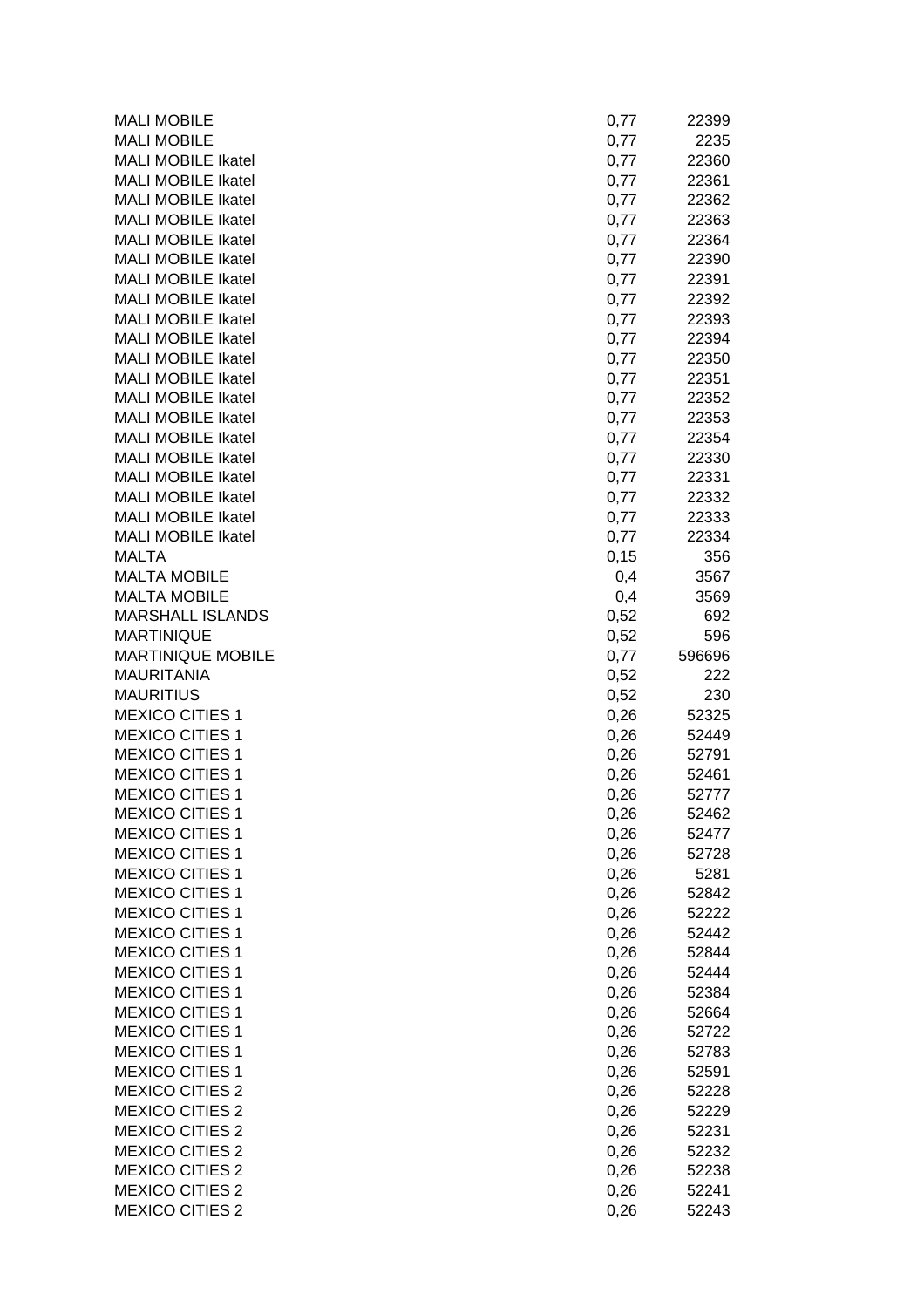| <b>MEXICO CITIES 2</b> | 0,26 | 52244 |
|------------------------|------|-------|
| <b>MEXICO CITIES 2</b> | 0,26 | 52246 |
| <b>MEXICO CITIES 2</b> | 0,26 | 52271 |
| <b>MEXICO CITIES 2</b> | 0,26 | 52272 |
| <b>MEXICO CITIES 2</b> | 0,26 | 52284 |
| <b>MEXICO CITIES 2</b> | 0,26 | 52287 |
| <b>MEXICO CITIES 2</b> | 0,26 | 52288 |
| <b>MEXICO CITIES 2</b> | 0,26 | 52294 |
| <b>MEXICO CITIES 2</b> | 0,26 | 52311 |
| <b>MEXICO CITIES 2</b> | 0,26 | 52312 |
| <b>MEXICO CITIES 2</b> | 0,26 | 52313 |
| <b>MEXICO CITIES 2</b> | 0,26 | 52314 |
| <b>MEXICO CITIES 2</b> | 0,26 | 52317 |
| <b>MEXICO CITIES 2</b> | 0,26 | 52322 |
| <b>MEXICO CITIES 2</b> | 0,26 | 52323 |
| <b>MEXICO CITIES 2</b> | 0,26 | 52324 |
| <b>MEXICO CITIES 2</b> | 0,26 | 52341 |
| <b>MEXICO CITIES 2</b> | 0,26 | 52351 |
| <b>MEXICO CITIES 2</b> | 0,26 | 52352 |
| <b>MEXICO CITIES 2</b> | 0,26 | 52353 |
| <b>MEXICO CITIES 2</b> | 0,26 | 52354 |
| <b>MEXICO CITIES 2</b> | 0,26 | 52356 |
| <b>MEXICO CITIES 2</b> | 0,26 | 52374 |
| <b>MEXICO CITIES 2</b> | 0,26 | 52378 |
| <b>MEXICO CITIES 2</b> | 0,26 | 52381 |
| <b>MEXICO CITIES 2</b> | 0,26 | 52389 |
| <b>MEXICO CITIES 2</b> | 0,26 | 52392 |
| <b>MEXICO CITIES 2</b> | 0,26 | 52393 |
| <b>MEXICO CITIES 2</b> | 0,26 | 52415 |
| <b>MEXICO CITIES 2</b> | 0,26 | 52427 |
| <b>MEXICO CITIES 2</b> | 0,26 | 52434 |
| <b>MEXICO CITIES 2</b> | 0,26 | 52435 |
| <b>MEXICO CITIES 2</b> | 0,26 | 52436 |
| <b>MEXICO CITIES 2</b> | 0,26 | 52438 |
| <b>MEXICO CITIES 2</b> | 0,26 | 52443 |
| <b>MEXICO CITIES 2</b> | 0,26 | 52445 |
| <b>MEXICO CITIES 2</b> | 0,26 | 52451 |
| <b>MEXICO CITIES 2</b> | 0,26 | 52452 |
| <b>MEXICO CITIES 2</b> | 0,26 | 52453 |
| <b>MEXICO CITIES 2</b> | 0,26 | 52463 |
| <b>MEXICO CITIES 2</b> | 0,26 | 52464 |
| <b>MEXICO CITIES 2</b> | 0,26 | 52466 |
| <b>MEXICO CITIES 2</b> | 0,26 | 52468 |
| <b>MEXICO CITIES 2</b> | 0,26 | 52469 |
| <b>MEXICO CITIES 2</b> | 0,26 | 52472 |
| <b>MEXICO CITIES 2</b> | 0,26 | 52473 |
| <b>MEXICO CITIES 2</b> | 0,26 | 52474 |
| <b>MEXICO CITIES 2</b> | 0,26 | 52475 |
| <b>MEXICO CITIES 2</b> | 0,26 | 52481 |
| <b>MEXICO CITIES 2</b> | 0,26 | 52487 |
| <b>MEXICO CITIES 2</b> | 0,26 | 52488 |
| <b>MEXICO CITIES 2</b> | 0,26 | 52492 |
| <b>MEXICO CITIES 2</b> | 0,26 | 52493 |
| <b>MEXICO CITIES 2</b> | 0,26 | 52494 |
| <b>MEXICO CITIES 2</b> | 0,26 | 52498 |
| <b>MEXICO CITIES 2</b> | 0,26 | 52595 |
|                        |      |       |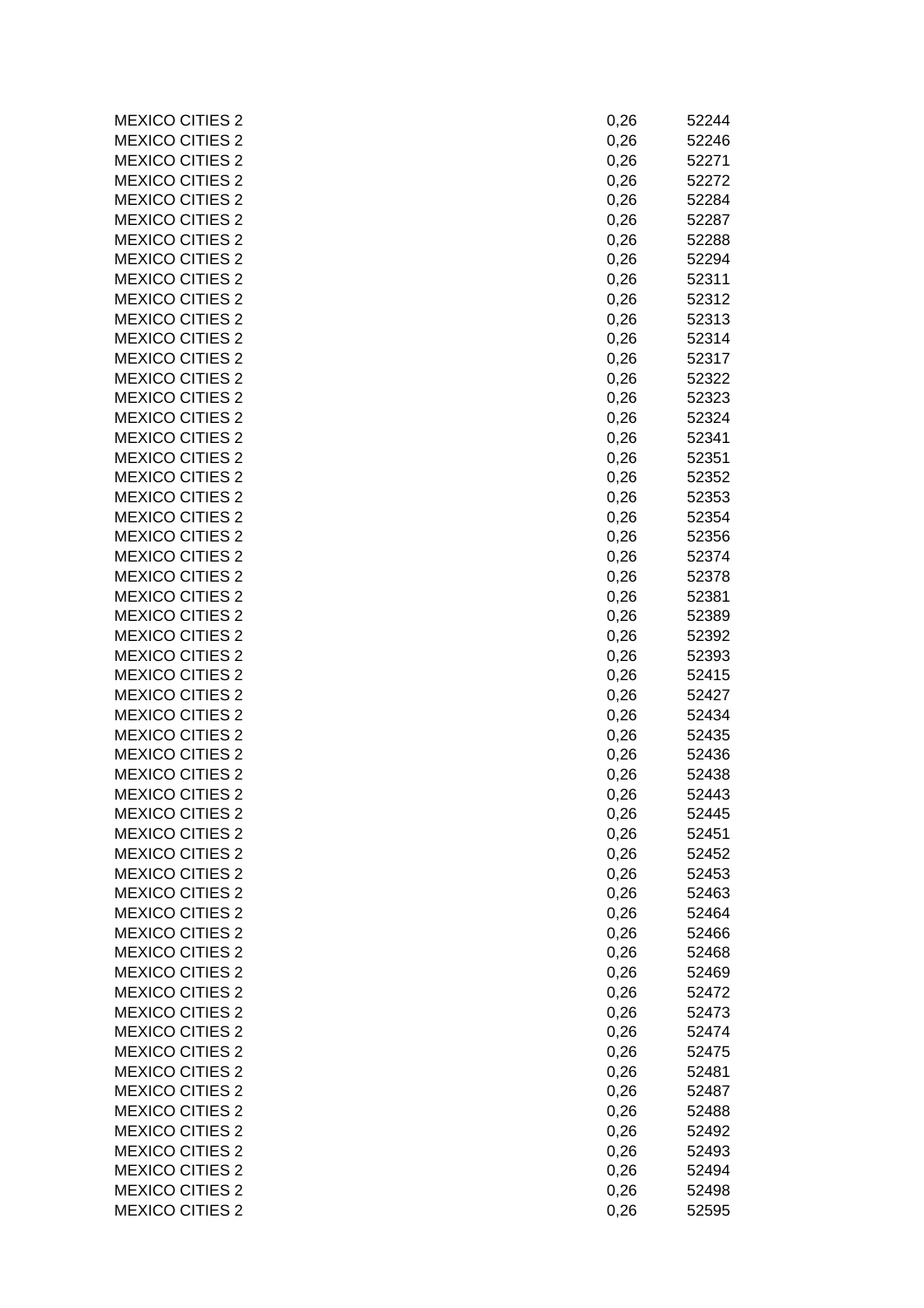| <b>MEXICO CITIES 2</b> | 0,26 | 52597 |
|------------------------|------|-------|
| <b>MEXICO CITIES 2</b> | 0,26 | 52612 |
| <b>MEXICO CITIES 2</b> | 0,26 | 52613 |
| <b>MEXICO CITIES 2</b> | 0,26 | 52614 |
| <b>MEXICO CITIES 2</b> | 0,26 | 52615 |
| <b>MEXICO CITIES 2</b> | 0,26 | 52616 |
| <b>MEXICO CITIES 2</b> | 0,26 | 52618 |
| <b>MEXICO CITIES 2</b> | 0,26 | 52622 |
| <b>MEXICO CITIES 2</b> | 0,26 | 52623 |
| <b>MEXICO CITIES 2</b> | 0,26 | 52624 |
| <b>MEXICO CITIES 2</b> | 0,26 | 52625 |
| <b>MEXICO CITIES 2</b> | 0,26 | 52626 |
| <b>MEXICO CITIES 2</b> | 0,26 | 52627 |
| <b>MEXICO CITIES 2</b> | 0,26 | 52631 |
| <b>MEXICO CITIES 2</b> | 0,26 | 52632 |
| <b>MEXICO CITIES 2</b> | 0,26 | 52633 |
| <b>MEXICO CITIES 2</b> | 0,26 | 52634 |
| <b>MEXICO CITIES 2</b> | 0,26 | 52636 |
| <b>MEXICO CITIES 2</b> | 0,26 | 52637 |
| <b>MEXICO CITIES 2</b> |      |       |
|                        | 0,26 | 52638 |
| <b>MEXICO CITIES 2</b> | 0,26 | 52639 |
| <b>MEXICO CITIES 2</b> | 0,26 | 52641 |
| <b>MEXICO CITIES 2</b> | 0,26 | 52642 |
| <b>MEXICO CITIES 2</b> | 0,26 | 52644 |
| <b>MEXICO CITIES 2</b> | 0,26 | 52645 |
| <b>MEXICO CITIES 2</b> | 0,26 | 52646 |
| <b>MEXICO CITIES 2</b> | 0,26 | 52647 |
| <b>MEXICO CITIES 2</b> | 0,26 | 52648 |
| <b>MEXICO CITIES 2</b> | 0,26 | 52653 |
| <b>MEXICO CITIES 2</b> | 0,26 | 52656 |
| <b>MEXICO CITIES 2</b> | 0,26 | 52661 |
| <b>MEXICO CITIES 2</b> | 0,26 | 52662 |
| <b>MEXICO CITIES 2</b> | 0,26 | 52665 |
| <b>MEXICO CITIES 2</b> | 0,26 | 52667 |
| <b>MEXICO CITIES 2</b> | 0,26 | 52668 |
| <b>MEXICO CITIES 2</b> | 0,26 | 52669 |
| <b>MEXICO CITIES 2</b> | 0,26 | 52673 |
| <b>MEXICO CITIES 2</b> | 0,26 | 52674 |
| <b>MEXICO CITIES 2</b> | 0,26 | 52676 |
| <b>MEXICO CITIES 2</b> | 0,26 | 52686 |
| <b>MEXICO CITIES 2</b> | 0,26 | 52687 |
| <b>MEXICO CITIES 2</b> | 0,26 | 52712 |
| <b>MEXICO CITIES 2</b> | 0,26 | 52713 |
| <b>MEXICO CITIES 2</b> | 0,26 | 52714 |
| <b>MEXICO CITIES 2</b> | 0,26 | 52715 |
| <b>MEXICO CITIES 2</b> | 0,26 | 52721 |
| <b>MEXICO CITIES 2</b> | 0,26 | 52726 |
| <b>MEXICO CITIES 2</b> | 0,26 | 52727 |
| <b>MEXICO CITIES 2</b> | 0,26 | 52732 |
| <b>MEXICO CITIES 2</b> | 0,26 | 52733 |
| <b>MEXICO CITIES 2</b> | 0,26 | 52734 |
| <b>MEXICO CITIES 2</b> | 0,26 | 52735 |
| <b>MEXICO CITIES 2</b> | 0,26 | 52736 |
| <b>MEXICO CITIES 2</b> | 0,26 | 52741 |
| <b>MEXICO CITIES 2</b> | 0,26 | 52742 |
| <b>MEXICO CITIES 2</b> | 0,26 | 52744 |
|                        |      |       |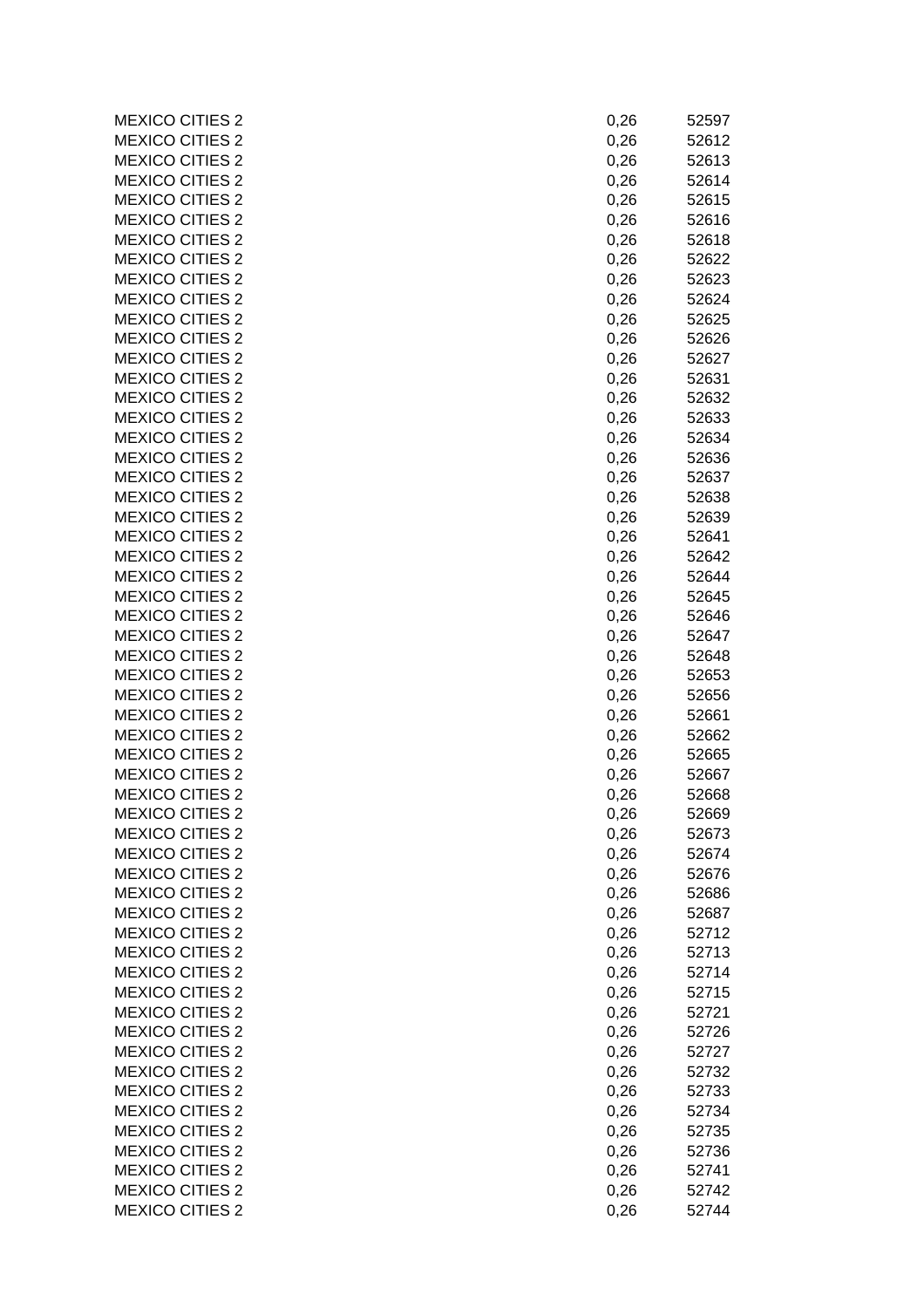| <b>MEXICO CITIES 2</b> | 0,26 | 52747 |
|------------------------|------|-------|
| <b>MEXICO CITIES 2</b> | 0,26 | 52753 |
| <b>MEXICO CITIES 2</b> | 0,26 | 52754 |
| <b>MEXICO CITIES 2</b> | 0,26 | 52755 |
| <b>MEXICO CITIES 2</b> | 0,26 | 52756 |
| <b>MEXICO CITIES 2</b> | 0,26 | 52757 |
| <b>MEXICO CITIES 2</b> | 0,26 | 52758 |
| <b>MEXICO CITIES 2</b> | 0,26 | 52762 |
| <b>MEXICO CITIES 2</b> | 0,26 | 52767 |
| <b>MEXICO CITIES 2</b> | 0,26 | 52771 |
| <b>MEXICO CITIES 2</b> | 0,26 | 52772 |
| <b>MEXICO CITIES 2</b> | 0,26 | 52773 |
| <b>MEXICO CITIES 2</b> | 0,26 | 52775 |
| <b>MEXICO CITIES 2</b> | 0,26 | 52779 |
| <b>MEXICO CITIES 2</b> | 0,26 | 52782 |
| <b>MEXICO CITIES 2</b> | 0,26 | 52786 |
| <b>MEXICO CITIES 2</b> | 0,26 | 52821 |
| <b>MEXICO CITIES 2</b> | 0,26 | 52823 |
| <b>MEXICO CITIES 2</b> | 0,26 | 52826 |
| <b>MEXICO CITIES 2</b> |      | 52828 |
| <b>MEXICO CITIES 2</b> | 0,26 |       |
|                        | 0,26 | 52829 |
| <b>MEXICO CITIES 2</b> | 0,26 | 52831 |
| <b>MEXICO CITIES 2</b> | 0,26 | 52833 |
| <b>MEXICO CITIES 2</b> | 0,26 | 52834 |
| <b>MEXICO CITIES 2</b> | 0,26 | 52836 |
| <b>MEXICO CITIES 2</b> | 0,26 | 52841 |
| <b>MEXICO CITIES 2</b> | 0,26 | 52861 |
| <b>MEXICO CITIES 2</b> | 0,26 | 52862 |
| <b>MEXICO CITIES 2</b> | 0,26 | 52866 |
| <b>MEXICO CITIES 2</b> | 0,26 | 52867 |
| <b>MEXICO CITIES 2</b> | 0,26 | 52868 |
| <b>MEXICO CITIES 2</b> | 0,26 | 52871 |
| <b>MEXICO CITIES 2</b> | 0,26 | 52877 |
| <b>MEXICO CITIES 2</b> | 0,26 | 52878 |
| <b>MEXICO CITIES 2</b> | 0,26 | 52891 |
| <b>MEXICO CITIES 2</b> | 0,26 | 52892 |
| <b>MEXICO CITIES 2</b> | 0,26 | 52899 |
| <b>MEXICO CITIES 2</b> | 0,26 | 52916 |
| <b>MEXICO CITIES 2</b> | 0,26 | 52917 |
| <b>MEXICO CITIES 2</b> | 0,26 | 52921 |
| <b>MEXICO CITIES 2</b> | 0,26 | 52922 |
| <b>MEXICO CITIES 2</b> | 0,26 | 52938 |
| <b>MEXICO CITIES 2</b> | 0,26 | 52951 |
| <b>MEXICO CITIES 2</b> | 0,26 | 52958 |
| <b>MEXICO CITIES 2</b> | 0,26 | 52961 |
| <b>MEXICO CITIES 2</b> | 0,26 | 52962 |
| <b>MEXICO CITIES 2</b> | 0,26 | 52965 |
| <b>MEXICO CITIES 2</b> | 0,26 | 52967 |
| <b>MEXICO CITIES 2</b> | 0,26 | 52968 |
| <b>MEXICO CITIES 2</b> | 0,26 | 52971 |
| <b>MEXICO CITIES 2</b> | 0,26 | 52981 |
| <b>MEXICO CITIES 2</b> | 0,26 | 52983 |
| <b>MEXICO CITIES 2</b> | 0,26 | 52986 |
| <b>MEXICO CITIES 2</b> | 0,26 | 52987 |
| <b>MEXICO CITIES 2</b> | 0,26 | 52993 |
| <b>MEXICO CITIES 2</b> | 0,26 | 52997 |
|                        |      |       |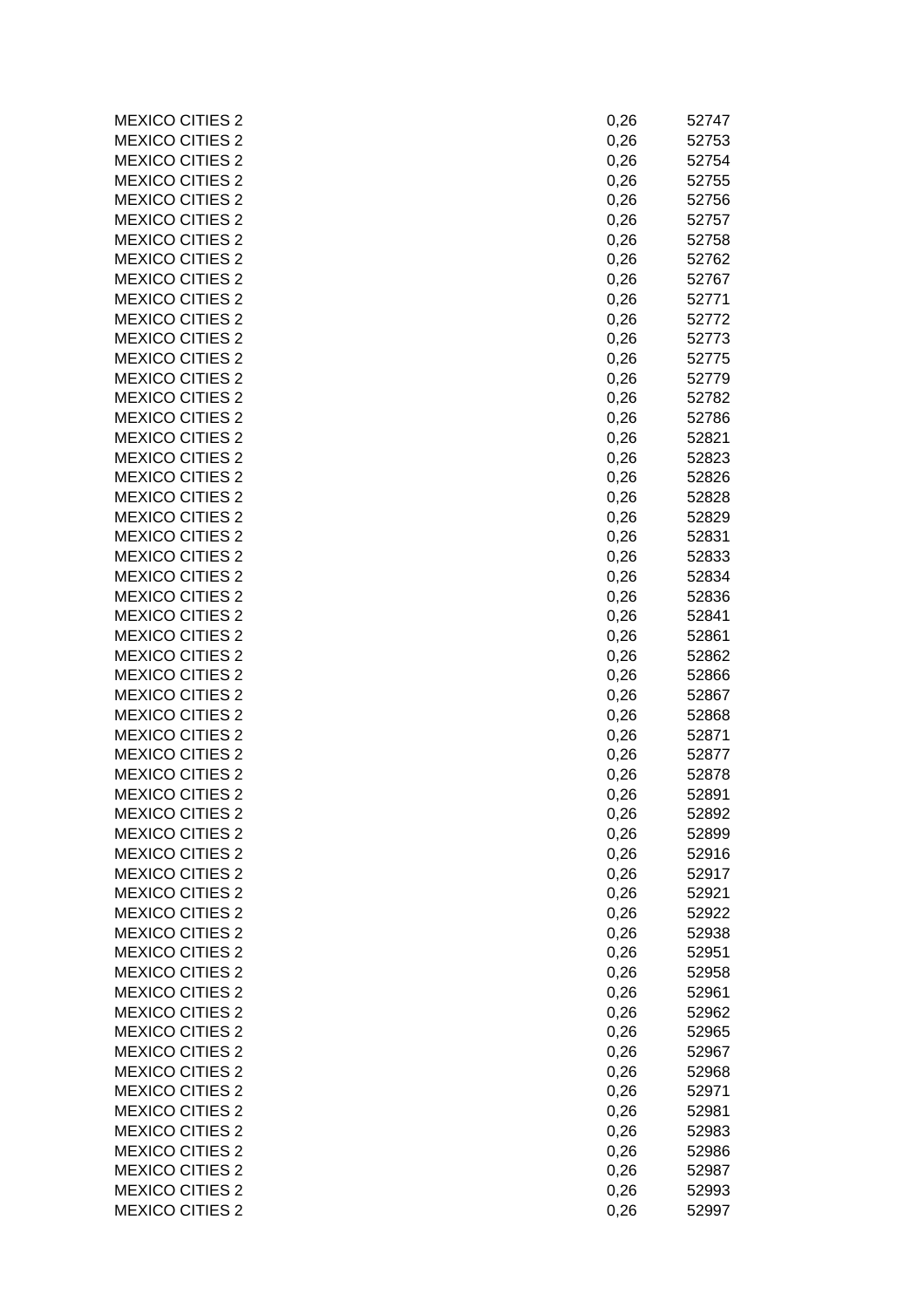| <b>MEXICO CITIES 2</b>              | 0,26 | 52998 |
|-------------------------------------|------|-------|
| <b>MEXICO GUADALAJARA</b>           | 0,26 | 5233  |
| <b>MEXICO MEXICO CITY</b>           | 0,26 | 5255  |
| <b>MEXICO MOBILE</b>                | 0,51 | 521   |
| <b>MEXICO OTHER</b>                 | 0,26 | 52    |
| MICRONESIA, FEDERATED STATES OF     | 0,52 | 691   |
| MOLDOVA, REPUBLIC OF                | 0,26 | 373   |
| MOLDOVA, REPUBLIC OF MOBILE         | 0,51 | 3737  |
| MOLDOVA, REPUBLIC OF MOBILE VoXtel  | 0,51 | 3736  |
| MOLDOVA, REPUBLIC OF Transnistra    | 0,26 | 3735  |
| MOLDOVA, REPUBLIC OF Transnistra    | 0,26 | 37321 |
| <b>MONACO</b>                       | 0,04 | 377   |
| <b>MONACO MOBILE</b>                | 0,29 | 3774  |
| <b>MONACO MOBILE</b>                | 0,29 | 3776  |
| MONACO MOBILE KFOR KOSOVO           | 0,29 | 37744 |
| MONACO MOBILE KFOR KOSOVO           | 0,29 | 37747 |
| MONACO MOBILE KFOR KOSOVO           | 0,29 | 37745 |
| <b>MONGOLIA</b>                     | 0,52 | 976   |
| <b>MONGOLIA MOBILE</b>              | 0,77 | 9769  |
| <b>MONGOLIA MOBILE</b>              | 0,77 | 9768  |
| <b>MONGOLIA ULAANBAATAR</b>         | 0,52 | 9761  |
| <b>MONTENEGRO</b>                   | 0,15 | 382   |
| <b>MONTENEGRO MOBILE</b>            | 0,4  | 38267 |
| <b>MONTENEGRO MOBILE</b>            | 0,4  | 38269 |
| MONTENEGRO MOBILE                   | 0,4  | 38268 |
| <b>MONTSERRAT</b>                   | 0,52 | 1664  |
| <b>MOROCCO</b>                      | 0,26 | 212   |
| MOROCCO CASABLANCA                  | 0,26 | 21222 |
| <b>MOROCCO MOBILE</b>               | 0,51 | 2126  |
| <b>MOROCCO MOBILE</b>               | 0,51 | 2127  |
| MOROCCO MOBILE Maroc Télécom        | 0,51 | 21261 |
| <b>MOROCCO MOBILE Maroc Télécom</b> | 0,51 | 21262 |
| <b>MOROCCO MOBILE Maroc Télécom</b> | 0,51 | 21266 |
| MOROCCO MOBILE Maroc Télécom        | 0,51 | 21267 |
| MOROCCO MOBILE Maroc Télécom        | 0,51 | 21268 |
| MOROCCO MOBILE Maroc Télécom        | 0,51 | 21270 |
| MOROCCO MOBILE Maroc Télécom        | 0,51 | 21271 |
| MOROCCO MOBILE Maroc Télécom        | 0,51 | 21272 |
| MOROCCO MOBILE Maroc Télécom        | 0,51 | 21273 |
| MOROCCO MOBILE Maroc Télécom        | 0,51 | 21276 |
| MOROCCO MOBILE Maroc Télécom        | 0,51 | 21210 |
| MOROCCO MOBILE Maroc Télécom        | 0,51 | 21211 |
| MOROCCO MOBILE Maroc Télécom        | 0,51 | 21277 |
| MOROCCO MOBILE Maroc Télécom        | 0,51 | 21278 |
| MOROCCO MOBILE Maroc Télécom        | 0,51 | 21213 |
| MOROCCO MOBILE Maroc Télécom        | 0,51 | 21226 |
| MOROCCO MOBILE Maroc Télécom        | 0,51 | 21227 |
| MOROCCO MOBILE Maroc Télécom        | 0,51 | 21233 |
| MOROCCO MOBILE Maroc Télécom        | 0,51 | 21234 |
| MOROCCO MOBILE Maroc Télécom        | 0,51 | 21216 |
| <b>MOROCCO MOBILE Maroc Télécom</b> | 0,51 | 21218 |
| MOROCCO MOBILE Médi Télécom         | 0,51 | 21260 |
| MOROCCO MOBILE Médi Télécom         | 0,51 | 21263 |
| MOROCCO MOBILE Médi Télécom         | 0,51 | 21264 |
| MOROCCO MOBILE Médi Télécom         | 0,51 | 21265 |
| MOROCCO MOBILE Médi Télécom         | 0,51 | 21269 |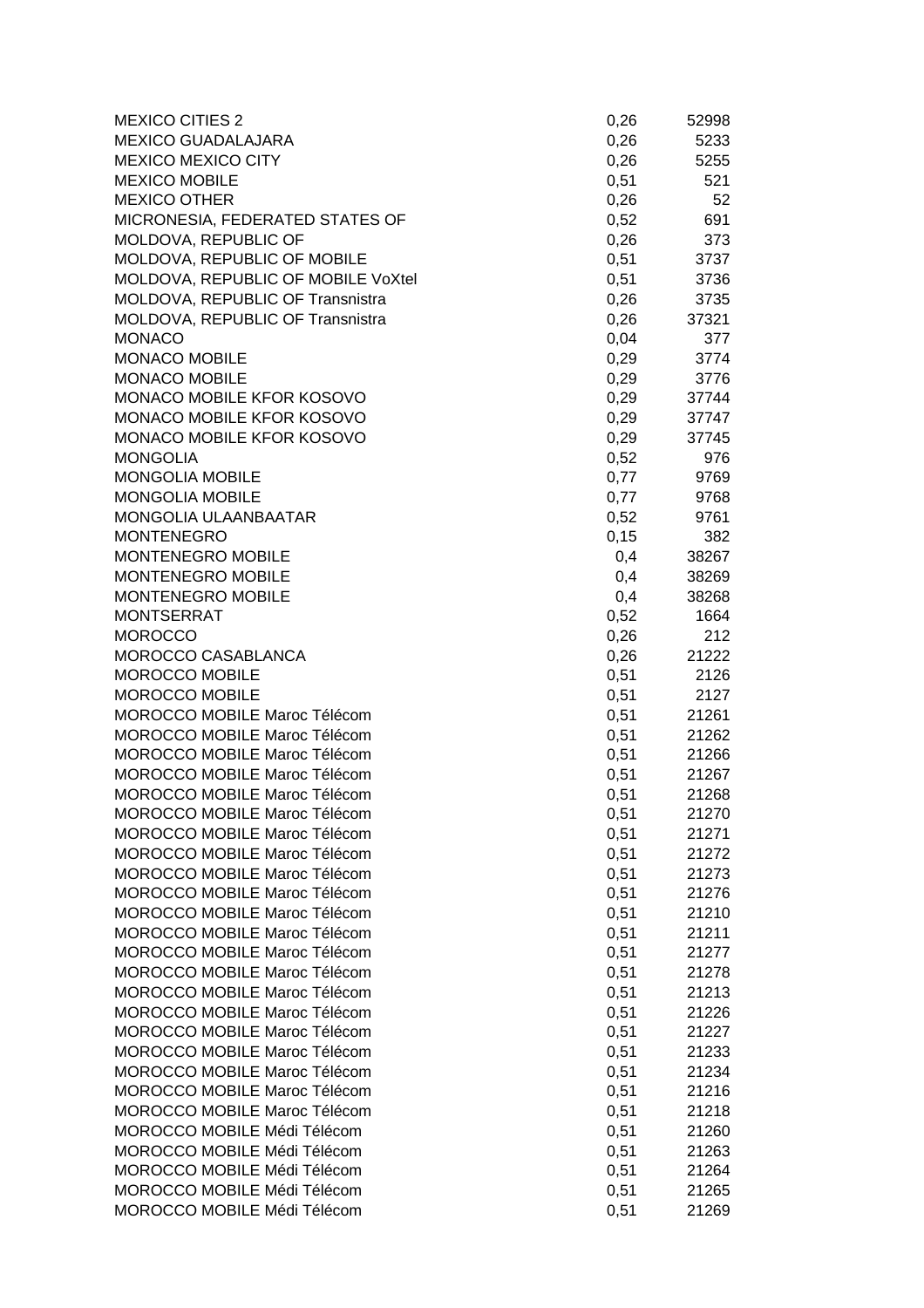| MOROCCO MOBILE Médi Télécom | 0,51 | 21274   |
|-----------------------------|------|---------|
| MOROCCO MOBILE Médi Télécom | 0,51 | 21275   |
| MOROCCO MOBILE Médi Télécom | 0,51 | 21279   |
| MOROCCO MOBILE Médi Télécom | 0,51 | 21212   |
| MOROCCO MOBILE Médi Télécom | 0,51 | 21214   |
| MOROCCO MOBILE Médi Télécom | 0,51 | 21217   |
| <b>MOROCCO RABAT</b>        | 0,26 | 21237   |
| <b>MOZAMBIQUE</b>           | 0,52 | 258     |
| MOZAMBIQUE MOBILE           | 0,77 | 25881   |
| MOZAMBIQUE MOBILE           | 0,77 | 25882   |
| <b>MOZAMBIQUE MOBILE</b>    | 0,77 | 25883   |
| MOZAMBIQUE MOBILE           | 0,77 | 25884   |
| MOZAMBIQUE MOBILE           | 0,77 | 25885   |
| MOZAMBIQUE MOBILE           | 0,77 | 25886   |
| MOZAMBIQUE MOBILE           | 0,77 | 25887   |
| MOZAMBIQUE MOBILE           | 0,77 | 25888   |
| MOZAMBIQUE MOBILE           | 0,77 | 25889   |
| <b>MYANMAR</b>              | 0,52 | 95      |
| <b>MYANMAR RANGOON</b>      | 0,52 | 951     |
| <b>NAMIBIA</b>              | 0,52 | 264     |
| <b>NAMIBIA MOBILE</b>       | 0,77 | 26481   |
| <b>NAMIBIA MOBILE</b>       | 0,77 | 26460   |
| <b>NAMIBIA MOBILE</b>       | 0,77 | 26485   |
| <b>NAURU</b>                | 0,52 | 674     |
| <b>NEPAL</b>                | 0,52 | 977     |
| <b>NEPAL KATHMANDU</b>      | 0,52 | 9771    |
| <b>NEPAL MOBILE</b>         | 0,77 | 97798   |
| <b>NETHERLANDS</b>          | 0,04 | 31      |
| NETHERLANDS AMSTERDAM       | 0,04 | 3120    |
| NETHERLANDS ANTILLES        | 0,04 | 599     |
| NETHERLANDS ANTILLES MOBILE | 0,04 | 5994165 |
| NETHERLANDS ANTILLES MOBILE | 0,04 | 5994166 |
| NETHERLANDS ANTILLES MOBILE | 0,04 | 59951   |
| NETHERLANDS ANTILLES MOBILE | 0,04 | 59952   |
| NETHERLANDS ANTILLES MOBILE | 0,04 | 59956   |
| NETHERLANDS ANTILLES MOBILE | 0,04 | 59957   |
| NETHERLANDS ANTILLES MOBILE | 0,04 | 59958   |
| NETHERLANDS ANTILLES MOBILE | 0,04 | 59959   |
| NETHERLANDS ANTILLES MOBILE | 0,04 | 59954   |
| NETHERLANDS ANTILLES MOBILE | 0,04 | 59961   |
| NETHERLANDS ANTILLES MOBILE | 0,04 | 599630  |
| NETHERLANDS ANTILLES MOBILE | 0,04 | 599631  |
| NETHERLANDS ANTILLES MOBILE | 0,04 | 59966   |
| NETHERLANDS ANTILLES MOBILE | 0,04 | 59967   |
| NETHERLANDS ANTILLES MOBILE | 0,04 | 59969   |
| NETHERLANDS ANTILLES MOBILE | 0,04 | 599700  |
| NETHERLANDS ANTILLES MOBILE | 0,04 | 599701  |
| NETHERLANDS ANTILLES MOBILE | 0,04 | 59978   |
| NETHERLANDS ANTILLES MOBILE | 0,04 | 59979   |
| NETHERLANDS ANTILLES MOBILE | 0,04 | 59955   |
| NETHERLANDS ANTILLES MOBILE | 0,04 | 599416  |
| NETHERLANDS ANTILLES MOBILE | 0,04 | 599318  |
| <b>NETHERLANDS MOBILE</b>   | 0,29 | 316     |
| NETHERLANDS MOBILE KPN      | 0,29 | 31610   |
| NETHERLANDS MOBILE KPN      | 0,29 | 31612   |
| NETHERLANDS MOBILE KPN      | 0,29 | 31613   |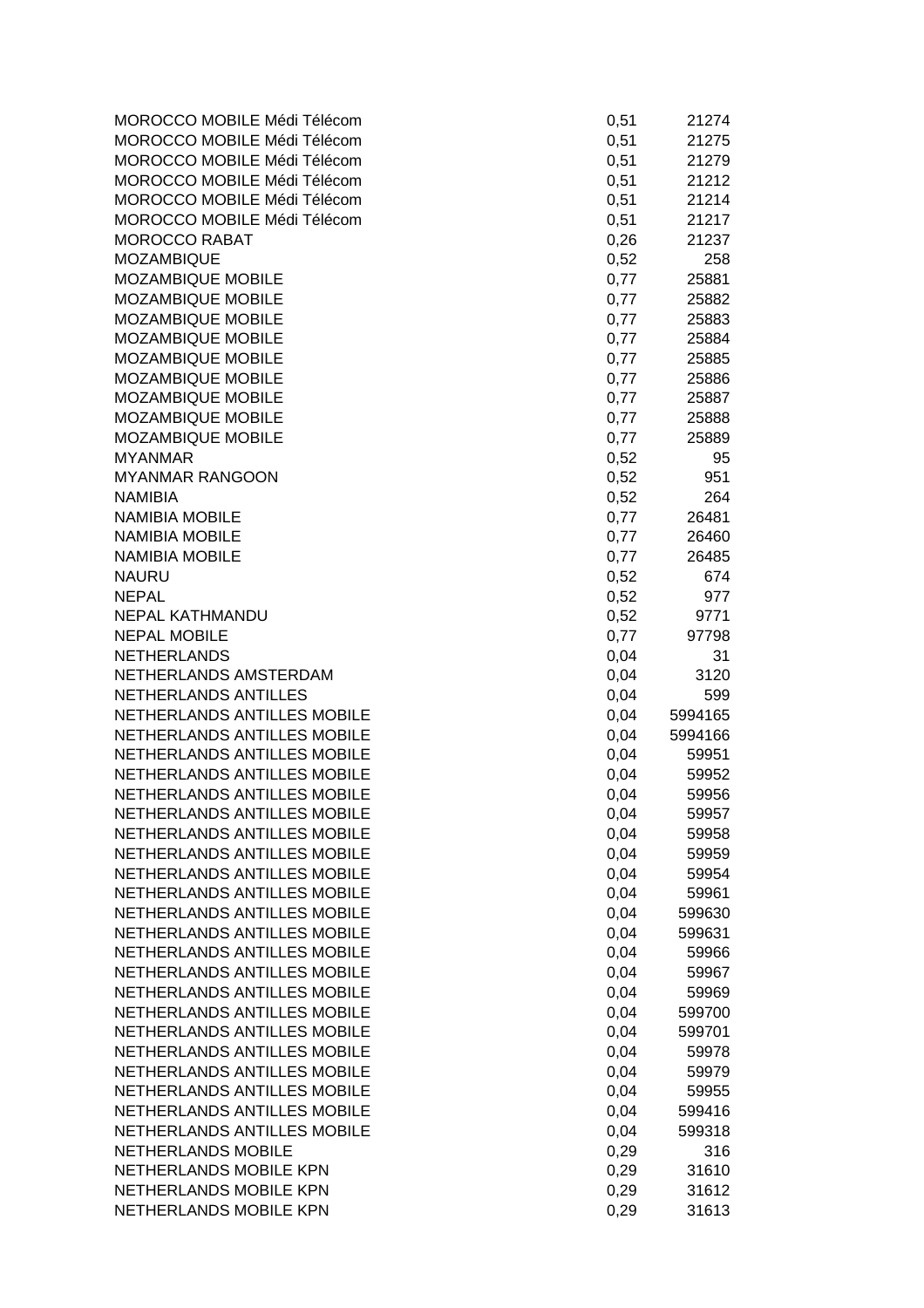NETHERLANDS MOBILE KPN NETHERLANDS MOBILE KPN NETHERLANDS MOBILE KPN **NETHERLANDS MOBILE KPN** NETHERLANDS MOBILE KPN NETHERLANDS MOBILE KPN NETHERLANDS MOBILE KPN NETHERLANDS MOBILE KPN NETHERLANDS MOBILE KPN **NETHERLANDS MOBILE KPN** NETHERLANDS MOBILE KPN NETHERLANDS MOBILE Orange NETHERLANDS MOBILE Orange NETHERLANDS MOBILE Orange NETHERLANDS MOBILE Orange **NETHERLANDS MOBILE T-Mobile NETHERLANDS MOBILE T-Mobile NETHERLANDS MOBILE T-Mobile** NETHERLANDS MOBILE T-Mobile **NETHERLANDS MOBILE T-Mobile** NETHERLANDS MOBILE Telfort/O2 **NETHERLANDS MOBILE Telfort/O2** NETHERLANDS MOBILE Telfort/O2 **NETHERLANDS MOBILE Telfort/O2** NETHERLANDS MOBILE Telfort/O2 NETHERLANDS MOBILE Telfort/O2 NETHERLANDS MOBILE Telfort/O2 NETHERLANDS MOBILE Telfort/O2 NETHERLANDS MOBILE Telfort/O2 **NETHERLANDS MOBILE Vodafone** NETHERLANDS MOBILE Vodafone NETHERLANDS MOBILE Vodafone **NETHERLANDS MOBILE Vodafone NETHERLANDS MOBILE Vodafone** NETHERLANDS MOBILE Vodafone NETHERLANDS MOBILE Vodafone NETHERLANDS MOBILE Vodafone NETHERLANDS MOBILE Vodafone NETHERLANDS MOBILE Vodafone **NETHERLANDS MOBILE Vodafone** NETHERLANDS MOBILE, Tele2 NETHERLANDS ROTTERDAM NEW CALEDONIA NEW ZEALAND NEW ZEALAND AUCKLAND **NEW ZEALAND MOBILE** NEW ZEALAND WELLINGTON **NICARAGUA** NICARAGUA MOBILE NICARAGUA MOBILE NICARAGUA MOBILE NICARAGUA MOBILE NICARAGUA MOBILE NICARAGUA MOBILE NICARAGUA MOBILE NICARAGUA MOBILE

| 0,29 | 31620 |
|------|-------|
|      |       |
| 0,29 | 31622 |
| 0,29 | 31623 |
| 0,29 | 31630 |
|      |       |
| 0,29 | 31651 |
| 0,29 | 31653 |
| 0,29 | 31656 |
|      |       |
| 0,29 | 31657 |
| 0,29 | 31658 |
| 0,29 | 31659 |
|      |       |
| 0,29 | 31665 |
| 0,29 | 31618 |
| 0,29 | 31628 |
|      |       |
| 0,29 | 31638 |
| 0,29 | 31648 |
| 0,29 | 31614 |
|      |       |
| 0,29 | 31624 |
| 0,29 | 31641 |
| 0,29 | 31642 |
|      | 31643 |
| 0,29 |       |
| 0,29 | 31616 |
| 0,29 | 31617 |
|      | 31619 |
| 0,29 |       |
| 0,29 | 31626 |
| 0,29 | 31633 |
| 0,29 | 31644 |
|      |       |
| 0,29 | 31645 |
| 0,29 | 31647 |
| 0,29 | 31649 |
|      |       |
| 0,29 | 31611 |
| 0,29 | 31615 |
| 0,29 | 31621 |
|      |       |
| 0,29 | 31625 |
| 0,29 | 31627 |
| 0,29 | 31629 |
|      |       |
| 0,29 | 31646 |
| 0,29 | 31650 |
| 0,29 | 31652 |
| 0,29 | 31654 |
|      |       |
| 0,29 | 31655 |
| 0,29 | 31640 |
| 0,04 | 3110  |
|      |       |
| 0,52 | 687   |
| 0,04 | 64    |
| 0,04 | 649   |
|      |       |
| 0,29 | 642   |
| 0,04 | 644   |
| 0,52 | 505   |
|      |       |
| 0,77 | 5058  |
| 0,77 | 5056  |
| 0,77 | 5055  |
|      |       |
| 0,77 | 5057  |
| 0,77 | 5059  |
| 0,77 | 50540 |
| 0,77 | 50541 |
|      |       |
| 0,77 | 50542 |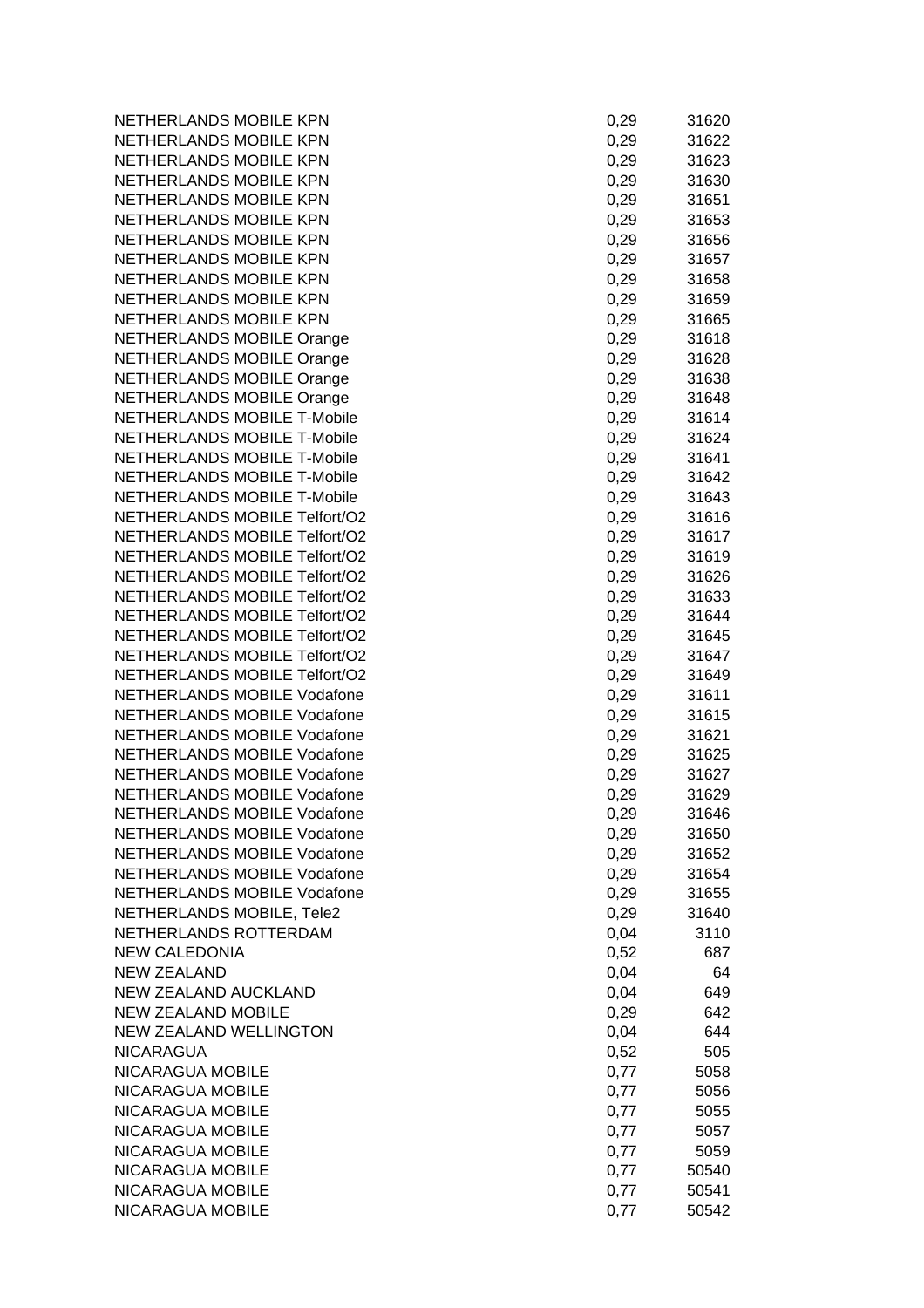| NICARAGUA MOBILE             | 0,77         | 50545  |
|------------------------------|--------------|--------|
| NICARAGUA MOBILE             | 0,77         | 50546  |
| <b>NIGER</b>                 | 0,52         | 227    |
| <b>NIGER MOBILE</b>          | 0,77         | 22726  |
| <b>NIGER MOBILE</b>          | 0,77         | 22727  |
| <b>NIGER MOBILE</b>          | 0,77         | 22728  |
| <b>NIGER MOBILE</b>          | 0,77         | 22729  |
| <b>NIGER MOBILE</b>          | 0,77         | 22749  |
| <b>NIGER MOBILE</b>          | 0,77         | 22759  |
| <b>NIGER MOBILE</b>          | 0,77         | 22780  |
| <b>NIGER MOBILE</b>          | 0,77         | 22781  |
| <b>NIGER MOBILE</b>          | 0,77         | 22782  |
| <b>NIGER MOBILE</b>          | 0,77         | 22784  |
| <b>NIGER MOBILE</b>          | 0,77         | 22785  |
| <b>NIGER MOBILE</b>          | 0,77         | 22787  |
| <b>NIGER MOBILE</b>          | 0,77         | 22788  |
| <b>NIGER MOBILE</b>          | 0,77         | 22789  |
| <b>NIGER MOBILE</b>          | 0,77         | 2279   |
| <b>NIGERIA</b>               | 0,52         | 234    |
| <b>NIGERIA LAGOS</b>         | 0,52         | 2341   |
| NIGERIA MOBILE               | 0,77         | 23480  |
| <b>NIGERIA MOBILE Econet</b> | 0            | 234802 |
| <b>NIGERIA MOBILE Econet</b> | 0            | 234808 |
| NIGERIA MOBILE Globacom      | 0            | 234805 |
| NIGERIA MOBILE Globacom      | 0            | 234807 |
| NIGERIA MOBILE MTN           | 0            | 234703 |
| <b>NIGERIA MOBILE MTN</b>    | 0            | 234803 |
| <b>NIGERIA MOBILE MTN</b>    | 0            | 234806 |
| NIGERIA MOBILE               | 0,77         | 234804 |
| <b>NIGERIA MOBILE</b>        | 0,77         | 23490  |
| NIGERIA MOBILE               | 0,77         | 234470 |
| NIGERIA MOBILE               | 0,77         | 234774 |
| <b>NIGERIA MOBILE</b>        | 0,77         | 234775 |
| <b>NIUE</b>                  | 0,52         | 683    |
| NORTHERN MARIANA ISLANDS     | 0,52         | 1670   |
| <b>NORWAY</b>                | 0,04         | 47     |
| <b>NORWAY MOBILE</b>         | 0,29         | 474    |
| NORWAY MOBILE                | 0,29         | 479    |
| <b>NORWAY MOBILE</b>         | 0,29         | 4754   |
| NORWAY MOBILE                | 0,29         | 475570 |
| <b>NORWAY MOBILE</b>         | 0,29         | 4759   |
| <b>NORWAY MOBILE NetCom</b>  | 0,29         | 474000 |
| <b>NORWAY MOBILE NetCom</b>  | 0,29         | 474001 |
| <b>NORWAY MOBILE NetCom</b>  | 0,29         | 474010 |
| <b>NORWAY MOBILE NetCom</b>  | 0,29         | 474011 |
| <b>NORWAY MOBILE NetCom</b>  | 0,29         | 474045 |
| <b>NORWAY MOBILE NetCom</b>  | 0,29         | 474046 |
| <b>NORWAY MOBILE NetCom</b>  | 0,29         | 474047 |
| <b>NORWAY MOBILE NetCom</b>  | 0,29         | 474048 |
| <b>NORWAY MOBILE NetCom</b>  | 0,29         | 474049 |
| <b>NORWAY MOBILE NetCom</b>  |              | 474055 |
| <b>NORWAY MOBILE NetCom</b>  | 0,29<br>0,29 | 474056 |
| <b>NORWAY MOBILE NetCom</b>  |              | 474057 |
| <b>NORWAY MOBILE NetCom</b>  | 0,29<br>0,29 | 474058 |
| <b>NORWAY MOBILE NetCom</b>  | 0,29         | 474059 |
| <b>NORWAY MOBILE NetCom</b>  | 0,29         | 47406  |
|                              |              |        |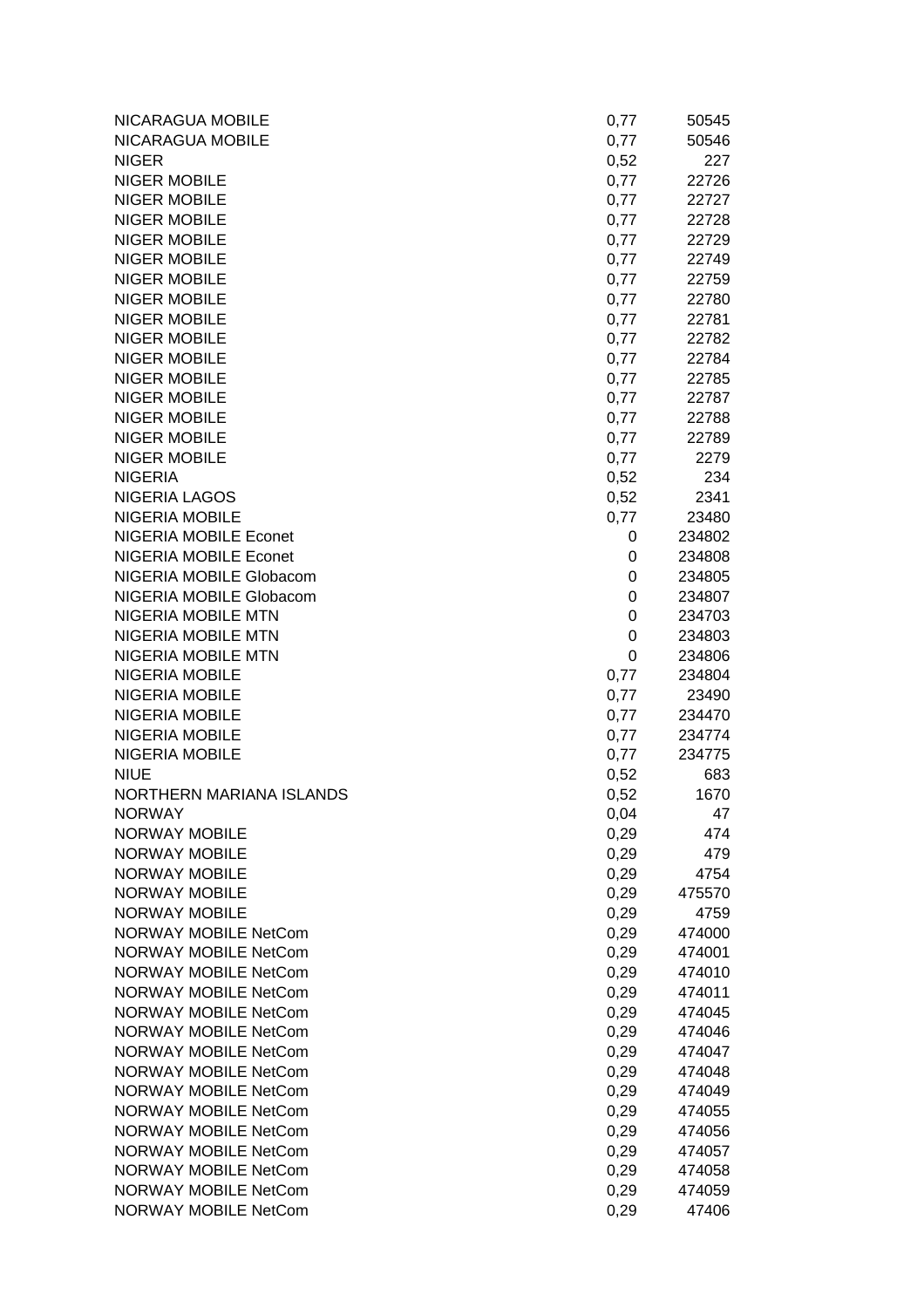| <b>NORWAY MOBILE NetCom</b>  | 0,29 | 47407  |
|------------------------------|------|--------|
| <b>NORWAY MOBILE NetCom</b>  | 0,29 | 47452  |
| <b>NORWAY MOBILE NetCom</b>  | 0,29 | 47453  |
| <b>NORWAY MOBILE NetCom</b>  | 0,29 | 47454  |
| <b>NORWAY MOBILE NetCom</b>  | 0,29 | 47455  |
| <b>NORWAY MOBILE NetCom</b>  | 0,29 | 47464  |
| <b>NORWAY MOBILE NetCom</b>  | 0,29 | 47465  |
| <b>NORWAY MOBILE NetCom</b>  | 0,29 | 47466  |
| <b>NORWAY MOBILE NetCom</b>  | 0,29 | 4792   |
| <b>NORWAY MOBILE NetCom</b>  | 0,29 | 4793   |
| <b>NORWAY MOBILE NetCom</b>  | 0,29 | 4798   |
| <b>NORWAY MOBILE NetCom</b>  | 0,29 | 47599  |
| <b>NORWAY MOBILE Tele2</b>   | 0,29 | 47472  |
| NORWAY MOBILE Tele2          | 0,29 | 47473  |
| <b>NORWAY MOBILE Tele2</b>   | 0,29 | 47412  |
| <b>NORWAY MOBILE Tele2</b>   | 0,29 | 47413  |
| <b>NORWAY MOBILE Tele2</b>   | 0,29 | 474723 |
| <b>NORWAY MOBILE Tele2</b>   | 0,29 | 474724 |
| <b>NORWAY MOBILE Tele2</b>   | 0,29 | 474725 |
| <b>NORWAY MOBILE Tele2</b>   | 0,29 | 474726 |
| <b>NORWAY MOBILE Tele2</b>   | 0,29 | 474727 |
| <b>NORWAY MOBILE Tele2</b>   | 0,29 | 474728 |
| <b>NORWAY MOBILE Tele2</b>   | 0,29 | 474729 |
| <b>NORWAY MOBILE Telenor</b> | 0,29 | 47414  |
| <b>NORWAY MOBILE Telenor</b> | 0,29 | 47415  |
| <b>NORWAY MOBILE Telenor</b> | 0,29 | 47416  |
| <b>NORWAY MOBILE Telenor</b> | 0,29 | 47417  |
| <b>NORWAY MOBILE Telenor</b> | 0,29 | 47476  |
| <b>NORWAY MOBILE Telenor</b> | 0,29 | 47478  |
| <b>NORWAY MOBILE Telenor</b> | 0,29 | 47480  |
| <b>NORWAY MOBILE Telenor</b> | 0,29 | 47481  |
| <b>NORWAY MOBILE Telenor</b> | 0,29 | 47482  |
| <b>NORWAY MOBILE Telenor</b> | 0,29 | 4790   |
| <b>NORWAY MOBILE Telenor</b> | 0,29 | 4791   |
| <b>NORWAY MOBILE Telenor</b> | 0,29 | 47940  |
| <b>NORWAY MOBILE Telenor</b> | 0,29 | 47941  |
| <b>NORWAY MOBILE Telenor</b> | 0,29 | 47945  |
| <b>NORWAY MOBILE Telenor</b> | 0,29 | 47947  |
| <b>NORWAY MOBILE Telenor</b> | 0,29 | 47948  |
| <b>NORWAY MOBILE Telenor</b> | 0,29 | 47949  |
| <b>NORWAY MOBILE Telenor</b> | 0,29 | 4795   |
| <b>NORWAY MOBILE Telenor</b> | 0,29 | 47960  |
| <b>NORWAY MOBILE Telenor</b> | 0,29 | 47961  |
| <b>NORWAY MOBILE Telenor</b> | 0,29 | 47962  |
| <b>NORWAY MOBILE Telenor</b> | 0,29 | 47963  |
| <b>NORWAY MOBILE Telenor</b> | 0,29 | 47964  |
| <b>NORWAY MOBILE Telenor</b> | 0,29 | 47965  |
| <b>NORWAY MOBILE Telenor</b> | 0,29 | 4797   |
| <b>NORWAY MOBILE Telenor</b> | 0,29 | 475900 |
| <b>NORWAY MOBILE Telenor</b> | 0,29 | 475901 |
| <b>NORWAY MOBILE Telenor</b> | 0,29 | 475902 |
| NORWAY OSLO                  | 0,04 | 472    |
| <b>OMAN</b>                  | 0,52 | 968    |
| <b>PAKISTAN</b>              | 0,52 | 92     |
| PAKISTAN ISLAMABAD           | 0,52 | 9251   |
| PAKISTAN KARACHI             | 0,52 | 9221   |

| 0,29 | 47407  |
|------|--------|
| 0,29 | 47452  |
|      |        |
| 0,29 | 47453  |
| 0,29 | 47454  |
| 0,29 | 47455  |
|      |        |
| 0,29 | 47464  |
|      | 47465  |
| 0,29 |        |
| 0,29 | 47466  |
| 0,29 | 4792   |
|      |        |
| 0,29 | 4793   |
| 0,29 | 4798   |
| 0,29 | 47599  |
|      |        |
| 0,29 | 47472  |
| 0,29 | 47473  |
|      |        |
| 0,29 | 47412  |
| 0,29 | 47413  |
|      | 474723 |
| 0,29 |        |
| 0,29 | 474724 |
| 0,29 | 474725 |
|      |        |
| 0,29 | 474726 |
| 0,29 | 474727 |
|      |        |
| 0,29 | 474728 |
| 0,29 | 474729 |
| 0,29 | 47414  |
|      |        |
| 0,29 | 47415  |
| 0,29 | 47416  |
|      | 47417  |
| 0,29 |        |
| 0,29 | 47476  |
| 0,29 | 47478  |
| 0,29 | 47480  |
|      |        |
| 0,29 | 47481  |
| 0,29 | 47482  |
| 0,29 | 4790   |
|      |        |
| 0,29 | 4791   |
| 0,29 | 47940  |
| 0,29 | 47941  |
|      |        |
| 0,29 | 47945  |
| 0,29 | 47947  |
| 0,29 | 47948  |
|      |        |
| 0,29 | 47949  |
| 0,29 | 4795   |
| 0,29 | 47960  |
|      |        |
| 0,29 | 47961  |
| 0,29 | 47962  |
| 0,29 | 47963  |
|      |        |
| 0,29 | 47964  |
| 0,29 | 47965  |
| 0,29 | 4797   |
|      |        |
| 0,29 | 475900 |
| 0,29 | 475901 |
| 0,29 | 475902 |
|      |        |
| 0,04 | 472    |
| 0,52 | 968    |
| 0,52 | 92     |
|      |        |
| 0,52 | 9251   |
| 0,52 | 9221   |
|      |        |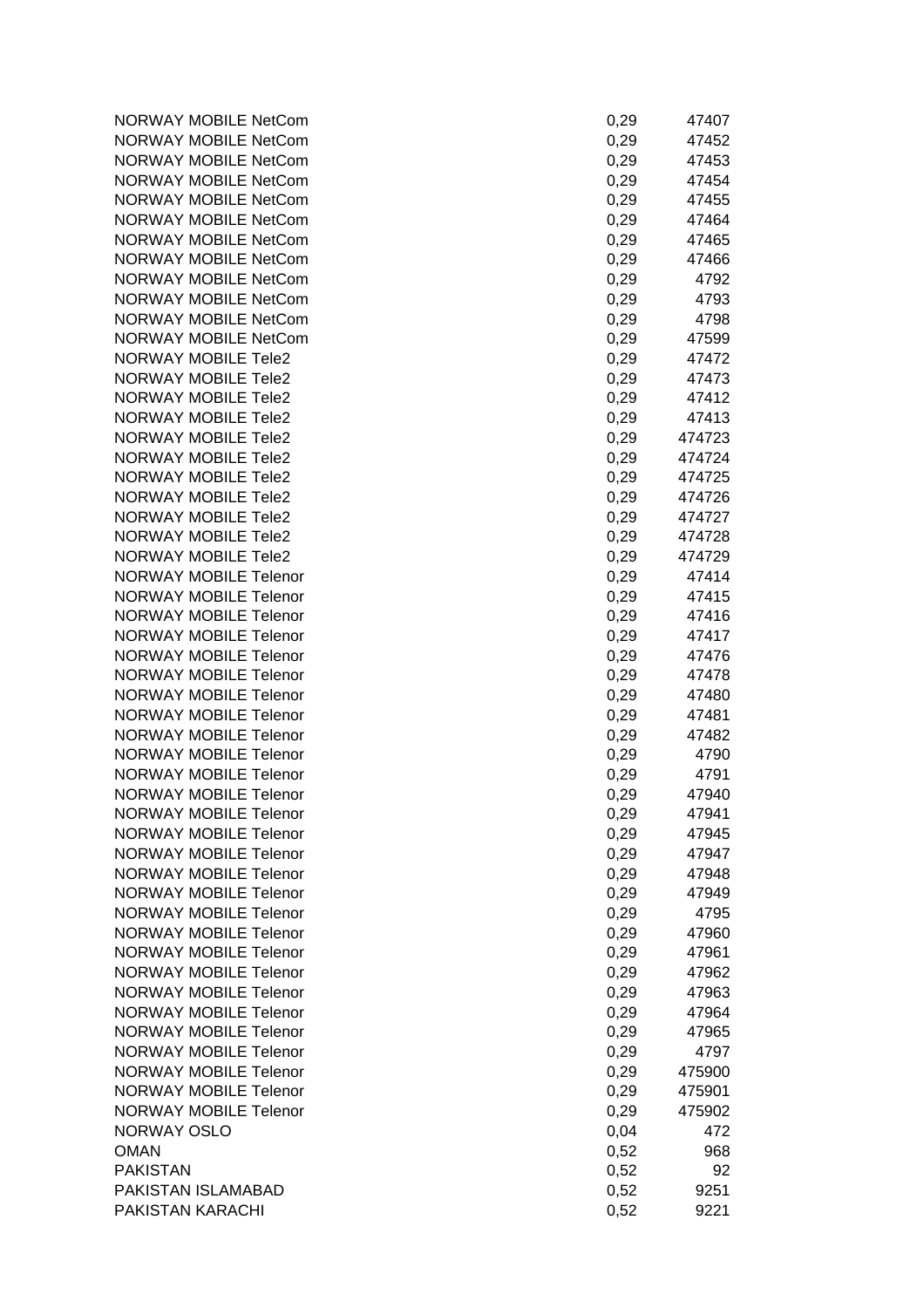| PAKISTAN LAHORE                        | 0,52 | 9242       |
|----------------------------------------|------|------------|
| PAKISTAN MOBILE                        | 0,77 | 923        |
| <b>PALAU</b>                           | 0,52 | 680        |
| PALESTINIAN TERRITORY, OCCUPIED        | 0,52 | 970        |
| PALESTINIAN TERRITORY, OCCUPIED        | 0,52 | 97242      |
| PALESTINIAN TERRITORY, OCCUPIED        | 0,52 | 97282      |
| PALESTINIAN TERRITORY, OCCUPIED        | 0,52 | 97292      |
| PALESTINIAN TERRITORY, OCCUPIED        | 0,52 | 97272      |
| PALESTINIAN TERRITORY, OCCUPIED        | 0,52 | 97222      |
| PALESTINIAN TERRITORY, OCCUPIED        | 0,52 | 97232      |
| PALESTINIAN TERRITORY, OCCUPIED MOBILE | 0,77 | 97059      |
| <b>PANAMA</b>                          | 0,52 | 507        |
| PANAMA CITY                            | 0,52 | 5072       |
| PANAMA MOBILE                          | 0,77 | 507120     |
| PANAMA MOBILE                          | 0,77 | 507161     |
| PANAMA MOBILE                          | 0,77 | 507218     |
| PANAMA MOBILE                          | 0,77 | 507219     |
| PANAMA MOBILE                          | 0,77 | 5075       |
| PANAMA MOBILE                          | 0,77 | 5076       |
| PAPUA NEW GUINEA                       | 0,52 | 675        |
| <b>PARAGUAY</b>                        | 0,52 | 595        |
| PARAGUAY ASUNCION                      |      | 0,52 59521 |
| PARAGUAY MOBILE                        | 0,77 | 5959       |
| <b>PERU</b>                            | 0,52 | 51         |
| PERU LIMA                              | 0,52 | 511        |
| PERU MOBILE                            | 0,77 | 5119       |
| PERU MOBILE                            |      | 0,77 51419 |
| PERU MOBILE                            | 0,77 | 51429      |
| PERU MOBILE                            | 0,77 | 51439      |
| PERU MOBILE                            | 0,77 | 51449      |
| PERU MOBILE                            | 0,77 | 51519      |
| PERU MOBILE                            | 0,77 | 51529      |
| PERU MOBILE                            | 0,77 | 51539      |
| PERU MOBILE                            | 0,77 | 51549      |
| PERU MOBILE                            | 0,77 | 51569      |
| <b>PERU MOBILE</b>                     | 0,77 | 51619      |
| PERU MOBILE                            | 0,77 | 51629      |
| PERU MOBILE                            | 0,77 | 51639      |
| PERU MOBILE                            | 0,77 | 51649      |
| PERU MOBILE                            | 0,77 | 51659      |
| PERU MOBILE                            | 0,77 | 51669      |
| PERU MOBILE                            | 0,77 | 51679      |
| PERU MOBILE                            | 0,77 | 51729      |
| PERU MOBILE                            | 0,77 | 51739      |
| PERU MOBILE                            | 0,77 | 51749      |
| PERU MOBILE                            | 0,77 | 51769      |
| PERU MOBILE                            |      |            |
| PERU MOBILE                            | 0,77 | 51829      |
|                                        | 0,77 | 51839      |
| PERU MOBILE                            | 0,77 | 51849      |
| <b>PHILIPPINES</b>                     | 0,26 | 63         |
| PHILIPPINES MANILA                     | 0,26 | 632        |
| PHILIPPINES MOBILE                     | 0,51 | 639        |
| PHILIPPINES MOBILE, Smart              | 0,51 | 63909      |
| PHILIPPINES MOBILE, Smart              | 0,51 | 63910      |
| PHILIPPINES MOBILE, Smart              | 0,51 | 63912      |
| PHILIPPINES MOBILE, Smart              | 0,51 | 63918      |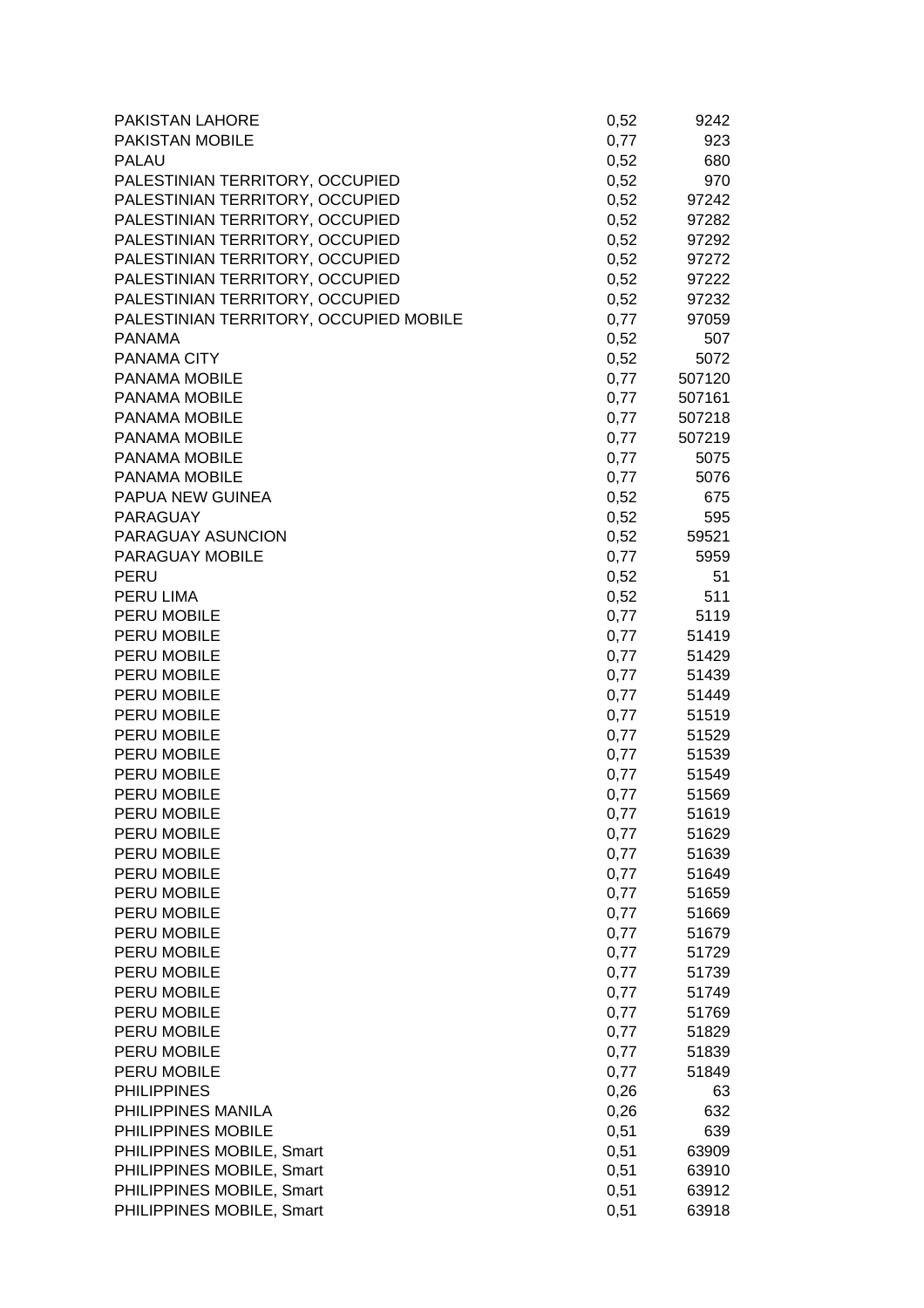| PHILIPPINES MOBILE, Smart | 0,51 | 63919 |
|---------------------------|------|-------|
| PHILIPPINES MOBILE, Smart | 0,51 | 63920 |
| PHILIPPINES MOBILE, Smart | 0,51 | 63921 |
| PHILIPPINES MOBILE, Smart | 0,51 | 63928 |
| PHILIPPINES MOBILE, Smart | 0,51 | 63929 |
| PHILIPPINES MOBILE, Smart | 0,51 | 6398  |
| <b>POLAND</b>             | 0,04 | 48    |
| POLAND MOBILE             | 0,29 | 4860  |
| POLAND MOBILE             | 0,29 | 4866  |
| POLAND MOBILE             | 0,29 | 4869  |
| POLAND MOBILE             | 0,29 | 4888  |
| POLAND MOBILE             | 0,29 | 4890  |
| POLAND MOBILE             | 0,29 | 4851  |
| POLAND MOBILE             | 0,29 | 4878  |
| POLAND MOBILE, Centertel  | 0,29 | 48690 |
| POLAND MOBILE, Era GSM    | 0,29 | 48600 |
| POLAND MOBILE, Era GSM    | 0,29 | 48602 |
| POLAND MOBILE, Era GSM    | 0,29 | 48604 |
| POLAND MOBILE, Era GSM    |      |       |
|                           | 0,29 | 48606 |
| POLAND MOBILE, Era GSM    | 0,29 | 48608 |
| POLAND MOBILE, Era GSM    | 0,29 | 48660 |
| POLAND MOBILE, Era GSM    | 0,29 | 48668 |
| POLAND MOBILE, Era GSM    | 0,29 | 48692 |
| POLAND MOBILE, Era GSM    | 0,29 | 48694 |
| POLAND MOBILE, Era GSM    | 0,29 | 48696 |
| POLAND MOBILE, Era GSM    | 0,29 | 48698 |
| POLAND MOBILE, Era GSM    | 0,29 | 48880 |
| POLAND MOBILE, Era GSM    | 0,29 | 48886 |
| POLAND MOBILE, Era GSM    | 0,29 | 48888 |
| POLAND MOBILE, Era GSM    | 0,29 | 48889 |
| POLAND MOBILE, Era GSM    | 0,29 | 48788 |
| POLAND MOBILE, Era GSM    | 0,29 | 48662 |
| POLAND MOBILE, Era GSM    | 0,29 | 48664 |
| POLAND MOBILE, Era GSM    | 0,29 | 48787 |
| POLAND MOBILE, Era GSM    | 0,29 | 48784 |
| POLAND MOBILE, Era GSM    | 0,29 | 48884 |
| POLAND MOBILE, Idea       | 0,29 | 4850  |
| POLAND MOBILE, Idea       | 0,29 | 48510 |
| POLAND MOBILE, Idea       | 0,29 | 48511 |
| POLAND MOBILE, Idea       | 0,29 | 48512 |
| POLAND MOBILE, Idea       | 0,29 | 48513 |
| POLAND MOBILE, Idea       | 0,29 | 48514 |
| POLAND MOBILE, Idea       | 0,29 | 48515 |
| POLAND MOBILE, Idea       | 0,29 | 48516 |
| POLAND MOBILE, Idea       | 0,29 | 48517 |
| POLAND MOBILE, Idea       | 0,29 | 48789 |
| POLAND MOBILE, Idea       | 0,29 | 48780 |
| POLAND MOBILE, Idea       | 0,29 | 48799 |
| POLAND MOBILE, Idea       | 0,29 | 48786 |
| POLAND MOBILE, Idea       | 0,29 | 48794 |
| POLAND MOBILE, Idea       | 0,29 | 48795 |
| POLAND MOBILE, Idea       | 0,29 | 48796 |
| POLAND MOBILE, Idea       | 0,29 | 48797 |
| POLAND MOBILE, Idea       | 0,29 | 48798 |
| POLAND MOBILE, Netia      | 0,29 | 48790 |
| POLAND MOBILE, Netia      | 0,29 | 48791 |
|                           |      |       |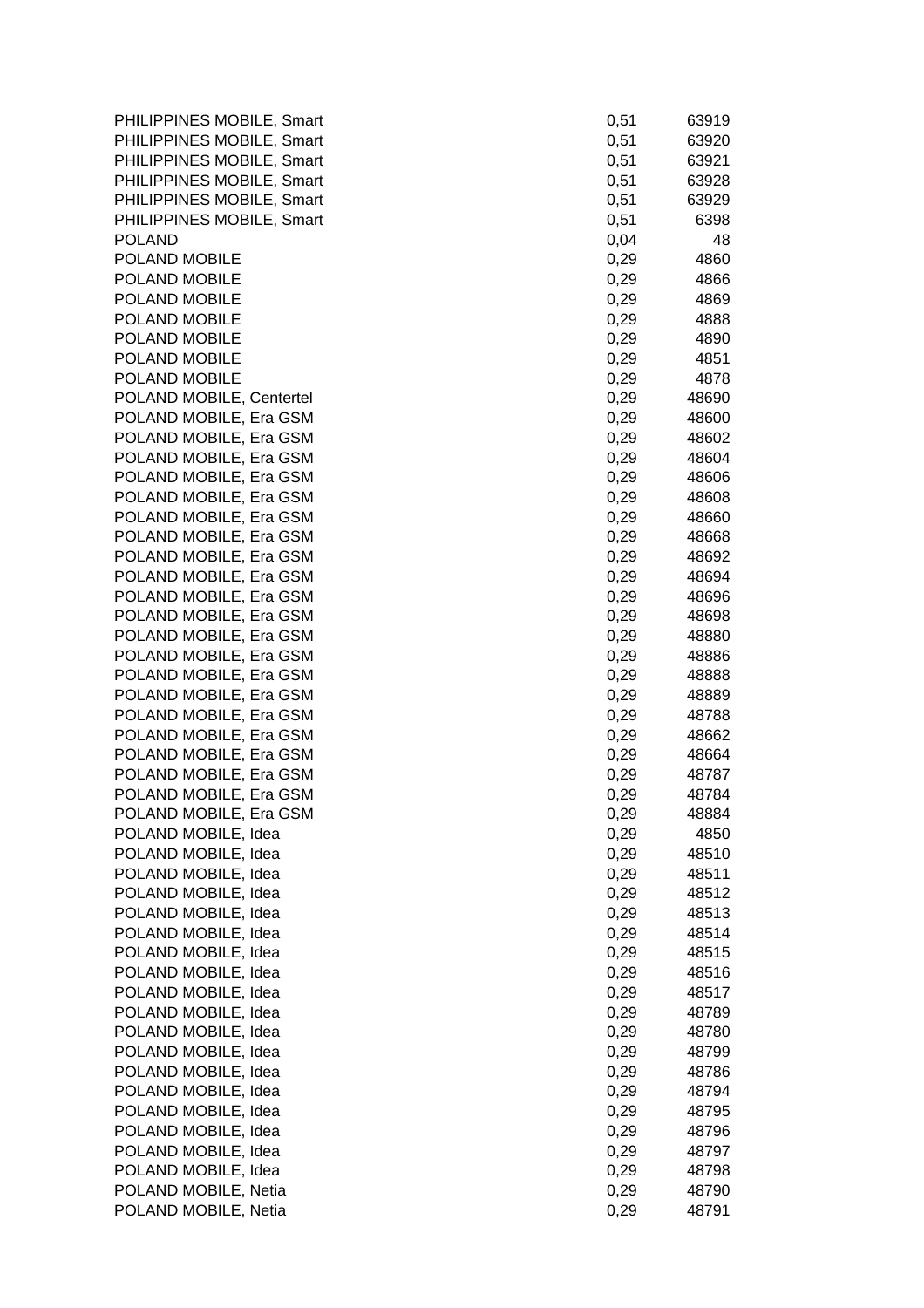POLAND MOBILE, Netia POLAND MOBILE, Netia POLAND MOBILE, Plus GSM POLAND MOBILE, Plus GSM POLAND MOBILE, Plus GSM POLAND MOBILE, Plus GSM POLAND MOBILE, Plus GSM POLAND MOBILE, Plus GSM POLAND MOBILE, Plus GSM POLAND MOBILE, Plus GSM POLAND MOBILE, Plus GSM POLAND MOBILE, Plus GSM POLAND MOBILE, Plus GSM POLAND MOBILE, Plus GSM POLAND MOBILE, Plus GSM POLAND MOBILE, Plus GSM POLAND MOBILE, Plus GSM POLAND MOBILE, Plus GSM POLAND MOBILE, Plus GSM POLAND MOBILE, Plus GSM POLAND MOBILE, Plus GSM POLAND MOBILE, Plus GSM POLAND MOBILE, Plus GSM POLAND MOBILE, Plus GSM POLAND WARSAW PORTUGAL PORTUGAL AZORES PORTUGAL AZORES PORTUGAL AZORES PORTUGAL LISBOA PORTUGAL MADEIRA PORTUGAL MOBILE PORTUGAL MOBILE PORTUGAL MOBILE PORTUGAL MOBILE Optimus PORTUGAL MOBILE RadioMovel PORTUGAL MOBILE RadioMovel PORTUGAL MOBILE Repart PORTUGAL MOBILE Repart PORTUGAL MOBILE TMN PORTUGAL MOBILE Vodafone PORTUGAL OPORTO PUERTO RICO PUERTO RICO  $\sqrt{QATAR}$  and  $\sqrt{QATAR}$  and  $\sqrt{QATAR}$  and  $\sqrt{QATAR}$  and  $\sqrt{QATAR}$  and  $\sqrt{QATAR}$  and  $\sqrt{QATAR}$  and  $\sqrt{QATAR}$  and  $\sqrt{QATAR}$  and  $\sqrt{QATAR}$  and  $\sqrt{QATAR}$  and  $\sqrt{QATAR}$  and  $\sqrt{QATAR}$  and  $\sqrt{QATAR}$  and  $\sqrt{QATAR}$  and  $\sqrt{QATAR}$  a QATAR MOBILE **QATAR MOBILE** QATAR MOBILE REUNION 0,52 262 **REUNION MOBILE REUNION MOBILE REUNION MOBILE** ROMANIA 0,15 40 ROMANIA Astral 503,75 403 ROMANIA BUCAREST ROMANIA MOBILE

| 0,29  | 48792   |
|-------|---------|
| 0,29  | 48793   |
| 0,29  | 48601   |
| 0,29  | 48603   |
|       |         |
| 0,29  | 48605   |
| 0,29  | 48607   |
| 0,29  | 48609   |
| 0,29  | 48661   |
| 0,29  | 48663   |
| 0,29  | 48691   |
|       |         |
| 0,29  | 48693   |
| 0,29  | 48695   |
| 0,29  | 48697   |
| 0,29  | 48887   |
| 0,29  | 48665   |
| 0,29  | 48885   |
|       | 48667   |
| 0,29  |         |
| 0,29  | 48669   |
| 0,29  | 48781   |
| 0,29  | 48783   |
| 0,29  | 48785   |
| 0,29  | 48782   |
| 0,29  | 48721   |
|       |         |
| 0,29  | 48722   |
| 0,04  | 4822    |
| 0,04  | 351     |
| 0,04  | 351292  |
| 0,04  | 351295  |
| 0,04  | 351296  |
| 0,04  | 35121   |
|       |         |
| 0,04  | 351291  |
| 0,29  | 3519    |
| 0,29  | 351169  |
| 0,29  | 351189  |
| 0,29  | 35193   |
| 0,29  | 3519481 |
| 0,29  | 351949  |
|       |         |
| 0,29  | 3519483 |
| 0,29  | 3519484 |
| 0,29  | 35196   |
| 0,29  | 35191   |
| 0,04  | 35122   |
| 0, 15 | 1787    |
| 0, 15 | 1939    |
|       |         |
| 0,52  | 974     |
| 0,77  | 9742    |
| 0,77  | 9745    |
| 0,77  | 9746    |
| 0,52  | 262     |
| 0,77  | 262692  |
| 0,77  |         |
|       | 262693  |
| 0,77  | 262876  |
| 0, 15 | 40      |
| 03,75 | 403     |
| 0, 15 | 4021    |
| 0,4   | 407     |
|       |         |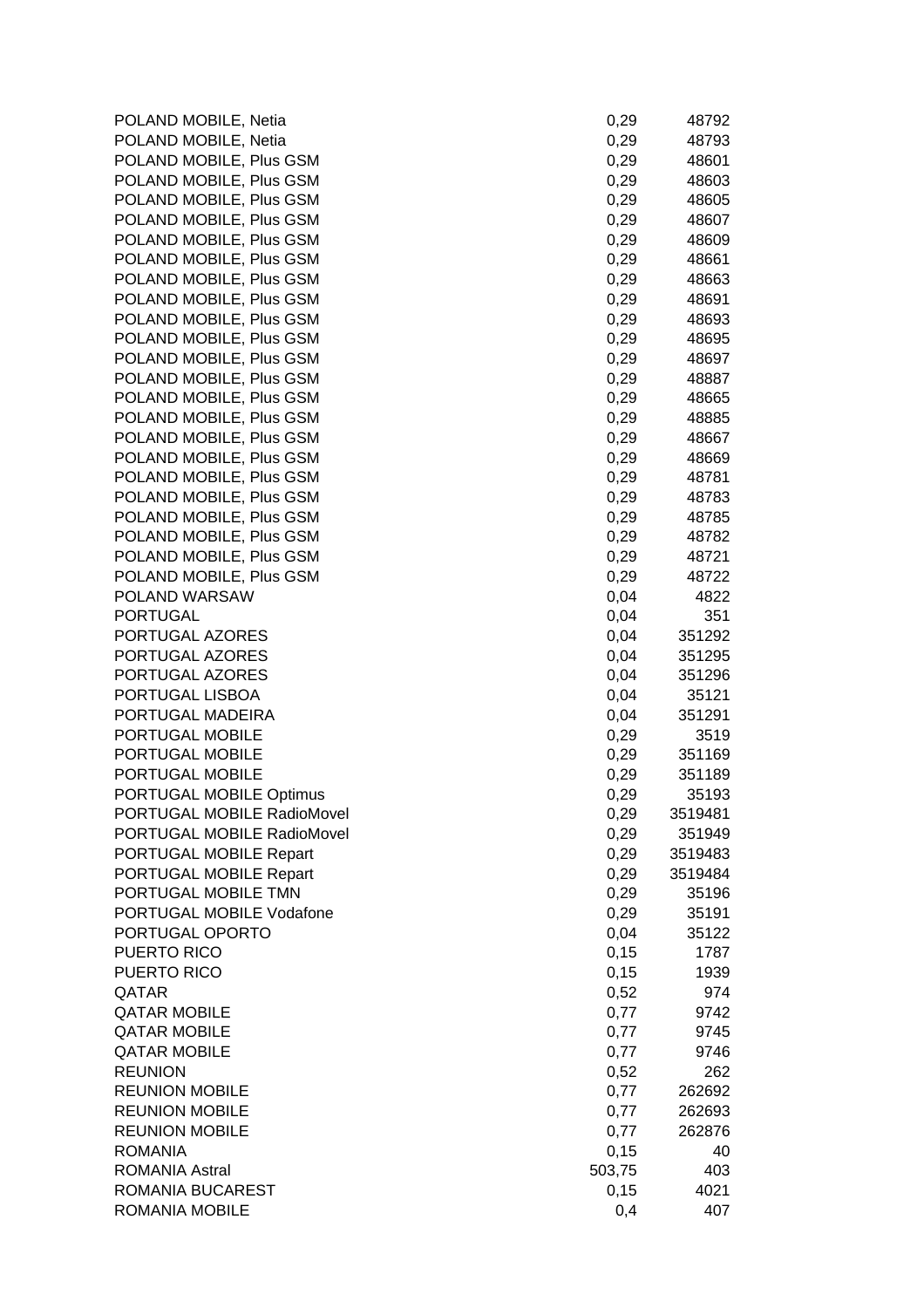| ROMANIA MOBILE Cosmorom                                                            | 0,4   | 40766   |
|------------------------------------------------------------------------------------|-------|---------|
| ROMANIA MOBILE Mobifon (Connex)                                                    | 0,4   | 4072    |
| ROMANIA MOBILE Mobifon (Connex)                                                    | 0,4   | 4073    |
| ROMANIA MOBILE Orange                                                              | 0,4   | 4074    |
| ROMANIA MOBILE Orange                                                              | 0,4   | 4075    |
| ROMANIA MOBILE Telemobil                                                           | 0,4   | 40788   |
| <b>RUSSIAN FEDERATION</b>                                                          | 0,15  | 7       |
| <b>RUSSIAN FEDERATION CHECHNIA</b>                                                 | 0,15  | 7871    |
| <b>RUSSIAN FEDERATION MOBILE</b>                                                   | 0,4   | 734348  |
| <b>RUSSIAN FEDERATION MOBILE</b>                                                   | 0,4   | 760     |
| <b>RUSSIAN FEDERATION MOBILE</b>                                                   | 0,4   | 761     |
| <b>RUSSIAN FEDERATION MOBILE</b>                                                   | 0,4   | 762     |
| <b>RUSSIAN FEDERATION MOBILE</b>                                                   | 0,4   | 79      |
| <b>RUSSIAN FEDERATION MOSCOW</b>                                                   | 0,15  | 7499    |
| <b>RUSSIAN FEDERATION MOSCOW</b>                                                   | 0,15  | 7495    |
| <b>RUSSIAN FEDERATION MOSCOW Region</b>                                            | 0,15  | 7496    |
| <b>RUSSIAN FEDERATION MOSCOW Region</b>                                            | 0,15  | 7498    |
| <b>RUSSIAN FEDERATION OVERLAY</b>                                                  | 0,15  | 7501    |
| <b>RUSSIAN FEDERATION OVERLAY</b>                                                  | 0,15  | 7502    |
| <b>RUSSIAN FEDERATION OVERLAY</b>                                                  | 0, 15 | 7503    |
| <b>RUSSIAN FEDERATION OVERLAY</b>                                                  | 0,15  | 7504    |
| <b>RUSSIAN FEDERATION OVERLAY</b>                                                  | 0,15  | 7505    |
| RUSSIAN FEDERATION OVERLAY                                                         | 0,15  | 7509    |
| <b>RUSSIAN FEDERATION OVERLAY</b>                                                  | 0,15  | 7510    |
| <b>RUSSIAN FEDERATION OVERLAY</b>                                                  | 0,15  | 7511    |
| <b>RUSSIAN FEDERATION OVERLAY</b>                                                  | 0,15  | 7512    |
| <b>RUSSIAN FEDERATION OVERLAY</b>                                                  | 0,15  | 7513    |
| <b>RUSSIAN FEDERATION OVERLAY</b>                                                  | 0,15  | 7517    |
| RUSSIAN FEDERATION OVERLAY                                                         | 0,15  | 7478    |
| RUSSIAN FEDERATION OVERLAY                                                         | 0,15  | 7543    |
| RUSSIAN FEDERATION OVERLAY                                                         | 0,15  | 7477    |
| RUSSIAN FEDERATION ST PETERSBURG                                                   | 0,15  | 7812    |
| <b>RWANDA</b>                                                                      | 0,52  | 250     |
| <b>RWANDA MOBILE</b>                                                               | 0,77  | 25008   |
| <b>RWANDA MOBILE</b>                                                               | 0,77  | 25005   |
| <b>SAINT HELENA</b>                                                                | 0,52  | 290     |
| SAINT KITTS AND NEVIS                                                              | 0,52  | 1869    |
| <b>SAINT LUCIA</b>                                                                 | 0,52  | 1758    |
| SAINT PIERRE AND MIQUELON                                                          | 0,52  | 508     |
| SAINT PIERRE AND MIQUELON MOBILE                                                   | 0,77  | 50855   |
| SAINT VINCENT AND THE GRENADINES                                                   | 0,52  | 1784    |
| SAINT VINCENT AND THE GRENADINES MOBILE                                            | 0,77  | 1784454 |
| SAINT VINCENT AND THE GRENADINES MOBILE                                            | 0,77  | 1784455 |
| SAINT VINCENT AND THE GRENADINES MOBILE                                            | 0,77  | 1784492 |
| SAINT VINCENT AND THE GRENADINES MOBILE                                            | 0,77  | 1784493 |
| SAINT VINCENT AND THE GRENADINES MOBILE                                            | 0,77  | 1784526 |
| SAINT VINCENT AND THE GRENADINES MOBILE                                            | 0,77  | 1784527 |
| SAINT VINCENT AND THE GRENADINES MOBILE                                            |       | 1784528 |
| SAINT VINCENT AND THE GRENADINES MOBILE                                            | 0,77  |         |
| SAINT VINCENT AND THE GRENADINES MOBILE                                            | 0,77  | 1784529 |
|                                                                                    | 0,77  | 1784530 |
| SAINT VINCENT AND THE GRENADINES MOBILE<br>SAINT VINCENT AND THE GRENADINES MOBILE | 0,77  | 1784531 |
|                                                                                    | 0,77  | 1784532 |
| SAINT VINCENT AND THE GRENADINES MOBILE                                            | 0,77  | 1784593 |
| SAINT VINCENT AND THE GRENADINES MOBILE                                            | 0,77  | 1784430 |
| SAINT VINCENT AND THE GRENADINES MOBILE                                            | 0,77  | 1784431 |
| SAINT VINCENT AND THE GRENADINES MOBILE                                            | 0,77  | 1784432 |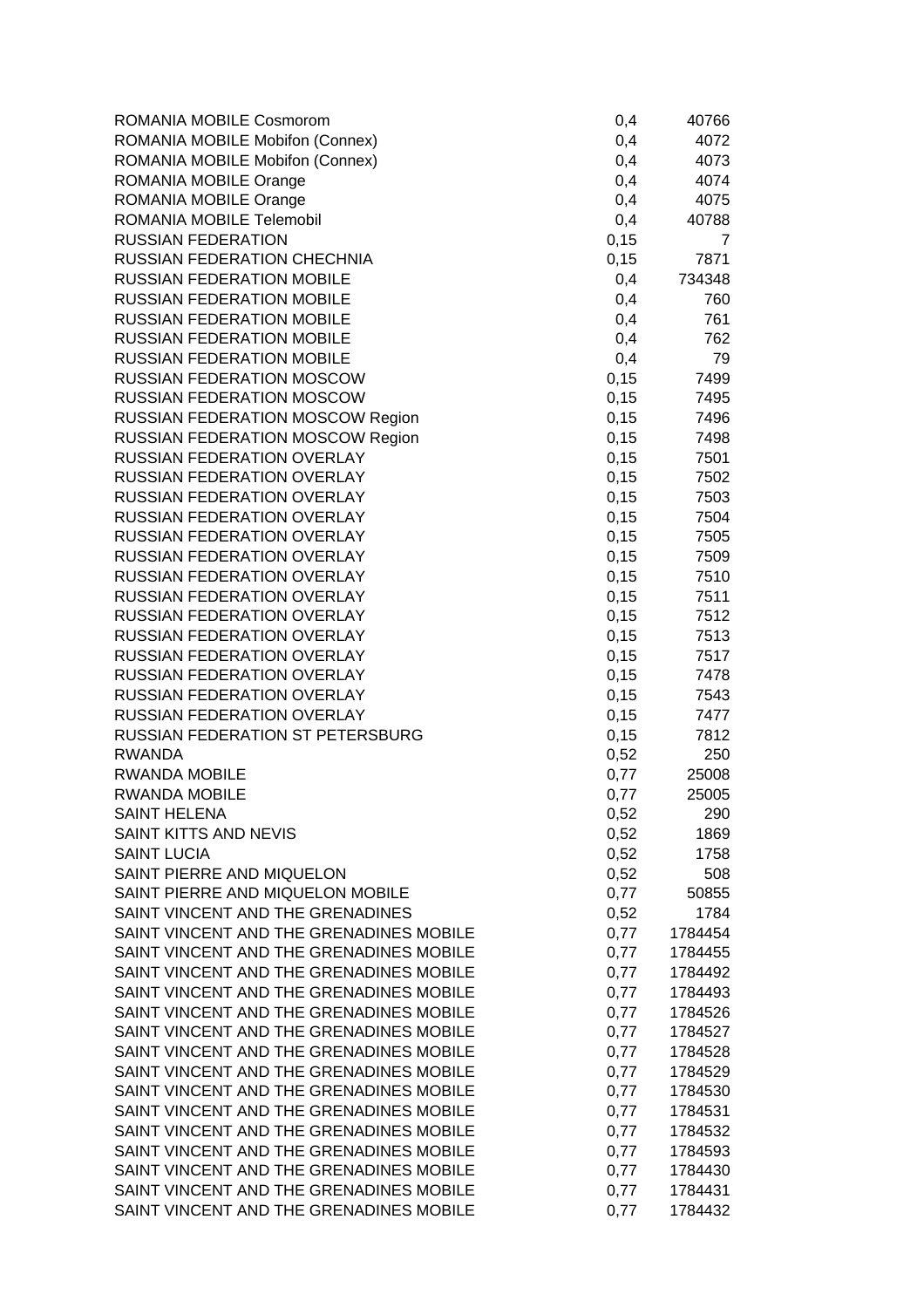| SAINT VINCENT AND THE GRENADINES MOBILE            | 0,77  | 1784494 |
|----------------------------------------------------|-------|---------|
| SAINT VINCENT AND THE GRENADINES MOBILE            | 0,77  | 1784495 |
| SAINT VINCENT AND THE GRENADINES MOBILE            | 0,77  | 1784533 |
| SAINT VINCENT AND THE GRENADINES MOBILE            | 0,77  | 178443  |
| <b>SAMOA</b>                                       | 0,52  | 685     |
| <b>SAMOA MOBILE</b>                                | 0,77  | 6857    |
| <b>SAN MARINO</b>                                  | 0,04  | 378     |
| SAO TOME AND PRINCIPE                              | 0,52  | 239     |
| <b>SAUDI ARABIA</b>                                | 0,26  | 966     |
| <b>SAUDI ARABIA JEDDAH</b>                         | 0,26  | 96622   |
| SAUDI ARABIA JEDDAH                                | 0,26  | 96626   |
| <b>SAUDI ARABIA MOBILE</b>                         | 0,51  | 9665    |
| <b>SAUDI ARABIA MOBILE</b>                         | 0,51  | 9668    |
| SAUDI ARABIA MOBILE                                | 0,51  | 966135  |
| SAUDI ARABIA RIYADH                                | 0,26  | 96612   |
| SAUDI ARABIA RIYADH                                | 0,26  | 96614   |
| <b>SENEGAL</b>                                     | 0,52  | 221     |
| <b>SENEGAL DAKAR</b>                               | 0,52  | 2218    |
| SENEGAL MOBILE                                     | 0,77  | 2215    |
| <b>SENEGAL MOBILE</b>                              | 0,77  | 2216    |
| <b>SENEGAL MOBILE</b>                              | 0,77  | 2214    |
| <b>SENEGAL MOBILE</b>                              | 0,77  | 2213    |
| <b>SENEGAL MOBILE</b>                              | 0,77  | 2217    |
| <b>SENEGAL MOBILE</b>                              | 0,77  | 22121   |
| <b>SENEGAL MOBILE</b>                              | 0,77  | 22122   |
| <b>SENEGAL MOBILE</b>                              | 0,77  | 22123   |
| <b>SENEGAL MOBILE</b>                              | 0,77  | 22120   |
| <b>SENEGAL MOBILE</b>                              | 0,77  | 22124   |
| <b>SENEGAL MOBILE</b>                              | 0,77  | 22125   |
| <b>SERBIA</b>                                      | 0, 15 | 381     |
| SERBIA AND MONTENEGRO                              | 0, 15 | 3818    |
| SERBIA AND MONTENEGRO BELGRADE                     | 0,15  | 38111   |
| SERBIA AND MONTENEGRO MOBILE                       | 0,4   | 3816    |
| SERBIA AND MONTENEGRO MOBILE Mobtel Srbija         | 0,4   | 38161   |
| SERBIA AND MONTENEGRO MOBILE Mobtel Srbija         | 0,4   | 38162   |
| SERBIA AND MONTENEGRO MOBILE Mobtel Srbija         | 0,4   | 38163   |
| SERBIA AND MONTENEGRO MOBILE Monet Telekom Montene | 0,4   | 38167   |
| SERBIA AND MONTENEGRO MOBILE Promonte Montenegro   | 0,4   | 38169   |
| SERBIA AND MONTENEGRO MOBILE Telekom Srbija        | 0,4   | 38164   |
| SERBIA AND MONTENEGRO MOBILE Telekom Srbija        | 0,4   | 38165   |
| <b>SEYCHELLES</b>                                  | 0,52  | 248     |
| <b>SIERRA LEONE</b>                                | 0,52  | 232     |
| SIERRA LEONE FREETOWN                              | 0,52  | 23222   |
| SIERRA LEONE MOBILE                                | 0,77  | 23223   |
| SIERRA LEONE MOBILE                                | 0,77  | 23230   |
| SIERRA LEONE MOBILE                                | 0,77  | 23276   |
| SIERRA LEONE MOBILE                                | 0,77  | 23277   |
| SIERRA LEONE MOBILE                                | 0,77  | 23233   |
| SIERRA LEONE MOBILE                                | 0,77  | 23235   |
| <b>SINGAPORE</b>                                   | 0,15  | 65      |
| <b>SINGAPORE MOBILE</b>                            | 0,4   | 658     |
| <b>SINGAPORE MOBILE</b>                            | 0,4   | 659     |
| <b>SLOVAKIA</b>                                    | 0, 15 | 421     |
| SLOVAKIA BRATISLAVA                                | 0, 15 | 4212    |
| <b>SLOVAKIA MOBILE</b>                             | 0,4   | 4219    |
| <b>SLOVAKIA MOBILE Eurotel</b>                     | 0,4   | 421901  |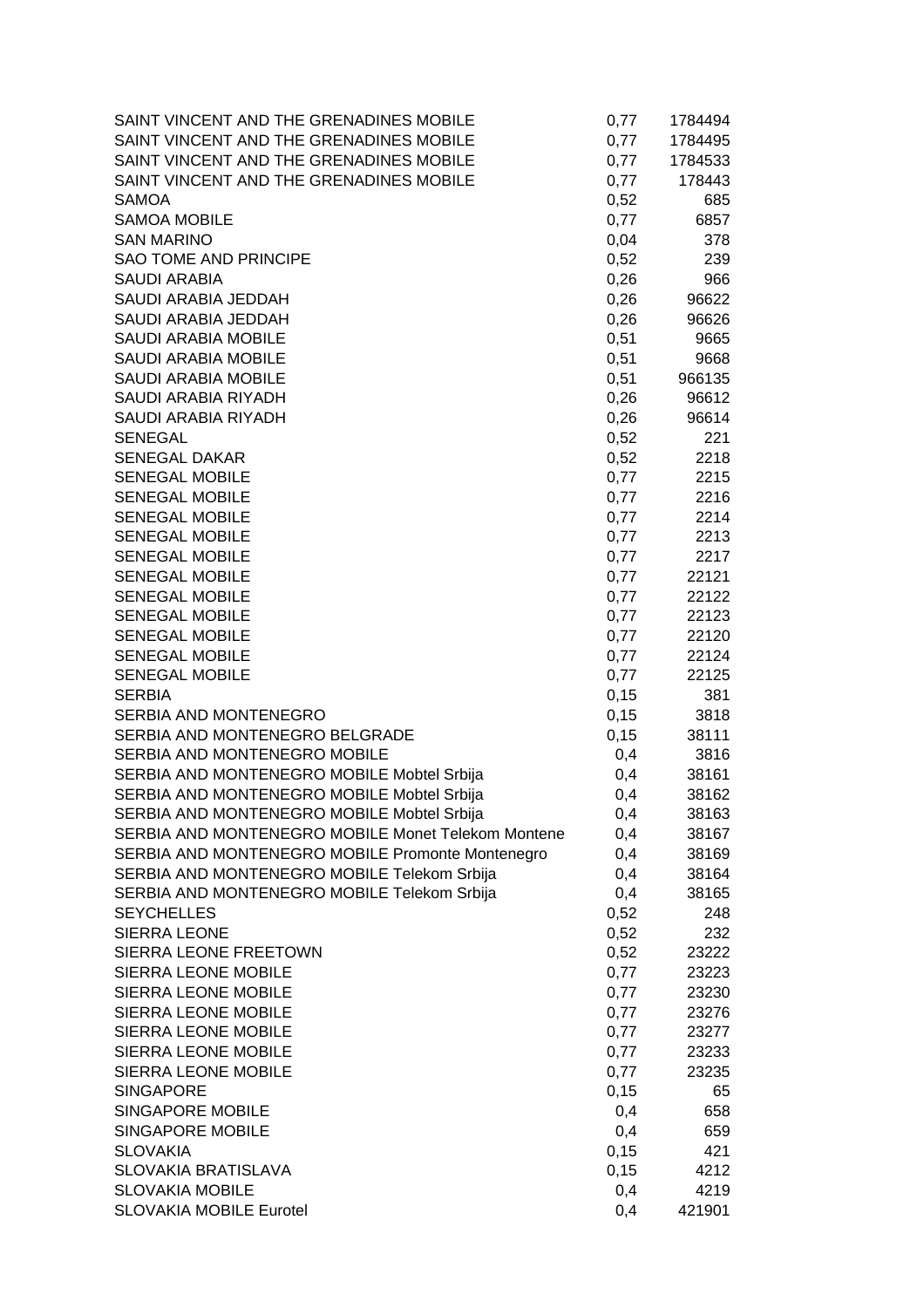| <b>SLOVAKIA MOBILE Eurotel</b>   | 0,4          | 421902         |
|----------------------------------|--------------|----------------|
| <b>SLOVAKIA MOBILE Eurotel</b>   | 0,4          | 421903         |
| <b>SLOVAKIA MOBILE Eurotel</b>   | 0,4          | 421904         |
| <b>SLOVAKIA MOBILE Eurotel</b>   | 0,4          | 421910         |
| <b>SLOVAKIA MOBILE Eurotel</b>   | 0,4          | 421911         |
| <b>SLOVAKIA MOBILE Eurotel</b>   | 0,4          | 421912         |
| SLOVAKIA MOBILE Orange           | 0,4          | 421905         |
| <b>SLOVAKIA MOBILE Orange</b>    | 0,4          | 421906         |
| <b>SLOVAKIA MOBILE Orange</b>    | 0,4          | 421907         |
| SLOVAKIA MOBILE Orange           | 0,4          | 421908         |
| <b>SLOVAKIA MOBILE Orange</b>    | 0,4          | 421915         |
| <b>SLOVAKIA MOBILE Orange</b>    | 0,4          | 421916         |
| SLOVAKIA MOBILE Orange           | 0,4          | 421918         |
| SLOVAKIA MOBILE Orange           | 0,4          | 421919         |
| <b>SLOVENIA</b>                  | 0, 15        | 386            |
| SLOVENIA LJUBLJANA               | 0, 15        | 3861           |
| <b>SLOVENIA MOBILE</b>           | 0,4          | 38649          |
| <b>SLOVENIA MOBILE</b>           | 0,4          | 3866           |
| <b>SLOVENIA MOBILE</b>           | 0,4          | 38634          |
| <b>SLOVENIA MOBILE Mobitel</b>   | 0,4          | 38620          |
| <b>SLOVENIA MOBILE Mobitel</b>   | 0,4          | 38621          |
| <b>SLOVENIA MOBILE Mobitel</b>   | 0,4          | 38630          |
| <b>SLOVENIA MOBILE Mobitel</b>   | 0,4          | 38631          |
| <b>SLOVENIA MOBILE Mobitel</b>   | 0,4          | 38641          |
| <b>SLOVENIA MOBILE Mobitel</b>   | 0,4          | 38651          |
| <b>SLOVENIA MOBILE Mobitel</b>   | 0,4          | 38660          |
| <b>SLOVENIA MOBILE Mobitel</b>   | 0,4          | 38661          |
| SLOVENIA MOBILE Mobitel NMT      | 0,4          | 38650          |
| SLOVENIA MOBILE SiMobil-Vodafone | 0,4          | 38640          |
| SLOVENIA MOBILE Vega             | 0,4          | 38670          |
| <b>SLOVENIA MOBILE Vega</b>      | 0,4          | 38671          |
| <b>SOLOMON ISLANDS</b>           | 0,52         | 677            |
| <b>SOMALIA</b>                   | 0,52         | 252            |
| <b>SOMALIA MOBILE</b>            | 0,77         | 252825         |
| <b>SOMALIA MOBILE</b>            | 0,77         | 252828         |
| SOMALIA MOBILE                   | 0,77         | 252829         |
| SOMALIA MOGADISHU                | 0,52         | 2521           |
| <b>SOUTH AFRICA</b>              | 0, 15        | 27             |
| SOUTH AFRICA CAPE TOWN           | 0,15         | 2721           |
| SOUTH AFRICA JOHANNESBURG        | 0, 15        | 2711           |
| SOUTH AFRICA MOBILE              | 0,4          | 277            |
| SOUTH AFRICA MOBILE              | 0,4          | 278            |
| SOUTH AFRICA PRETORIA            | 0,15         | 2712           |
| <b>SPAIN</b>                     | 0,04         | 34             |
| <b>SPAIN BARCELONA</b>           | 0,04         | 3493           |
| SPAIN CANARY ISLANDS             | 0,04         | 34822          |
| <b>SPAIN CANARY ISLANDS</b>      | 0,04         | 34828          |
| SPAIN CANARY ISLANDS             | 0,04         | 34922          |
| <b>SPAIN CANARY ISLANDS</b>      | 0,04         | 34928          |
| <b>SPAIN MADRID</b>              | 0,04         | 341            |
| <b>SPAIN MADRID</b>              | 0,04         | 3491           |
| <b>SPAIN MOBILE</b>              | 0,29         | 346            |
| SPAIN MOBILE RETEVISIÓN          |              |                |
| SPAIN MOBILE RETEVISIÓN          | 0,29<br>0,29 | 34605<br>34615 |
| SPAIN MOBILE RETEVISIÓN          |              |                |
|                                  | 0,29         | 34625          |
| SPAIN MOBILE RETEVISIÓN          | 0,29         | 34635          |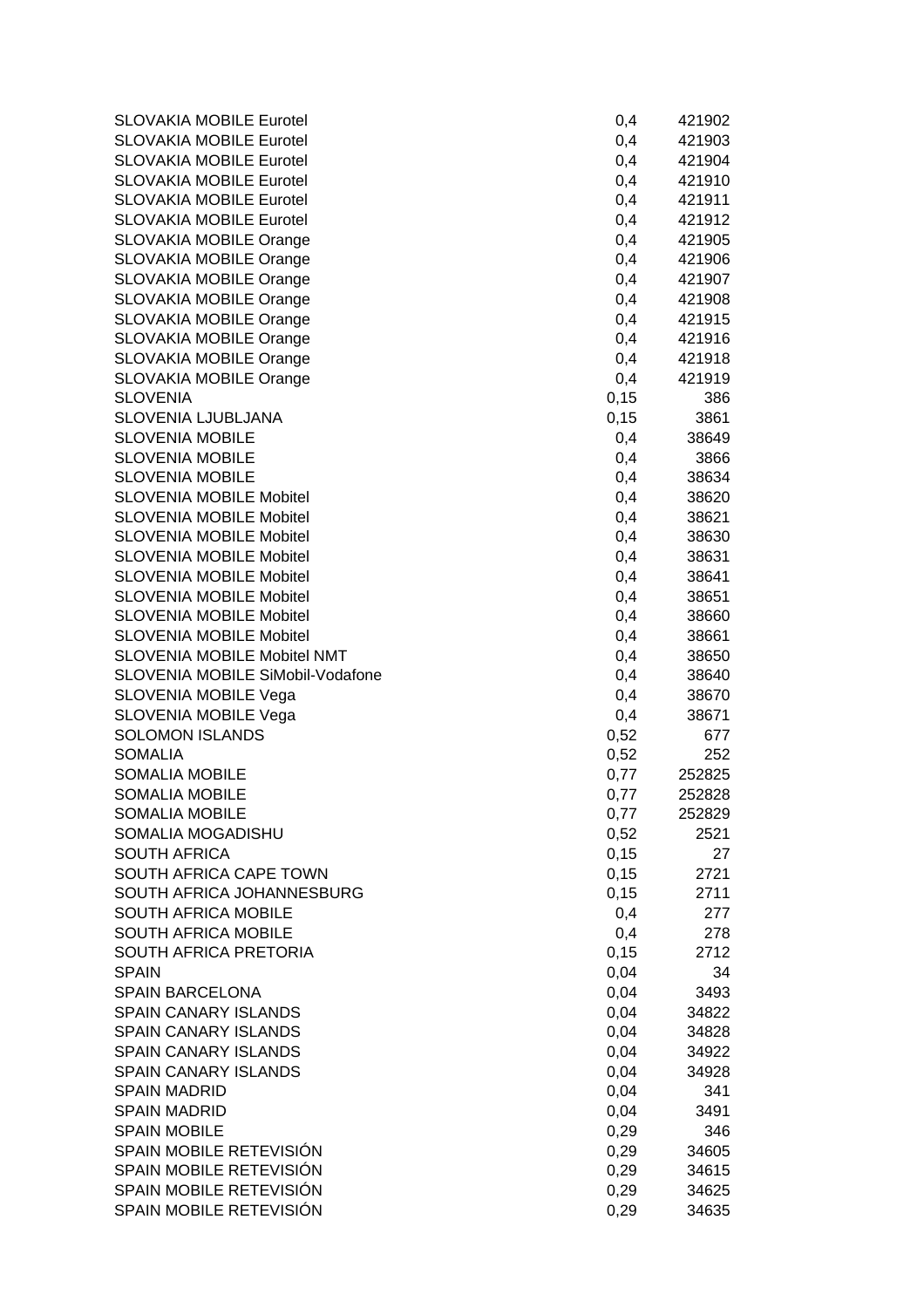SPAIN MOBILE RETEVISIÓN SPAIN MOBILE RETEVISIÓN SPAIN MOBILE RETEVISIÓN SPAIN MOBILE RETEVISIÓN SPAIN MOBILE RETEVISIÓN SPAIN MOBILE RETEVISIÓN SPAIN MOBILE RETEVISIÓN SPAIN MOBILE RETEVISIÓN SPAIN MOBILE RETEVISIÓN SPAIN MOBILE RETEVISIÓN SPAIN MOBILE RETEVISIÓN SPAIN MOBILE RETEVISIÓN SPAIN MOBILE RETEVISIÓN SPAIN MOBILE TELEFÓNICA SPAIN MOBILE TELEFÓNICA SPAIN MOBILE TELEFÓNICA SPAIN MOBILE TELEFÓNICA SPAIN MOBILE TELEFÓNICA SPAIN MOBILE TELEFÓNICA SPAIN MOBILE TELEFÓNICA SPAIN MOBILE TELEFÓNICA SPAIN MOBILE TELEFÓNICA SPAIN MOBILE TELEFÓNICA SPAIN MOBILE TELEFÓNICA SPAIN MOBILE TELEFÓNICA SPAIN MOBILE TELEFÓNICA SPAIN MOBILE TELEFÓNICA SPAIN MOBILE TELEFÓNICA SPAIN MOBILE TELEFÓNICA SPAIN MOBILE TELEFÓNICA SPAIN MOBILE TELEFÓNICA SPAIN MOBILE TELEFÓNICA SPAIN MOBILE TELEFÓNICA SPAIN MOBILE TELEFÓNICA SPAIN MOBILE TELEFÓNICA SPAIN MOBILE TELEFÓNICA SPAIN MOBILE TELEFÓNICA SPAIN MOBILE TELEFÓNICA SPAIN MOBILE TELEFÓNICA SPAIN MOBILE TELEFÓNICA SPAIN MOBILE TELEFÓNICA SPAIN MOBILE TELEFÓNICA SPAIN MOBILE VODAFONE SPAIN MOBILE VODAFONE SPAIN MOBILE VODAFONE SPAIN MOBILE VODAFONE SPAIN MOBILE VODAFONE SPAIN MOBILE VODAFONE SPAIN MOBILE VODAFONE SPAIN MOBILE VODAFONE SPAIN MOBILE VODAFONE SPAIN MOBILE VODAFONE SPAIN MOBILE VODAFONE SPAIN MOBILE VODAFONE SPAIN MOBILE VODAFONE SPAIN MOBILE VODAFONE

| 0,29 | 34645 |
|------|-------|
| 0,29 | 34651 |
| 0,29 | 34652 |
| 0,29 | 34653 |
| 0,29 | 34654 |
|      |       |
| 0,29 | 34655 |
| 0,29 | 34656 |
| 0,29 | 34657 |
| 0,29 | 34658 |
|      | 34665 |
| 0,29 |       |
| 0,29 | 34675 |
| 0,29 | 34685 |
| 0,29 | 34695 |
| 0,29 | 34606 |
|      |       |
| 0,29 | 34608 |
| 0,29 | 34609 |
| 0,29 | 34616 |
| 0,29 | 34618 |
| 0,29 | 34619 |
|      |       |
| 0,29 | 34620 |
| 0,29 | 34626 |
| 0,29 | 34628 |
| 0,29 | 34629 |
| 0,29 | 34630 |
|      |       |
| 0,29 | 34636 |
| 0,29 | 34638 |
| 0,29 | 34639 |
| 0,29 | 34646 |
| 0,29 | 34648 |
| 0,29 | 34649 |
|      | 34650 |
| 0,29 |       |
| 0,29 | 34659 |
| 0,29 | 34660 |
| 0,29 | 34669 |
| 0,29 | 34676 |
| 0,29 | 34679 |
|      | 34680 |
| 0,29 |       |
| 0,29 | 34686 |
| 0,29 | 34689 |
| 0,29 | 34690 |
| 0,29 | 34696 |
| 0,29 | 34699 |
| 0,29 |       |
|      | 34600 |
| 0,29 | 34607 |
| 0,29 | 34610 |
| 0,29 | 34617 |
| 0,29 | 34627 |
| 0,29 | 34637 |
|      |       |
| 0,29 | 34647 |
| 0,29 | 34661 |
| 0,29 | 34662 |
| 0,29 | 34666 |
| 0,29 | 34667 |
|      |       |
| 0,29 | 34670 |
| 0,29 | 34677 |
| 0,29 | 34678 |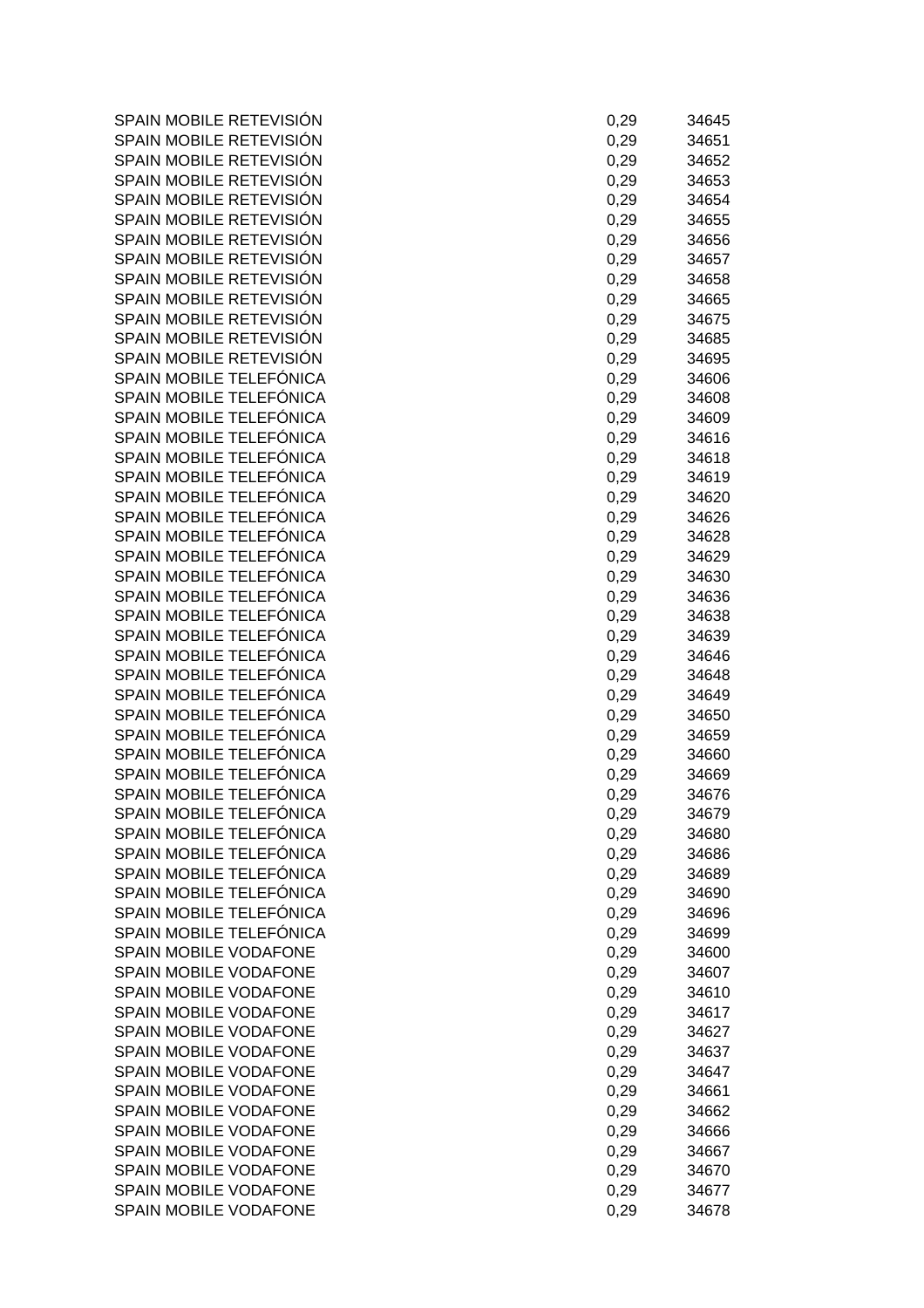| SPAIN MOBILE VODAFONE                     | 0,29 | 34687  |
|-------------------------------------------|------|--------|
| SPAIN MOBILE VODAFONE                     | 0,29 | 34697  |
| SPAIN MOBILE VODAFONE                     | 0,29 | 34634  |
| SPAIN MOBILE VODAFONE                     | 0,29 | 34663  |
| SPAIN MOBILE VODAFONE                     | 0,29 | 34664  |
| SPAIN MOBILE VODAFONE                     | 0,29 | 34671  |
| <b>SPAIN MOBILE XFERA</b>                 | 0,29 | 34622  |
| <b>SRI LANKA</b>                          | 0,52 | 94     |
| SRI LANKA COLOMBO                         | 0,52 | 941    |
| <b>SRI LANKA MOBILE</b>                   | 0,77 | 947    |
| <b>SUDAN</b>                              | 0,52 | 249    |
| <b>SUDAN KHARTOUM</b>                     | 0,52 | 24911  |
| <b>SUDAN MOBILE</b>                       | 0,77 | 24912  |
| <b>SUDAN MOBILE</b>                       | 0,77 | 24922  |
| <b>SUDAN MOBILE</b>                       | 0,77 | 2499   |
| <b>SURINAME</b>                           | 0,52 | 597    |
| <b>SWAZILAND</b>                          | 0,52 | 268    |
| <b>SWAZILAND MOBILE</b>                   | 0,77 | 2686   |
| <b>SWEDEN</b>                             | 0,04 | 46     |
| <b>SWEDEN MOBILE</b>                      | 0,29 | 467    |
| <b>SWEDEN MOBILE</b>                      | 0,29 | 46124  |
| <b>SWEDEN MOBILE</b>                      | 0,29 | 46126  |
| <b>SWEDEN MOBILE</b>                      | 0,29 | 46127  |
| <b>SWEDEN MOBILE</b>                      | 0,29 | 46129  |
| <b>SWEDEN MOBILE</b>                      | 0,29 | 46252  |
| <b>SWEDEN MOBILE</b>                      | 0,29 | 46308  |
| <b>SWEDEN MOBILE</b>                      | 0,29 | 46376  |
| <b>SWEDEN MOBILE</b>                      | 0,29 | 46450  |
| <b>SWEDEN MOBILE</b>                      | 0,29 | 46458  |
| <b>SWEDEN MOBILE</b>                      | 0,29 | 46518  |
| <b>SWEDEN MOBILE</b>                      | 0,29 | 46519  |
| <b>SWEDEN MOBILE</b>                      | 0,29 | 46592  |
| <b>SWEDEN MOBILE</b>                      | 0,29 | 46593  |
| <b>SWEDEN MOBILE</b>                      | 0,29 | 46595  |
| <b>SWEDEN MOBILE</b>                      | 0,29 | 46596  |
| <b>SWEDEN MOBILE</b>                      | 0,29 | 46665  |
| <b>SWEDEN MOBILE</b>                      | 0,29 | 46673  |
| <b>SWEDEN MOBILE</b>                      | 0,29 | 46674  |
| <b>SWEDEN MOBILE</b>                      | 0,29 | 46675  |
| <b>SWEDEN MOBILE</b>                      | 0,29 | 46676  |
| SWEDEN MOBILE Tele2 Sverige/Comviq        | 0,29 | 467016 |
| SWEDEN MOBILE Tele2 Sverige/Comviq        | 0,29 | 46704  |
| <b>SWEDEN MOBILE Tele2 Sverige/Comviq</b> | 0,29 | 46707  |
| SWEDEN MOBILE Tele2 Sverige/Comviq        | 0,29 | 467355 |
| SWEDEN MOBILE Tele2 Sverige/Comviq        | 0,29 | 467356 |
| SWEDEN MOBILE Tele2 Sverige/Comviq        | 0,29 | 467357 |
| SWEDEN MOBILE Tele2 Sverige/Comviq        | 0,29 | 467358 |
| SWEDEN MOBILE Tele2 Sverige/Comviq        | 0,29 | 467359 |
| SWEDEN MOBILE Tele2 Sverige/Comviq        | 0,29 | 46736  |
| SWEDEN MOBILE Tele2 Sverige/Comviq        | 0,29 | 46737  |
| SWEDEN MOBILE Tele2 Sverige/Comviq        | 0,29 | 46739  |
| <b>SWEDEN MOBILE Tele2 Sverige/Comviq</b> | 0,29 | 46762  |
| <b>SWEDEN MOBILE TeliaSonera</b>          | 0,29 | 4610   |
| <b>SWEDEN MOBILE TeliaSonera</b>          | 0,29 | 46702  |
| <b>SWEDEN MOBILE TeliaSonera</b>          | 0,29 | 46703  |
| <b>SWEDEN MOBILE TeliaSonera</b>          | 0,29 | 46705  |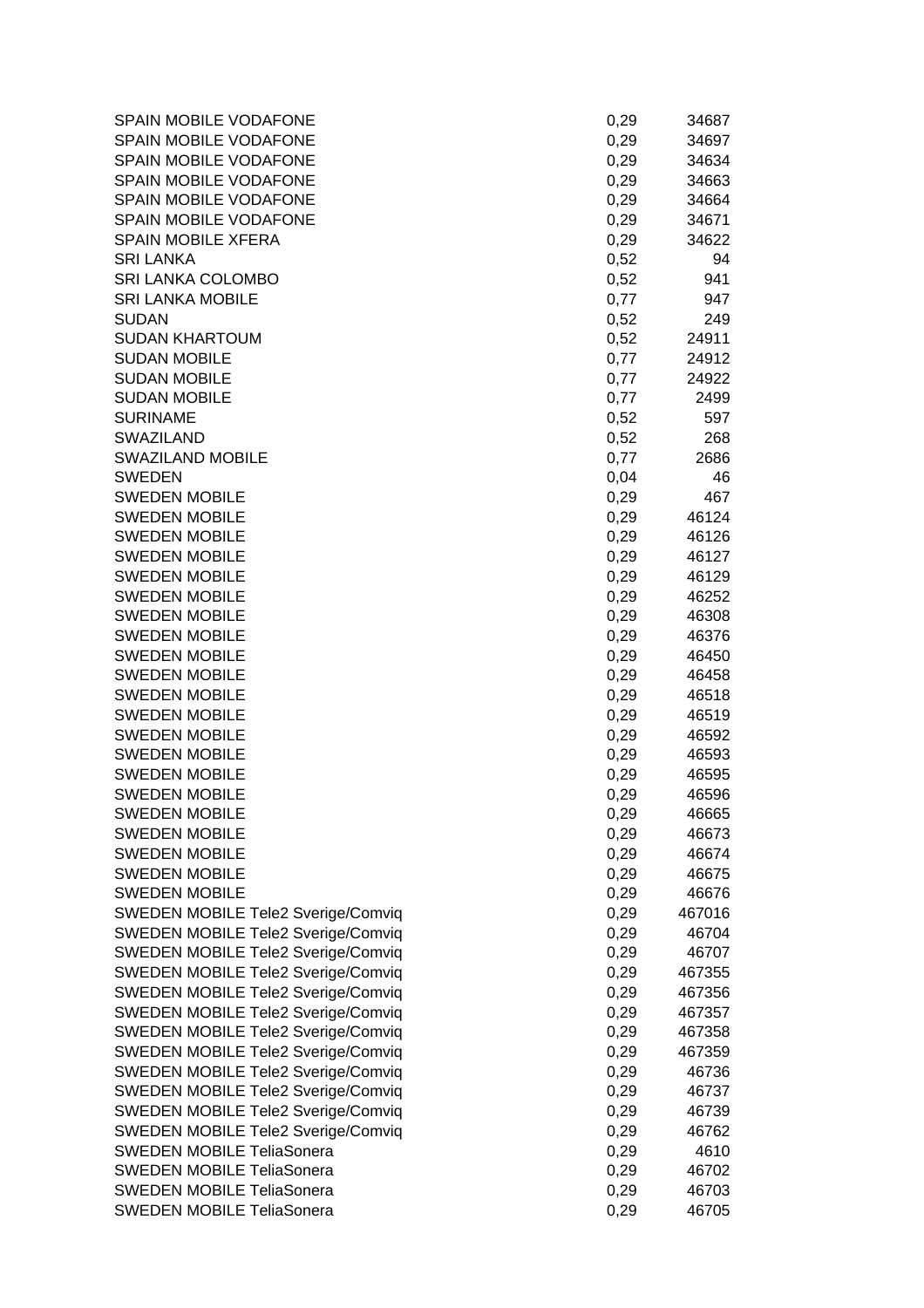| <b>SWEDEN MOBILE TeliaSonera</b>           | 0,29 | 46706  |
|--------------------------------------------|------|--------|
| <b>SWEDEN MOBILE TeliaSonera</b>           | 0,29 | 46730  |
| <b>SWEDEN MOBILE TeliaSonera</b>           | 0,29 | 467380 |
| <b>SWEDEN MOBILE TeliaSonera</b>           | 0,29 | 467381 |
| <b>SWEDEN MOBILE TeliaSonera</b>           | 0,29 | 467382 |
| <b>SWEDEN MOBILE TeliaSonera</b>           | 0,29 | 467383 |
| <b>SWEDEN MOBILE TeliaSonera</b>           | 0,29 | 467384 |
| <b>SWEDEN MOBILE TeliaSonera</b>           | 0,29 | 467680 |
| <b>SWEDEN MOBILE TeliaSonera</b>           | 0,29 | 467681 |
| SWEDEN MOBILE TeliaSonera                  | 0,29 | 467682 |
| <b>SWEDEN MOBILE TeliaSonera</b>           | 0,29 | 467683 |
| <b>SWEDEN MOBILE TeliaSonera</b>           | 0,29 | 467684 |
| <b>SWEDEN MOBILE Vodafone</b>              | 0,29 | 467014 |
| <b>SWEDEN MOBILE Vodafone</b>              | 0,29 | 46708  |
| <b>SWEDEN MOBILE Vodafone</b>              | 0,29 | 46709  |
| <b>SWEDEN MOBILE Vodafone</b>              | 0,29 | 46733  |
| <b>SWEDEN MOBILE Vodafone</b>              | 0,29 | 46734  |
| <b>SWEDEN MOBILE Vodafone</b>              | 0,29 | 467385 |
| <b>SWEDEN MOBILE Vodafone</b>              | 0,29 | 467685 |
| <b>SWEDEN MOBILE Vodafone</b>              | 0,29 | 467686 |
| <b>SWEDEN MOBILE Vodafone</b>              | 0,29 | 467687 |
| <b>SWEDEN MOBILE Vodafone</b>              | 0,29 | 467688 |
| <b>SWEDEN MOBILE Vodafone</b>              | 0,29 | 467689 |
| <b>SWEDEN STOCKHOLM</b>                    | 0,29 | 468    |
| <b>SWITZERLAND</b>                         | 0,04 | 41     |
| SWITZERLAND GENEVA                         | 0,04 | 4122   |
| SWITZERLAND MOBILE                         | 0,29 | 4177   |
| SWITZERLAND MOBILE Orange                  | 0,29 | 4178   |
| <b>SWITZERLAND MOBILE Swisscom</b>         | 0,29 | 4179   |
| SWITZERLAND MOBILE TDC/Sunrise             | 0,29 | 4176   |
| SWITZERLAND ZUERICH                        | 0,04 | 411    |
| SWITZERLAND ZUERICH                        | 0,04 | 4143   |
| SWITZERLAND ZUERICH                        | 0,04 | 4144   |
| <b>SYRIAN ARAB REPUBLIC</b>                | 0,52 | 963    |
| SYRIAN ARAB REPUBLIC DAMASKUS              | 0,52 | 96311  |
| SYRIAN ARAB REPUBLIC MOBILE                | 0,77 | 9639   |
| <b>TAIWAN</b>                              | 0,15 | 886    |
| <b>TAIWAN MOBILE</b>                       | 0,4  | 8869   |
| <b>TAIWAN MOBILE</b>                       | 0,4  | 88660  |
| <b>TAIWAN MOBILE</b>                       | 0,4  | 88670  |
| <b>TAJIKISTAN</b>                          | 0,52 | 992    |
| <b>TAJIKISTAN MOBILE</b>                   | 0,77 | 9929   |
| TANZANIA, UNITED REPUBLIC OF               | 0,52 | 255    |
| TANZANIA, UNITED REPUBLIC OF DAR ES SALAAM | 0,52 | 25522  |
| TANZANIA, UNITED REPUBLIC OF MOBILE        | 0,77 | 2557   |
| TANZANIA, UNITED REPUBLIC OF ZANZIBAR      | 0,52 | 25524  |
| <b>THAILAND</b>                            | 0,52 | 66     |
| <b>THAILAND BANGKOK</b>                    | 0,52 | 662    |
| <b>THAILAND MOBILE</b>                     | 0,77 | 661    |
| <b>THAILAND MOBILE</b>                     | 0,77 | 669    |
| <b>THAILAND MOBILE</b>                     | 0,77 | 6630   |
| <b>THAILAND MOBILE</b>                     | 0,77 | 6640   |
| <b>THAILAND MOBILE</b>                     | 0,77 | 6641   |
| <b>THAILAND MOBILE</b>                     | 0,77 | 6646   |
| <b>THAILAND MOBILE</b>                     | 0,77 | 6647   |
| <b>THAILAND MOBILE</b>                     | 0,77 | 6648   |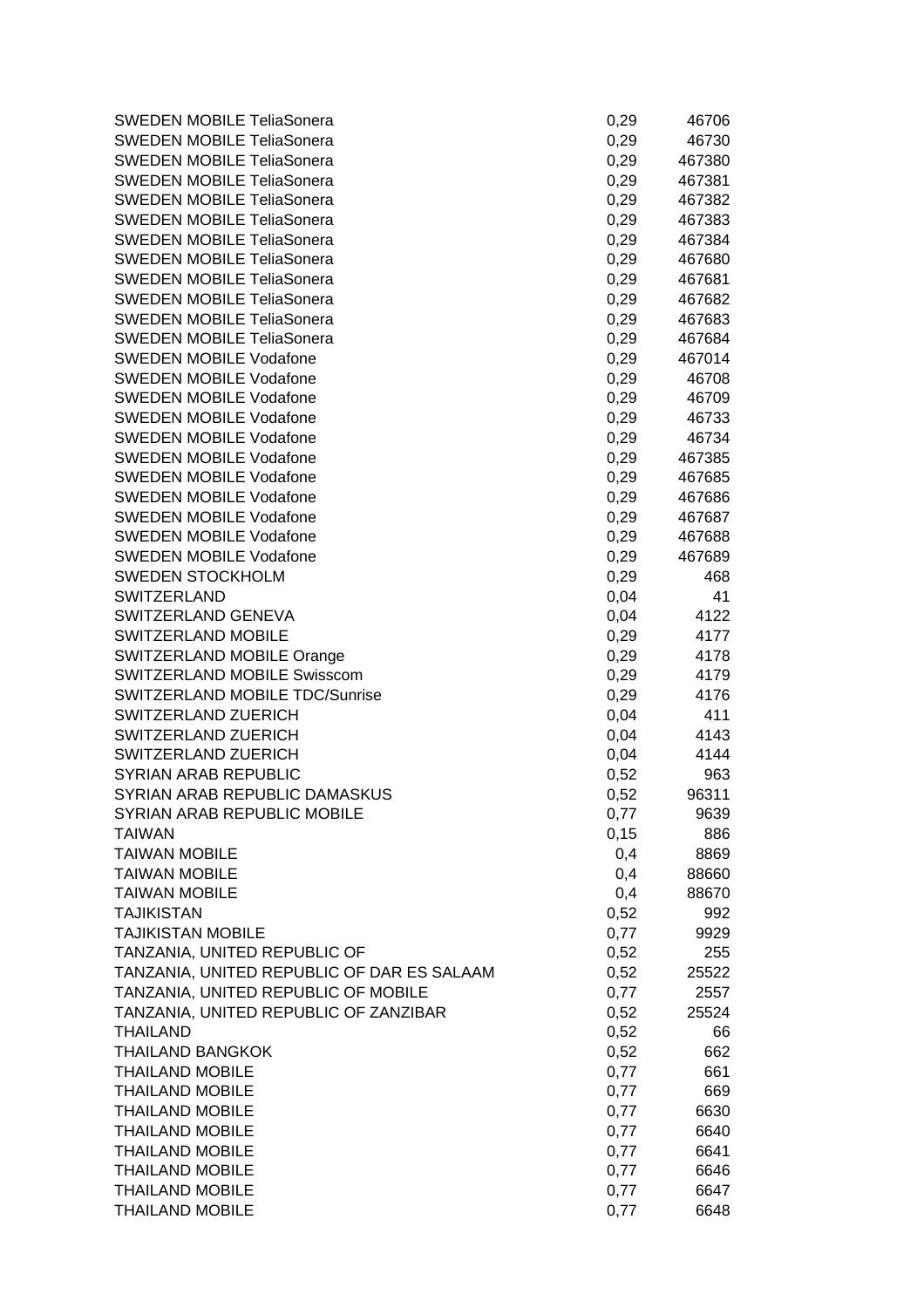| <b>THAILAND MOBILE</b>            | 0,77 | 6649    |
|-----------------------------------|------|---------|
| <b>THAILAND MOBILE</b>            | 0,77 | 6650    |
| <b>THAILAND MOBILE</b>            | 0,77 | 6651    |
| <b>THAILAND MOBILE</b>            | 0,77 | 6652    |
| <b>THAILAND MOBILE</b>            | 0,77 | 6657    |
| <b>THAILAND MOBILE</b>            | 0,77 | 6658    |
| <b>THAILAND MOBILE</b>            | 0,77 | 6659    |
| <b>THAILAND MOBILE</b>            | 0,77 | 666     |
| <b>THAILAND MOBILE</b>            | 0,77 | 667     |
| <b>THAILAND MOBILE</b>            | 0,77 | 6631    |
| <b>THAILAND MOBILE</b>            | 0,77 | 6633    |
| <b>THAILAND MOBILE</b>            | 0,77 | 668     |
| <b>TOGO</b>                       | 0,52 | 228     |
| <b>TOGO MOBILE</b>                | 0,77 | 2280    |
| <b>TOGO MOBILE</b>                | 0,77 | 2289    |
| <b>TONGA</b>                      | 0,52 | 676     |
| TRINIDAD AND TOBAGO               | 0,77 | 1868    |
| <b>TUNISIA</b>                    | 0,26 | 216     |
| <b>TUNISIA MOBILE</b>             | 0,51 | 2162    |
| <b>TUNISIA MOBILE</b>             | 0,51 | 2169    |
| TUNISIA MOBILE, Orascom           | 0,51 | 21620   |
| TUNISIA MOBILE, Orascom           | 0,51 | 21621   |
| TUNISIA MOBILE, Orascom           | 0,51 | 21622   |
| TUNISIA MOBILE, Orascom           | 0,51 | 21623   |
| TUNISIA MOBILE, Orascom           | 0,51 | 21624   |
| <b>TUNISIA TUNIS</b>              | 0,26 | 21671   |
| <b>TURKEY</b>                     | 0,15 | 90      |
| <b>TURKEY ANKARA</b>              | 0,15 | 90312   |
| <b>TURKEY ANTALYA</b>             | 0,15 | 90242   |
| <b>TURKEY CYPRUS NORTH</b>        | 0,15 | 90392   |
| <b>TURKEY CYPRUS NORTH MOBILE</b> | 0,15 | 9039285 |
| <b>TURKEY ISTANBUL</b>            | 0,15 | 90212   |
| <b>TURKEY ISTANBUL</b>            | 0,15 | 90216   |
| <b>TURKEY IZMIR</b>               | 0,15 | 90232   |
| <b>TURKEY MOBILE</b>              | 0,4  | 905     |
| TURKEY MOBILE AYCELL              | 0,4  | 90505   |
| <b>TURKEY MOBILE TELSIM</b>       | 0,4  | 90542   |
| <b>TURKEY MOBILE TELSIM</b>       | 0,4  | 90543   |
| <b>TURKEY MOBILE TELSIM</b>       | 0,4  | 90544   |
| <b>TURKEY MOBILE TELSIM</b>       | 0,4  | 90545   |
| <b>TURKEY MOBILE TELSIM</b>       | 0,4  | 90546   |
| <b>TURKEY MOBILE TURKCELL</b>     | 0,4  | 90532   |
| <b>TURKEY MOBILE TURKCELL</b>     | 0,4  | 90533   |
| <b>TURKEY MOBILE TURKCELL</b>     | 0,4  | 90535   |
| <b>TURKEY MOBILE TURKCELL</b>     | 0,4  | 90536   |
| <b>TURKEY MOBILE TURKCELL</b>     | 0,4  | 90537   |
| <b>TURKMENISTAN</b>               | 0,52 | 993     |
| <b>TURKMENISTAN ASHGABAT</b>      | 0,52 | 99312   |
| <b>TURKMENISTAN MOBILE</b>        | 0,77 | 9936    |
| <b>TURKS AND CAICOS ISLANDS</b>   | 0,52 | 1649    |
| TURKS AND CAICOS ISLANDS MOBILE   | 0,77 | 1649231 |
| TURKS AND CAICOS ISLANDS MOBILE   | 0,77 | 1649232 |
| TURKS AND CAICOS ISLANDS MOBILE   | 0,77 | 1649241 |
| TURKS AND CAICOS ISLANDS MOBILE   | 0,77 | 1649242 |
| TURKS AND CAICOS ISLANDS MOBILE   | 0,77 | 1649243 |
| TURKS AND CAICOS ISLANDS MOBILE   | 0,77 | 1649249 |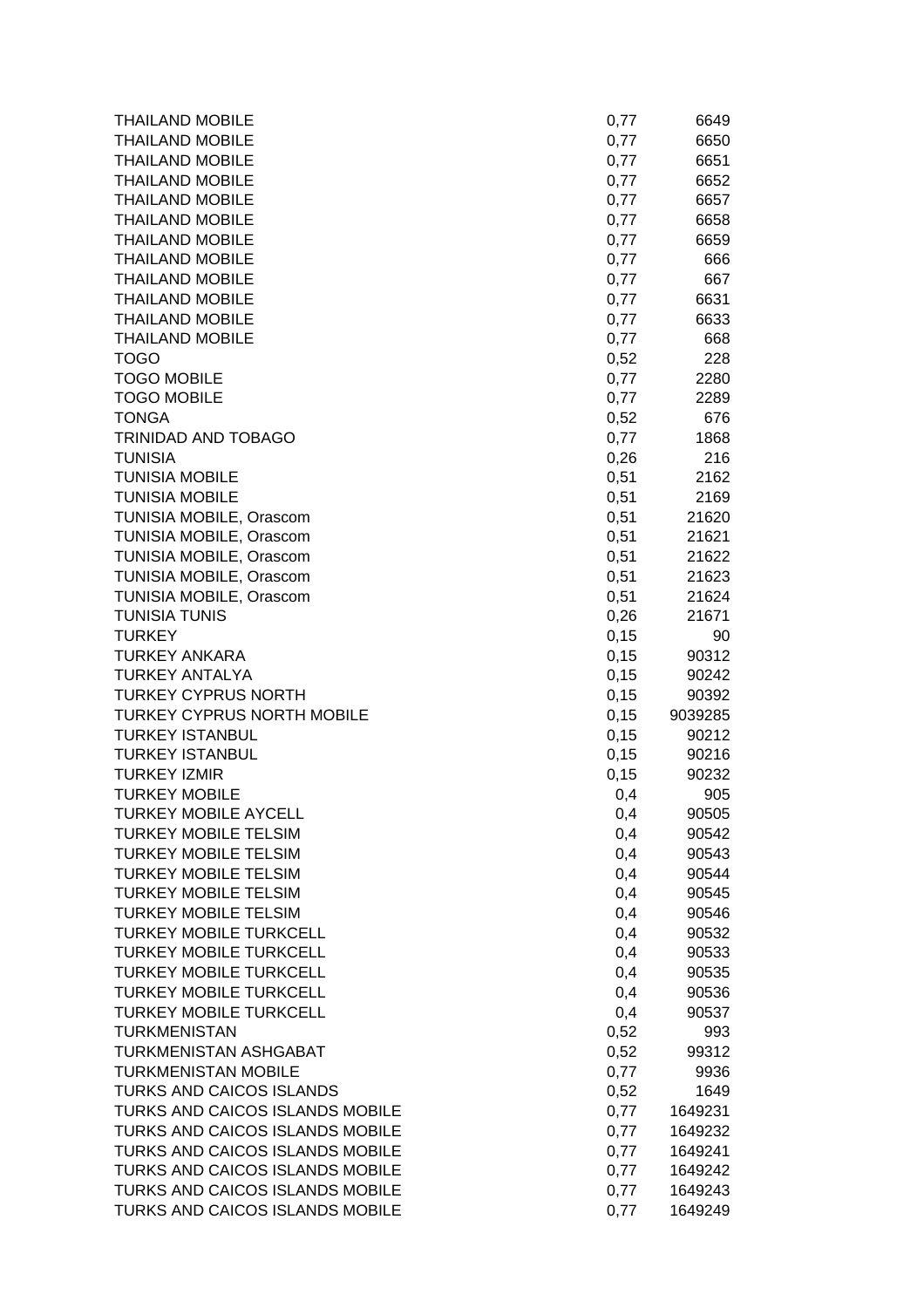| TURKS AND CAICOS ISLANDS MOBILE                      | 0,77         | 1649244          |
|------------------------------------------------------|--------------|------------------|
| TURKS AND CAICOS ISLANDS MOBILE                      | 0,77         | 1649245          |
| TURKS AND CAICOS ISLANDS MOBILE                      | 0,77         | 1649331          |
| TURKS AND CAICOS ISLANDS MOBILE                      | 0,77         | 1649332          |
| TURKS AND CAICOS ISLANDS MOBILE                      | 0,77         | 1649341          |
| TURKS AND CAICOS ISLANDS MOBILE                      | 0,77         | 1649342          |
| <b>TUVALU</b>                                        | 0,52         | 688              |
| <b>UGANDA</b>                                        | 0,52         | 256              |
| <b>UGANDA MOBILE</b>                                 | 0,77         | 2567             |
| <b>UGANDA MOBILE</b>                                 | 0,77         | 2563             |
| <b>UGANDA MOBILE</b>                                 | 0,77         | 25685            |
| <b>UKRAINE</b>                                       | 0,15         | 380              |
| UKRAINE DNEPROPETROVSK                               | 0,15         | 380562           |
| UKRAINE DNEPROPETROVSK                               | 0,15         | 380567           |
| <b>UKRAINE KHARKIV</b>                               | 0,15         | 380572           |
| <b>UKRAINE KHARKIV</b>                               | 0,15         | 380573           |
| <b>UKRAINE KHARKIV</b>                               | 0,15         | 380577           |
| <b>UKRAINE KIEV</b>                                  | 0,15         | 38044            |
| <b>UKRAINE LVIV</b>                                  | 0,15         | 380322           |
| <b>UKRAINE MOBILE</b>                                | 0,4          | 38050            |
| <b>UKRAINE MOBILE</b>                                | 0,4          | 38066            |
| <b>UKRAINE MOBILE</b>                                | 0,4          | 38068            |
| <b>UKRAINE MOBILE</b>                                | 0,4          | 38039            |
| <b>UKRAINE MOBILE</b>                                | 0,4          | 38063            |
| <b>UKRAINE MOBILE</b>                                | 0,4          | 38095            |
| <b>UKRAINE MOBILE</b>                                | 0,4          | 380700           |
| <b>UKRAINE MOBILE</b>                                | 0,4          | 38091            |
| <b>UKRAINE MOBILE</b>                                | 0,4          | 38092            |
| <b>UKRAINE MOBILE</b>                                | 0,4          | 38093            |
| <b>UKRAINE MOBILE</b>                                | 0,4          | 38094            |
| <b>UKRAINE MOBILE</b>                                | 0,4          | 38098            |
| <b>UKRAINE MOBILE</b>                                | 0,4          | 38099            |
| <b>UKRAINE MOBILE - Kiyvstar</b>                     | 0,4          | 38067            |
| <b>UKRAINE MOBILE - Kiyvstar</b>                     | 0,4          | 38097            |
| <b>UKRAINE MOBILE - Kiyvstar</b>                     | 0,4          | 38096            |
| <b>UKRAINE ODESSA</b>                                | 0,15         | 38048            |
| <b>UNITED ARAB EMIRATES</b>                          | 0,26         | 971              |
| UNITED ARAB EMIRATES DUBAI                           | 0,26         | 9714             |
| UNITED ARAB EMIRATES MOBILE                          | 0,51         | 97150            |
| UNITED ARAB EMIRATES MOBILE                          | 0,51         | 97155            |
| <b>UNITED KINGDOM</b>                                | 0,04         | 44               |
| UNITED KINGDOM LONDON                                | 0,04         | 4420             |
| UNITED KINGDOM MOBILE                                | 0,29         | 447              |
| UNITED KINGDOM MOBILE O2<br>UNITED KINGDOM MOBILE O2 | 0,29         | 44751            |
| UNITED KINGDOM MOBILE O2                             | 0,29         | 447842<br>447844 |
| UNITED KINGDOM MOBILE O2                             | 0,29         |                  |
| UNITED KINGDOM MOBILE O2                             | 0,29<br>0,29 | 447856<br>447857 |
| UNITED KINGDOM MOBILE O2                             | 0,29         | 447858           |
| UNITED KINGDOM MOBILE O2                             | 0,29         | 447864           |
| UNITED KINGDOM MOBILE O2                             |              | 447701           |
| UNITED KINGDOM MOBILE O2                             | 0,29<br>0,29 | 447702           |
| UNITED KINGDOM MOBILE O2                             | 0,29         | 447703           |
| UNITED KINGDOM MOBILE O2                             | 0,29         | 447704           |
| UNITED KINGDOM MOBILE O2                             | 0,29         | 447705           |
| UNITED KINGDOM MOBILE O2                             | 0,29         | 447706           |
|                                                      |              |                  |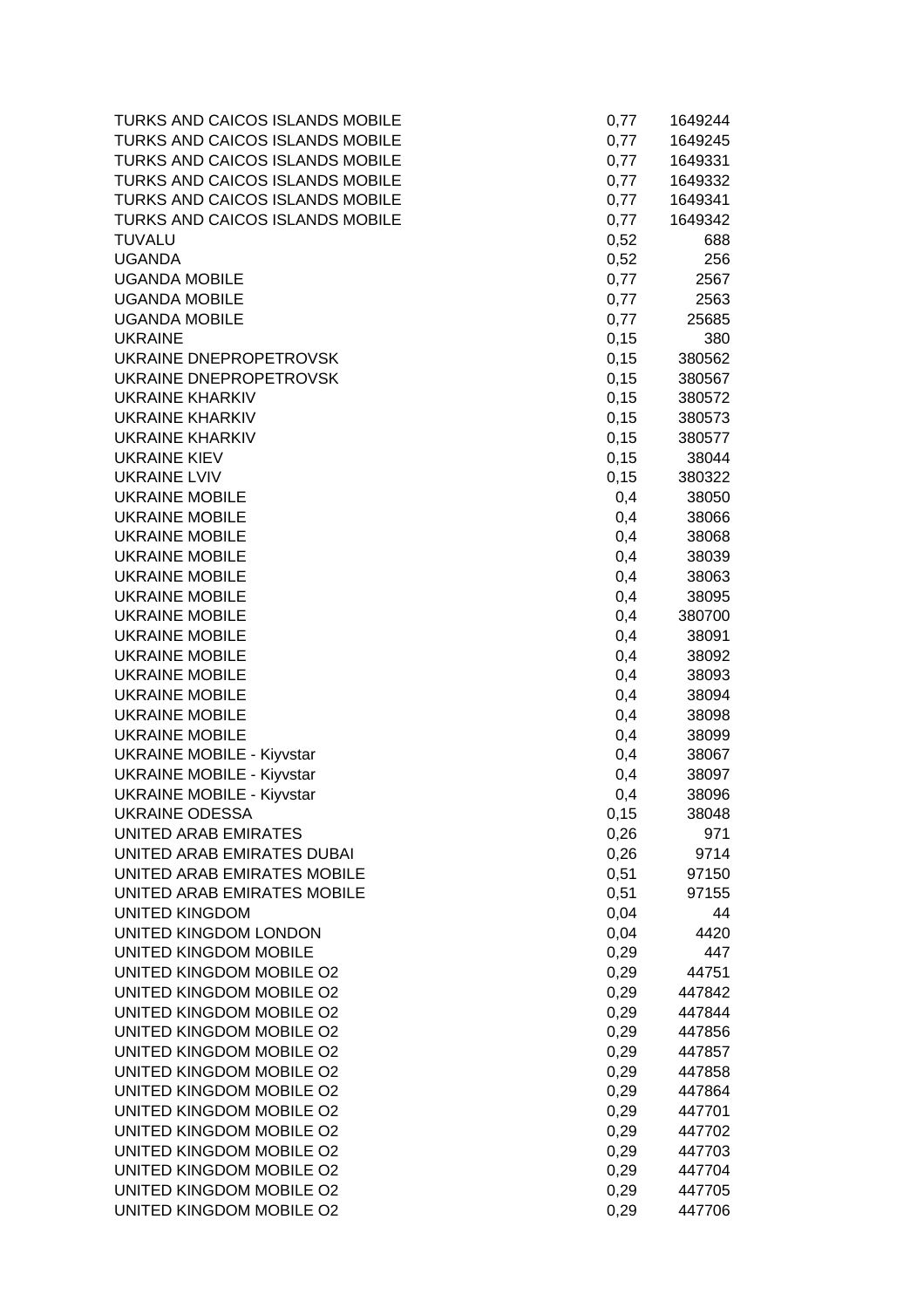UNITED KINGDOM MOBILE O2 UNITED KINGDOM MOBILE O2 UNITED KINGDOM MOBILE O2 UNITED KINGDOM MOBILE O2 UNITED KINGDOM MOBILE O2 UNITED KINGDOM MOBILE O2 UNITED KINGDOM MOBILE O2 UNITED KINGDOM MOBILE O2 UNITED KINGDOM MOBILE O2 UNITED KINGDOM MOBILE O2 UNITED KINGDOM MOBILE O2 UNITED KINGDOM MOBILE O2 UNITED KINGDOM MOBILE O2 UNITED KINGDOM MOBILE O2 UNITED KINGDOM MOBILE O2 UNITED KINGDOM MOBILE O2 UNITED KINGDOM MOBILE O2 UNITED KINGDOM MOBILE O2 UNITED KINGDOM MOBILE O2 UNITED KINGDOM MOBILE O2 UNITED KINGDOM MOBILE O2 UNITED KINGDOM MOBILE O2 UNITED KINGDOM MOBILE O2 UNITED KINGDOM MOBILE O2 UNITED KINGDOM MOBILE O2 UNITED KINGDOM MOBILE O2 UNITED KINGDOM MOBILE O2 UNITED KINGDOM MOBILE O2 UNITED KINGDOM MOBILE O2 UNITED KINGDOM MOBILE O2 UNITED KINGDOM MOBILE O2 UNITED KINGDOM MOBILE O2 UNITED KINGDOM MOBILE O2 UNITED KINGDOM MOBILE O2 UNITED KINGDOM MOBILE O2 UNITED KINGDOM MOBILE O2 UNITED KINGDOM MOBILE O2 UNITED KINGDOM MOBILE O2 UNITED KINGDOM MOBILE O2 UNITED KINGDOM MOBILE O2 UNITED KINGDOM MOBILE O2 UNITED KINGDOM MOBILE O2 UNITED KINGDOM MOBILE O2 UNITED KINGDOM MOBILE O2 UNITED KINGDOM MOBILE O2 UNITED KINGDOM MOBILE O2 UNITED KINGDOM MOBILE O2 UNITED KINGDOM MOBILE O2 UNITED KINGDOM MOBILE O2 UNITED KINGDOM MOBILE O2 UNITED KINGDOM MOBILE O2 UNITED KINGDOM MOBILE O2 UNITED KINGDOM MOBILE O2 UNITED KINGDOM MOBILE O2 UNITED KINGDOM MOBILE O2 UNITED KINGDOM MOBILE O2

| 0,29 | 447707 |
|------|--------|
|      |        |
| 0,29 | 447708 |
| 0,29 | 447709 |
| 0,29 | 447710 |
| 0,29 | 447711 |
| 0,29 | 447712 |
|      |        |
| 0,29 | 447713 |
| 0,29 | 447714 |
| 0,29 | 447715 |
| 0,29 | 447716 |
| 0,29 | 447718 |
| 0,29 | 447719 |
| 0,29 | 447720 |
|      |        |
| 0,29 | 447724 |
| 0,29 | 447725 |
| 0,29 | 447729 |
| 0,29 | 447730 |
| 0,29 | 447731 |
| 0,29 | 447732 |
|      |        |
| 0,29 | 447734 |
| 0,29 | 447736 |
| 0,29 | 447739 |
| 0,29 | 447740 |
| 0,29 | 447742 |
| 0,29 | 447743 |
|      | 447745 |
| 0,29 |        |
| 0,29 | 447746 |
| 0,29 | 447749 |
| 0,29 | 447750 |
| 0,29 | 447751 |
| 0,29 | 447752 |
|      |        |
| 0,29 | 447753 |
| 0,29 | 447754 |
| 0,29 | 447759 |
| 0,29 | 447761 |
| 0,29 | 447762 |
| 0,29 | 447763 |
| 0,29 | 447764 |
|      |        |
| 0,29 | 447793 |
| 0,29 | 447801 |
| 0,29 | 447802 |
| 0,29 | 447803 |
| 0,29 | 447808 |
| 0,29 | 447809 |
| 0,29 | 447819 |
|      |        |
| 0,29 | 447820 |
| 0,29 | 447821 |
| 0,29 | 447834 |
| 0,29 | 447835 |
| 0,29 | 447840 |
| 0,29 | 447841 |
| 0,29 | 447843 |
|      |        |
| 0,29 | 447845 |
| 0,29 | 447849 |
| 0,29 | 447850 |
|      |        |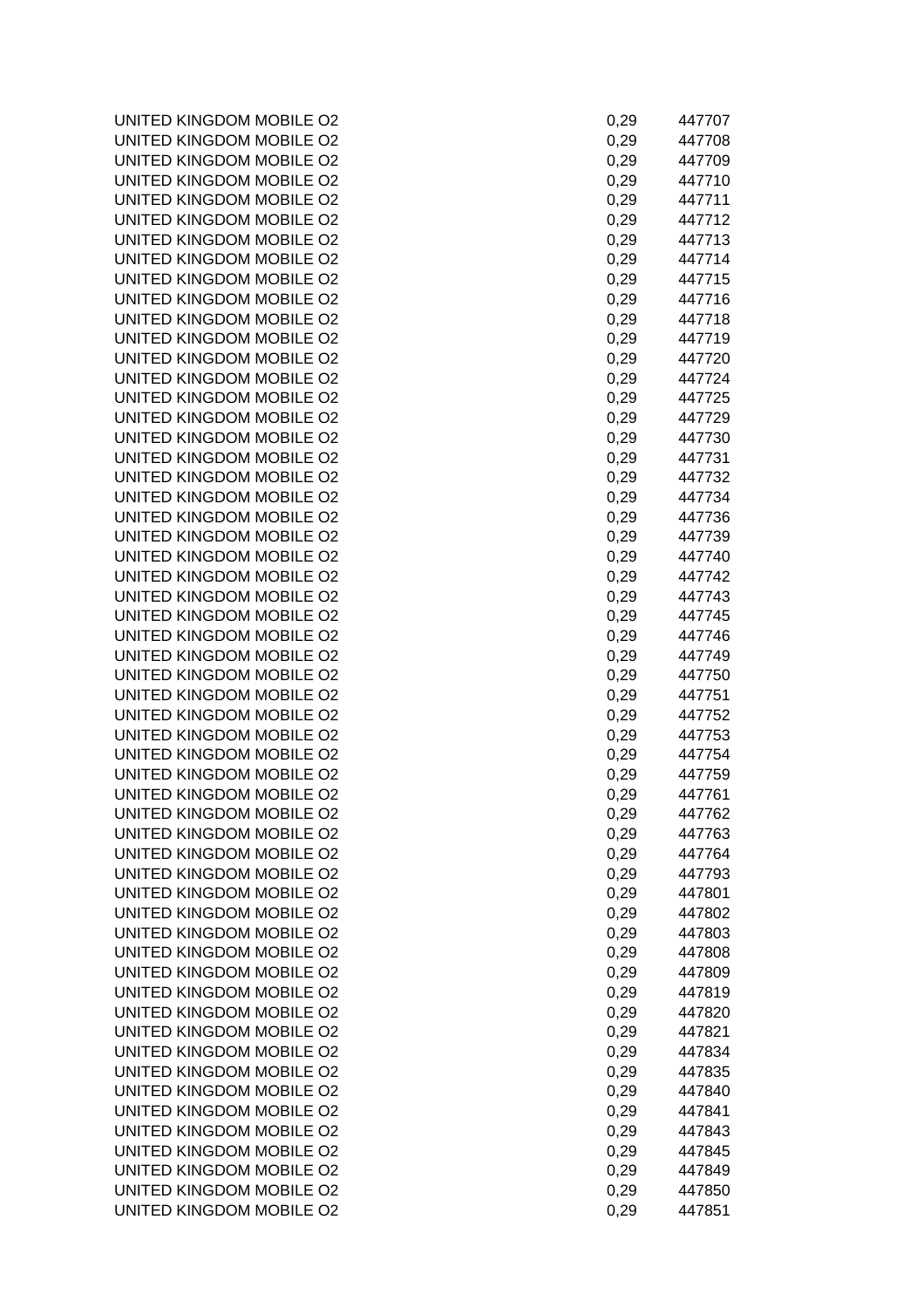UNITED KINGDOM MOBILE O2 UNITED KINGDOM MOBILE O2 UNITED KINGDOM MOBILE O2 UNITED KINGDOM MOBILE O2 UNITED KINGDOM MOBILE O2 UNITED KINGDOM MOBILE O2 UNITED KINGDOM MOBILE O2 UNITED KINGDOM MOBILE O2 UNITED KINGDOM MOBILE O2 UNITED KINGDOM MOBILE O2 UNITED KINGDOM MOBILE O2 UNITED KINGDOM MOBILE O2 UNITED KINGDOM MOBILE O2 UNITED KINGDOM MOBILE Orange UNITED KINGDOM MOBILE Orange UNITED KINGDOM MOBILE Orange UNITED KINGDOM MOBILE Orange UNITED KINGDOM MOBILE Orange UNITED KINGDOM MOBILE Orange UNITED KINGDOM MOBILE Orange UNITED KINGDOM MOBILE Orange UNITED KINGDOM MOBILE Orange UNITED KINGDOM MOBILE Orange UNITED KINGDOM MOBILE Orange UNITED KINGDOM MOBILE Orange UNITED KINGDOM MOBILE Orange UNITED KINGDOM MOBILE Orange UNITED KINGDOM MOBILE Orange UNITED KINGDOM MOBILE Orange UNITED KINGDOM MOBILE Orange UNITED KINGDOM MOBILE Orange UNITED KINGDOM MOBILE Orange UNITED KINGDOM MOBILE Orange UNITED KINGDOM MOBILE Orange UNITED KINGDOM MOBILE Orange UNITED KINGDOM MOBILE Orange UNITED KINGDOM MOBILE Orange UNITED KINGDOM MOBILE Orange UNITED KINGDOM MOBILE Orange UNITED KINGDOM MOBILE Orange UNITED KINGDOM MOBILE Orange UNITED KINGDOM MOBILE Orange UNITED KINGDOM MOBILE Orange UNITED KINGDOM MOBILE Orange UNITED KINGDOM MOBILE Orange UNITED KINGDOM MOBILE Orange UNITED KINGDOM MOBILE Orange UNITED KINGDOM MOBILE Orange UNITED KINGDOM MOBILE Orange UNITED KINGDOM MOBILE Orange UNITED KINGDOM MOBILE Orange UNITED KINGDOM MOBILE Orange UNITED KINGDOM MOBILE Orange UNITED KINGDOM MOBILE Orange UNITED KINGDOM MOBILE Orange UNITED KINGDOM MOBILE Orange

| 0,29 | 447860 |
|------|--------|
| 0,29 | 447871 |
| 0,29 | 447885 |
| 0,29 | 447889 |
| 0,29 | 447921 |
| 0,29 | 447738 |
| 0,29 | 447756 |
| 0,29 | 447783 |
| 0,29 | 447784 |
| 0,29 | 447922 |
| 0,29 | 447933 |
| 0,29 | 447955 |
| 0,29 | 447999 |
| 0,29 | 447964 |
| 0,29 | 447965 |
| 0,29 | 447972 |
| 0,29 | 447975 |
| 0,29 | 447773 |
| 0,29 | 447779 |
| 0,29 | 447790 |
| 0,29 | 447791 |
| 0,29 | 447792 |
| 0,29 | 447800 |
| 0,29 | 447811 |
| 0,29 | 447812 |
| 0,29 | 447813 |
| 0,29 | 447814 |
| 0,29 | 447815 |
| 0,29 | 447816 |
| 0,29 | 447817 |
| 0,29 | 447837 |
| 0,29 | 447854 |
| 0,29 | 447855 |
| 0,29 | 447866 |
| 0,29 | 447870 |
| 0,29 | 447875 |
| 0,29 | 447890 |
| 0,29 | 447891 |
| 0,29 | 447896 |
| 0,29 | 447929 |
| 0,29 | 447966 |
| 0,29 | 447967 |
| 0,29 | 447968 |
| 0,29 | 447969 |
| 0,29 | 447970 |
| 0,29 | 447971 |
| 0,29 | 447973 |
| 0,29 | 447974 |
| 0,29 | 447976 |
| 0,29 | 447977 |
| 0,29 | 447980 |
| 0,29 | 447989 |
| 0,29 | 447772 |
| 0,29 | 447794 |
| 0,29 | 447805 |
| 0,29 | 447807 |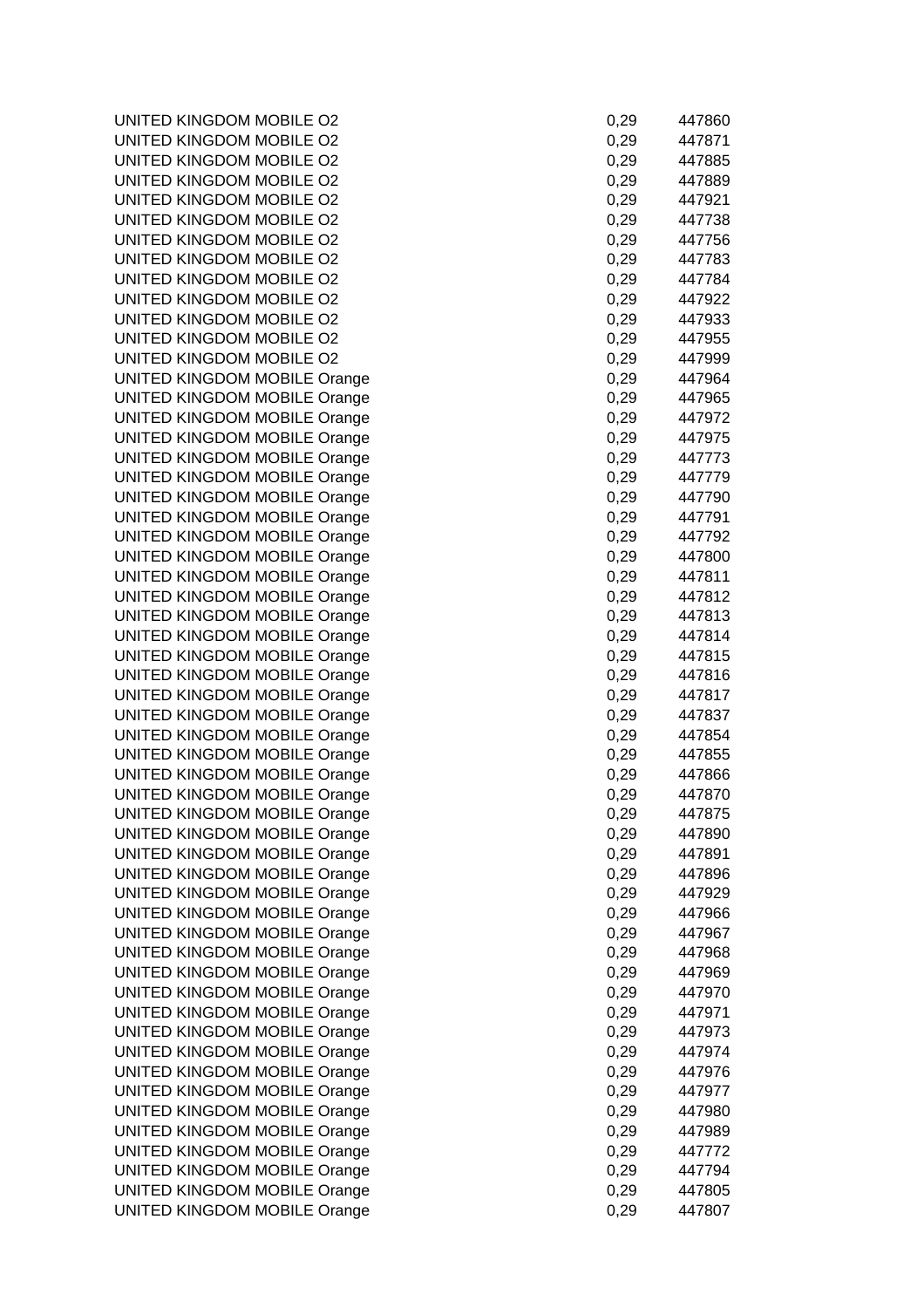UNITED KINGDOM MOBILE T-mobile UNITED KINGDOM MOBILE T-mobile UNITED KINGDOM MOBILE T-mobile UNITED KINGDOM MOBILE T-mobile UNITED KINGDOM MOBILE T-mobile UNITED KINGDOM MOBILE T-mobile UNITED KINGDOM MOBILE T-mobile UNITED KINGDOM MOBILE T-mobile UNITED KINGDOM MOBILE T-mobile UNITED KINGDOM MOBILE T-mobile UNITED KINGDOM MOBILE T-mobile UNITED KINGDOM MOBILE T-mobile UNITED KINGDOM MOBILE T-mobile UNITED KINGDOM MOBILE T-mobile UNITED KINGDOM MOBILE T-mobile UNITED KINGDOM MOBILE T-mobile UNITED KINGDOM MOBILE T-mobile UNITED KINGDOM MOBILE T-mobile UNITED KINGDOM MOBILE T-mobile UNITED KINGDOM MOBILE T-mobile UNITED KINGDOM MOBILE T-mobile UNITED KINGDOM MOBILE T-mobile UNITED KINGDOM MOBILE T-mobile UNITED KINGDOM MOBILE T-mobile UNITED KINGDOM MOBILE T-mobile UNITED KINGDOM MOBILE T-mobile UNITED KINGDOM MOBILE T-mobile UNITED KINGDOM MOBILE T-mobile UNITED KINGDOM MOBILE T-mobile UNITED KINGDOM MOBILE T-mobile UNITED KINGDOM MOBILE T-mobile UNITED KINGDOM MOBILE T-mobile UNITED KINGDOM MOBILE T-mobile UNITED KINGDOM MOBILE T-mobile UNITED KINGDOM MOBILE T-mobile UNITED KINGDOM MOBILE T-mobile UNITED KINGDOM MOBILE T-mobile UNITED KINGDOM MOBILE T-mobile UNITED KINGDOM MOBILE T-mobile UNITED KINGDOM MOBILE T-mobile UNITED KINGDOM MOBILE T-mobile UNITED KINGDOM MOBILE T-mobile UNITED KINGDOM MOBILE T-mobile UNITED KINGDOM MOBILE T-mobile UNITED KINGDOM MOBILE T-mobile UNITED KINGDOM MOBILE T-mobile UNITED KINGDOM MOBILE T-mobile UNITED KINGDOM MOBILE T-mobile UNITED KINGDOM MOBILE T-mobile UNITED KINGDOM MOBILE T-mobile UNITED KINGDOM MOBILE T-mobile UNITED KINGDOM MOBILE T-mobile UNITED KINGDOM MOBILE Vodafone UNITED KINGDOM MOBILE Vodafone UNITED KINGDOM MOBILE Vodafone UNITED KINGDOM MOBILE Vodafone

| 0,29 | 447722 |
|------|--------|
| 0,29 | 447726 |
| 0,29 | 447903 |
| 0,29 | 447904 |
| 0,29 | 447905 |
| 0,29 | 447906 |
| 0,29 | 447908 |
| 0,29 | 447910 |
| 0,29 | 447913 |
| 0,29 | 447914 |
| 0,29 | 447930 |
| 0,29 | 447931 |
| 0,29 | 447932 |
| 0,29 | 447939 |
| 0,29 | 447940 |
| 0,29 | 447941 |
|      | 447944 |
| 0,29 | 447946 |
| 0,29 |        |
| 0,29 | 447947 |
| 0,29 | 447949 |
| 0,29 | 447950 |
| 0,29 | 447951 |
| 0,29 | 447952 |
| 0,29 | 447953 |
| 0,29 | 447956 |
| 0,29 | 447957 |
| 0,29 | 447958 |
| 0,29 | 447959 |
| 0,29 | 447960 |
| 0,29 | 447961 |
| 0,29 | 447962 |
| 0,29 | 447963 |
| 0,29 | 447981 |
| 0,29 | 447984 |
| 0,29 | 447985 |
| 0,29 | 447986 |
| 0,29 | 447987 |
| 0,29 | 447757 |
| 0,29 | 447758 |
| 0,29 | 447804 |
| 0,29 | 447806 |
| 0,29 | 44794  |
| 0,29 | 447504 |
| 0,29 | 447505 |
| 0,29 | 447506 |
| 0,29 | 447507 |
| 0,29 | 447508 |
| 0,29 | 447847 |
| 0,29 | 447852 |
| 0,29 | 447954 |
| 0,29 | 447982 |
| 0,29 | 447983 |
| 0,29 | 447500 |
| 0,29 | 447501 |
| 0,29 | 447502 |
| 0,29 | 447503 |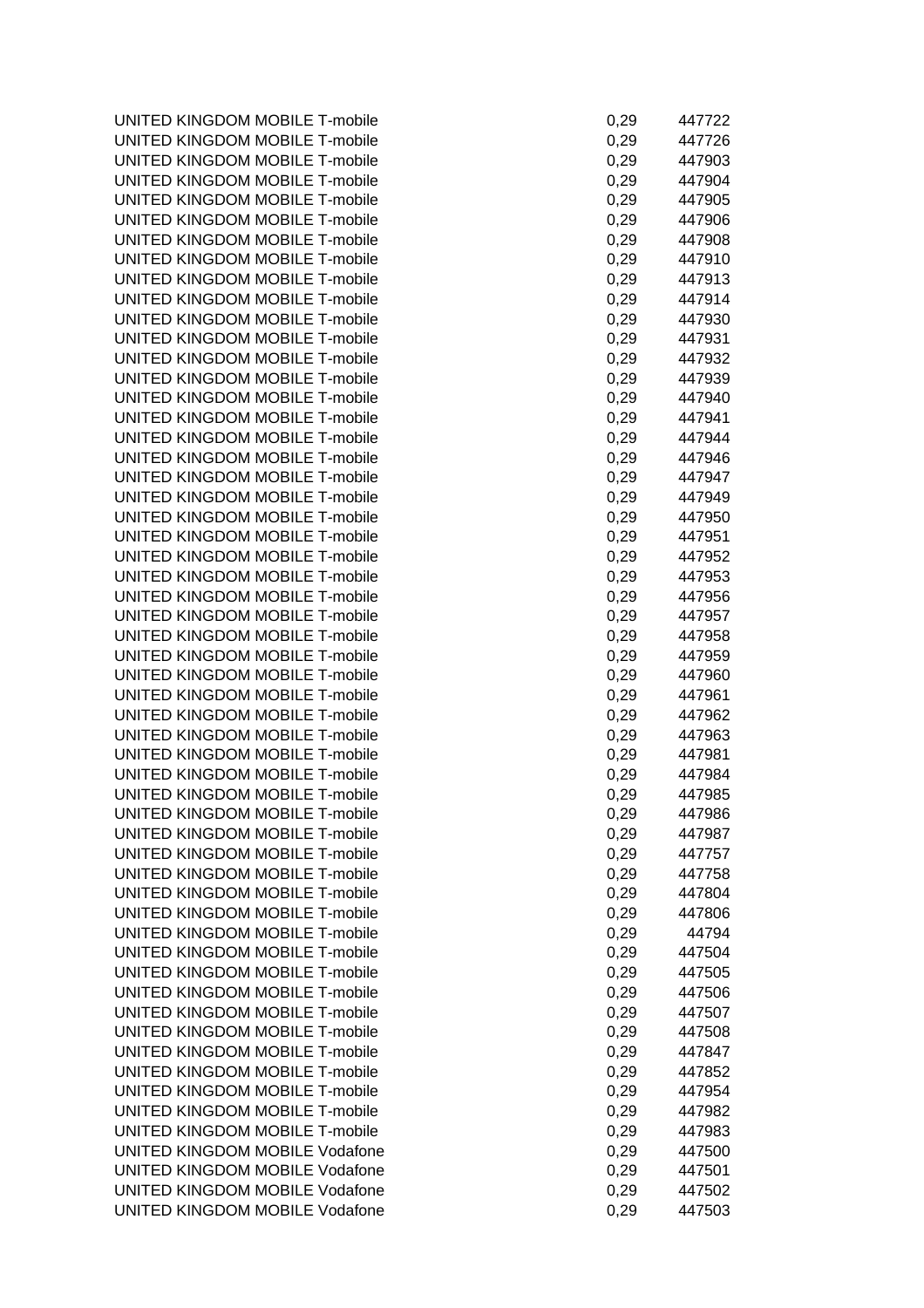UNITED KINGDOM MOBILE Vodafone UNITED KINGDOM MOBILE Vodafone UNITED KINGDOM MOBILE Vodafone UNITED KINGDOM MOBILE Vodafone UNITED KINGDOM MOBILE Vodafone UNITED KINGDOM MOBILE Vodafone UNITED KINGDOM MOBILE Vodafone UNITED KINGDOM MOBILE Vodafone UNITED KINGDOM MOBILE Vodafone UNITED KINGDOM MOBILE Vodafone UNITED KINGDOM MOBILE Vodafone UNITED KINGDOM MOBILE Vodafone UNITED KINGDOM MOBILE Vodafone UNITED KINGDOM MOBILE Vodafone UNITED KINGDOM MOBILE Vodafone UNITED KINGDOM MOBILE Vodafone UNITED KINGDOM MOBILE Vodafone UNITED KINGDOM MOBILE Vodafone UNITED KINGDOM MOBILE Vodafone UNITED KINGDOM MOBILE Vodafone UNITED KINGDOM MOBILE Vodafone UNITED KINGDOM MOBILE Vodafone UNITED KINGDOM MOBILE Vodafone UNITED KINGDOM MOBILE Vodafone UNITED KINGDOM MOBILE Vodafone UNITED KINGDOM MOBILE Vodafone UNITED KINGDOM MOBILE Vodafone UNITED KINGDOM MOBILE Vodafone UNITED KINGDOM MOBILE Vodafone UNITED KINGDOM MOBILE Vodafone UNITED KINGDOM MOBILE Vodafone UNITED KINGDOM MOBILE Vodafone UNITED KINGDOM MOBILE Vodafone UNITED KINGDOM MOBILE Vodafone UNITED KINGDOM MOBILE Vodafone UNITED KINGDOM MOBILE Vodafone UNITED KINGDOM MOBILE Vodafone UNITED KINGDOM MOBILE Vodafone UNITED KINGDOM MOBILE Vodafone UNITED KINGDOM MOBILE Vodafone UNITED KINGDOM MOBILE Vodafone UNITED KINGDOM MOBILE Vodafone UNITED KINGDOM MOBILE Vodafone UNITED KINGDOM MOBILE Vodafone UNITED KINGDOM MOBILE Vodafone UNITED KINGDOM MOBILE Vodafone UNITED KINGDOM MOBILE Vodafone UNITED KINGDOM MOBILE Vodafone UNITED KINGDOM MOBILE Vodafone UNITED KINGDOM MOBILE Vodafone UNITED KINGDOM MOBILE Vodafone UNITED KINGDOM MOBILE Vodafone UNITED KINGDOM MOBILE Vodafone UNITED KINGDOM MOBILE Vodafone UNITED KINGDOM MOBILE Vodafone **URUGUAY** 

| 0,29 | 447823 |
|------|--------|
| 0,29 | 447824 |
| 0,29 | 447825 |
| 0,29 | 447826 |
| 0,29 | 447827 |
| 0,29 | 447717 |
| 0,29 | 447721 |
| 0,29 | 447733 |
| 0,29 | 447741 |
| 0,29 | 447747 |
| 0,29 | 447748 |
| 0,29 | 447760 |
| 0,29 | 447765 |
| 0,29 | 447766 |
| 0,29 | 447767 |
| 0,29 | 447768 |
| 0,29 | 447769 |
| 0,29 | 447770 |
| 0,29 | 447771 |
| 0,29 | 447774 |
| 0,29 | 447775 |
| 0,29 | 447776 |
| 0,29 | 447778 |
| 0,29 | 447780 |
| 0,29 | 447785 |
| 0,29 | 447786 |
| 0,29 | 447787 |
| 0,29 | 447788 |
| 0,29 | 447789 |
| 0,29 | 447795 |
| 0,29 | 447796 |
| 0,29 | 447798 |
| 0,29 | 447799 |
| 0,29 | 447810 |
| 0,29 | 447818 |
| 0,29 | 447831 |
| 0,29 | 447833 |
| 0,29 | 447836 |
| 0,29 | 447867 |
| 0,29 | 447876 |
| 0,29 | 447879 |
| 0,29 | 447880 |
| 0,29 | 447881 |
| 0,29 | 447884 |
| 0,29 | 447887 |
| 0,29 | 447899 |
| 0,29 | 447900 |
| 0,29 | 447901 |
| 0,29 | 447909 |
| 0,29 | 447917 |
| 0,29 | 447918 |
| 0,29 | 447919 |
| 0,29 | 447920 |
| 0,29 | 447979 |
| 0,29 | 447990 |
| 0,52 | 598    |
|      |        |